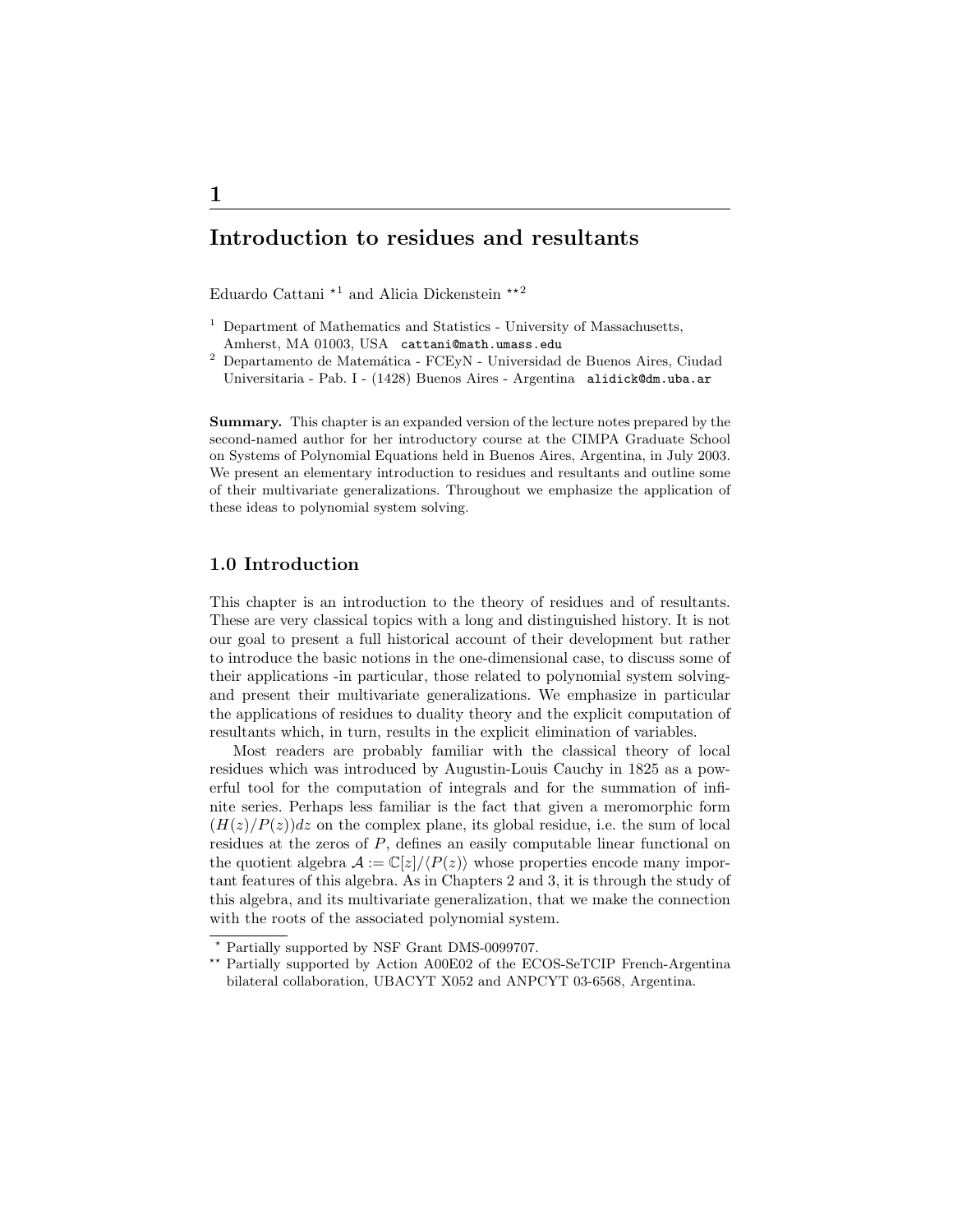The basic definitions and properties of the univariate residue are reviewed in Section 1.1 and we discuss some nice applications in Section 1.2. Although there are many different possible definitions of the residue, we have chosen to follow the classical integral approach for the definition of the local residue. Alternatively, one could define the global residue by its algebraic properties and use ring localization to define the local residue. We indicate how this is done in a particular case.

In Section 1.5 we study multidimensional residues. Although, as coefficients of certain Laurent expansions, they are already present in the work of Jacobi [Jac30], the first systematic treatment of bivariate residue integrals is the 1887 memoir of Poincaré [Poi87], more than 60 years after the introduction of univariate residues. He makes the very interesting observation that geometers were long stopped from extending the one-dimensional theory because of the lack of geometric intuition in 4 dimensions (referring to  $\mathbb{C}^2$ ). The modern theory of residues and the duality in algebraic geometry is due to Leray and Grothendieck. There have been many developments since the late 70's: in the algebro-geometric side with the work of Grothendieck (cf. [Har66]); in analytic geometry where we may mention the books by Griffiths and Harris [GH78] and Arnold, Varchenko and Guseĭn -Zadé [AGnZV85]; in commutative algebra with the work of Scheja and Storch [SS75, SS79], Kunz [Kun86], and Lipman [Lip87]; and in the analytic side with the residual currents approach pioneered by Coleff and Herrera [CH78]. In the 90's the possibility of implementing symbolic computations brought about another important expansion in the theory and computation of multidimensional residues and its applications to elimination theory as pioneered by the Krasnoyarsk school [AY83, BKL98, Tsi92]. It would, of course, be impossible to fully present all these approaches to the theory of residues or to give a complete account of all of its applications. Indeed, even a rigorous definition of multivariate residues would take us very far afield. Instead we will attempt to give an intuitive idea of this notion, explain some of its consequences, and describe a few of its applications. In analogy with the one-variable case we will begin with an "integral" definition of local residue from which we will define the total residue as a sum of local ones. The reader who is not comfortable with integration of differential forms should not despair since, as in the univariate case, we soon show how one can give a purely algebraic definition of global, and then local, residues using Bezoutians. We also touch upon the geometric definition of Arnold, Varchenko and Guseĭn-Zadé.

In Sections 1.3 and 1.4 we discuss the definition and application of the univariate resultant. This is, again, a very classical concept which goes back to the work of Euler, Bézout, Sylvester and Cayley. It was directly motivated by the problem of elimination of variables in systems of polynomial equations. While the idea behind the notion of the resultant is very simple, its computation leads to very interesting problems such as the search for determinantal formulas. We recall the classical Sylvester and Bezoutian matrices in Section 1.4.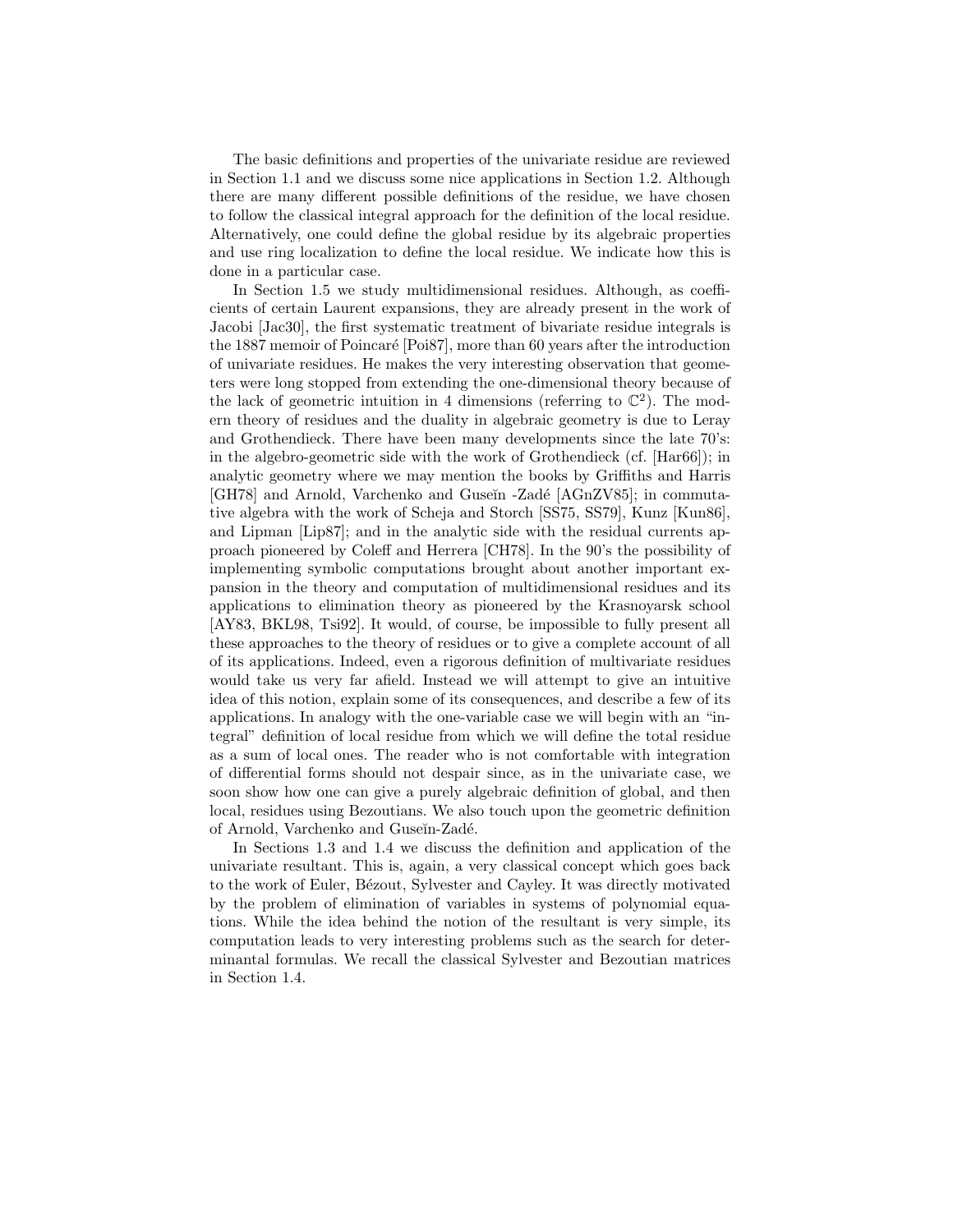The rebirth of the classical theory of elimination in the last decade owes much to the work of Jouanolou [Jou79, Jou91, Jou97] and of Gelfand, Kapranov and Zelevinsky [GKZ94], as well as to the possibility of using resultants not only as a computational tool to solve polynomial systems but also to study their complexity aspects. In particular, homogeneous and multi-homogeneous resultants are essential tools in the implicitization of surfaces. We discuss the basic constructions and properties in Section 1.6. We refer to [Stu93, Stu98], [Stu02, Ch. 4] and to Chapters 2, 3, and 7 in this book for further background and applications. A new theoretical tool in elimination theory yet to be fully explored is the use of exterior algebra methods in commutative algebra (starting with Eisenbud and Schreyer [ESW03] and Khetan [Khe03, Khe]).

In the last section of this chapter we recall how the resultant appears naturally as the denominator of the residue and apply this to obtain a normal form algorithm for the computation of resultants which, as far as we know, has not been noted before.

Although many of the results in this chapter, including those in the last section, are valid in much greater generality, we have chosen to restrict most of the exposition to the affine and projective cases. We have tried to direct the reader to the appropriate references.

For further reading we refer to a number of excellent books on the topics treated here: [AY83, AGnZV85, CLO98, GKZ94, GH78, EM04, Tsi92].

# 1.1 Residues in one variable

#### 1.1.1 Local analytic residue

We recall that, given a holomorphic function  $h(z)$  with an isolated singularity at a point  $\xi$  in  $\mathbb{C}$ , we may consider its Laurent expansion

$$
h(z) = \sum_{n=1}^{\infty} \frac{b_n}{(z-\xi)^n} + \overline{h}(z),
$$

where  $\overline{h}$  is holomorphic in a neighborhood of  $\xi$ , and define the *residue* of h at ξ as

$$
res_{\xi}(h) = b_1. \tag{1.1}
$$

The classical Residue Theorem tells us that the residue is "what remains after integrating" the differential form  $(1/2\pi i) h(z) dz$  on a small circle around  $\xi$ . Precisely:

$$
res_{\xi}(h) = \frac{1}{2\pi i} \int_{|z-\xi|=\delta} h(z)dz,
$$

for any sufficiently small positive  $\delta$  and where the circle  $\{|z - \xi| = \delta\}$  is oriented counter-clockwise.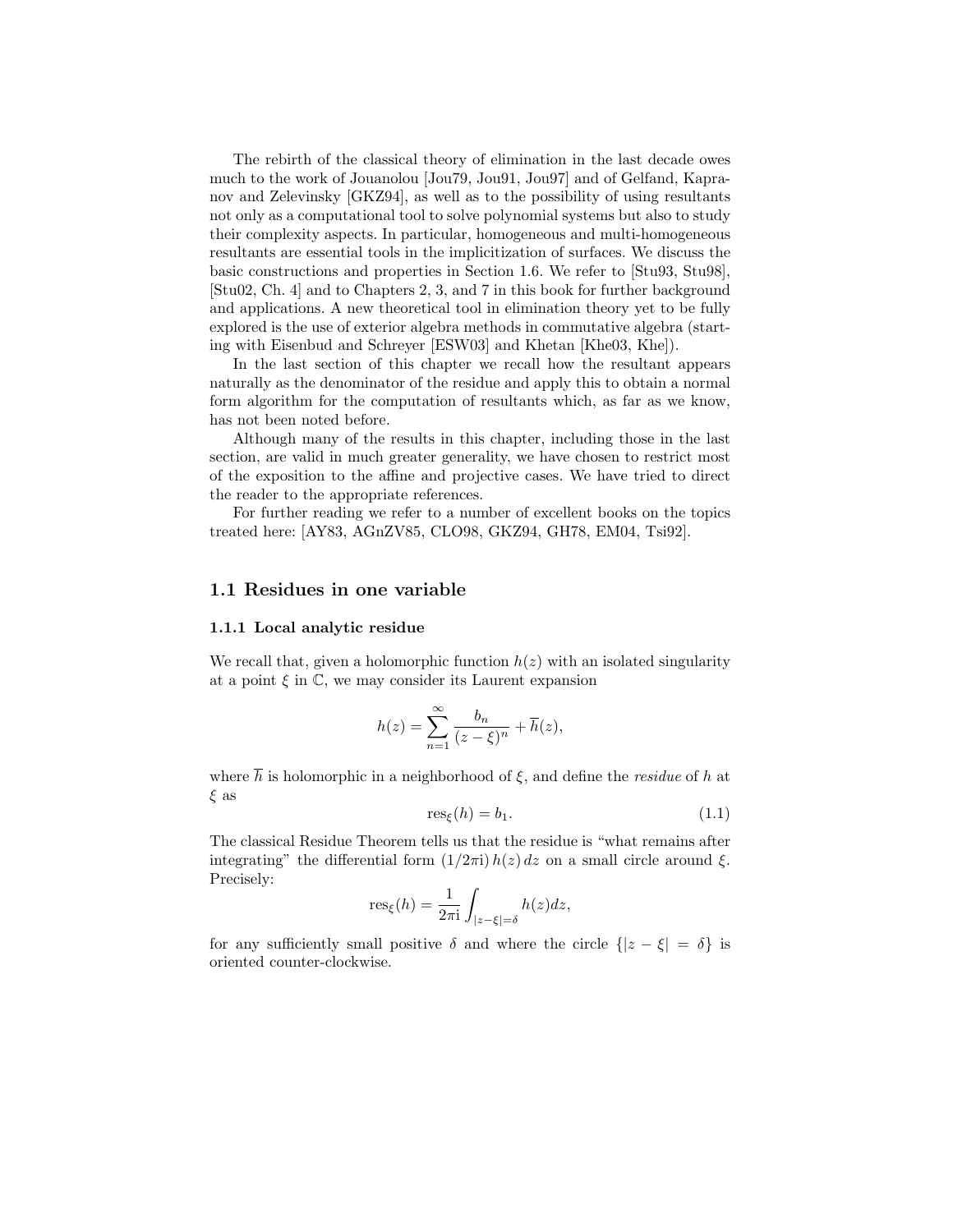Remark 1.1.1. As defined in (1.1), the residue depends on the choice of local coordinate z. Associating the residue to the meromorphic 1-form  $h(z) dz$ makes it invariant under local change of coordinates. We will, however, maintain the classical notation,  $res_{\xi}(h)$  rather than write  $res_{\xi}(h(z)dz)$ .

We can also think of the residue of a holomorphic function h at  $\xi$  as a linear operator  $res_{\xi}[h] : \mathcal{O}_{\xi} \to \mathbb{C}$ , which assigns to any holomorphic function f defined near  $\xi$  the complex number

$$
\mathrm{res}_{\xi}[h](f) := \mathrm{res}_{\xi}(f \cdot h).
$$

Suppose h has a pole at  $\xi$  of order m, Then, the action of res<sub>ξ</sub>[h] maps

$$
1 \longmapsto b_1
$$
  
\n
$$
z - \xi \longmapsto b_2
$$
  
\n
$$
\vdots \qquad \vdots
$$
  
\n
$$
(z - \xi)^{m-1} \longmapsto b_m
$$

and for any  $k \geq m$ ,  $(z - \xi)^k \mapsto 0$  since  $(z - \xi)^k \cdot h$  is holomorphic at  $\xi$ . These values suffice to characterize the residue map  $res_{\xi}[h]$  in this case: indeed, given f holomorphic near  $\xi$ , we write

$$
f(z) = \sum_{j=0}^{m-1} \frac{f^{(j)}(\xi)}{j!} (z - \xi)^j + (z - \xi)^m g(z),
$$

with q holomorphic in a neighborhood of  $\xi$ . Therefore

$$
\text{res}_{\xi}[h](f) = \sum_{j=0}^{m-1} \frac{f^{(j)}(\xi)}{j!} \text{res}_{\xi}[h]((z-\xi)^j) = \sum_{j=0}^{m-1} \frac{b_{j+1}}{j!} f^{(j)}(\xi) \tag{1.2}
$$

Note, in particular, that the residue map  $res_{\xi}[h]$  is then the evaluation at  $\xi$  of a constant coefficient differential operator and that it carries the information of the principal part of h at  $\xi$ .

### 1.1.2 Residues associated to polynomials

In this notes we will be interested in the algebraic and computational aspects of residues and therefore we shall restrict ourselves to the case when  $h(z)$ is a rational function  $h(z) = H(z)/P(z)$ ,  $H, P \in \mathbb{C}[z]$ . Clearly,  $res_{\xi}(h) = 0$ unless  $P(\xi) = 0$ . It is straightforward to check the following basic properties of residues:

• If  $\xi$  is a simple zero of  $P$ , then

$$
\operatorname{res}_{\xi} \left( \frac{H(z)}{P(z)} \right) = \frac{H(\xi)}{P'(\xi)}.
$$
\n(1.3)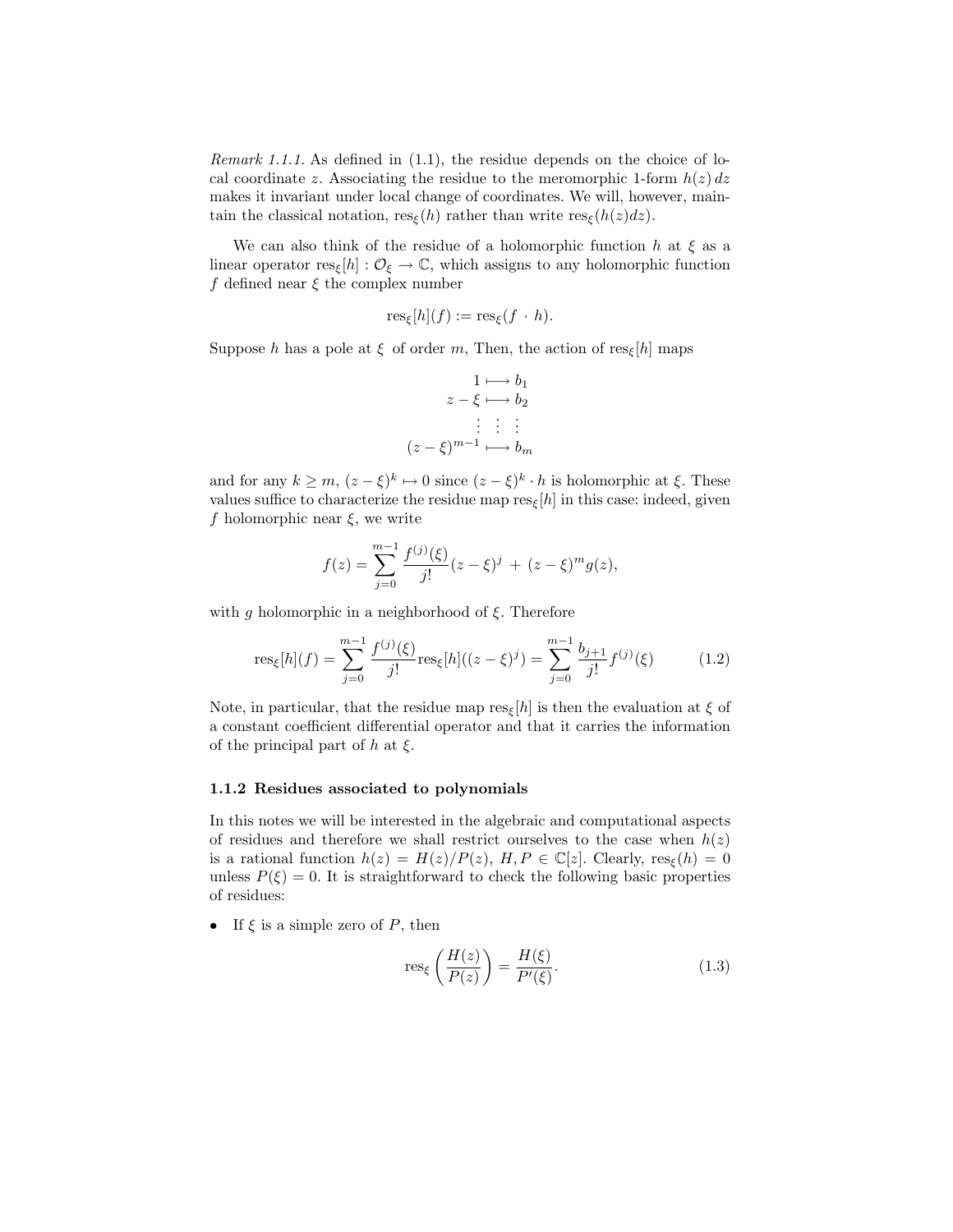• If  $\xi$  is a root of P of multiplicity m, then

$$
\operatorname{res}_{\xi} \left( \frac{H(z)P'(z)}{P(z)} \right) = m \cdot H(\xi). \tag{1.4}
$$

Since  $(P'(z)/P(z))dz = d(\ln P(z))$  wherever a logarithm  $\ln P$  of P is defined, the expression above is often called the (local) logarithmic residue.

Given a polynomial  $P \in \mathbb{C}[z]$ , its polar set  $Z_P := \{\xi \in \mathbb{C} : P(\xi) = 0\}$  is finite and we can consider the total sum of local residues

$$
\operatorname{res}\left(\frac{H}{P}\right) = \sum_{\xi \in Z_P} \operatorname{res}_{\xi}(H/P),
$$

where  $H \in \mathbb{C}[z]$ . We will be particularly interested in the global residue operator.

**Definition 1.1.2.** The global residue resp :  $\mathbb{C}[z] \to \mathbb{C}$  is the sum of local residues:

$$
\mathrm{res}_P(H) = \sum_{\xi \in Z_P} \mathrm{res}_{\xi}(H/P)
$$

Remark 1.1.3. We may define the sum of local residues over the zero set of P for any rational function h which is regular on  $Z_P$ . Moreover, if we write  $h =$  $H/Q$ , with  $Z_P \cap Z_Q = \emptyset$ , then by the Nullstellensatz, there exist polynomials  $R, S$  such that  $1 = RP + SQ$ . It follows that the total sum of local residues

$$
\sum_{\xi \in Z_P} \text{res}_{\xi}(h/P) = \text{res}_P(HS),
$$

coincides with the global residue of the polynomial HS.

Let  $R > 0$  be large enough so that  $Z_P$  be contained in the open disk  ${|z| < R}$ . Then, for any polynomial H the rational function  $h = H/P$  is holomorphic for  $|z| > R$  and has a Laurent expansion  $\sum_{n \in \mathbb{Z}} e_n z^n$  valid for  $|z| > R$ . The residue of h at infinity is defined as

$$
res_{\infty}(h) := -e_{-1}.
$$
\n
$$
(1.5)
$$

Note that integrating term by term the Laurent expansion, we get

$$
res_{\infty}(h) = -\frac{1}{2\pi i} \int_{|z|=R} h(z)dz.
$$

Since by the Residue Theorem,

$$
res_P(H) = \frac{1}{2\pi i} \int_{|z|=R} \frac{H(z)}{P(z)} dz,
$$

we easily deduce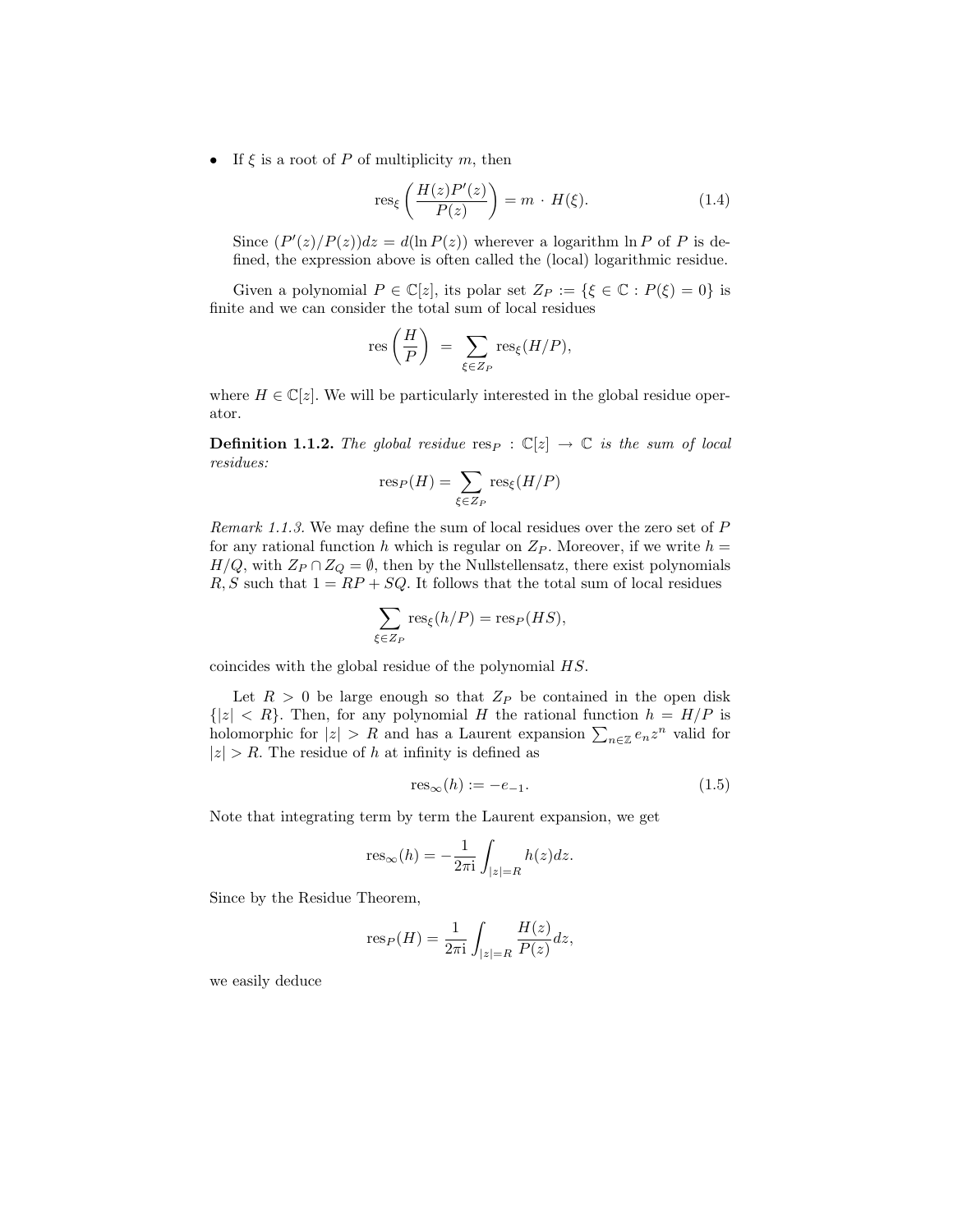**Proposition 1.1.4.** Let  $P, H \in \mathbb{C}[z]$ . Then  $\text{res}_P(H) = -\text{res}_{\infty}(H/P)$ .

Remark 1.1.5. We note that the choice of sign in (1.5) is consistent with Remark 1.1.1: If  $h = H/P$  is holomorphic for  $|z| > R$ , then we may regard h as being holomorphic in a punctured neighborhood of the point at infinity in the Riemann sphere  $S^2 = \mathbb{C} \cup \{\infty\}$ . Taking  $w = 1/z$  as local coordinate at infinity we have:  $h(z)dz = -(h(1/w)/w^2)dw$  and

$$
res_0(-(h(1/w)/w^2)) = -e_{-1}.
$$
\n(1.6)

Note also that Proposition 1.1.4 means that the sum of the local residues of the extension of the meromorphic form  $(H(z)/P(z))$  dz to the Riemann sphere is zero.

**Proposition 1.1.6.** Given  $P, H \in \mathbb{C}[z]$ ,  $res_P(H)$  is linear in H and is a rational function of the coefficients of P with coefficients in  $\mathbb Q$ .

*Proof.* The first statement follows from the definition of  $res_P(H)$  and the linearity of the local residue. Thus, in order to prove the second statement it suffices to consider  $res_P(z^k)$ ,  $k \in \mathbb{N}$ . Let  $d = \deg P$ ,  $P(z) = \sum_{j=0}^d a_j z^j$ ,  $a_d \neq 0$ . Then, if follows from Proposition 1.1.4 and (1.6) that

$$
res_P(z^k) = res_0 \left( \frac{(1/w)^k}{w^2 P(1/w)} \right) = res_0 \left( \frac{1}{w^{k+2-d} P_1(w)} \right),
$$

where  $P_1(w) = \sum_{j=0}^d a_j w^{d-j}$ . Note that  $P_1(0) = a_d \neq 0$  and therefore  $1/P_1(w)$  is holomorphic near 0. Hence

$$
\text{res}_P(z^k) = \begin{cases} 0 & \text{if } k+2-d \le 0\\ \frac{1}{\ell!} \frac{d^{\ell}}{dw^{\ell}} \left(\frac{1}{P_1}\right)(0) & \text{if } \ell := k+1-d \ge 0 \end{cases}
$$
(1.7)

Now, writing  $P_1 = a_d(1 + \sum_{j=0}^{d-1} \frac{a_j}{a_d})$  $\frac{a_j}{a_d}w^{d-j}$ , the expression  $\frac{1}{\ell!}\frac{d^{\ell}}{dw}$  $\frac{d^{\ell}}{dw^{\ell}}\left(\frac{1}{P_{1}}\right)$  (0) may be computed as the  $w^{\ell}$  coefficient of the geometric series

$$
\frac{1}{a_d} \sum_{r=0}^{\infty} \left( -\sum_{j=0}^{d-1} \frac{a_j}{a_d} w^{d-j} \right)^r \tag{1.8}
$$

and the result follows.

In fact, we can extract from  $(1.7)$  and  $(1.8)$  the following more precise dependence of the global residue on the coefficients of P.

**Corollary 1.1.7.** Given a polynomial  $P = \sum_{j=0}^{d} a_j z^j \in \mathbb{C}[z]$  of degree d and  $k \geq d-1$ , there exists a polynomial with integer coefficients  $C_k$  such that

$$
\operatorname{res}_P(z^k) = \frac{C_k(a_0, \dots, a_d)}{a_d^{k-d+2}}.
$$

In particular, when  $P$ ,  $H$  have coefficients in a subfield  $k$ , it holds that  $res_P (H) \in \mathbf{k}$ .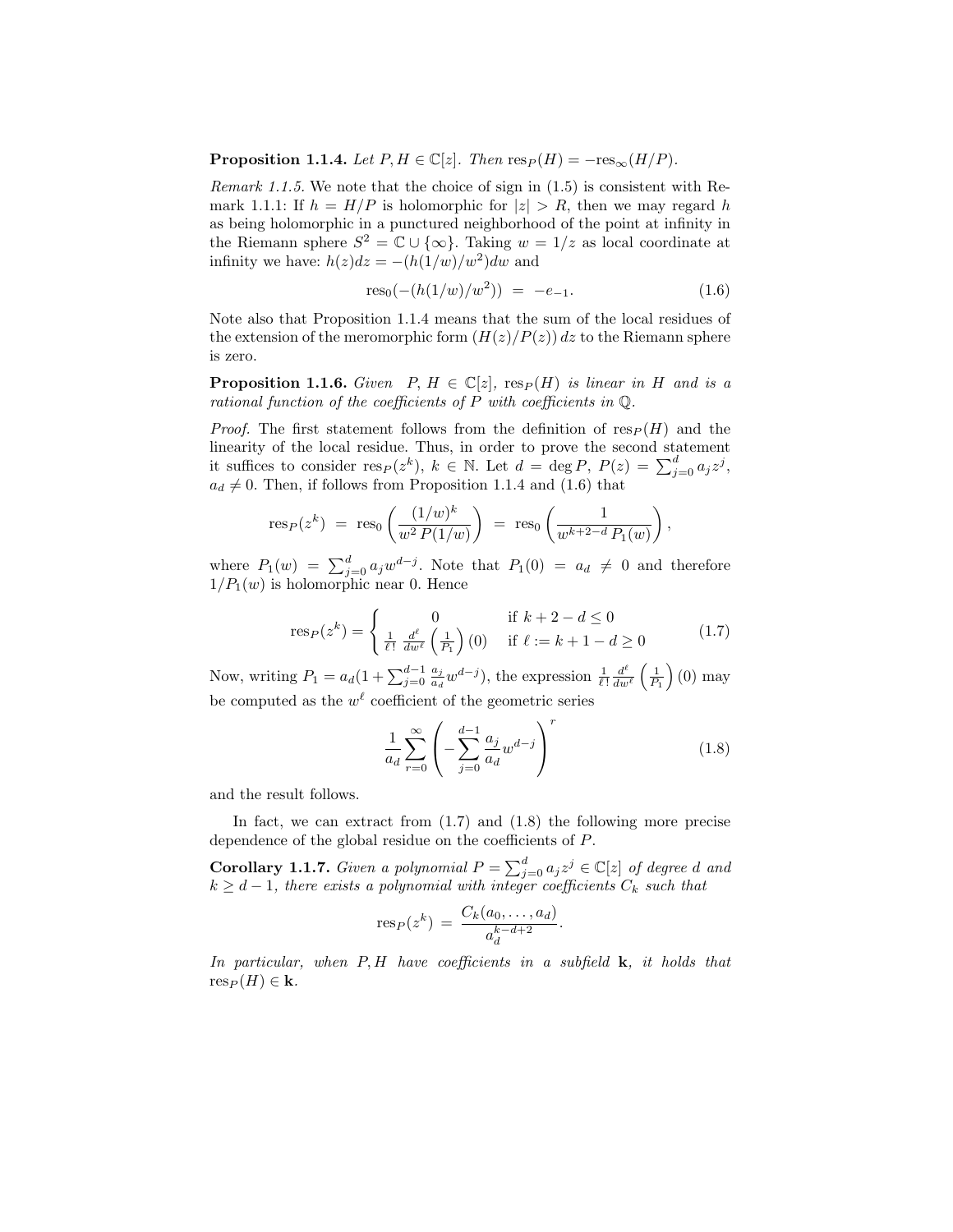We also deduce from  $(1.7)$  a very important vanishing result:

Theorem 1.1.8. (Euler-Jacobi vanishing conditions) Given polynomials  $P, H \in \mathbb{C}[z]$  satisfying  $\deg(H) \leq deg(P) - 2$ , the global residue

$$
\mathrm{res}_P(H) = 0.
$$

We note that, in view of  $(1.3)$ , when all the roots of P are simple, Theorem 1.1.8 reduces to the following algebraic statement: For every polynomial  $H \in \mathbb{C}[z]$ , with deg  $H < \deg P - 1$ ,

$$
\sum_{\xi \in Z_P} \frac{H(\xi)}{P'(\xi)} = 0. \tag{1.9}
$$

The following direct proof of this statement was suggested to us by Askold Khovanskii. Let  $d = \deg(P)$ ,  $Z_P = \{\xi_1, \ldots, \xi_d\}$ , and  $P(z) = a_d \prod_{i=1}^d (z - \xi_i)$ . Let  $L_i$  be the Lagrange interpolating polynomial

$$
L_i(z) = \frac{\prod_{j \neq i} (z - \xi_j)}{\prod_{j \neq i} (\xi_i - \xi_j)}.
$$

For any polynomial H with deg(H)  $\leq d-1$ ,

$$
H(z) = \sum_{i=1}^{d} H(\xi_i) L_i(z).
$$

So, if  $deg(H) < d-1$ , the coefficient of  $z^{d-1}$  in this sum should be 0. But this coefficient is precisely

$$
\sum_{i=1}^{d} H(\xi_i) \frac{1}{\prod_{j \neq i} (\xi_i - \xi_j)} = a_d \sum_{i=1}^{d} \frac{H(\xi_i)}{P'(\xi_i)}.
$$

Since  $a_d \neq 0$ , statement (1.9) follows.

Since, clearly,  $res_P(G.P) = 0$ , for all  $G \in \mathbb{C}[z]$ , the global residue map resp descends to  $\mathcal{A} := \mathbb{C}[z]/\langle P \rangle$ , the quotient algebra by the ideal generated by P. On the other hand, if deg  $P = d$ , then A is a finite dimensional C-vector space of dimension  $deg(P)$ , and a basis is given by the classes of  $1, z, \ldots, z^{d-1}$ . As in ?? we will denote by  $[H]$  the class of H in the quotient A. It follows from  $(1.7)$  and  $(1.8)$  that, as a linear map,

$$
\mathrm{res}_P\colon \mathcal{A}\to \mathbb{C}
$$

is particularly simple:

$$
\text{res}_P([z^k]) = \begin{cases} 0 & \text{if } 0 \le k \le d-2\\ \frac{1}{a_d} & \text{if } k = d-1 \end{cases} \tag{1.10}
$$

The above observations suggest the following "normal form algorithm" for the computation of the global residue  $res_P(H)$  for any  $H \in \mathbb{C}[z]$ :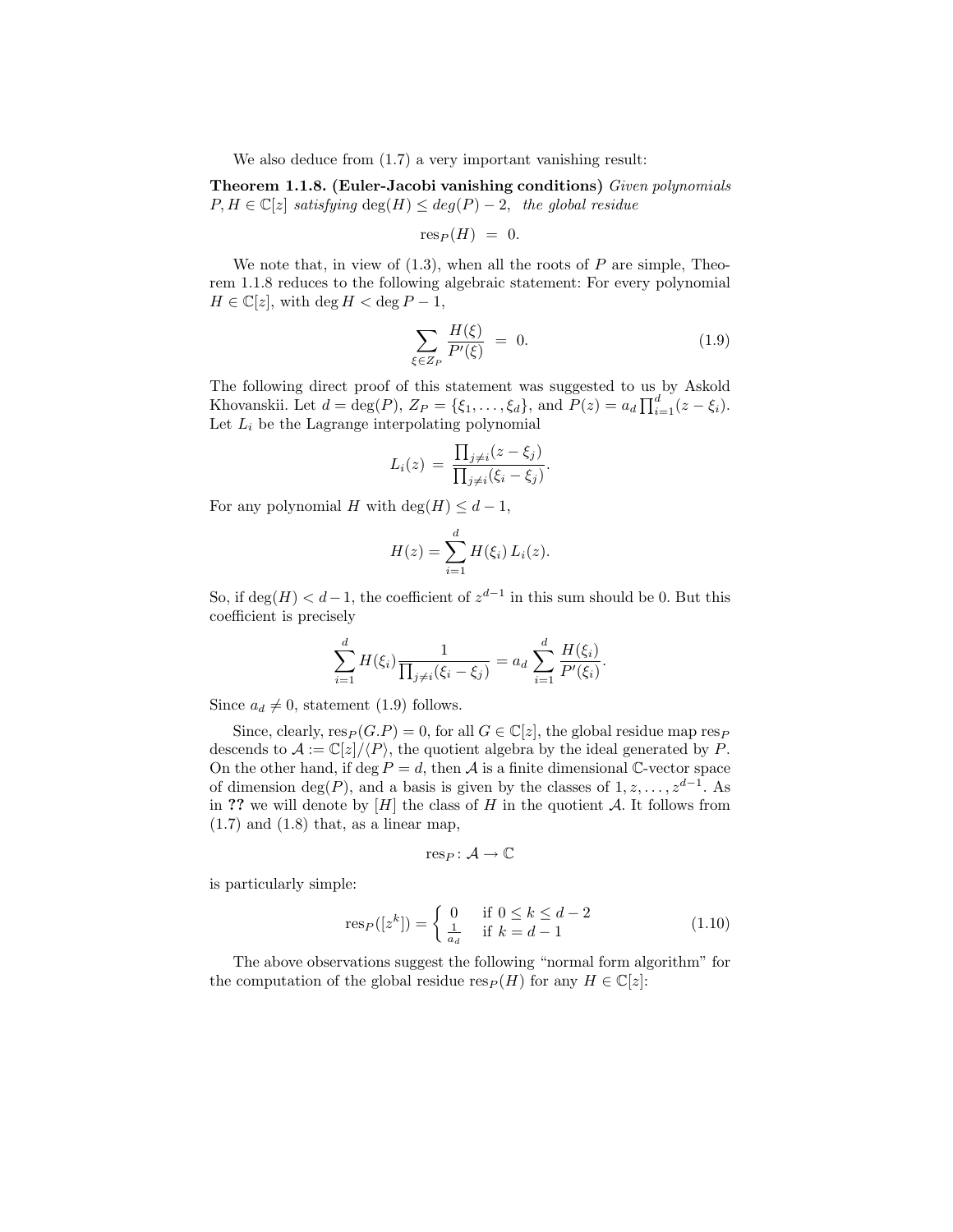- 1) Compute the remainder  $r(z) = r_{d-1}z^{d-1} + \cdots + r_1z + r_0$  in the Euclidean division of H by  $P = a_d z^d + \cdots + a_0$ .
- 2) Then,  $\text{res}_P(H) = \frac{r_{d-1}}{a_d}$ .

We may also use (1.10) to reverse the local-global direction in the definition of the residue obtaining, in the process, an algebraic definition which extends to polynomials with coefficients in an arbitrary algebraically-closed field K of characteristic zero. We illustrate this construction in the case of a polynomial  $P(z) = \sum_{j=0}^{d} a_j z^j \in \mathbb{K}[z]$  with simple zeros. Define a linear map  $L: \mathbb{K}[z]/\langle P \rangle \to \mathbb{K}$  as in (1.10). Let  $Z_P = \{\xi_1, \ldots, \xi_d\} \subset \mathbb{K}$  be the zeros of P and  $L_1, \ldots, L_d$  be the interpolating polynomials. For any  $H \in \mathbb{K}[z]$  we set:

$$
\operatorname{res}_{\xi_i}(H/P) \ := \ L([H.L_i])\,.
$$

One can then check that the defining property (1.3) is satisfied. We will discuss another algebraic definition of the univariate residue in Section 1.2.1 and we will discuss the general passage from the global to the local residue in Section 1.5.3. We conclude this section by remarking on another consequence of Theorem 1.1.8. Suppose  $P_1, P_2 \in \mathbb{C}[z]$  are such that their set of zeros  $Z_1$ ,  $Z_2$  are disjoint. Then, for any  $H \in \mathbb{C}[z]$  such that

$$
\deg H \le \deg P_1 + \deg P_2 - 2
$$

we have that

$$
\sum_{\xi \in Z_1 \cup Z_2} \text{res}_{\xi} \left( \frac{H}{P_1 P_2} \right) = 0
$$

and, therefore

$$
res_{P_1}(H/P_2) = \sum_{\xi \in Z_1} res_{\xi} \left( \frac{H}{P_1 P_2} \right) = -\sum_{\xi \in Z_2} res_{\xi} \left( \frac{H}{P_1 P_2} \right) = -res_{P_2}(H/P_1)
$$
\n(1.11)

We denote the common value by  $res_{\{P_1, P_2\}}(H)$ . Note that it is skew-symmetric on  $P_1$ ,  $P_2$ . This is the simplest manifestation of a *toric* residue ([Cox96, CCD97]). We will discuss a multivariate generalization in Section 1.5.6.

# 1.2 Some applications of residues

### 1.2.1 Duality and Bezoutian

The global residue may be used to define a dualizing form in the algebra A. We give, first of all, a proof of this result based on the local properties of the residue and, after defining the notion of the Bezoutian, we will give an algebraic construction of the dual basis.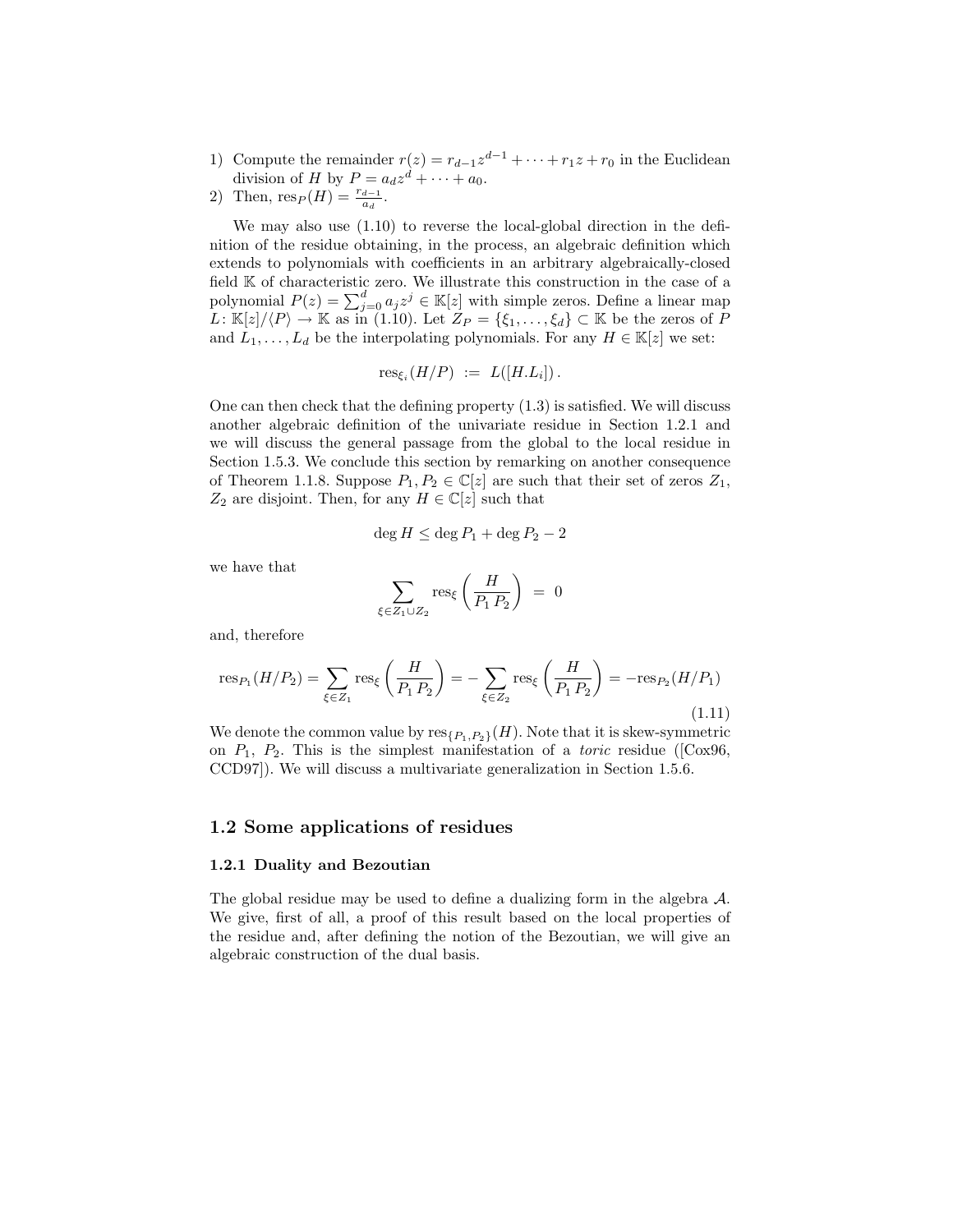**Theorem 1.2.1.** For  $P \in \mathbb{C}[z]$ , let  $\mathcal{A} = \mathbb{C}[z]/\langle P \rangle$ . The pairing  $\mathcal{A} \times \mathcal{A} \to \mathbb{C}$ 

 $([H_1], [H_2]) \mapsto \text{res}_P (H_1 \cdot H_2)$ 

is non degenerate, i.e.

 $res_P (H_1 \cdot H_2) = 0$  for all  $H_2$  if and only if  $H_1 \in \langle P \rangle$ .

*Proof.* Let  $d = \deg P$  and denote by  $\xi_1, \ldots, \xi_r$  the roots of P, with respective multiplicities  $m_1, \ldots, m_r$ . Assume, for simplicity, that P is monic. Suppose res<sub>P</sub>( $H_1 \cdot H_2$ ) = 0 for all  $H_2$ . Given  $i = 1 \ldots, r$ , let  $G_i = \prod_{j \neq i} (z - \xi_j)^{m_j}$ . Then, for any  $\ell \leq m_i$ ,

$$
0 = \text{res}_P(H_1 \cdot (z - \xi_i)^{\ell} G_i) = \text{res}_{\xi_i}(H_1/(z - \xi_i)^{m_i - \ell})
$$

which, in view of (1.1.1), implies that  $(z - \xi_i)^{m_i}$  divides  $H_1$ . Since these factors of P are pairwise coprime, it follows that  $H_1 \in \langle P \rangle$ , as desired.

As before, we denote by  $K$  an algebraically-closed field of characteristic zero.

**Definition 1.2.2.** Let  $P \in \mathbb{K}[z]$  be a polynomial of degree d. The Bezoutian associated to P is the bivariate polynomial

$$
\Delta_P(z, w) := \frac{P(z) - P(w)}{z - w} = \sum_{i=0}^{d-1} \Delta_i(z) w^i \in \mathbb{K}[z, w].
$$

**Proposition 1.2.3.** The classes  $[\Delta_0(z)], \ldots, [\Delta_{d-1}(z)] \in \mathcal{A} = \mathbb{K}[z]/\langle P \rangle$  give the dual basis of the standard basis  $[1], [z], \ldots, [z^{d-1}],$  relative to the nondegenerate pairing defined by the global residue.

Proof. We note, first of all, that

$$
P(z) - P(w) = \left(\sum_{i=0}^{d-1} \Delta_i(z) w^i\right) (z - w) = \sum_{i=0}^d (z \Delta_i(z) - \Delta_{i-1}(z)) w^i,
$$

where it is understood that  $\Delta_{-1}(z) = \Delta_d(z) = 0$ . Writing  $P(w) = \sum_{i=0}^d a_i w^i$ and comparing coefficients we get the following recursive definition of  $\Delta_i(z)$ :

$$
z\Delta_i(z) = \Delta_{i-1}(z) - a_i,\tag{1.12}
$$

with initial step:  $z\Delta_0(z) = P(z) - a_0$ . We now compute  $\text{res}_P([z^j] \cdot [\Delta_i(z)])$ . Since deg  $\Delta_i = d - 1 - i$ , deg $(z^j \Delta_i(z)) = d - 1 - i + j$ . Hence, if  $i > j$ ,  $\deg(z^j \Delta_i(z)) \leq d-2$  and, by Theorem 1.1.8,

$$
\text{res}_P([z^j] \cdot [\Delta_i(z)]) = 0 \text{ for } i > j.
$$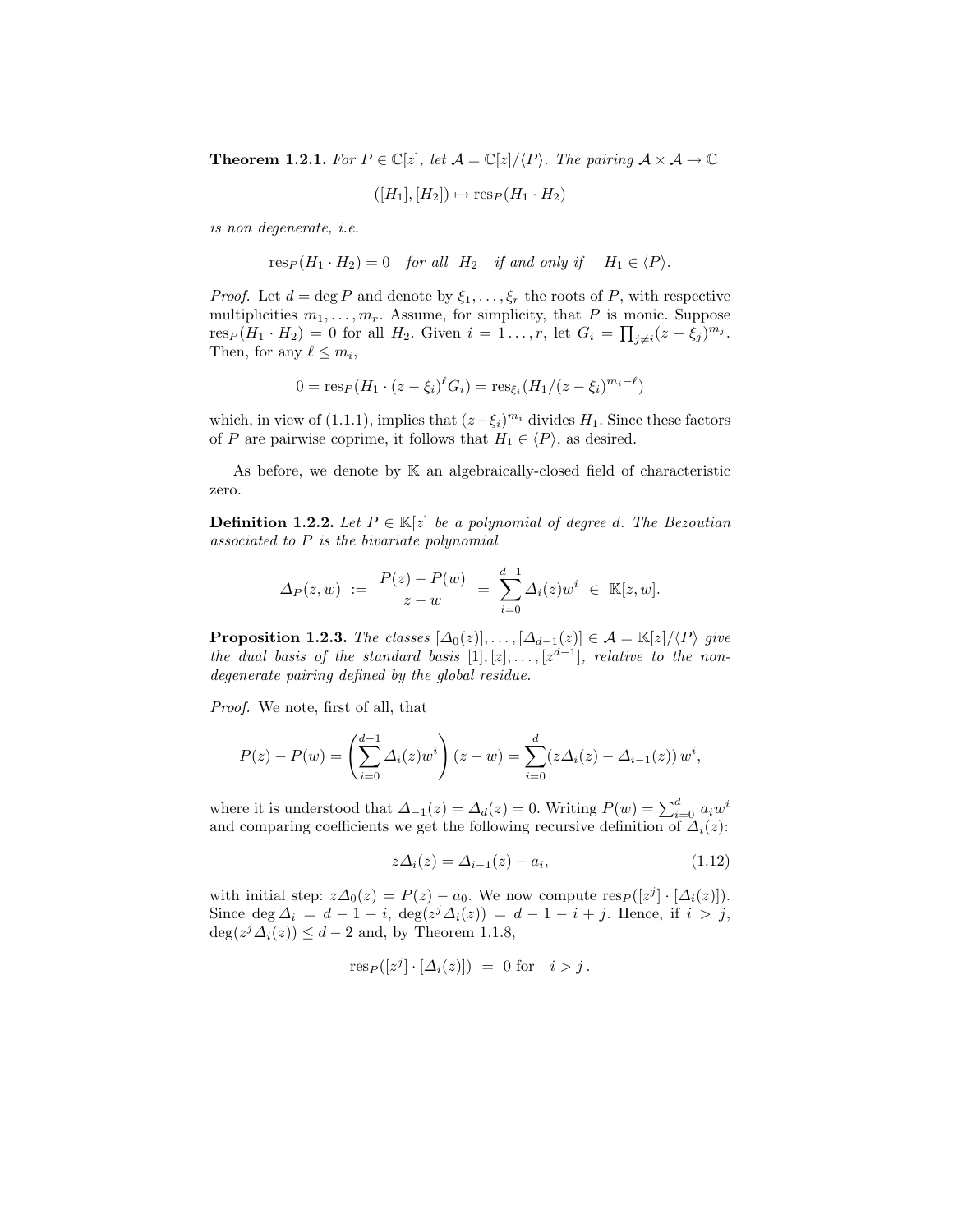If  $i = j$ , then  $\deg(z^j \Delta_j) = d - 1$  and it is easy to check from (1.12) that its leading coefficient is  $a_d$ , the leading coefficient of  $P$ . Hence

$$
res_P([zj] \cdot [\Delta_j(z)]) = res_P(a_d z^{d-1}) = 1.
$$

Finally, we consider the case  $i < j$ . The relations (1.12) give:

$$
z^{j} \Delta_i(z) = z^{j-1} z \Delta_i(z) = z^{j-1} (\Delta_{i-1}(z) - a_i)
$$

and, therefore

$$
res_P(z^j \Delta_i(z)) = res_P(z^{j-1} \Delta_{i-1}(z))
$$

given that  $res_P (a_i z^{j-1}) = 0$  since  $j - 1 \leq d - 2$ . Continuing in this manner we obtain

$$
res_P(z^j \Delta_i(z)) = \dots = res_P(z^{j-i} \Delta_0(z)) = res_P(z^{j-i-1} P(z)) = 0.
$$

Remark 1.2.4. Note that Proposition 1.2.3 provides an algebraic proof of Theorem 1.2.1. Indeed, we have shown that Theorem 1.2.1 only depends on the conditions (1.10) that we used in the algebraic characterization of the global residue. We may also use Proposition 1.2.3 to give an alternative algebraic definition of the global residue. Let  $\Phi: \mathcal{A} \times \mathcal{A} \to \mathcal{A}$  denote the bilinear symmetric form defined by the requirement that  $\Phi([z^i], [\Delta^j]) = \delta_{ij}$ . Then, the global residue map res:  $A \rightarrow \mathbb{K}$  is defined as the unique linear map such that  $\Phi(\alpha, \beta) = \text{res}(\alpha \cdot \beta)$ , for  $\alpha, \beta \in \mathcal{A}$ .

Remark 1.2.5. The recursive relations (1.12) are exactly those defining the classical *Horner polynomials*  $H_{d-i}(z) = a_d z^{i-1} + a_{d-1} z^{i-2} + \cdots + a_{d-i+1}$ , associated to the polynomial  $P(z) = \sum_{j=0}^{d} a_j z^j$ .

#### 1.2.2 Interpolation

**Definition 1.2.6.** Let  $Z := \{\xi_1, \ldots, \xi_r\} \subset \mathbb{K}$  be a finite set of points together with multiplicities  $m_1, \ldots, m_r \in \mathbb{N}$ . Let  $d = m_1 + \cdots + m_r$  and  $h \in \mathbb{K}[z]$ . A polynomial  $H \in \mathbb{K}[z]$  is said to interpolate h over Z if  $\deg H \leq d-1$  and  $H^{(j)}(\xi_i) = h^{(j)}(\xi_i)$  for all  $j = 1, ..., m_i - 1$ .

**Proposition 1.2.7.** Let  $Z \subset \mathbb{K}$  and  $h \in \mathbb{K}[z]$  be as above. Let  $P(z) :=$  $\prod_{i=1}^r(z-\xi_i)^{m_i}$ . Then H interpolates h over Z if and only if  $[H] = [h]$  in  $\mathcal{A} = \mathbb{K}[z]/\langle P \rangle$ , i.e. if H is the remainder of dividing h by P.

*Proof.* If we write  $h = Q \cdot P + H$ , with deg  $H < d$ , then

$$
h^{(j)}(\xi_i) = \sum_{k=0}^{j} c_k Q^{(k)}(\xi_i) P^{(k-j)}(\xi_i) + H^{(j)}(\xi_i),
$$

for suitable coefficients  $c_k \in \mathbb{K}$ . Since  $P^{(\ell)}(\xi_i) = 0$  for  $\ell = 0, \ldots, m_i - 1$ , it follows that  $H$  interpolates  $h$ . On the other hand, it is easy to check that the interpolating polynomial is unique and the result follows.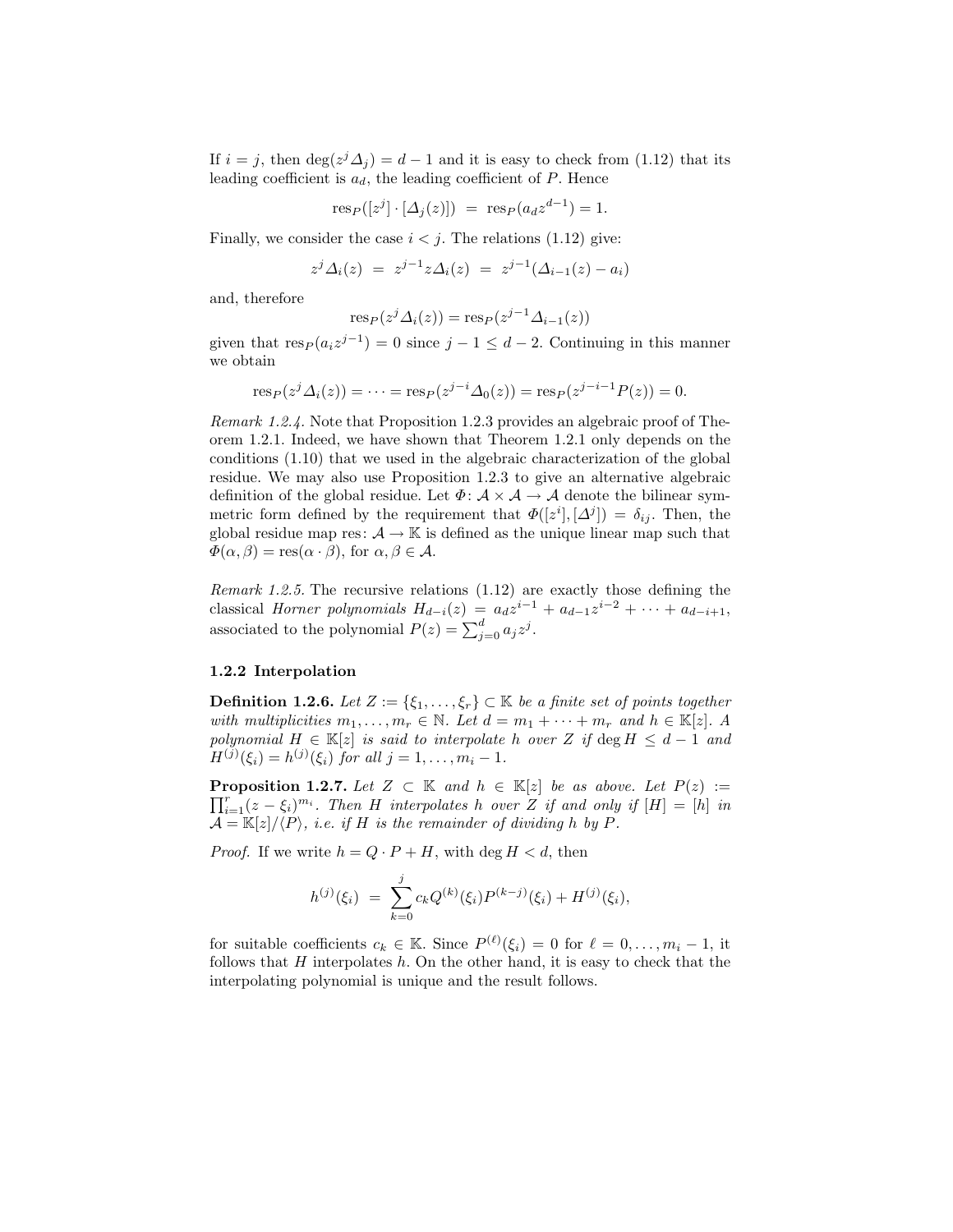**Lemma 1.2.8.** With notation as above, given  $h \in \mathbb{K}[z]$ , the interpolating polynomial H of h over Z equals

$$
H(w) = \sum_{i=1}^{d-1} c_i(h) w^i \quad \text{where } c_i(h) = \text{res}_P(h \cdot \Delta_i).
$$

*Proof.* This is a straightforward consequence of the fact that  $res_p(z^j \cdot \Delta_i(z)) =$  $\delta_{ij}$ . For the sake of completeness, we sketch a proof for the complex case using the integral representation of the residue.

For any  $\epsilon > 0$  and any w with  $|P(w)| < \epsilon$ , we have by the Cauchy integral formula

$$
h(w) = \frac{1}{2\pi i} \int_{|P(z)|=\epsilon} \frac{h(z)}{z-w} dz = \frac{1}{2\pi i} \int_{|P(z)|=\epsilon} \frac{h(z)}{P(z)-P(w)} \Delta_P(z,w) dz.
$$

Denote  $\Gamma := \{ |P(z)| = \epsilon \}$ ; for any  $z \in \Gamma$  we have the expansion

$$
\frac{1}{P(z) - P(w)} = \frac{1}{P(z)} \frac{1}{1 - \frac{P(w)}{P(z)}} = \sum_{n \ge 0} \frac{P(w)^n}{P(z)^{n+1}},
$$

which is uniformly convergent over  $\Gamma$ . Then,

$$
h(w) = \sum_{n\geq 0} \left( \frac{1}{2\pi i} \int_{\Gamma} \frac{h(z) \,\Delta_P(z, w)}{P(z)^{n+1}} \right) P(w)^n, \tag{1.13}
$$

and so, isolating the first summand we get

$$
h(w) = \text{res}_P(h(z) \Delta_P(z, w)) + Q(w) P(w).
$$
 (1.14)

Finally, call  $H(w) := \text{res}_P(h(z) \Delta_P(z, w))$ . It is easy to check that  $H = 0$ or deg(H)  $\leq d-1$ , and by linearity of the residue operator,  $H(w)$  =  $\sum_{i=1}^{d-1} c_i(h)$  w<sup>i</sup>, as desired.

## 1.2.3 Ideal membership

Let again  $P(z) = \sum_{i=0}^{d} a_i z^i \in \mathbb{C}[z]$ . While in the univariate case is trivial, it is useful to observe that Theorem 1.2.1 allows us to derive a *residual* system of d linear equations in the coefficients of all polynomials  $H(z) = \sum_{j=1}^{m} h_j z^j$  of degree less than or equal to  $m$ , whose vanishing is equivalent to the condition that  $H \in \langle P \rangle$ .

Such a system can be deduced from any basis  $B = \{\beta_0, \ldots, \beta_{d-1}\}\$ of  $\mathcal{A} = \mathbb{C}[z]/\langle P \rangle$ . We can choose for instance the canonical basis of monomials  $\{[z^j], j = 0, \ldots, d-1\}$ , or the dual basis  $\{[\Delta_k(z)], k = 0, \ldots, d-1\}$ . Theorem 1.2.1 means that  $H \in \langle P \rangle$ , i.e.  $[H] = 0$  if and only if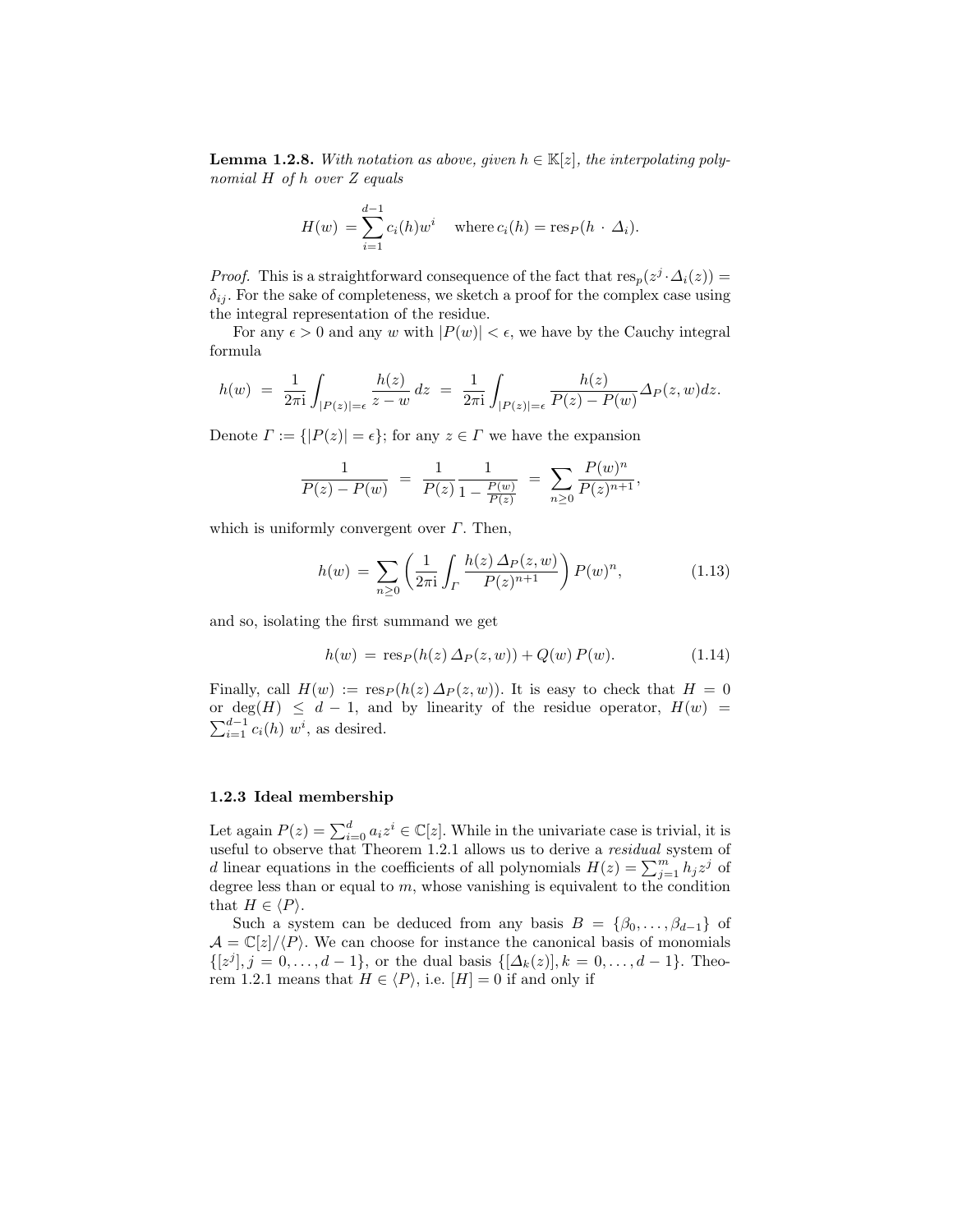$$
\text{res}_P([H] \cdot \beta_i) = \sum_{j=0}^m h_j \text{res}_P([z^j] \, \beta_i) = 0 \quad \forall \, i = 0, \dots, d-1.
$$

Suppose  $m \geq d$ , when B is the monomial basis, the first  $d \times d$  minor of the  $d \times m$  matrix of the system is triangular, while if B is the dual basis given by the Bezoutian, this minor is simply the identity.

If  $H \in \langle P \rangle$ , we can obtain the quotient  $Q(z) = H(z)/P(Z) \in \mathbb{C}[z]$  from equations  $(1.13)$ ,  $(1.14)$ . Indeed, we have:

$$
Q(w) = \sum_{n\geq 1} \text{res}[P^{n+1}](H(z) \Delta_P(z, w)) P(w)^{n-1}.
$$

By Theorem 1.1.8, the terms in this sum vanish when  $n \geq \frac{\deg(H) + 1}{1}$  $\frac{d}{d}$ .

#### 1.2.4 Partial fraction decomposition

We recall the *partial fraction decomposition* of univariate rational functions. This is a very important classical result because of its usefulness in the computation of integrals of rational functions.

Let  $P, H \in \mathbb{K}[z]$  with  $\deg(H) + 1 \leq \deg(P) = d$ . Let  $\{\xi_1, \ldots, \xi_r\}$  be the zeros of P and let  $m_1, \ldots, m_r$  denote their multiplicities. Then the rational function  $H(z)/P(z)$  may be written as:

$$
\frac{H(z)}{P(z)} = \sum_{i=1}^{r} \left( \frac{A_{i1}}{(z - \xi_i)} + \dots + \frac{A_{im_i}}{(z - \xi_i)^{m_i}} \right)
$$
(1.15)

for appropriate constants  $A_{ij} \in \mathbb{K}$ .

There are, of course, many elementary proofs of this result. Here we would like to show how it follows from the Euler-Jacobi vanishing Theorem 1.1.8. The argument below also gives a simple formula for the coefficients in (1.15) when P has only simple zeros.

For any  $z \notin \{\xi_1, \ldots, \xi_r\}$  we consider the auxiliary polynomial  $P_1(w) =$  $(z-w)P(w) \in \mathbb{K}[w]$ . Its zeros are  $\xi_i$ , with multiplicity  $m_i$ ,  $i = 1, \ldots, r$ , and z with multiplicity one. On the other hand, deg  $H \leq$  deg  $P_1 - 2$ , and therefore Theorem 1.1.8 gives:

$$
0 = \operatorname{res}_{P_1}(H) = \operatorname{res}_z(H/P_1) + \sum_{i=1}^r \operatorname{res}_{\xi_i}(H/P_1).
$$

Since  $P_1$  has a simple zero at z, we have  $res_z(H/P_1) = H(z)/P'_1(z) =$  $-H(z)/P(z)$  and, therefore

$$
\frac{H(z)}{P(z)} = \sum_{i=1}^r \text{res}_{\xi_i} \left( \frac{H(w)}{(z-w)P(w)} \right).
$$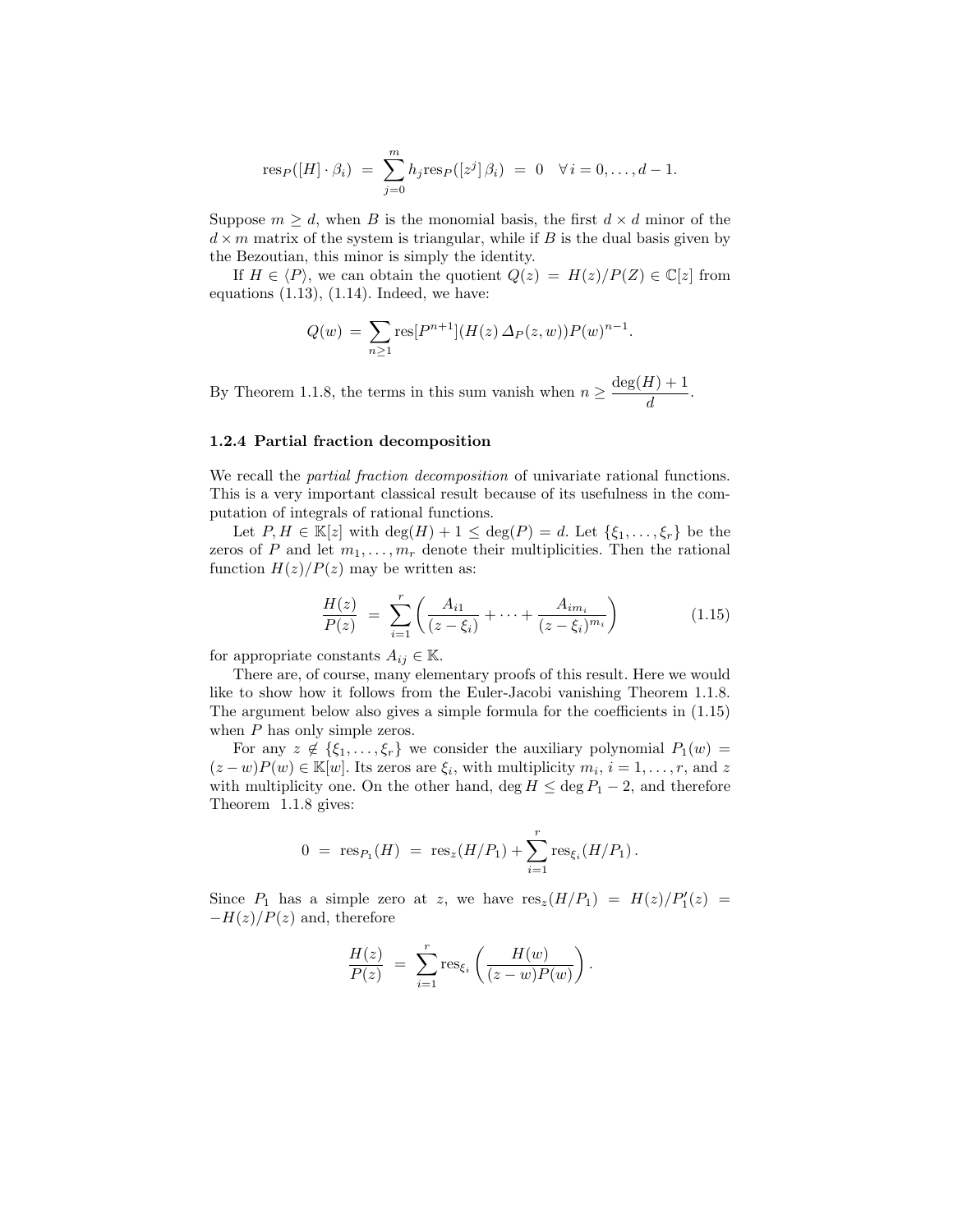In case P has simple zeros we have  $res_{\xi_i}(H/P_1) = H(\xi_i)/P'_1(\xi_i)$  which gives:

$$
\frac{H(z)}{P(z)} = \sum_{i=1}^r \frac{\left(H(\xi_i)/P'(\xi_i)\right)}{(z-\xi_i)}.
$$

In the general case, it follows from (1.2) that

$$
\text{res}_{\xi_i}(H/P_1) = \sum_{j=0}^{m_i-1} k_j \frac{d^j(H(w)/(z-w))}{dw^j} (\xi_i) = \sum_{j=0}^{m_i-1} \frac{a_j}{(z-\xi_i)^{j+1}}
$$

for suitable constants  $k_j$  and  $a_j$ .

We leave it as an exercise for the reader to compute explicit formulas for the coefficients  $A_{ij}$  in (1.15).

### 1.2.5 Computation of traces and Newton sums

Let  $P(z) = \sum_{i=0}^{d} a_i z^i \in \mathbb{C}[z]$  be a polynomial of degree  $d, \{\xi_1, \ldots, \xi_r\}$  the set of zeros of P, and  $m_1, \ldots, m_r$  their multiplicities. As always, we denote by  $\mathcal A$ the C-algebra  $\mathcal{A} = \mathbb{C}[z]/\langle P \rangle$ . We recall (cf. Theorem ?? in Chapter 2) that for any polynomial  $Q \in \mathbb{C}[z]$ , the eigenvalues of the multiplication map

$$
M_Q\colon \mathcal{A}\to \mathcal{A} \; ; \quad [H]\mapsto [Q\cdot H]
$$

are the values  $Q(\xi_i)$ . In particular, using (1.4), the trace of  $M_Q$  may be expressed in terms of global residues:

$$
\text{tr}(M_Q) = \sum_i m_i Q(\xi_i) = \text{Res}_P(Q \cdot P').
$$

**Theorem 1.2.9.** The pairing  $A \times A \rightarrow \mathbb{C}$ 

$$
([g_1], [g_2]) \mapsto \text{tr}(M_{g_1g_2}) = \text{Res}_P(g_1 \cdot g_2 \cdot P')
$$

is non degenerate only when all zeros of P are simple. More generally, the trace  $tr(M_{g_1g_2})=0$  for all  $g_2$  if and only if  $g_1(\xi_i)=0$ , for all  $i=1,\ldots,r$  or, equivalently, if and only if  $g_1 \in \sqrt{\langle P \rangle}$ .

*Proof.* Fix  $g_1 \in \mathbb{C}[z]$ . As tr  $(M_{g_1g_2}) = \text{res}_P(g_1 \cdot P' \cdot g_2)$ , it follows from Theorem 1.2.1 that the trace of  $g_1 \cdot g_2$  vanishes for all  $g_2$  if and only if  $g_1 P' \in \langle P \rangle$ . But this happens if and only if  $g_1$  vanishes over  $Z_P$ , since the multiplicity of  $P'$  at any zero p of P is one less than the multiplicity of P at p.

As  $tr_P(Q)$  is linear in  $Q$ , all traces can be computed from those corresponding to the monomials  $z^k$ ; i.e. the power sums of the roots:

$$
S_k := \sum_{i=1}^r m_i \xi_i^k = \text{res}_P(z^k \cdot P'(z)).
$$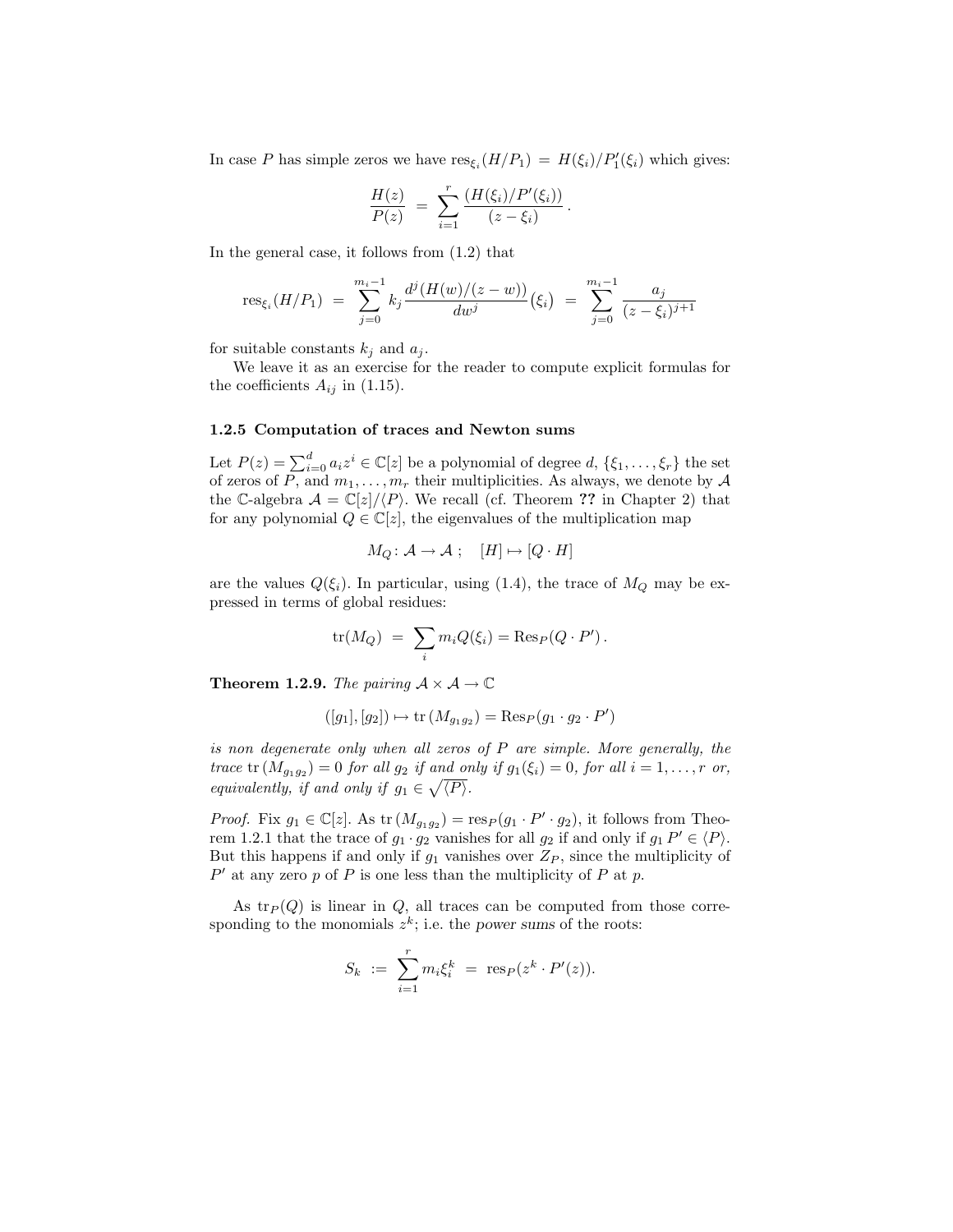It is well known that the  $S_k$ 's are rational functions of the elementary symmetric functions on the zeros of  $P$ , i.e. the coefficients of  $P$ , and conversely (up to the choice of  $a_d$ ). Indeed, the classical *Newton identities* give recursive relations to obtain one from the other. It is interesting to remark that not only the power sums  $S_k$  can be expressed in terms of residues, but that we can also use residues to obtain the Newton identities. The proof below is an adaptation to the one-variable case of the approach followed by A˘ızenberg and Kytmanov [AK81] to study the multivariate analogues.

Lemma 1.2.10. (Newton identities) For all  $\ell = 0, \ldots, d - 1$ ,

$$
(d - \ell)a_{\ell} = -\sum_{j > \ell}^{d} a_j S_{j - \ell} \tag{1.16}
$$

Proof. The formula (1.16) follows from computing:

$$
\text{res}\left(\frac{P'(z)}{z^{\ell} P(z)} P(z)\right) \quad ; \quad \ell \in \mathbb{N}
$$

in two different ways:

i) As 
$$
res\left(\frac{P'(z)}{z^{\ell}}\right) = res_0(\frac{P'(z)}{z^{\ell}}) = \ell a_{\ell}.
$$

ii) Expanding it as a sum:

$$
\sum_{j=0}^{d} a_j \operatorname{res} \left( \frac{P'(z) z^j}{z^{\ell} P(z)} \right) = \sum_{j < \ell} a_j \operatorname{res} \left( \frac{P'(z)}{z^{\ell-j} P(z)} \right) + \sum_{j \geq \ell} a_j \operatorname{res} \left( \frac{P'(z) z^{j-\ell}}{P(z)} \right)
$$

The terms in the first sum vanish by Theorem 1.1.8 since  $\deg(z^{\ell-j}P(z)) \geq$  $deg(P'(z)) + 2$ , while the second sum may be expressed as  $\sum_{j\geq \ell} a_j S_{j-\ell}$ . Since  $S_0 = d$ , the identity (1.16) follows.

#### 1.2.6 Counting integer points in lattice tetrahedra

Let  $\mathcal{P} \subset \mathbb{R}^n$  be a polytope with integral vertices and let  $\mathcal{P}^{\circ}$  denote its interior. For any  $t \in \mathbb{N}$ , call

$$
L(\mathcal{P}, t) := \#(t \cdot \mathcal{P}) \cap \mathbb{Z}^n \quad ; \quad L(\mathcal{P}^\circ, t) := \#(t \cdot \mathcal{P}^\circ) \cap \mathbb{Z}^n,
$$

the number of the lattice points in the dilated polyhedron  $t \cdot \mathcal{P}$  and in its dilated interior. Ehrhart [Ehr67] proved that these are polynomial functions of degree n. They are known as the Ehrhart polynomials associated to  $P$  and  $\mathcal{P}^{\circ}$ . Moreover, he determined the two leading coefficients and the constant term in terms of the volume of the polytope, the normalized volume of its boundary and its Euler characteristic. The other coefficients are not as easily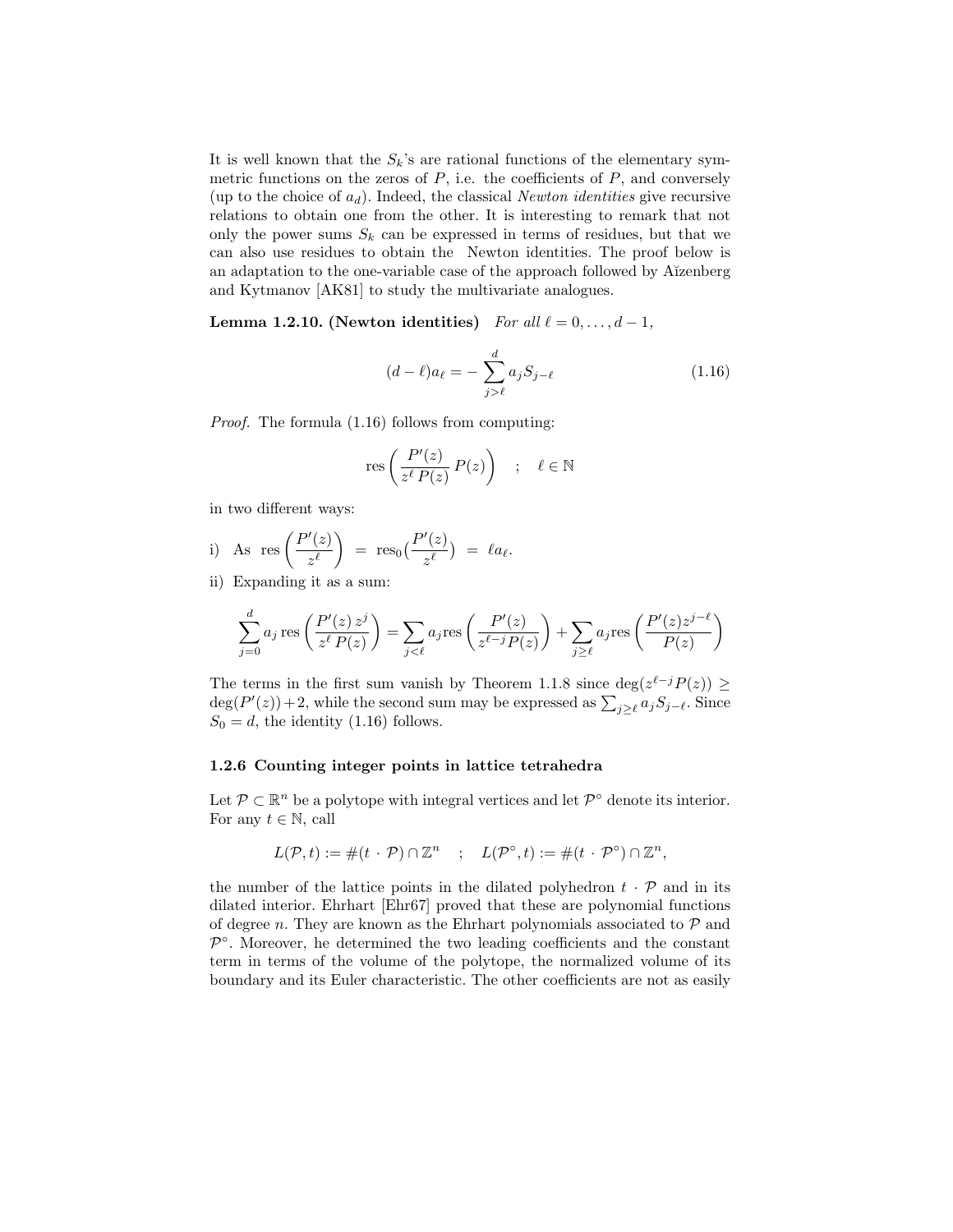accessible, and a method of computing these coefficients was unknown until quite recently (cf. [Bar94, KK93, Pom93]). There is a remarkable relation between these two polynomials, the Ehrhart-Macdonald reciprocity law:

$$
L(\mathcal{P}^{\circ},t) = (-1)^n L(\mathcal{P},t).
$$

In [Bec00], Matthias Beck shows how to express these polynomials in terms of (multidimensional) residues. In the particular case when  $P$  is a tetrahedron, this is just a rational one-dimensional residue. We illustrate Beck's approach by sketching a proof of Ehrhart-Macdonald reciprocity in the case of a tetrahedron.

Fix  $\alpha_1, \ldots, \alpha_n \in \mathbb{N}$  and consider the tetrahedron with vertices at the origin and at the points  $(0, \ldots, \alpha_i, \ldots, 0)$ :

$$
\Sigma = \{(x_1, \ldots, x_n) \in \mathbb{R}^n_{\geq 0} : \sum_{k=1}^n \frac{x_k}{\alpha_k} \leq 1\}.
$$

Clearly,

$$
\Sigma^{\circ} = \{ (x_1, \ldots, x_n) \in \mathbb{R}_{>0}^n : \sum_{k=1}^n \frac{x_k}{\alpha_k} < 1 \}.
$$

Let  $A := \prod_{i=1}^n \alpha_i$ ,  $A_k := \prod_{i \neq k} \alpha_i$ ,  $k = 1, \ldots, n$ . Then,

$$
L(\Sigma, t) = #\{m \in \mathbb{Z}_{\geq 0}^n : \sum_{k=1}^n \frac{m_k}{\alpha_k} \leq t\}
$$
  
=  $\# \{m \in \mathbb{Z}_{\geq 0}^n : \sum_{k=1}^n m_k A_k \leq t A\}$   
=  $\# \{m \in \mathbb{Z}_{\geq 0}^{n+1} : \sum_{k=1}^n m_k A_k + m_{n+1} = t A\}.$ 

So, we can interpret  $L(\Sigma, t)$  as the coefficient of  $z^{tA}$  in the series product:

$$
(1 + z^{A_1} + z^{2A_1} + \dots) \dots (1 + z^{A_n} + z^{2A_n} + \dots)(1 + z + z^2 + \dots),
$$

i.e. as the coefficient of  $z^{tA}$  in the Taylor expansion at the origin of

$$
\frac{1}{(1-z^{A_1})\ldots(1-z^{A_n})(1-z)}
$$

Thus,

$$
L(\Sigma, t) = \text{res}_0 \left( \frac{z^{-tA-1}}{(1-z) \cdot \prod_{i=1}^n (1 - z^{A_i})} \right)
$$
  
= 1 + \text{res}\_0 \left( \frac{z^{-tA} - 1}{z \cdot (1-z) \cdot \prod\_{i=1}^n (1 - z^{A\_i})} \right).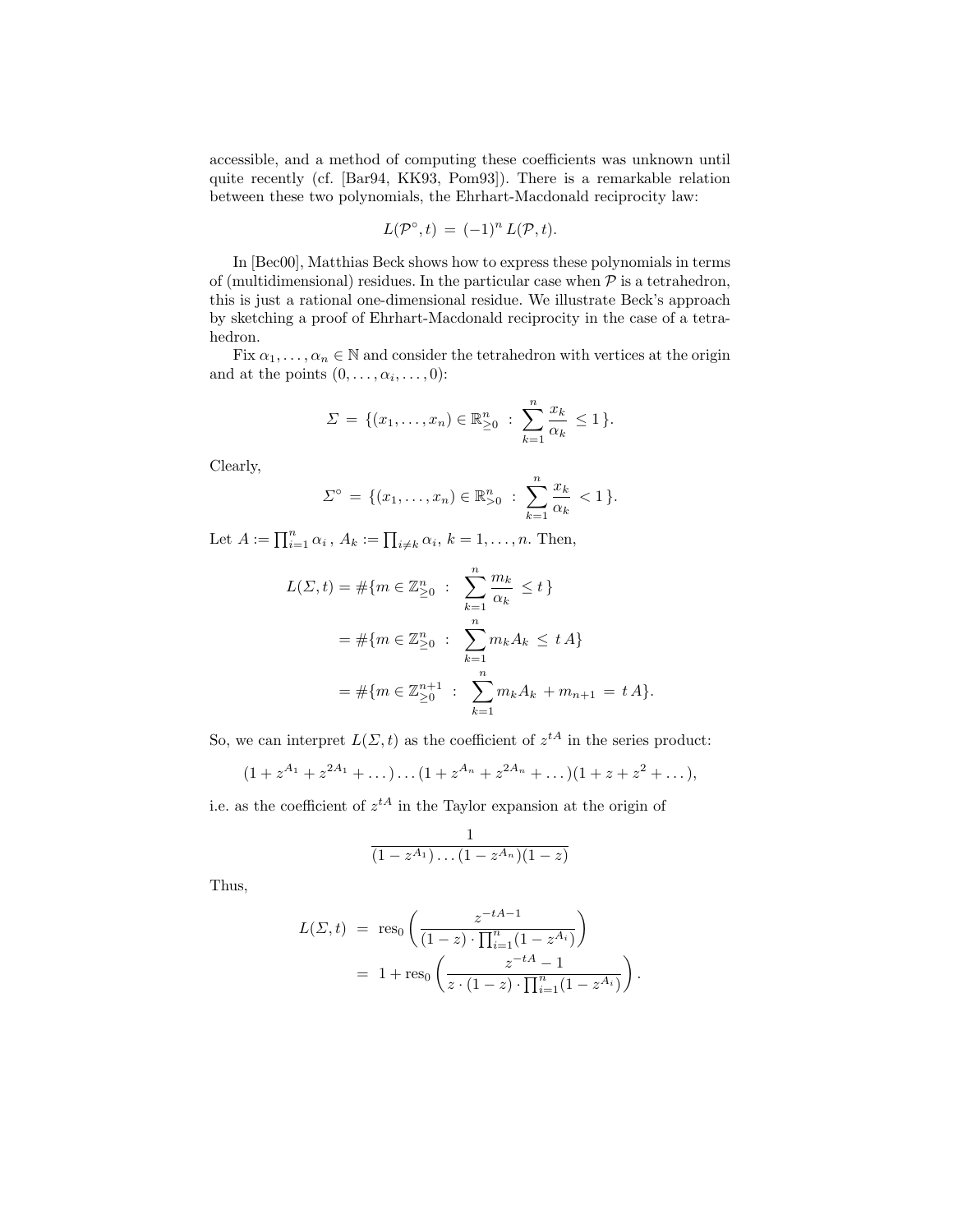For  $t \in \mathbb{Z}$ , let us denote by  $f_t(z)$  the rational function

$$
f_t(z) := \frac{z^{tA} - 1}{z \cdot (1 - z) \cdot \prod_{i=1}^n (1 - z^{A_i})}.
$$

Note that for  $t > 0$ ,  $res_0(f_t) = -1$ , while for  $t < 0$ ,  $res_{\infty}(f_t) = 0$ . In particular, denoting by Z the set of non-zero, finite poles of  $f_t$ , we have for  $t > 0$ :

$$
L(\Sigma, t) = 1 + \text{res}_0(f_{-t}(z)) = 1 - \sum_{\xi \in Z} \text{res}_{\xi}(f_{-t}(z)). \tag{1.17}
$$

Since  $L(\Sigma, t)$  is a polynomial, this identity now holds for every t.

Similarly, we compute that

$$
L(\Sigma^{\circ}, t) = #\{m \in \mathbb{Z}_{>0}^{n+1} : \sum_{k=1}^{n} m_k A_k + m_{n+1} = t A\}.
$$

That means that  $L(\Sigma^{\circ}, t)$  is the coefficient of  $w^{tA}$  in the series product:

$$
(w^{A_1} + w^{2A_1} + \dots) \dots (w^{A_n} + w^{2A_n} + \dots)(w + w^2 + \dots)
$$

or, in terms of residues:

$$
L(\Sigma^{\circ},t) = \text{res}_0\left(\frac{w^{A_1}\dots w^{A_n}(w^{-tA}-1)}{(1-w^{A_1})\dots(1-w^{A_n})(1-w)}\right).
$$

The change of variables  $z = 1/w$  now yields

$$
L(\Sigma^{\circ}, t) = (-1)^n \operatorname{res}_{\infty} \left( \frac{z^{tA} - 1}{z(1 - z^{A_1}) \dots (1 - z^{A_n})(1 - z)} \right)
$$
  
= (-1)^n \operatorname{res}\_{\infty}(f\_t(z)). (1.18)

The Ehrhart-Macdonald reciprocity law now follows from comparing (1.17) and (1.18), and using the fact that for  $t > 0$ , res<sub>0</sub> $(f_t) = -1$ .

# 1.3 Resultants in one variable

### 1.3.1 Definition

Fix two natural numbers  $d_1, d_2$  and consider generic univariate polynomials of these degrees and coefficients in a field k:

$$
P(z) = \sum_{i=0}^{d_1} a_i z^i, \ Q(z) = \sum_{i=0}^{d_2} b_i z^i.
$$
 (1.19)

The system  $P(z) = Q(z) = 0$  is, in general, overdetermined and has no solutions. The following result is classical: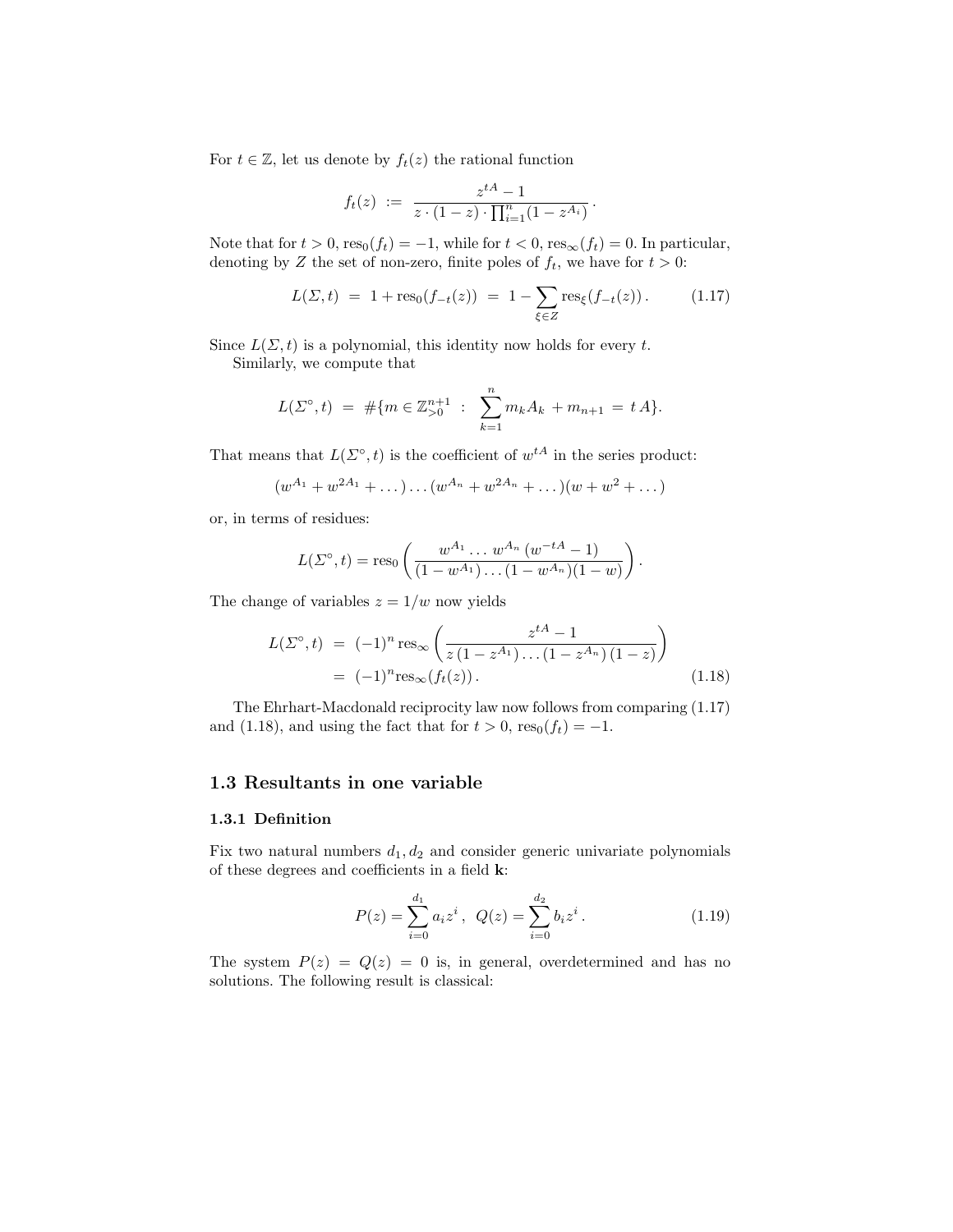**Theorem 1.3.1.** There exists a unique (up to sign) irreducible polynomial

 $\text{Res}_{d_1, d_2}(P, Q) = \text{Res}_{d_1, d_2}(a_0, \ldots, a_{d_1}, b_0, \ldots, b_{d_2}) \in \mathbb{Z}[a_0, \ldots, a_{d_1}, b_0, \ldots, b_{d_2}],$ 

called the resultant of  $P$  and  $Q$ , which verifies that for any specialization of the coefficients  $a_i, b_i$  in  $\bf{k}$  with  $a_{d_1} \neq 0, b_{d_2} \neq 0$ , the resultant vanishes if and only if  $P$  and  $Q$  have a common root in any algebraically closed field  $K$  containing k.

Geometrically, the hypersurface  $\{(a,b) \in \mathbb{K}^{d_1+d_2+2} : \text{Res}_{d_1,d_2}(a,b) = 0\}$ is the projection of the incidence variety  $\{(a, b, z) \in \mathbb{K}^{d_1+d_2+3} : \sum_{i=0}^{d_1} a_i z^i =$  $\sum_{i=0}^{d_2} b_i z^i = 0$ ; that is to say, the variable z is eliminated. Here, and in what follows, K denotes an algebraically closed field.

A well known theorem of Sylvester allows us to compute the resultant as the determinant of a matrix of size  $d_1 + d_2$ , whose entries are 0 or a coefficient of either P or Q. For instance, when  $d_1 = d_2 = 2$ , the resultant is the following polynomial in 6 variables  $(a_0, a_1, a_2, b_0, b_1, b_2)$ :

$$
b_2^2a_0^2 - 2b_2a_0a_2b_0 + a_2^2b_0^2 - b_1b_2a_1a_0 - b_1a_1a_2b_0 + a_2b_1^2a_0 + b_0b_2a_1^2
$$

and can be computed as the determinant of the  $4 \times 4$  matrix:

$$
M_{2,2} := \begin{pmatrix} a_0 & 0 & b_0 & 0 \\ a_1 & a_0 & b_1 & b_0 \\ a_2 & a_1 & b_2 & b_1 \\ 0 & a_2 & 0 & b_2 \end{pmatrix}
$$
 (1.20)

Let us explain how one gets this result. The basic idea is to linearize the problem in order to use the eliminant polynomial par excellence: the determinant. Note that the determinant of a square homogeneous linear system  $A \cdot x = 0$  allows to eliminate x: the existence of a non trivial solution  $x \neq 0$ of the system, is equivalent to the fact that the determinant of A (a polynomial in the entries of  $A$ ) vanishes.

Assume  $\deg(P) = d_1$ ,  $\deg(Q) = d_2$ . A first observation is that P and Q have a common root if and only if they have a common factor of positive degree (since  $P(z_0) = 0$  if and only if  $z - z_0$  divides P). Moreover, the existence of such a common factor is equivalent to the existence of polynomials  $g_1, g_2$  with  $deg(g_1) \leq d_2 - 1, deg(g_2) \leq d_1 - 1$ , such that  $g_1P + g_2Q = 0$ . Denote by  $S_{\ell}$ the space of polynomials of degree  $\ell$  and consider the map

$$
S_{d_2-1} \times S_{d_1-1} \longrightarrow S_{d_1+d_2-1}
$$
  
(g<sub>1</sub>, g<sub>2</sub>)  $\longmapsto g_1 P + g_2 Q$  (1.21)

This defines a K-linear map between two finite dimensional K-vector spaces of the same dimension  $d_1+d_2$ , which is surjective (and therefore an isomorphism) if and only if P and Q do not have any common root in K. Denote by  $M_{d_1,d_2}$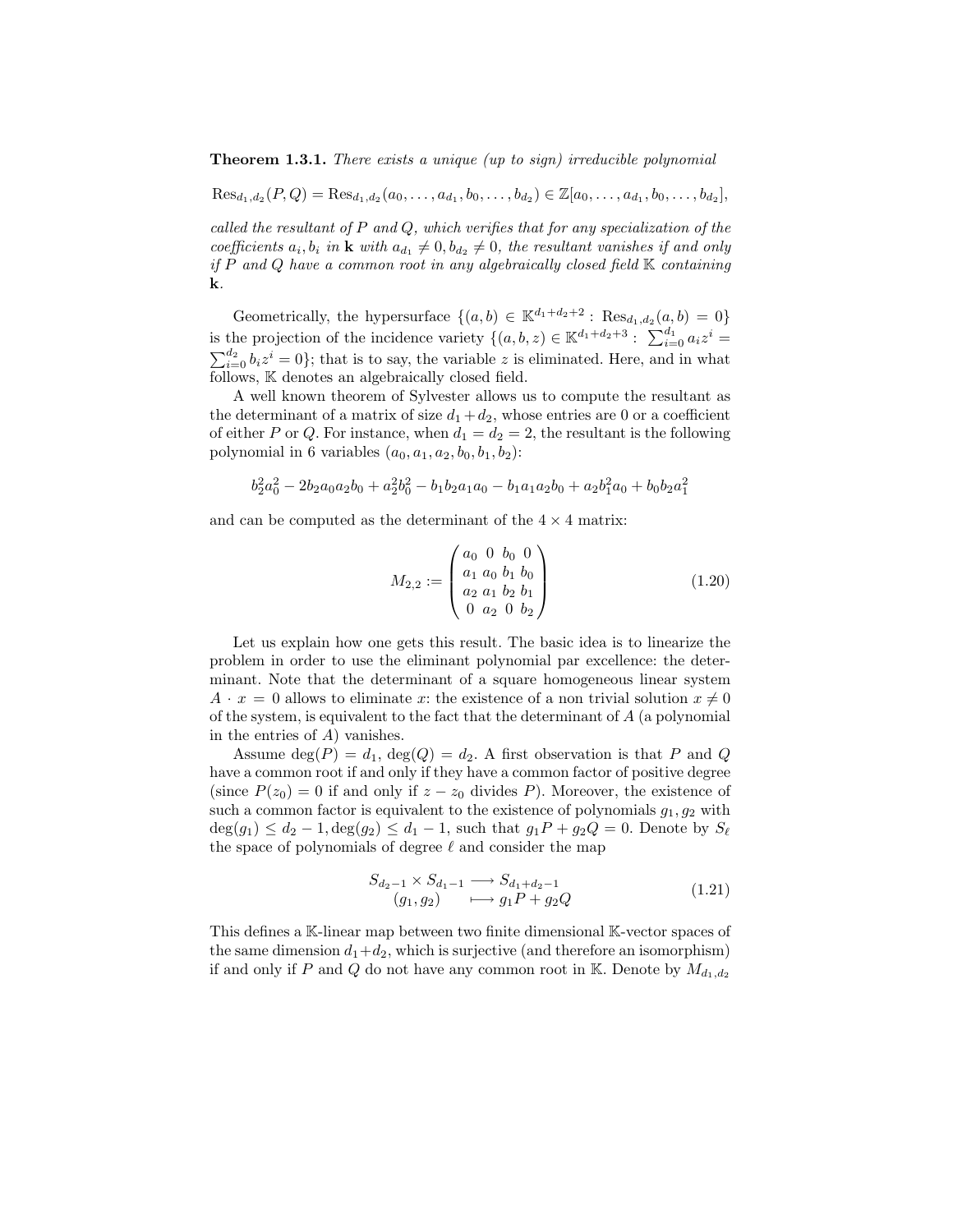the matrix of this linear map in the monomial bases. It is called the Sylvester matrix associated to  $P$  and  $Q$ . Then

$$
\text{Res}_{d_1, d_2}(P, Q) = \pm \det(M_{d_1, d_2}).\tag{1.22}
$$

The sign in this last equality cannot be determined, but the positive sign is taken by convention.

Note that for  $d_1 = d_2 = 2$  we obtain the matrix  $M_{2,2}$  in (1.20). The general shape of the Sylvester matrix is:

$$
\begin{pmatrix} a_0 & b_0 & b_0 \ a_1 & a_0 & b_1 & b_0 \ a_1 & \cdots & b_1 & \ddots \ \vdots & \ddots & a_0 & \vdots & \ddots & b_0 \ \vdots & a_1 & \vdots & b_1 \ a_{d_1} & \cdots & b_{d_2} & \vdots \ \vdots & \ddots & \ddots & \ddots & \vdots \\ a_{d_1} & \cdots & a_{d_1} & b_{d_2} & \cdots & b_{d_2} \end{pmatrix}
$$

where the blank spaces are filled with zeros.

Note that setting  $a_{d_1} = 0$  but  $b_{d_2} \neq 0$ , the determinant of the Sylvester matrix equals  $b_{d_2}$  times the determinant of the Sylvester matrix  $M_{d_1-1,d_2}$  $(in \ a_0, \ldots, a_{d_1-1}, b_0, \ldots, b_{d_2})$ . We deduce that when  $deg(P) = d'_1 < d_1$  and  $deg(Q) = d_2$ , the restriction of the  $(d_1, d_2)$  resultant polynomial to the closed set  $(a_{d_1} = \cdots = a_{d'_1+1} = 0)$  of polynomials of degrees  $d'_1, d_2$  factorizes as  $\text{Res}_{d_1, d_2}(P, Q) = b_{d_2}^{d_1 - d'_1} \text{Res}_{d'_1, d_2}(P, Q).$ 

What happens if we specialize both  $P$  and  $Q$  to polynomials of respective degrees smaller than  $d_1$  and  $d_2$ ? Then, the last row of the Sylvester matrix is zero and so the resultant vanishes, but in principle  $P$  and  $Q$  do not need to have a common root in  $K$ . One way to recover the equivalence between the vanishing of the resultant and the existence of a common root is the following.

Given P, Q as in (1.19), consider the homogenizations  $P<sup>h</sup>$ ,  $Q<sup>h</sup>$  defined by

$$
P^{h}(z,w) = \sum_{i=0}^{d_1} a_i z^{i} w^{d_1-i}, \quad Q^{h} = \sum_{i=0}^{d_2} b_i z^{i} w^{d_2-i}.
$$

Then, P, Q can be recovered by evaluating at  $w = 1$  and  $(z_0, 1)$  is a common root of  $P^h, Q^h$  if and only if  $P(z_0) = Q(z_0) = 0$ . But also, on one hand  $P<sup>h</sup>(0,0) = Q<sup>h</sup>(0,0) = 0$  for any choice of coefficients, and on the other  $P<sup>h</sup>, Q<sup>h</sup>$ have the common root  $(1, 0)$  when  $a_{d_1} = b_{d_2} = 0$ . The space obtained as the classes of pairs  $(z, w) \neq (0, 0)$  after identification of  $(z, w)$  with  $(\lambda z, \lambda w)$  for any  $\lambda \in \mathbb{K} - \{0\}$ , denoted  $\mathbb{P}^1(\mathbb{K})$ , is called the projective line over K. Since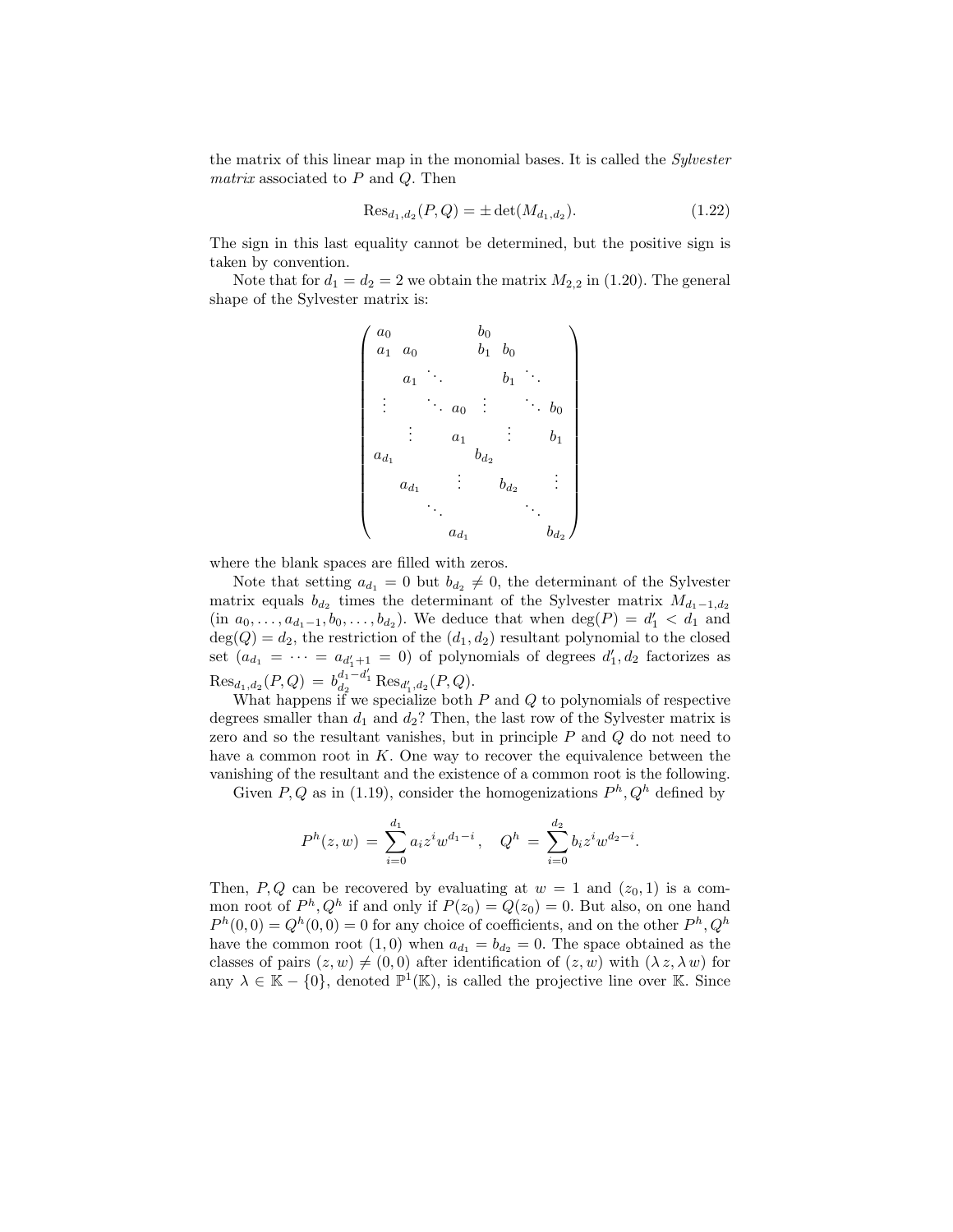for homogeneous polynomials as  $P^h$  it holds that  $P^h(\lambda z, \lambda w) = \lambda^{d_1} P^h(z, w)$ (and similarly for  $Q^h$ ), it makes sense to speak of their zeros in  $\mathbb{P}^1(\mathbb{K})$ . So, we could restate Theorem 1.3.1 saying that for any specialization of the coefficients of  $P$  and  $Q$ , the resultant vanishes if and only if their homogenizations have a common root in  $\mathbb{P}^1(\mathbb{K})$ . As we have already remarked, when  $\mathbb{K} = \mathbb{C}$ , the projective space  $\mathbb{P}^1(\mathbb{C})$  can be identified with the Riemann sphere, a compactification of the complex plane, where the class of the point  $(1, 0)$  is identified with the point at infinity.

### 1.3.2 Main properties

It is interesting to realize that many properties of the resultant can be derived from its expression (1.22) as the determinant of the Sylvester matrix:

- i) The resultant  $\text{Res}_{d_1,d_2}$  is homogeneous in the coefficients of P and Q separately, with respective degrees  $d_2, d_1$ . So, the degree of the resultant in the coefficients of  $P$  is the number of roots of  $Q$ , and vice-versa.
- ii) The resultants  $\text{Res}_{d_1,d_2}$  and  $\text{Res}_{d_2,d_1}$  coincide up to sign.
- iii) There exist polynomials  $A_1, A_2 \in \mathbb{Z}[a_0, \ldots, b_{d_2}][z]$  with  $\deg(A_1) = d_2$   $1, \deg(A_2) = d_1 - 1$  such that

$$
\text{Res}_{d_1, d_2}(P, Q) = A_1 P + A_2 Q. \tag{1.23}
$$

Let us sketch the proof of property iii). If we add to the first row in the Sylvester matrix z times the second row, plus  $z^2$  times the third row, and so on, the first row becomes

$$
P(z)
$$
  $zP(z)$  ...  $z^{d_2-1}P(z)$   $Q(z)$   $zQ(z)$   $z^{d_1-1}Q(z)$ 

but the determinant is unchanged. Expanding along this modified first row, we obtain the desired result.

Another important classical property of the resultant  $\text{Res}_{d_1,d_2}(P,Q)$  is that it can be written as a product over the zeros of  $P$  or  $Q$ :

**Proposition 1.3.2. (Poisson formula)** Let  $P, Q$  polynomials with respective degrees  $d_1, d_2$  and write  $P(z) = a_{d_1} \prod_{i=1}^{r} (z - p_i)^{m_i}$ ,  $Q(z) = b_{d_2} \prod_{j=1}^{s} (z - p_j)^{m_j}$  $(q_j)^{n_j}$ . Then

$$
\operatorname{Res}_{d_1,d_2}(P,Q) = a_{d_1}^{d_2} \prod_{i=1}^r Q(p_i)^{m_i} = (-1)^{d_1 d_2} b_{d_2}^{d_1} \prod_{j=1}^s P(q_i)^{n_i}
$$

Proof. Again, one possible way of proving the Poisson formula is by showing that

$$
\text{Res}_{d_1,d_2}((z-p)P_1,Q) = Q(p)\text{Res}_{d_1-1,d_2}(P_1,Q),
$$

using the expression of the resultant as the determinant of the Sylvester matrix, and standard properties of determinants. The proof would be completed by induction, and the homogeneity of the resultant.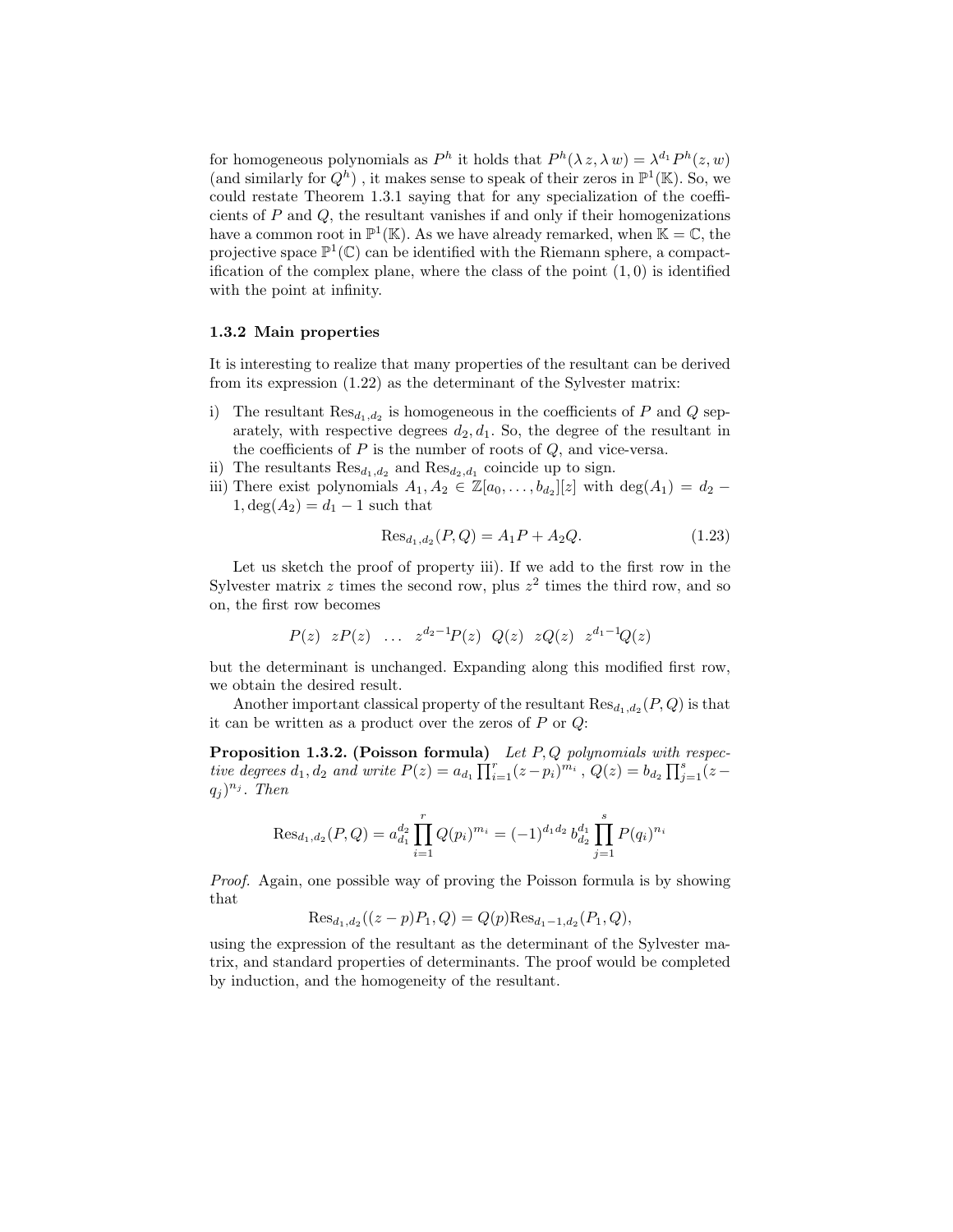Alternatively, one could observe that  $R'(a, b) := a_{d_1}^{d_2} \prod_{i=1}^r Q(p_i)^{m_i}$  depends polynomially on the coefficients of  $Q$  and, given the equalities

$$
R'(a,b) = a_{d_1}^{d_2} b_{d_2}^{d_1} \prod_{i,j} (p_i - q_j)^{m_i n_j} = (-1)^{d_1 d_2} b_{d_2}^{d_1} \prod_{j=1}^s P(q_i)^{n_i},
$$

on the coefficients of  $P$  as well. Since the roots are unchanged by dilation of the coefficients, we see that, as  $\text{Res}_{d_1, d_2}$ , the polynomial R' has degree  $d_1 + d_2$ in the coefficients  $(a, b) = (a_0, \ldots, b_{d_2})$ . Moreover,  $R'(a, b) = 0$  if and only if there exists a common root, i.e. if and only if  $\text{Res}_{d_1,d_2}(a,b) = 0$ . This holds in principle over the open set  $(a_{d_1} \neq 0, b_{d_2} \neq 0)$  but this implies that the loci  ${R' = 0}$  and  ${Res_{d_1,d_2} = 0}$  in  $\mathbb{K}^{d_1+d_2+2}$  agree. Then, the irreducibility of  $Res_{d_1,d_2}$  implies the existence of a constant  $c \in \mathbb{K}$  such that  $Res_{d_1,d_2} = c \cdot R'$ . Evaluating at  $P(z) = 1, Q(z) = z^{d_2}$ , the Sylvester matrix  $M_{d_1, d_2}$  reduces to the identity  $I_{d_1+d_2}$  and we get  $c=1$ .

We immediately deduce

**Corollary 1.3.3.** Assume  $P = P_1 \cdot P_2$  with  $deg(P_1) = d'_1$ ,  $deg(P_2) = d''_1$  and  $deg(Q) = d_2$ . Then,

$$
\text{Res}_{d'_1+d'_1,d_2}(P,Q) = \text{Res}_{d'_1,d_2}(P_1,Q) \text{Res}_{d'_1,d_2}(P_2,Q).
$$

There are other determinantal formulas to compute the resultant, coming from suitable generalizations of the map (1.21), which are for instance described in [DD01]. In case  $d_1 = d_2 = 3$ , the Sylvester matrix  $M_{3,3}$  is  $6 \times 6$ . Denote  $[ij] := a_i b_j - a_j b_i$ , for all  $i, j = 0, \ldots, 3$ . The resultant Res<sub>3,3</sub> can also be computed as the determinant of the following  $3 \times 3$  matrix:

$$
B_{3,3} := \begin{pmatrix} [03] & [02] & [01] \\ [13] & [03] + [12] & [02] \\ [23] & [13] & [03] \end{pmatrix}, \tag{1.24}
$$

or as minus the determinant of the  $5 \times 5$  matrix

$$
\begin{pmatrix} a_0 & 0 & b_0 & 0 & [01] \\ a_1 & a_0 & b_1 & b_0 & [02] \\ a_2 & a_1 & b_2 & b_1 & [03] \\ a_3 & a_2 & b_3 & b_3 & 0 \\ 0 & a_3 & 0 & b_3 & 0 \end{pmatrix}.
$$

Let us explain how the matrix  $B_{3,3}$  was constructed and why  $\text{Res}_{3,3}$  =  $\det(B_{3,3})$ . We assume, more generally, that  $d_1 = d_2 = d$ .

**Definition 1.3.4.** Let  $P, Q$  polynomials of degree d as in (1.19). The Bezoutian polynomial associated to P and Q is the bivariate polynomial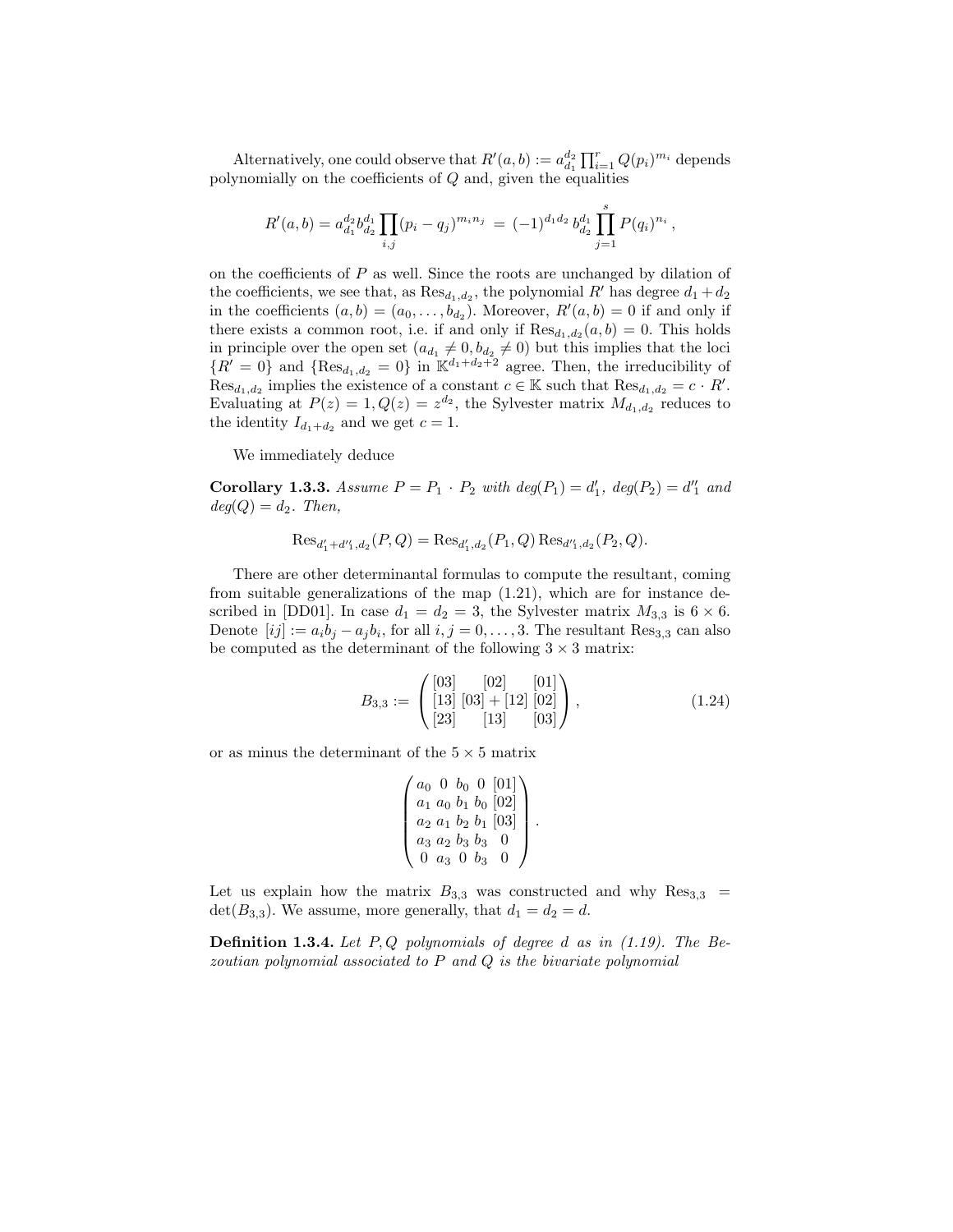$$
\Delta_{P,Q}(z,y) = \frac{P(z)Q(y) - P(y)Q(z)}{z - y} = \sum_{i,j=0}^{d-1} c_{ij} z^i y^j.
$$

The  $d \times d$  matrix  $B_{P,Q} = (c_{ij})$  is called the Bezoutian matrix associated to P and Q.

Note that  $\Delta_{P,1} = \Delta_P$  defined in (1.2.2) and that each coefficient  $c_{ij}$  is a linear combination with integer coefficients of the brackets  $[k, \ell] = a_k b_\ell - a_\ell b_k$ .

Proposition 1.3.5. With the above notations,

$$
\text{Res}_{d,d}(a,b) = \det(B_{P,Q}).\tag{1.25}
$$

Proof. The argument is very similar to the one presented in the proof of Poisson's formula. Call  $R' := det(B_{P,Q})$ . This is a homogeneous polynomial in the coefficients  $(a, b)$  of the same degree  $2d = d + d$  as the resultant. Moreover, if  $\text{Res}_{d,d}(a, b) = 0$ , there exists  $z_0 \in \mathbb{K}$  such that  $P(z_0) = Q(z_0) = 0$ , and so,  $\Delta_{P,Q}(y,z_0) = \sum_{i=0}^{d-1} \left( \sum_{j=0}^{d-1} c_{ij} z_0^j \right) y^i$  is the zero polynomial. This shows that  $R'(a, b) = 0$  since the non trivial vector  $(1, z_0, \ldots, z_0^{d-1})$  lies in the kernel of the Bezoutian matrix  $B_{P,Q}$ . By Hilbert's Nullstellensatz, the resultant divides a power of  $R'$ . Using the irreducibility of  $\text{Res}_{d,d}$  plus a particular specialization to adjust the constant, we get the desired result.

The Bezoutian matrices are more compact and practical experience seems to indicate that these matrices are numerically more stable than the Sylvester matrices.

## 1.4 Some applications of resultants

#### 1.4.1 Systems of equations in two variables

Suppose that we want to solve a polynomial system in two variables  $f(z, y) =$  $g(z, y) = 0$  with  $f, g \in \mathbb{K}[z, y]$ . We can "hide the variable y in the coefficients" and think of  $f, g \in \mathbb{K}[y][z]$ . Denote by  $d_1, d_2$  the respective degrees in the variable z. Then, the resultant  $\text{Res}_{d_1,d_2}(f,g)$  with respect to the variable z will give us back a polynomial (with integer coefficients) in the coefficients, i.e. we will have a polynomial in  $y$ , which vanishes on every  $y_0$  for which there exists  $z_0$  with  $f(z_0, y_0) = g(z_0, y_0) = 0$ . So, we can eliminate the variable z from the system, detect the second coordinates  $y_0$  of the solutions, and then try to recover the full solutions  $(z_0, y_0)$ .

Assume for instance that  $f(z, y) = z^2 + y^2 - 10$ ,  $g(z, y) = z^2 + 2y^2 + zy - 16$ . We write

$$
f(z, y) = z2 + 0z + (y2 - 10), \quad g(z, y) = z2 + yz + (2y2 - 16).
$$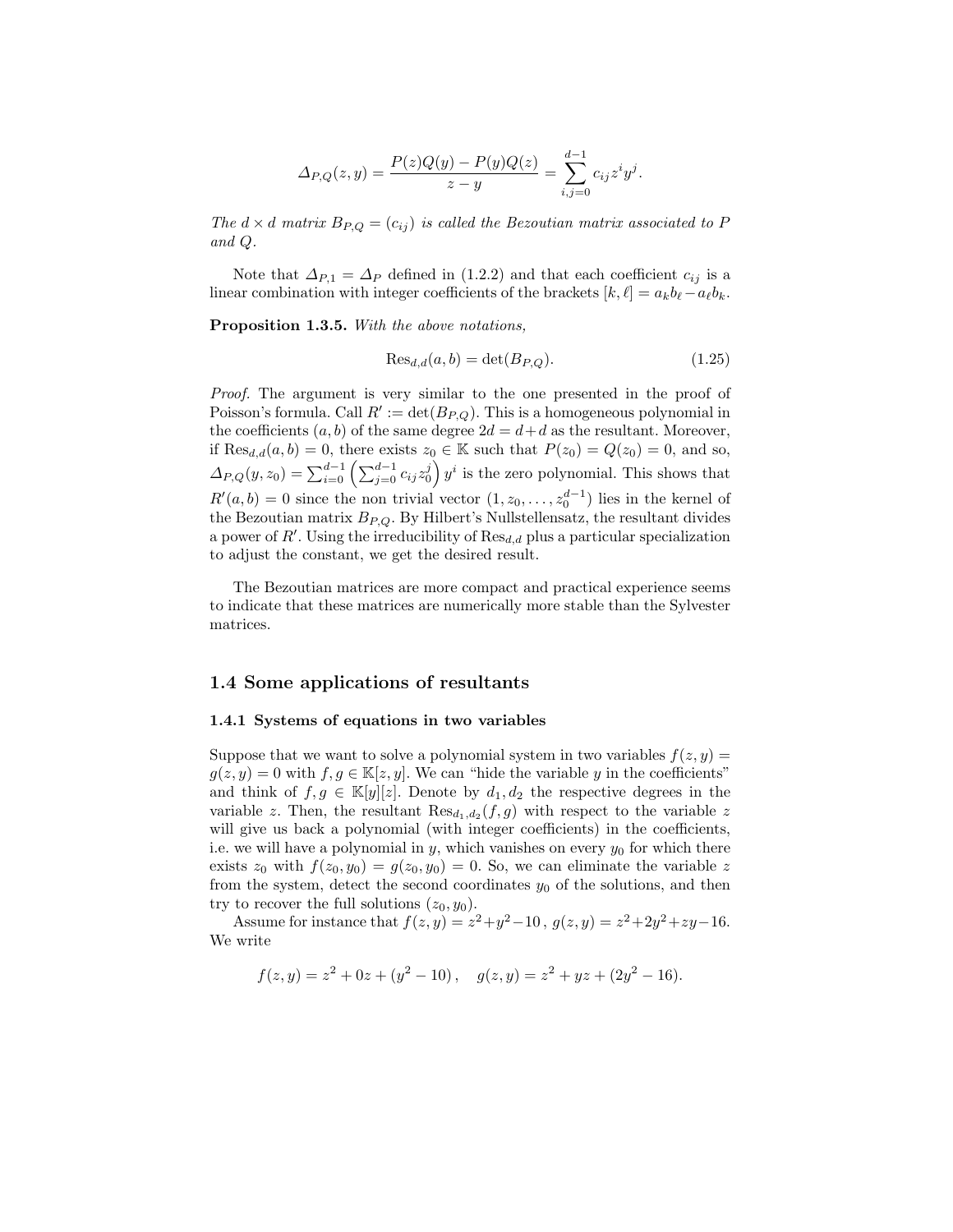Then,  $\text{Res}_{2,2}(f,g)$  equals

$$
Res_{2,2}((1,0,y^2-10),(1,y,2y^2-16)) = -22y^2+2y^4+36 = 2(y+3)(y-3)(y^2-2).
$$

For each of the four roots  $y_0 = -3, 3,$ √  $2, -$ √ 2, we replace  $g(z, y_0) = 0$  and we need to solve  $z = \frac{y_0^2 - 6}{y_0}$ . Note that  $f(z, y_0) = 0$  will also be satisfied due to the vanishing of the resultant. So, there is precisely one solution  $z_0$  for each  $y_0$ . The system has  $4 = 2 \times 2$  real solutions.

It is easy to deduce from the results and observations made in Section 1.3 the following extension theorem.

**Theorem 1.4.1.** Write  $f(z, y) = \sum_{i=1}^{d_1} f_i(y) z^i$ ,  $g(z, y) = \sum_{i=1}^{d_2} g_i(y) z^i$ , with  $f_i, g_i \in \mathbb{K}[y]$ , and  $f_{d_1}, g_{d_2}$  non zero. Let  $y_0$  be a root of the resultant with respect to z,  $\text{Res}_{d_1,d_2}(f,g) \in \mathbb{K}[y]$ . If either  $f_{d_1}(y_0) \neq 0$  or  $g_{d_2}(y_0) \neq 0$ , there exists  $z_0 \in \mathbb{K}$  such that  $f(z_0, y_0) = g(z_0, y_0) = 0$ .

Assume now that  $f(z, y) = yz-1$ ,  $g(z, y) = y^3 - y$ . It is immediate to check that they have two common roots, namely  $\{f = g = 0\} = \{(1, 1), (-1, -1)\}.$ Replace g by the polynomial  $\tilde{g} := g + f$ . Then,  $\{f = \tilde{g} = 0\} = \{f = g = 0\}$ but now both  $f, \tilde{g}$  have positive degree 1 with respect to the variable z. The resultant with respect to z equals

$$
\text{Res}_{1,1}(f,\tilde{g}) = \det\begin{pmatrix} y & -1 \\ y & y^3 - y - 1 \end{pmatrix} = y^2(y^2 - 1).
$$

Since both leading coefficients with respect to  $z$  are equal to the polynomial y, Theorem 1.4.1 asserts that the two roots  $y_0 = \pm 1$  can be extended. On the contrary, the root  $y_0 = 0$  cannot be extended.

Consider now  $f(z, y) = yz^2 + z - 1$ ,  $g(z, y) = y^3 - y$  and let us again consider f and  $\tilde{g} := g + f$ , which have positive degree 2 with respect to z. In this case,  $y_0 = 0$  is a root of  $\text{Res}_{2,2}(f, \tilde{g}) = y^4(y^2 - 1)^2$ . Again,  $y_0 = 0$ annihilates both leading coefficients with respect to z. But nevertheless it can be extended to the solution (0, 1).

So, two comments should be made. The first one is that finding roots of univariate polynomials is in general not an algorithmic task! One can try to detect the rational solutions or to approximate the roots numerically if working with polynomials with complex coefficients. The second one is that even if we can obtain the second coordinates explicitly, we have in general a sufficient but not necessary condition to ensure that a given partial solution  $y_0$  can be extended to a solution  $(z_0, y_0)$  of the system, and an ad hoc study may be needed.

### 1.4.2 Implicit equations of curves

Consider a parametric plane curve C given by  $z = f(t), y = g(t)$ , where  $f, g \in \mathbb{K}[t]$ , or more precisely,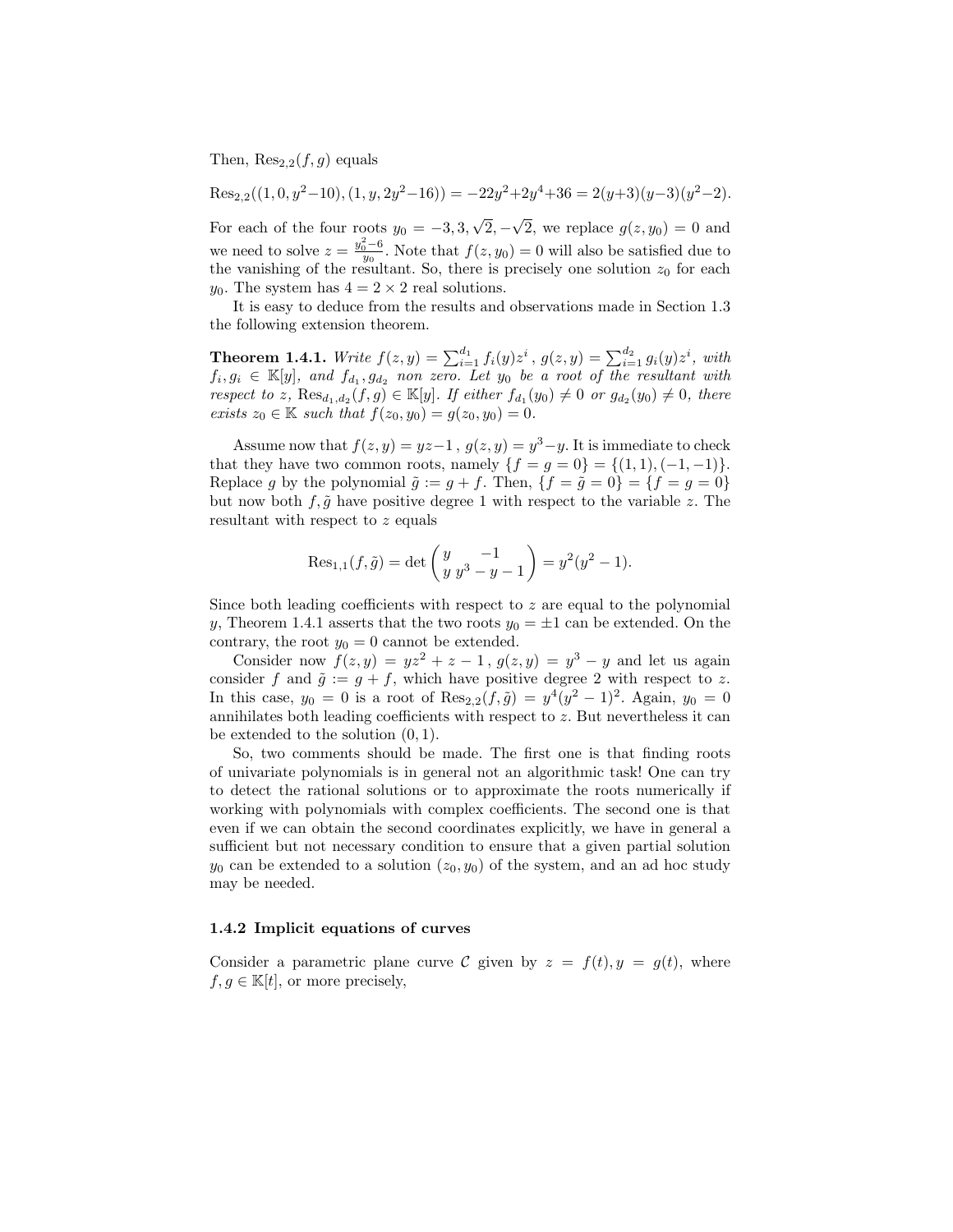$$
C = \{ (z, y) \in \mathbb{K}^2 : z = f(t), y = g(t) \text{ for some } t \in \mathbb{K} \}.
$$

Having this parametric expression allows one to "follow" or "travel along" the curve, but it is hard to detect if a given point in the plane is in  $\mathcal{C}$ . One can instead find an implicit equation  $f \in \mathbb{K}[z, y]$ , i.e. a bivariate polynomial f such that  $\mathcal{C} = \{f = 0\}$ . This amounts to eliminating t from the equations  $z - f(t) = y - g(t) = 0$  and can thus be done by computing the resultant with respect to t of these polynomials.

This task could also be solved by a Gröbner basis computation. But we propose the reader to try in any computer algebra system the following example suggested to us by Ralf Fröberg. Consider the curve  $\mathcal C$  defined by  $z = t^{32}$ ,  $y = t^{48} - t^{56} - t^{60} - t^{62} - t^{63}$ . Then the resultant  $\text{Res}_{32,63}(t^{32} - z, t^{48} - t^{56} - t^{60} - t^{62} - t^{63} - y)$  with respect to t can be computed in a few seconds, giving the answer  $f(z, y)$  we are looking for. It is a polynomial of degree 63 in  $z$  and degree 32 in  $y$  with 257 terms. On the other side, a Gröbner basis computation seems to be infeasible.

For a plane curve  $\mathcal C$  with a rational parametrization; i.e.

$$
C = \{ (p_1(t)/q_1(t), p_2(t)/q_2(t)) : q_1(t) \neq 0, q_2(t) \neq 0 \},
$$

where  $p_i, q_i \in \mathbb{K}[t]$ , the elimination ideal

$$
I_1 := \langle q_1(t)z - p_1(t), q_2(t)y - p_2(t) \rangle \cap \mathbb{K}[z, y]
$$

defines the Zariski closure of  $\mathcal C$  in  $\mathbb K^2$ . We can obtain a generator of  $I_1$  with a resultant computation that eliminates  $t$ . For example, let

$$
\mathcal{C} = \left\{ \left( \frac{t^2 - 1}{(1 + 2t)^2}, \frac{t + 1}{(1 + 2t)(1 - t)} \right), t \neq 1, -1/2 \right\}.
$$

Then  $\overline{\mathcal{C}} = \mathcal{V}(I_1)$  is the zero locus of

$$
f(z, y) = \text{Res}_{2,2}((1+2t)^{2}z - (t^{2} - 1), (1+2t)(1-t))y - (t+1))
$$

which equals

$$
27y^2z - 18yz + 4y + 4z^2 - z.
$$

We leave it to the reader to verify that  $\mathcal C$  is not Zariski closed.

One could also try to implicitize non planar curves. We show a general classical trick in the case of the space curve C with parametrization  $x =$  $t^2, y = t^3, z = t^5$ . We have 3 polynomials  $x - t^2, y - t^3, z - t^5$  from which we want to eliminate t. Add two new indeterminates  $u, v$  and compute the resultant

$$
\operatorname{Res}_{2,5}(x-t^2, u(y-t^3) + v(z-t^5)) = (-y^2 + x^3)u^2 + (2x^4 - 2yz)uv + (-z^2 + x^5)v^2.
$$

Then, since the resultant must vanish for all specializations of  $u$  and  $v$ , we deduce that

$$
\mathcal{C} = \{-y^2 + x^3 = 2x^4 - 2yz = -z^2 + x^5 = 0\}.
$$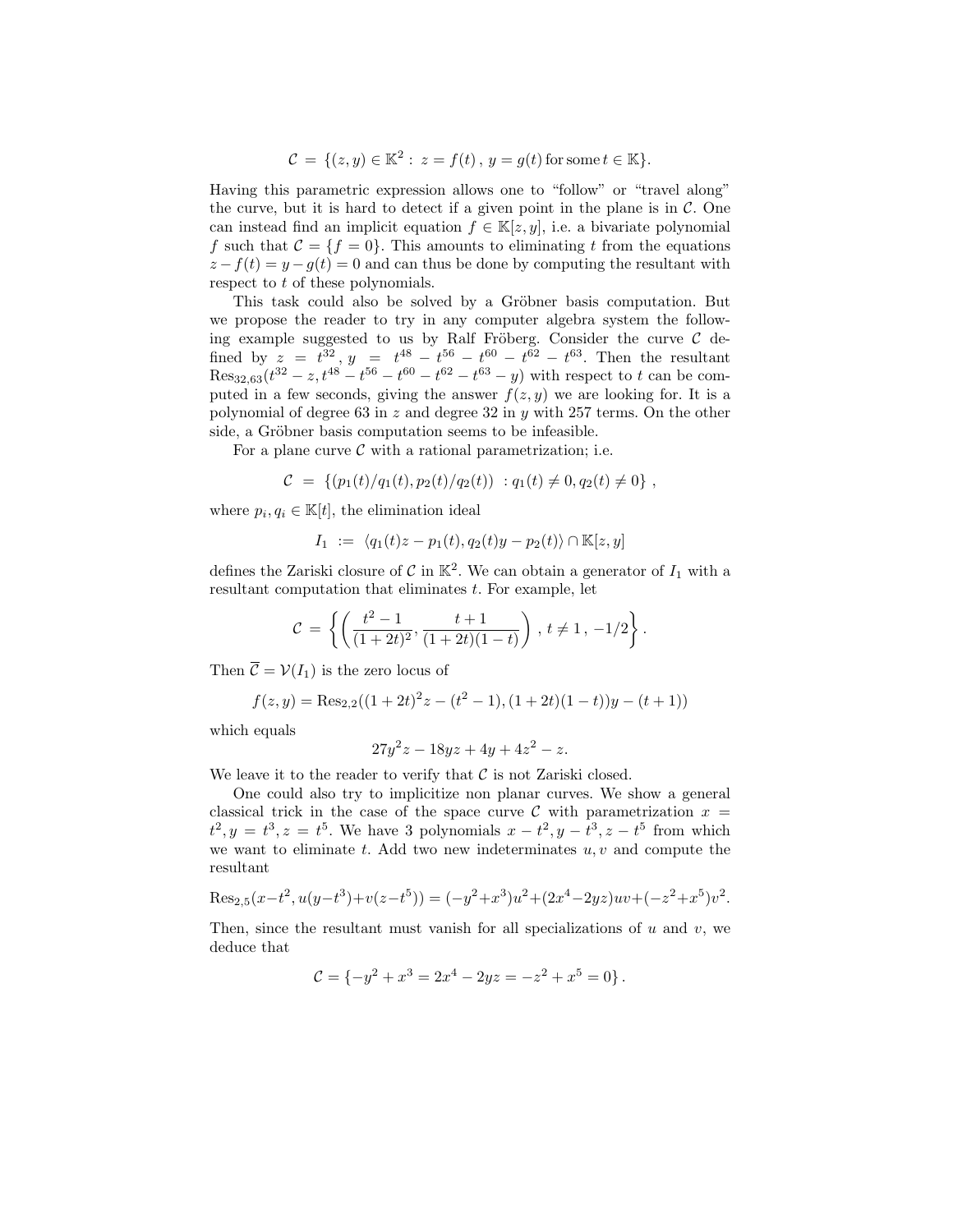#### 1.4.3 Bézout's theorem in two variables

Similarly to the construction of  $\mathbb{P}^1(\mathbb{K})$ , one can define the projective plane  $\mathbb{P}^2(\mathbb{K})$  (and in general projective *n*-space) as the complete variety whose points are identified with lines through the origin in  $\mathbb{K}^3$ . We may embed  $\mathbb{K}^2$  in  $\mathbb{P}^2(\mathbb{K})$ as the set of lines through the points  $(x, y, 1)$ . Again, it makes sense to speak of the zero set in  $\mathbb{P}^2(\mathbb{K})$  of homogeneous polynomials (i.e. polynomials  $f(x, y, z)$ ) such that  $f(\lambda x, \lambda y, \lambda z) = \lambda^d f(x, y, z)$ , for  $d = \deg(f)$ ).

Given two homogeneous polynomials  $f, g \in \mathbb{K}[x, y, z]$  without common factors, with  $\deg(f) = d_1$ ,  $\deg(g) = d_2$ , a classical theorem of Bézout asserts that they have  $d_1 \cdot d_2$  common points of intersection in  $\mathbb{P}^2(\mathbb{K})$ , counted with appropriate intersection multiplicities. A proof of this theorem using resultants is given for instance in [CLO97]. The following weaker version suffices to obtain such nice consequences as Pascal's Mystic Hexagon theorem [CLO97, Sect. 8.7] (see Corollary 1.5.15 for a proof using multivariable residues).

**Theorem 1.4.2.** Let  $f, g \in \mathbb{K}[x, y, z]$  be homogeneous polynomials, without common factors, and of respective degrees  $d_1, d_2$ . Then  $(f = 0) \cap (g = 0)$  is finite and has at most  $d_1 \cdot d_2$  points.

*Proof.* Assume  $(f = 0) \cap (g = 0)$  have more than  $d_1 \cdot d_2$  points, which we label  $p_0, \ldots, p_{d_1 d_2}$ . Let  $L_{ij}$  be the line through  $p_i$  and  $p_j$  for  $i, j = 0, \ldots, d_1 d_2$ . Making a linear change of coordinates, we can assume that  $(0, 0, 1) \notin (f =$ 0) ∪ ( $g = 0$ ) ∪ (∪<sub>ij</sub>L<sub>ij</sub>). Write  $f = \sum_{i=0}^{d_1} a_i z^i$ ,  $g = \sum_{j=0}^{d_2} b_j z^j$ , as polynomials in z with coefficients  $a_i, b_j \in \mathbb{K}[x, y]$ . Since  $f(0, 0, 1) \neq 0, g(0, 0, 1) \neq 0$ and f and  $q$  do not have any common factor, it is straightforward to verify from the expression of the resultant as the determinant of the Sylvester matrix, that the resultant  $\text{Res}_{d_1,d_2}(f,g)$  with respect to z is a non zero homogeneous polynomial in  $x, y$  of total degree  $d_1 \cdot d_2$ . Write  $p_i = (x_i, y_i, z_i)$ . Then,  $\text{Res}_{d_1, d_2}(f, g)(x_i, y_i) = 0$  for all  $i = 0, ..., d_1 \cdot d_2$ . The fact that  $(0, 0, 1)$ does not lie in any of the lines  $L_{ij}$  implies that the  $(d_1d_2 + 1)$  points  $(x_i, y_i)$ are distinct, and we get a contradiction.

### 1.4.4 GCD computations and Bézout identities

Let  $P, Q$  be two univariate polynomials with coefficients in a field **k**. Assume they are coprime, i.e. that their greatest common divisor  $GCD(P,Q) = 1$ . We can then find polynomials  $h_1, h_2 \in \mathbf{k}[z]$  such that the *Bézout identity*  $1 = h_1 P + h_2 Q$  is satisfied, by means of the Euclidean algorithm to compute  $GCD(P,Q)$ . A we have already remarked,  $GCD(P,Q) = 1$  if and only if P and  $Q$  do not have any common root in any algebraically field  $\mathbb K$  containing k. If  $d_1, d_2$  denote the respective degrees, this happens precisely when  $Res_{d_1,d_2}(P,Q) \neq 0$ . Note that since the resultant is an integer polynomial in the coefficients,  $\text{Res}_{d_1,d_2}(P,Q)$  also lies in **k**. Moreover, by property iii) in Section 1.3.2, one deduces that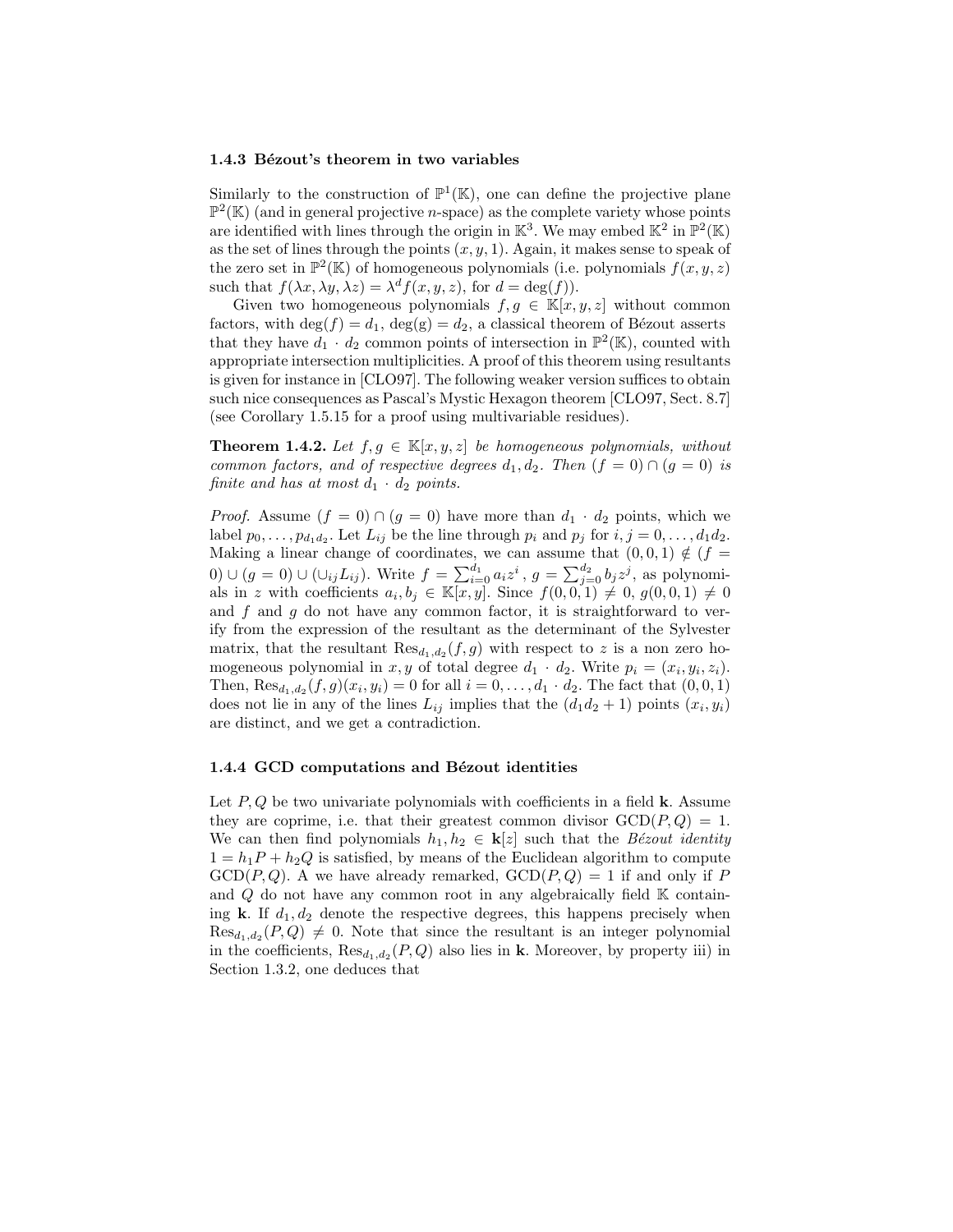$$
1 = \frac{A_1}{\text{Res}_{d_1, d_2}(P, Q)} P + \frac{A_2}{\text{Res}_{d_1, d_2}(P, Q)} Q.
$$
 (1.26)

So, it is possible to find  $h_1, h_2$  whose coefficients are rational functions with integer coefficients evaluated in the coefficients of the input polynomials  $P, Q$ , and denominators equal to the resultant. Moreover, these polynomials can be explicitly obtained from the proof of (1.23). In particular, the coefficients of  $A_1, A_2$  are particular minors of the Sylvester matrix  $M_{d_1, d_2}$ .

This has also been extended to compute  $GCD(P,Q)$  even when P and Q are not coprime (and the resultant vanishes), based on the so called subresultants, which are again obtained from particular minors of  $M_{d_1,d_2}$ . Note that  $GCD(P, Q)$  is the (monic polynomial) of least degree in the ideal generated by P and Q (i.e. among the polynomial linear combinations  $h_1P + h_2Q$ ). So one is led to study non surjective specializations of the linear map (1.21). In fact, the dimension of its kernel equals the degree of  $GCD(P,Q)$ , i.e. the number of common roots of  $P$  and  $Q$ , counted with multiplicity.

Note that if  $1 \leq d_2 \leq d_1$  and  $C = \sum_{i=0}^{d_1-d_2} c_i z^i$  is the quotient of P in the Euclidean division by Q, the remainder equals

$$
R = P - \sum_{i=0}^{d_1 - d_2} c_i(z^i Q).
$$

Thus, subtracting from the first column of  $M_{d_1,d_2}$  the linear combination of the columns corresponding to  $z^i Q, i = 0, \ldots, d_1 - d_2$ , with respective coefficients  $c_i$ , we do not change the determinant but we get the coefficients of  $R$  in the first column. In fact, it holds that

$$
R_{d_1,d_2}(P,Q) = a_{d_1}^{d_2-\deg(R)} R_{\deg(R),d_2}(R,Q).
$$

So, one could describe an algorithm for computing resultants similar to the Euclidean algorithm. However, the Euclidean remainder sequence to compute greatest common divisors has a relatively bad numerical behavior. Moreover, it has bad specialization properties when the coefficients depend on parameters. Collins [Col67] studied the connections between subresultants and Euclidean remainders, and he proved in particular that the polynomials in the two sequences are pairwise proportional. But the subresultant sequence has a good behavior under specializations and well controlled growth of the size of the coefficients. Several efficient algorithms have been developed to compute subresultants [LRD00].

#### 1.4.5 Algebraic numbers

A complex number  $\alpha$  is said to be algebraic if there exists a polynomial  $P \in$  $\mathbb{Q}[z]$  such that  $P(\alpha) = 0$ . The algebraic numbers form a subfield of C. This can be easily proved using resultants.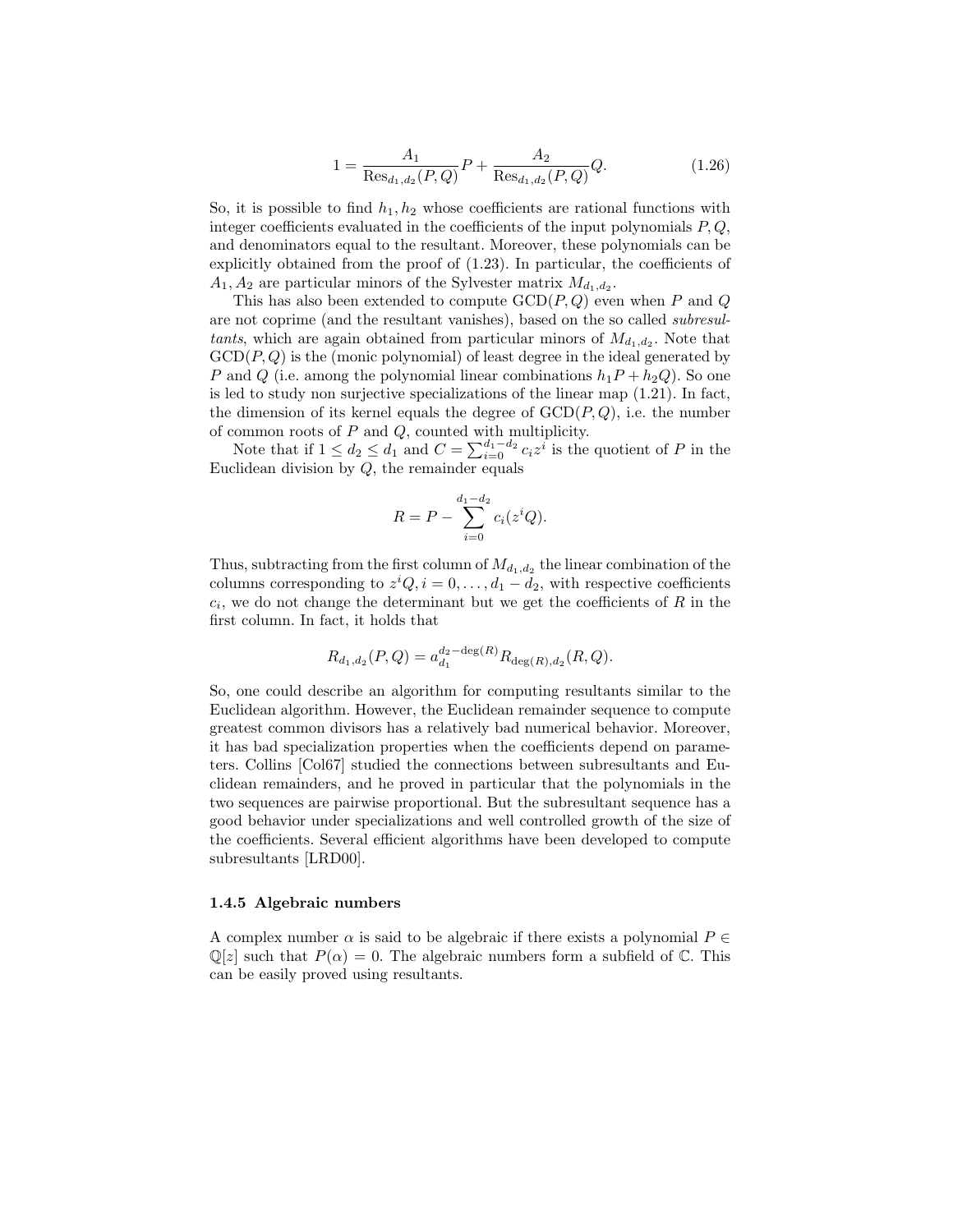**Lemma 1.4.3.** Let  $P, Q \in \mathbb{Q}[z]$  with degrees  $d_1, d_2$  and let  $\alpha, \beta \in \mathbb{C}$  such that  $P(\alpha) = Q(\beta) = 0$ . Then,

i)  $\alpha + \beta$  is a root of the polynomial  $u_+(z) = \text{Res}_{d_1, d_2}(P(z - y), Q(y)) = 0$ , *ii*)  $\alpha \cdot \beta$  *is a root of the polynomial*  $u_{\times}(z) = \text{Res}_{d_1, d_2}(y^{d_1}P(z/y), Q(y)),$ iii) for  $\alpha \neq 0$ ,  $\alpha^{-1}$  is a root of the polynomial  $u_{-1}(z) = \text{Res}_{d_1, d_2}(zy-1, P(y)),$ 

where the resultants are taken with respect to y.

The proof of Lemma 1.4.3 is immediate. Note that even if  $P$  (resp.  $Q$ ) is the minimal polynomial annihilating  $\alpha$  (resp.  $\beta$ ), i.e. the monic polynomial with minimal degree having  $\alpha$  (resp.  $\beta$ ) as a root, the roots of the polynomial  $u_{\times}$  are all the products  $\alpha_i \cdot \beta_j$  where  $\alpha_i$  (resp.  $\beta_j$ ) is any root of P (resp. Q), which need not be all different, and so  $u_{\times}$  need not be the minimal polynomial annihilating  $\alpha \cdot \beta$ . This happens for instance in case  $\alpha = \sqrt{2}$ ,  $P(z) = z^2 - 2$ ,  $\beta = \sqrt{2}$  $\overline{3}, Q(z) = z^2 - 3$ , where  $u_{\times}(z) = (z^2 - 6)^2$ .

#### 1.4.6 Discriminants

Given a generic univariate polynomial of degree d,  $P(z) = a_0 + a_1 z +$  $\cdots + a_d z^d$ ,  $a_d \neq 0$ , it is also classical the existence of an irreducible polynomial  $D_d(P) = D_d(a_0, \ldots, a_d) \in \mathbb{Z}[a_0, \ldots, a_d]$ , called the *discriminant* (or d-discriminant) whose value at a particular set of coefficients (with  $a_d \neq 0$ ) is non-zero if and only if the corresponding polynomial of degree  $d$  has only simple roots. Equivalently,  $D_d(a_0, \ldots, a_n) = 0$  if and only if there exists  $z \in \mathbb{C}$ with  $P(z) = P'(z) = 0$ .

Geometrically, the discriminantal hypersurface

$$
\{a = (a_0, \dots, a_d) \in \mathbb{C}^{d+1} : D_d(a) = 0\}
$$

is the projection over the first  $(d + 1)$  coordinates of the intersection of the hypersurfaces  $\{(a, z) \in \mathbb{C}^{d+2} : a_0 + a_1 z + \cdots + a_d z^d = 0\}$  and  $\{(a, z) \in$  $\mathbb{C}^{\bar{d}+2}: a_1+2a_2z+\cdots+da_dz^{d-1}=0\},$  i.e. the variable z is eliminated.

The first guess would be that  $D_d(P)$  equals the resultant  $\text{Res}_{d,d-1}(P, P'),$ but it is easy to see that in fact  $\text{Res}_{d,d-1}(P, P') = (-1)^{d(d-1)/2} a_d D_d(P)$ . In case  $d = 2$ ,  $P(z) = az^2 + bz + c$ ,  $D_2(a, b, c)$  is the well known discriminant  $b^2 - 4ac$ . When  $d = 6$  for instance,  $D_6$  is an irreducible polynomial of degree 10 in the coefficients  $(a_0, \ldots, a_6)$  with 246 terms.

The extremal monomials and coefficients of the discriminant have very interesting combinatorial descriptions. This notion has important applications in singularity theory and number theory. The distance of the coefficients of a given polynomial to the discriminantal hypersurface is also related to the numerical stability of the computation of its roots. For instance, consider the Wilkinson polynomial  $P(z) = (z+1)(z+2)...(z+19)(z+20)$ , which clearly has 20 real roots at distance at least 1 from the others, and is known to be numerically unstable. The coefficients of  $P$  are very close to the coefficients of a polynomial with a multiple root. The polynomial  $Q(z) = P(z) + 10^{-9}z^{19}$ ,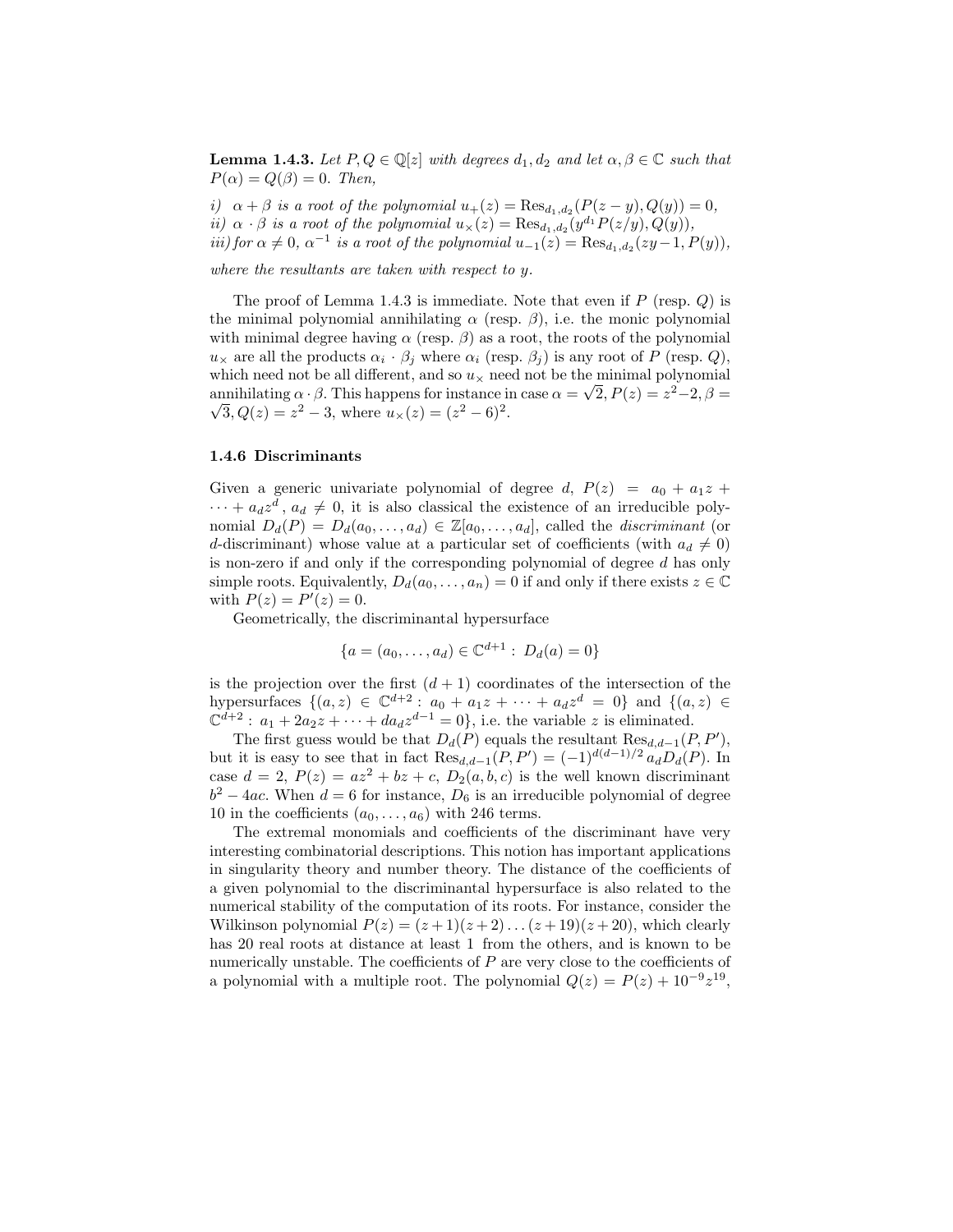obtained by a "small perturbation" of one of the coefficients of  $P$ , has only 12 real roots and 4 pairs of imaginary roots, one of which has imaginary part close to  $\pm 0.88i$ . Consider then the parametric family of polynomials  $P_{\lambda}(z) = P(z) + \lambda z^{19}$  and note that  $P(z) = P_0$  and  $Q(z) = P_{10^{-9}}$ . Thus, for some intermediate value of  $\lambda$ , two complex roots merge to give a double real root and therefore that value of the parameter is a zero of the discriminant  $D(\lambda) = D_{20}(P_{\lambda}).$ 

# 1.5 Multidimensional residues

In this section we will extend the theory of residues to the several variables case. As in the one-dimensional case we will begin with an "integral" definition of local residue from which we will define the total residue as a sum of local ones. We will also indicate how one can give a purely algebraic definition of global, and then local, residues using Bezoutians. We shall also touch upon the geometric definition of Arnold, Varchenko and Guseĭn-Zadé [AGnZV85].

Let K be an algebraically closed field of characteristic zero and let  $I \subset$  $\mathbb{K}[x_1,\ldots,x_n]$  be a zero-dimensional ideal. We denote by  $Z(I) = \{\xi_1,\ldots,\xi_s\} \subset$  $\mathbb{K}^n$  the variety of zeros of I. We will assume, moreover, that I is a *complete* intersection ideal, i.e. that it has a presentation of the form  $I = \langle P_1, \ldots, P_n \rangle$ ,  $P_i \in \mathbb{K}[x_1,\ldots,x_n]$ . For simplicity, we will denote by  $\langle P \rangle$  the ordered *n*-tuple  $\{P_1, \ldots, P_n\}$ . As before, let A be the finite dimensional commutative algebra  $\mathcal{A} = \mathbb{K}[x_1,\ldots,x_n]/I$ . Our goal is to define a linear map

$$
\operatorname{res}_{\langle P\rangle}\colon \mathcal{A}\to \mathbb{K}
$$

whose properties are similar to the univariate residue map. In particular, we would like it to be dualizing in the sense of Theorem 1.2.1 and to be compatible with local maps  $res_{\langle P \rangle,\xi} : A_{\xi} \to \mathbb{K}, \xi \in Z(I).$ 

#### 1.5.1 Integral definition

In case  $\mathbb{K} = \mathbb{C}$ , given  $\xi \in Z(I)$ , let  $\mathcal{U} \subset \mathbb{C}^n$  be an open neighborhood of  $\xi$ containing no other points of  $Z(I)$ , and let  $H \in \mathbb{C}[x_1,\ldots,x_n]$ . We define the local Grothendieck residue

$$
res_{\langle P \rangle, \xi}(H) = \frac{1}{(2\pi i)^n} \int_{\Gamma_{\xi}(\epsilon)} \frac{H(x)}{P_1(x) \cdots P_n(x)} dx_1 \wedge \cdots \wedge dx_n, \qquad (1.27)
$$

where  $\Gamma_{\xi}(\epsilon)$  is the real n-cycle  $\Gamma_{\xi}(\epsilon) = \{x \in \mathcal{U} : |P_i(x)| = \epsilon_i\}$  oriented by the *n*-form  $d(\arg(P_1)) \wedge \cdots \wedge d(\arg(P_n))$ . For almost every  $\epsilon = (\epsilon_1, \ldots, \epsilon_n)$  in a neighborhood of the origin,  $\Gamma_{\xi}(\epsilon)$  is smooth and by Stokes' Theorem the integral (1.27) is independent of  $\epsilon$ . The choice of the orientation form implies that  $res_{(P),\xi}(H)$  is skew-symmetric on  $P_1, \ldots, P_n$ . We note that this definition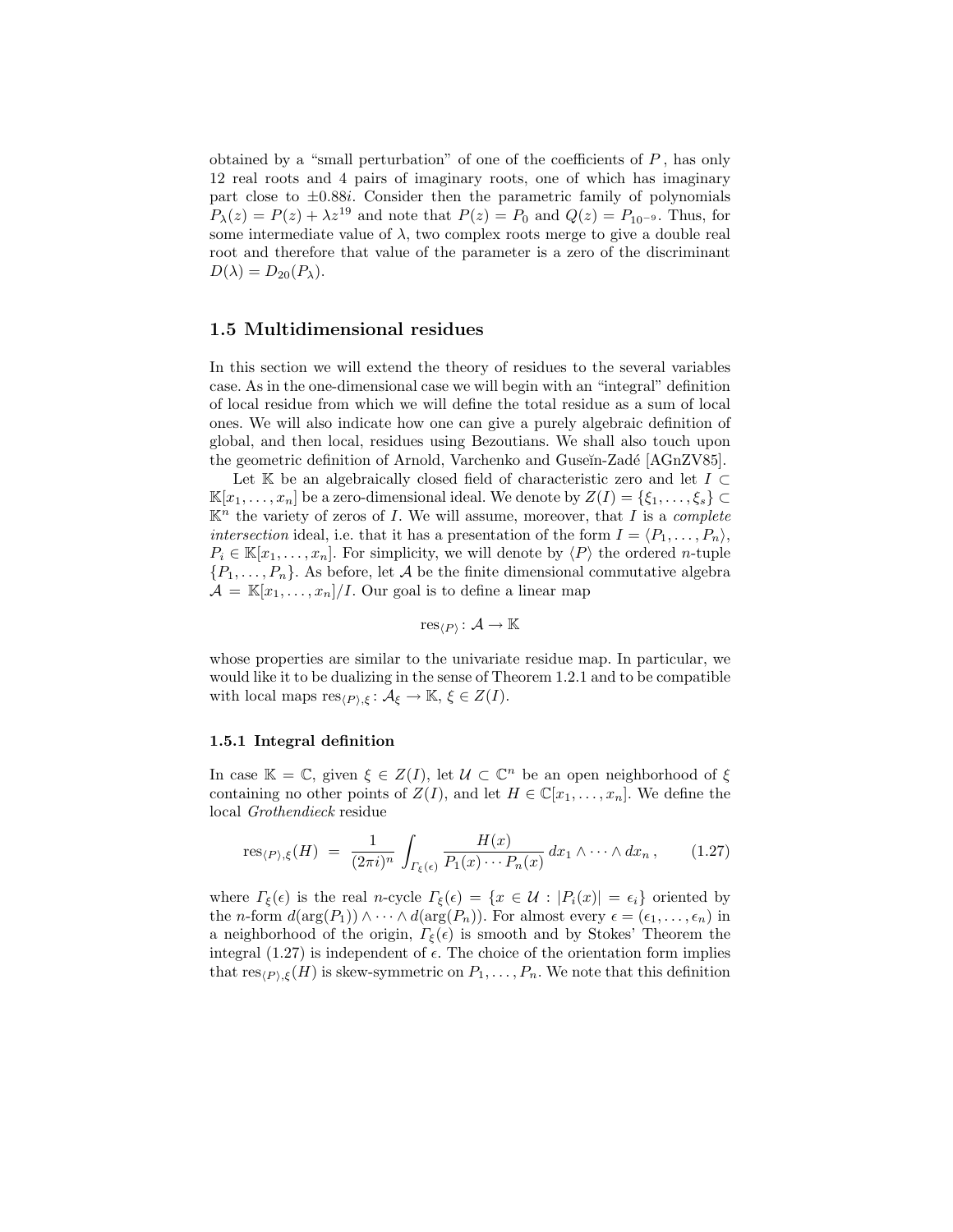makes sense as long as H is holomorphic in a neighborhood of  $\xi$ . If  $\xi \in Z(I)$ is a point of multiplicity one then the Jacobian

$$
J_{\langle P\rangle}(\xi) \ :=\ \det\left(\frac{\partial P_i}{\partial x_j}(\xi)\right)
$$

is non-zero, and

res<sub>(P),
$$
\xi
$$</sub>(H) =  $\frac{H(\xi)}{J_{(P)}(\xi)}$ . (1.28)

This identity follows from making a change of coordinates  $y_i = P_i(x)$  and iterated integration.

It follows from Stokes's theorem that if  $H \in I_{\xi}$ , the ideal defined by I in the local ring defined by  $\xi$  (cf. Section 2 in Chapter 2), then  $res_{(P),\xi}(H) = 0$ and therefore the local residue defines a map  $res_{(P),\xi} : A_{\xi} \to \mathbb{C}$ . We then define the global residue map as the sum of local residues

$$
\operatorname{res}_{\langle P\rangle}(H) \;:=\; \sum_{\xi\in Z(I)} \operatorname{res}_{\langle P\rangle,\xi}(H)
$$

which we may view as a map  $res_{(P)}: A \to \mathbb{C}$ . We may also define the global residue  $res_{(P)}(H_1/H_2)$  of a rational function regular on  $Z(I)$ , i.e. such that  $H_2$  does not vanish on  $Z(I)$ . At this point one may be tempted to replace the local cycles  $\Gamma_{\xi}(\epsilon)$  by a global cycle

$$
\Gamma(\epsilon) \ := \ \{ x \in \mathbb{C}^n : |P_i(x)| = \epsilon_i \}
$$

but  $\Gamma(\epsilon)$  need not be compact and integration might not converge. However, if the map

$$
(P_1,\ldots,P_n): \mathbb{C}^n \to \mathbb{C}^n
$$

is proper, then  $\Gamma(\epsilon)$  is compact and we can write

$$
\operatorname{res}_{\langle P\rangle}(H) \;:=\; \frac{1}{(2\pi i)^n} \,\int_{\Gamma(\epsilon)} \frac{H(x)}{P_1(x)\cdots P_n(x)}\,dx_1\wedge\cdots\wedge dx_n\,.
$$

The following two theorems summarize basic properties of the local and global residue map.

Theorem 1.5.1 (Local and Global Duality). Let  $I = \langle P_1, \ldots, P_n \rangle \subset$  $\mathbb{C}[x_1,\ldots,x_n]$  be a complete intersection ideal and  $\mathcal{A} = \mathbb{C}[x_1,\ldots,x_n]/I$ . Let  $\mathcal{A}_{\xi}$  be the localization at  $\xi \in Z(I)$ . The pairings

$$
\mathcal{A}_{\xi} \times \mathcal{A}_{\xi} \to \mathbb{C} \quad ; \quad ([H_1], [H_2]) \mapsto \text{res}_{\langle P \rangle, \xi} (H_1 \cdot H_2)
$$

and

$$
\mathcal{A} \times \mathcal{A} \to \mathbb{C} \quad ; \quad ([H_1], [H_2]) \mapsto \text{res}_{\langle P \rangle}(H_1 \cdot H_2)
$$

are non-degenerate.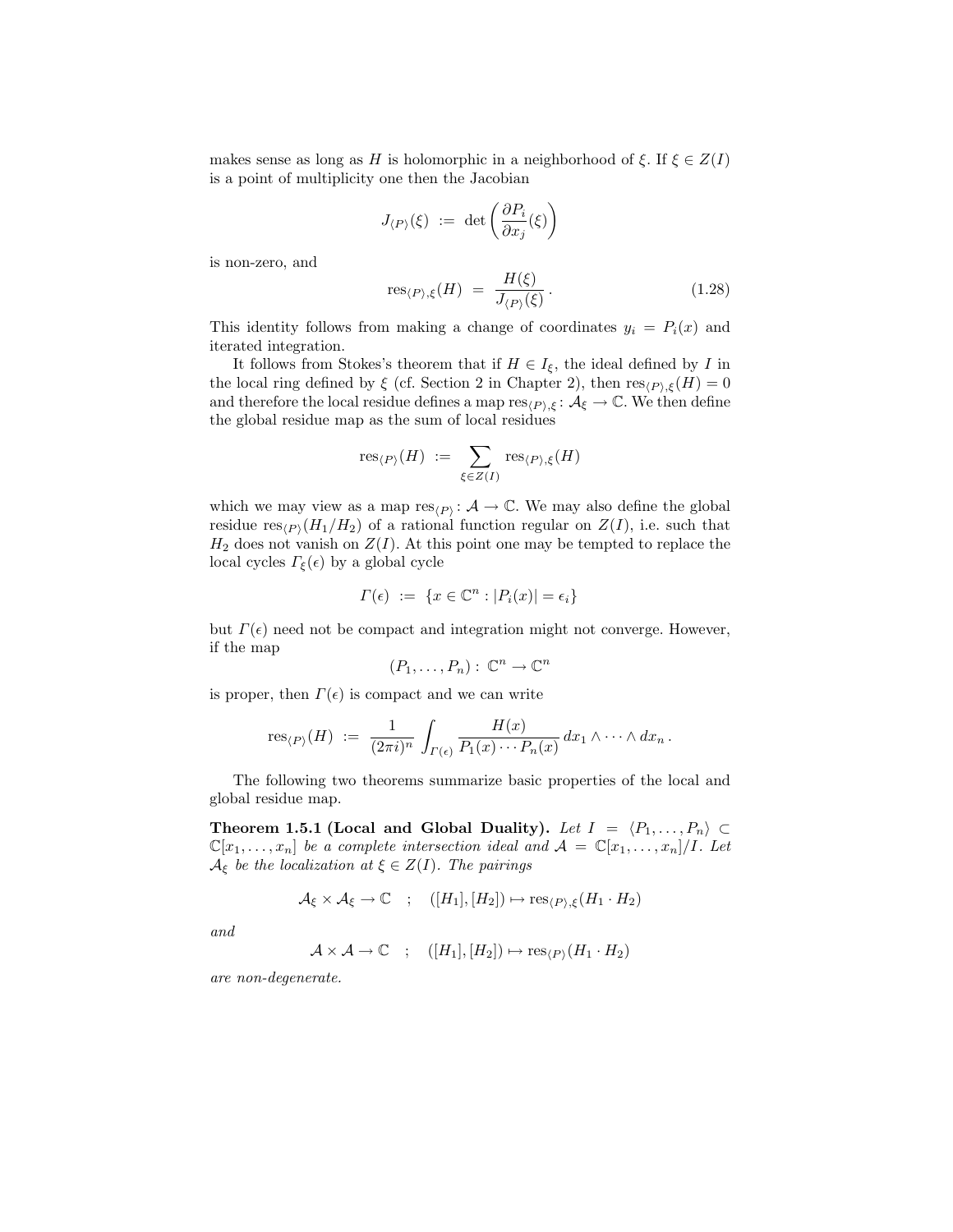Theorem 1.5.2 (Local and Global Transformation Laws). Let  $I =$  $\langle P_1, \ldots, P_n \rangle$  and  $J = \langle Q_1, \ldots, Q_n \rangle$  be zero-dimensional ideals such that  $J \subset I$ . Let

$$
Q_j(x) = \sum_{i=1}^n a_{ij}(x) P_i(x).
$$

Denote by  $A(x)$  the  $n \times n$ -matrix  $(a_{ij}(x))$ , then for any  $\xi \in Z(I)$ ,

$$
res_{\langle P \rangle, \xi}(H) = res_{\langle Q \rangle, \xi}(H \cdot \det(A)). \tag{1.29}
$$

Moreover, a similar formula holds for global residues

$$
\operatorname{res}_{\langle P\rangle}(H)\,\,=\,\, \operatorname{res}_{\langle Q\rangle}(H\cdot\det(A))\,.
$$

Remark 1.5.3. We refer the reader to [Tsi92, Sect. 5.6 and 8.4] for a proof of the duality theorems and to [Tsi92, Sect. 5.5 and 8.3] for full proofs of the transformation laws. The local theorems are proved in [GH78, Sect. 5.1] and extended to the global case in [TY84]; a General Global Duality Law is discussed in [GH78, Sect. 5.4] Here we will just make a few remarks about Theorem 1.5.2.

Suppose that  $\xi \in Z(I)$  is a simple zero and that  $\det(A(\xi)) \neq 0$ . Then, since

$$
J_{\langle Q \rangle}(\xi) \; := \; J_{\langle P \rangle}(\xi) \cdot \det(A(\xi))
$$

we have

$$
\operatorname{res}_{\langle P \rangle,\xi}(H) \,\,=\,\,\frac{H(\xi)}{J_{\langle P \rangle}(\xi)} \,\,=\,\,\frac{H(\xi) \cdot \det(A(\xi))}{J_{\langle Q \rangle}(\xi)} \,\,=\,\,\, \operatorname{res}_{\langle Q \rangle,\xi}(H \cdot \det(A))\,,
$$

as asserted by (1.29). The case of non-simple zeros which are common to both I and J is dealt-with using a perturbation technique after showing that when the input  $\{P_1, \ldots, P_n\}$  depends smoothly on a parameter so does the residue. Finally, one shows that if  $\xi \in Z(J)\backslash Z(I)$ , then  $\det(A) \in J_{\xi}$  and the local residue  $res_{\langle Q \rangle, \xi}(H \cdot det(A))$  vanishes.

### 1.5.2 Geometric definition

For the sake of completeness, we include a few comments about the geometric definition of the residue of Arnold, Varchenko and Guseĭn-Zadé [AGnZV85]. Here, the starting point is the definition of the residue at a simple zero  $\xi \in Z(I)$  as in (1.28). Suppose now that  $\xi \in Z(I)$  has multiplicity  $\mu$ . In a sufficiently small neighborhood  $\mathcal U$  of  $\xi$  in  $\mathbb C^n$  we can consider the map

$$
P=(P_1,\ldots,P_n): \mathcal{U} \to \mathbb{C}^n.
$$

By Sard's theorem, almost all values  $y \in P(\mathcal{U})$  are regular and at such points the equation  $P(x)-y=0$  has exactly  $\mu$  simple roots  $\eta_1(y), \ldots, \eta_\mu(y)$ . Consider the map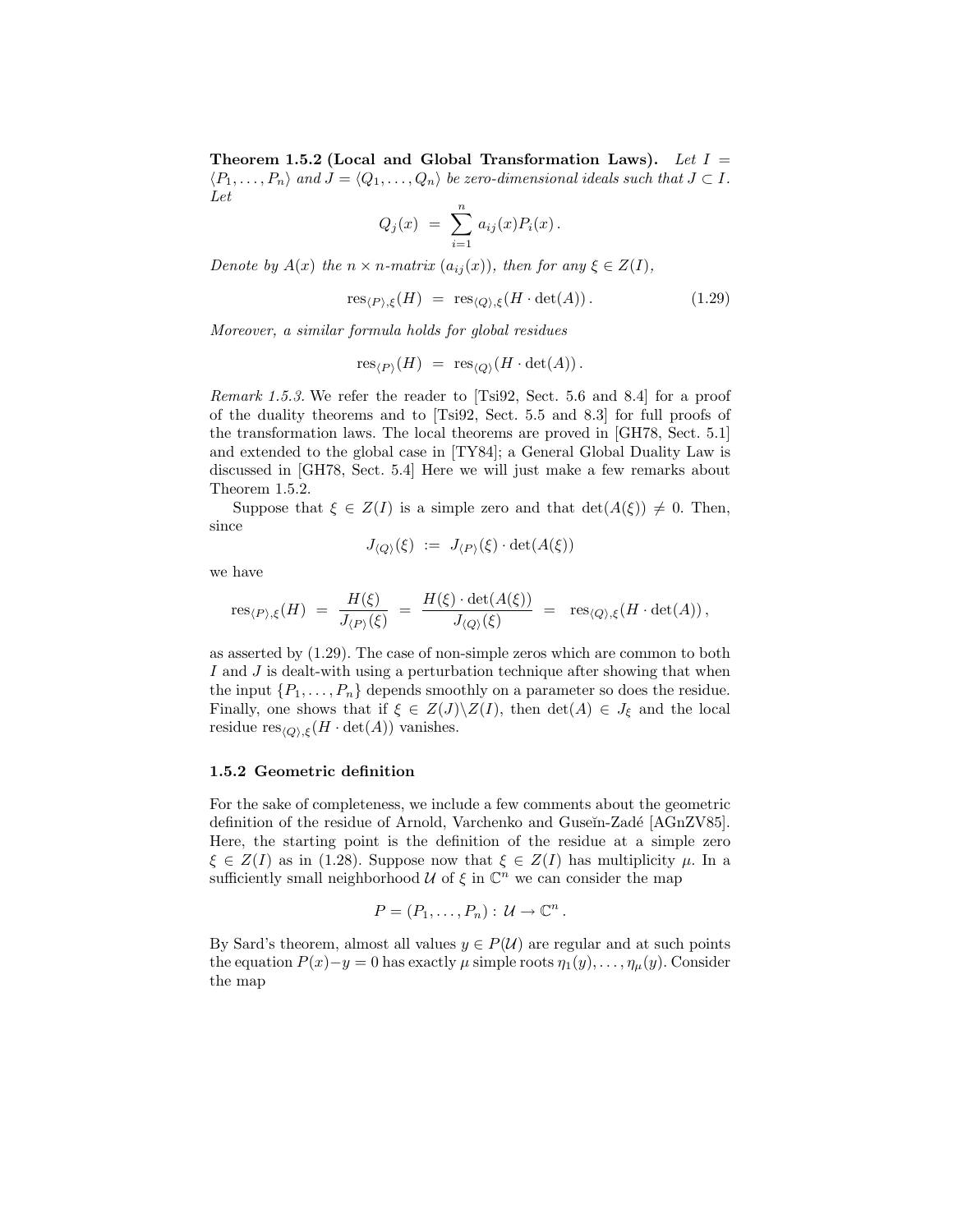$$
\phi(y) \ := \ \sum_{i=1}^\mu \, \frac{H(\eta_i(y))}{J_{\langle P \rangle}(\eta_i(y))} \, .
$$

It is shown in [AGnZV85, Sect. 5.18] that  $\phi(y)$  extends holomorphically to  $0 \in \mathbb{C}^n$ . We can then define the local residue res<sub> $\langle P \rangle, \xi(H)$ </sub> as the value  $\phi(0)$ . A continuity argument shows that both definitions agree.

### 1.5.3 Residue from Bezoutian

In this section we generalize to the multivariable case the univariate approach discussed in Section 1.2.1. This topic is also discussed in Section 4 of Chapter 3. We will follow the presentation of [BCRS96] and [RS98] to which we refer the reader for details and proofs. We note that other purely algebraic definitions of the residue may also be found in [KK87, Kun86, SS75, SS79].

Let  $K$  be an algebraically closed field  $K$  of characteristic zero and let  $A$ be a finite-dimensional commutative  $\mathbb K$  algebra. Recall that  $\mathcal A$  is said to be a Gorenstein algebra if there exists a linear form  $\ell \in \mathcal{A} := \text{Hom}_{\mathbb{K}}(\mathcal{A}, \mathbb{K})$  such that the bilinear form

$$
\phi_{\ell} : \mathcal{A} \times \mathcal{A} \to \mathbb{K} \quad ; \quad \phi_{\ell}(a, b) \; := \; \ell(a \cdot b)
$$

is non-degenerate. Given such a dualizing linear form  $\ell$ , let  $\{a_1, \ldots, a_r\}$  and  $\{b_1, \ldots, b_r\}$  be  $\phi_{\ell}$ -dual bases of A, and set

$$
B_\ell \ := \ \sum_{i=1}^r a_i \otimes b_i \ \in \ \mathcal{A} \otimes \mathcal{A} \, .
$$

 $B_{\ell}$  is independent of the choice of dual bases and is called a *generalized Be*zoutian. It is characterized by the following two properties:

- $(a \otimes 1)B_{\ell} = (1 \otimes a)B_{\ell}$ , for all  $a \in \mathcal{A}$ , and
- If  $\{a_1, \ldots, a_r\}$  is a basis of A and  $B_\ell = \sum_i a_i \otimes b_i$ , then  $\{b_1, \ldots, b_r\}$  is a basis of A as well.

It is shown in [BCRS96, Th. 2.10] that the correspondence  $\ell \mapsto B_{\ell}$  is an equivalence between dualizing linear forms on  $A$  and generalized Bezoutians in  $\mathcal{A} \otimes \mathcal{A}$ .

As in Section 1.2.5 we can relate the dualizing form, the Bezoutian and the computation of traces. The dual  $\widehat{A}$  may be viewed as a module over A by  $a \cdot \lambda(b) := \lambda(a \cdot b)$ ,  $a, b \in \mathcal{A}, \lambda \in \widehat{\mathcal{A}}$ . A dualizing form  $\ell \in \widehat{\mathcal{A}}$  generates  $\widehat{\mathcal{A}}$ as an A-module. Moreover, it defines an isomorphism  $A \to \hat{A}$ ,  $a \mapsto \ell(a\bullet)$ . In particular there exists a unique element  $J_\ell \in \mathcal{A}$  such that  $tr(M_q) = \ell(J_\ell \cdot q),$ where  $M_q: \mathcal{A} \to \mathcal{A}$  denotes multiplication by  $q \in \mathcal{A}$ . On the other hand, if  $\{a_1, \ldots, a_r\}$  and  $\{b_1, \ldots, b_r\}$  are  $\phi_{\ell}$ -dual bases of A, then

$$
M_q(a_j) = q \cdot a_j = \sum_{i=1}^r \phi_\ell(q \cdot a_j, b_i) a_i
$$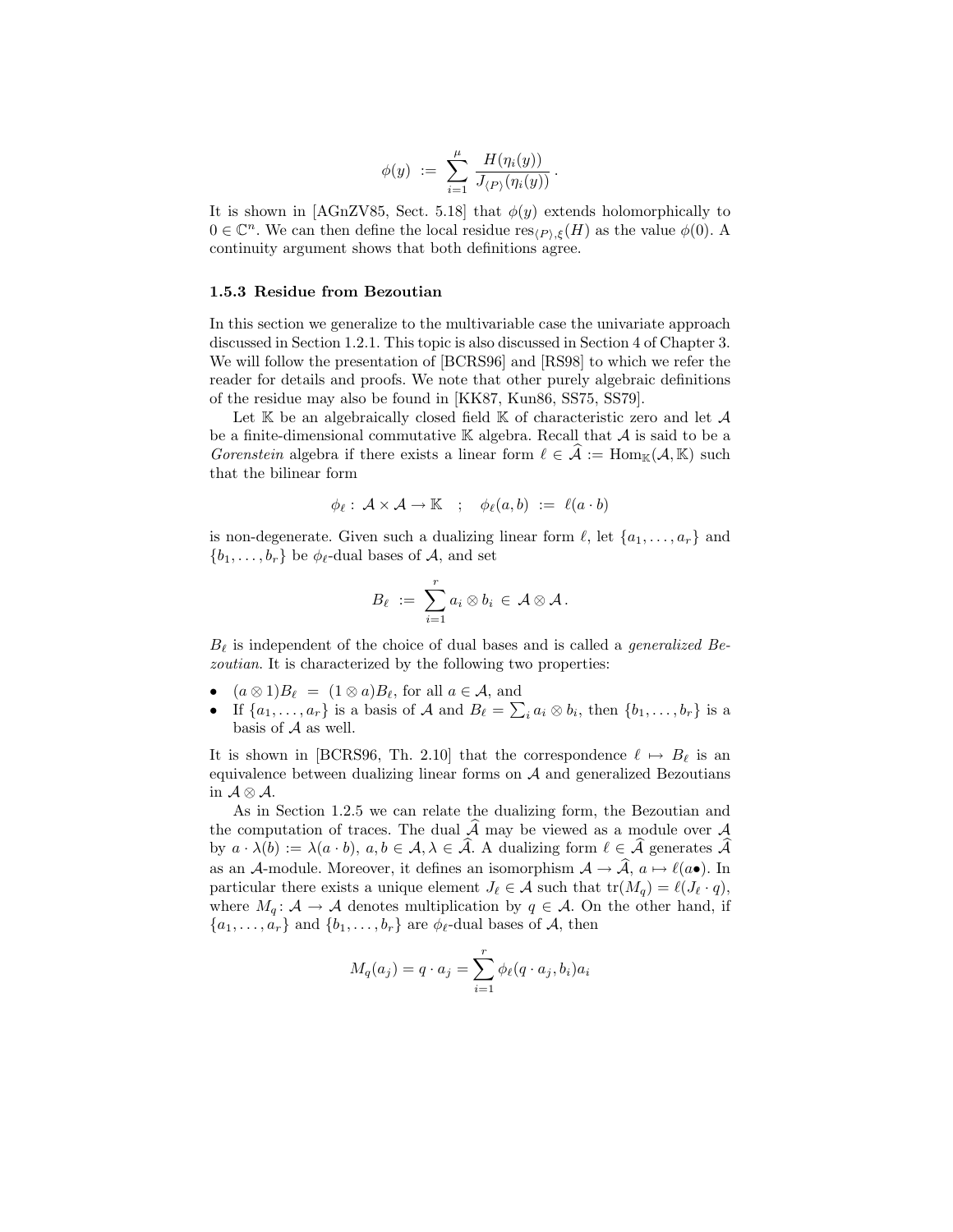and therefore

$$
\text{tr}(M_q) = \sum_{i=1}^r \phi_\ell(q \cdot a_i, b_i) = \sum_{i=1}^r \ell(q \cdot a_i \cdot b_i) = \ell(q \cdot \sum_{i=1}^r a_i b_i)
$$

from which it follows that

$$
J_{\ell} = \sum_{i=1}^{r} a_i \cdot b_i.
$$
 (1.30)

Note that, in particular,

$$
\ell(J_{\ell}) = \sum_{i=1}^{r} \ell(a_i \cdot b_i) = r = \dim(\mathcal{A}). \qquad (1.31)
$$

Suppose now that  $I \subset \mathbb{K}[x_1,\ldots,x_n]$  is a zero-dimensional complete intersection ideal. We may assume without loss of generality that  $I$  is generated by a regular sequence  $\{P_1, \ldots, P_n\}$ . The quotient algebra  $\mathcal{A} = \mathbb{K}[x_1, \ldots, x_n]/I$ is a Gorenstein algebra. This can be done by defining directly a dualizing linear form (global residue or Kronecker symbol) or by defining an explicit Bezoutian as in [BCRS96, Sect. 3]:

Let

$$
\partial_j P_i := \frac{P_i(y_1, \dots, y_{j-1}, x_j, \dots, x_n) - P_i(y_1, \dots, y_j, x_{j+1}, \dots, x_n)}{x_j - y_j} \tag{1.32}
$$

and set

$$
\Delta_{\langle P \rangle}(x, y) = \det(\partial_j P_i) \in \mathbb{K}[x, y]. \tag{1.33}
$$

We shall also denote by  $\Delta_{\langle P \rangle}(x, y)$  its image in the tensor algebra

$$
\mathcal{A}\otimes\mathcal{A} \cong \mathbb{K}[x,y]/\langle P_1(x),\ldots,P_n(x),P_1(y),\ldots,P_n(y)\rangle. \tag{1.34}
$$

Remark 1.5.4. In the analytic context, the polynomials  $\partial_j P_i$  are the coefficients of the so called Hefer expansion of  $P_i$ . We refer to [TY84] for the relationship between Hefer expansions and residues.

**Theorem 1.5.5.** The element  $\Delta_{\langle P \rangle}(x, y) \in A \otimes A$  is a generalized Bezoutian.

This is Theorem 3.2 in [BCRS96]. It is easy to check that  $\Delta_{\langle P \rangle}$  satisfies the first condition characterizing generalized Bezoutians. Indeed, given the identification (1.34), it suffices to show that  $[f(x)] \cdot \Delta_{\langle P \rangle}(x, y) = [f(y)] \cdot \Delta_{\langle P \rangle}(x, y)$ for all  $[f] \in \mathcal{A}$ . This follows directly from the definition of  $\Delta_{(P)}$ . The proof of the second property is much harder. Becker et al. show it by reduction to the local case where it is obtained through a deformation technique somewhat similar to that used in the geometric case in [AGnZV85].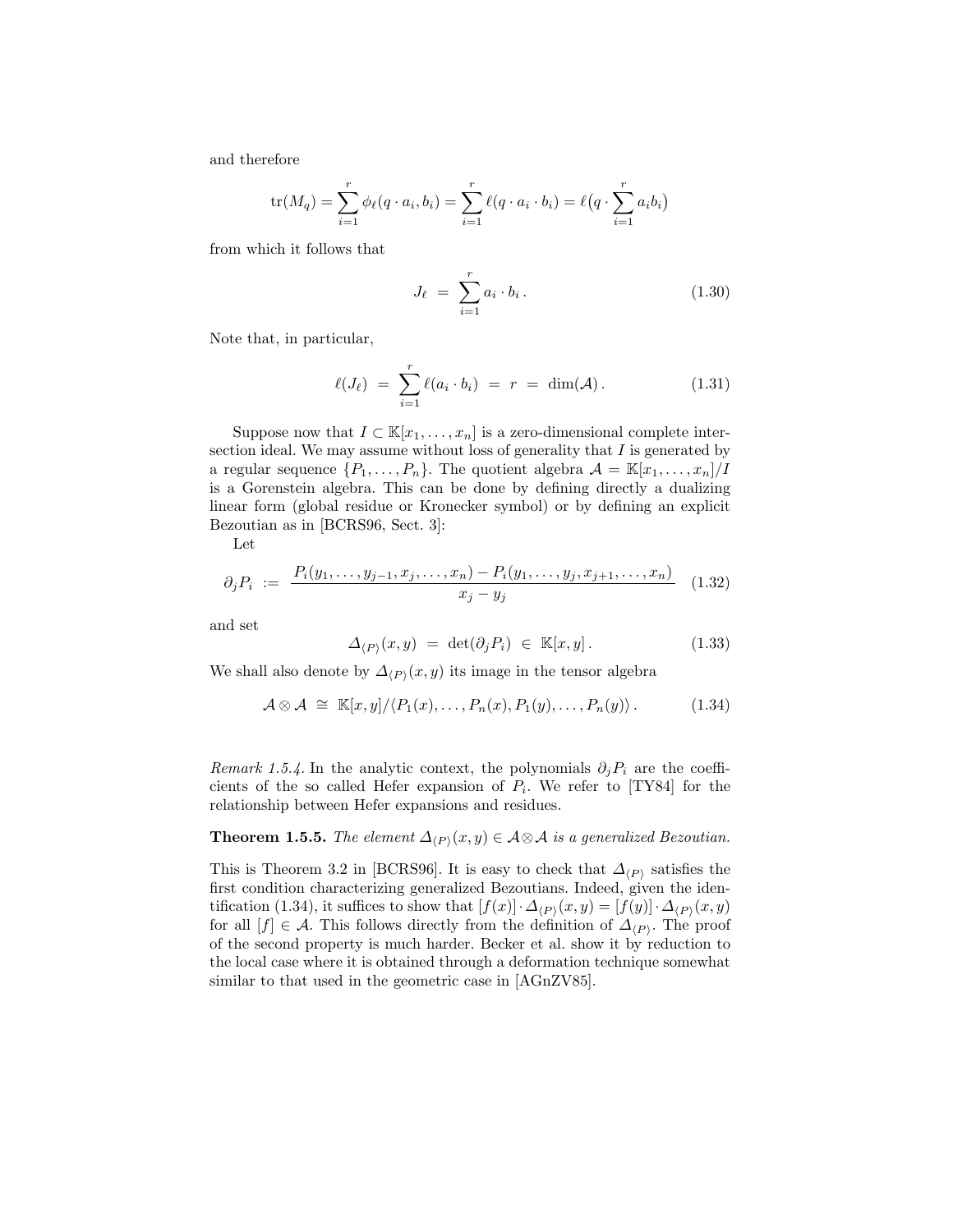We denote by  $\tau$  the Kronecker symbol; that is, the dualizing linear form associated with the Bezoutian  $\Delta_{(P)}$ . As we shall see below, for K = C, the Kronecker symbol agrees with the global residue. In order to keep the context clear, we will continue to use the expression Kronecker symbol throughout this section.

If  $H_1/H_2$  is a rational function such that  $H_2$  does not vanish on  $Z(I)$ , then [H<sub>2</sub>] has an inverse [G<sub>2</sub>] in A and we define  $\tau(H_1/H_2) := \tau([H_1] \cdot [G_2])$ .

If  $\{x^{\alpha}\}\$ is a monomial basis of A and we write

$$
\Delta_{\langle P\rangle}(x,y) \;=\; \sum x^\alpha \Delta_\alpha(y)
$$

then  $\{ [x^{\alpha}] \}$  and  $\{ [\Delta_{\alpha}(x)] \}$  are dual basis and it follows from (1.30) and (1.34) that

$$
J_{\langle P \rangle}(x) \; := \; J_{\tau}(x) \; = \; \sum_{\alpha} x^{\alpha} \Delta_{\alpha}(x) \; = \; \Delta_{\langle P \rangle}(x,x) \, .
$$

Since  $\lim_{y\to x} \partial_j P_i(x, y) = \frac{\partial P_i}{\partial x_j}$  it follows that  $J_{\langle P \rangle}(x)$  agrees with the standard Jacobian of the polynomials  $P_1, \ldots, P_n$ . As we did in Section 1.1.2 for univariate residues, we can go from the global Kronecker symbol to local operators. Let  $Z(I) = \{\xi_1, \ldots, \xi_s\}$  and let

$$
I = \bigcap_{\xi \in Z(I)} I_{\xi}
$$

be the primary decomposition of I as in Section 2 of Chapter 2. Let  $A_{\xi} =$  $\mathbb{K}[x_1,\ldots,x_n]/I_{\xi}$ , we have an isomorphism:

$$
\mathcal{A} \;\cong\; \prod_{\xi\in Z(I)}\mathcal{A}_\xi\,.
$$

We recall (cf. [CLO98, Sect. 4.2]) that there exist idempotents  $e_{\xi} \in \mathbb{K}[x_1, \ldots, x_n]$ such that, in  $\mathcal{A}, \sum_{\xi \in Z(I)} e_{\xi} = 1$ ,  $e_{\xi_i} e_{\xi_j} = 0$  if  $i \neq j$ , and  $e_{\xi}^2 = 1$ . These generalize the interpolating polynomials we discussed in Section 1.1.2. We can now define

$$
\tau_{\xi}([H]) := \tau(e_{\xi} \cdot [H])
$$

and it follows easily that the global Kronecker symbol is the sum of the local ones. In analogy with the global case, we may define the local Kronecker symbol  $\tau_{\xi}([H_1/H_2])$  of a rational function  $H_1/H_2$ , regular at  $\xi$  as  $\tau_{\xi}([H_1]\cdot [G_2])$ , where  $[G_2]$  is the inverse of  $[H_2]$  in the algebra  $\mathcal{A}_{\xi}$ . The following proposition shows that in the case of simple zeros and  $\mathbb{K} = \mathbb{C}$ , the Kronecker symbol agrees with the global residue defined in Section 1.5.1.

**Proposition 1.5.6.** Suppose that  $J_{(P)}(\xi) \neq 0$  for all  $\xi \in Z(I)$ . Then

$$
\tau(H) = \sum_{\xi \in Z(I)} \frac{H(\xi)}{J_{(P)}(\xi)} \tag{1.35}
$$

for all  $H \in \mathbb{K}[x_1,\ldots,x_n].$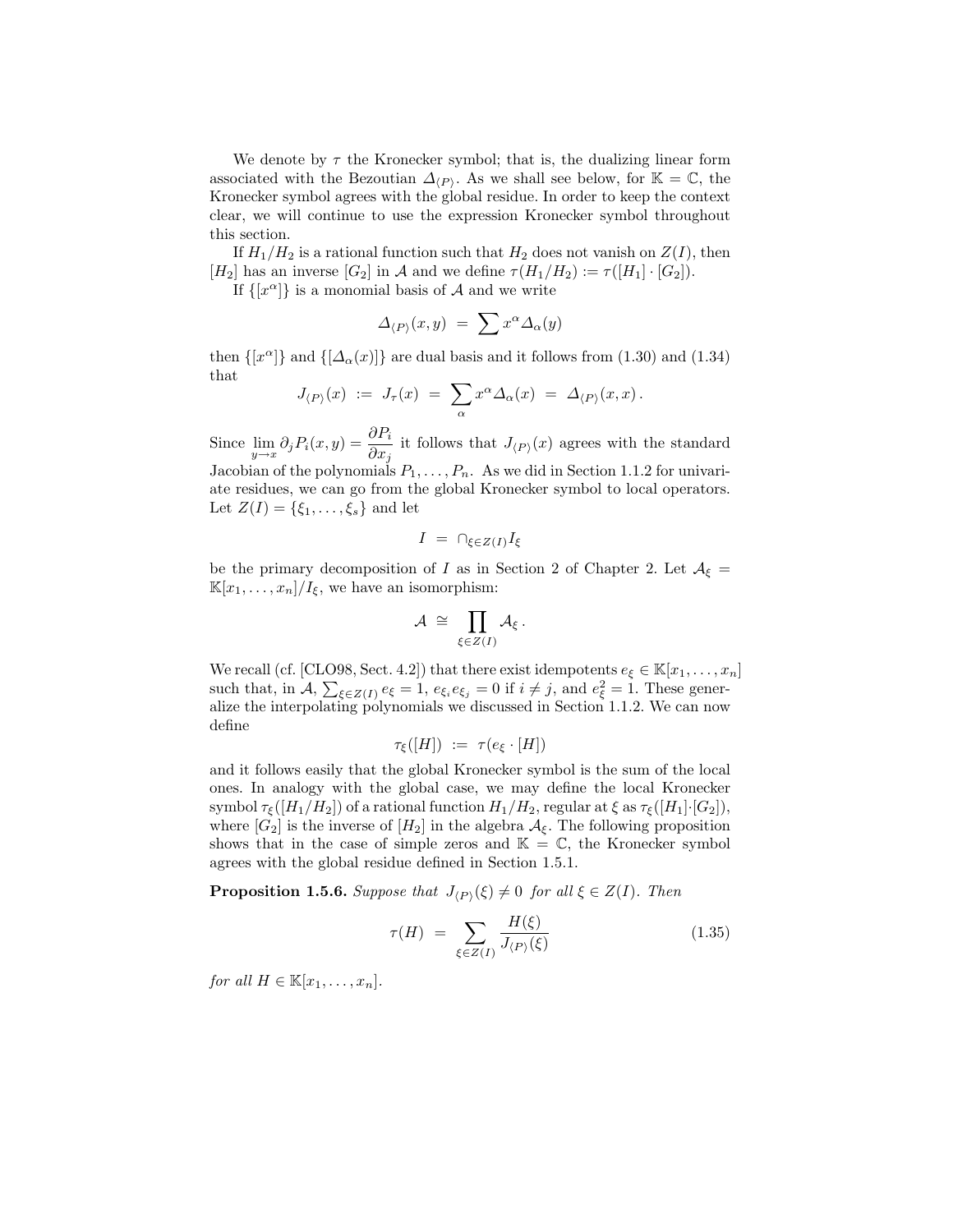*Proof.* Recall that the assumption that  $J_{\langle P \rangle}(\xi) \neq 0$  for all  $\xi \in Z(I)$  implies that  $[J_{(P)}]$  is invertible in A. Indeed, since  $J_{(P)}, P_1, \ldots, P_n$  have no common zeros in  $\mathbb{K}^n$ , the Nullstellensatz implies that there exists  $G \in \mathbb{K}[x_1,\ldots,x_n]$ such that

$$
G.J_{\langle P\rangle}=1\mod I\,.
$$

Given  $H \in \mathbb{K}[x_1,\ldots,x_n]$ , consider the trace of the multiplication map  $M_{H \cdot G}: A \to A$ . On the one hand, we have from Theorem ?? in Chapter 2 that  $\pm$  +  $\pm$  +  $\pm$ 

$$
\text{tr}(M_{H\cdot G}) \;=\; \sum_{\xi\in Z(I)} H(\xi) G(\xi) \;=\; \; \sum_{\xi\in Z(I)} \frac{H(\xi)}{J_{\langle P\rangle}(\xi)}\,.
$$

But, recalling the definition of the Jacobian we also have

$$
\operatorname{tr}(M_{H\cdot G}) \,\,=\,\, \tau(J_{\langle P \rangle} \cdot G \cdot H) \,\,=\,\, \tau(H)
$$

and (1.35) follows.

Remark 1.5.7. As in the geometric case discussed in Section 1.5.2 one can use continuity arguments to show that the identification between the Kronecker symbol and the global residue extends to the general case. We refer the reader to [RS98] for a proof of this fact as well as for a proof of the Transformation Laws in this context. In particular, Theorem 1.5.2 holds over any algebraically closed field of characteristic zero.

## 1.5.4 Computation of residues

In this section we would like to discuss briefly some methods for the computation of global residues; a further method is discussed in Section ?? in Chapter 3. Of course, if the zero-dimensional ideal  $I = \langle P_1, \ldots, P_n \rangle$  is radical and we can compute the zeros  $Z(I)$ , then we can use  $(1.28)$  to compute the local and global residue. We also point out that the transformation law gives a general, though not very efficient, algorithm to compute local and global residues. Indeed, since  $I$  is a zero dimensional ideal there exist univariate polynomials  $f_1(x_1), f_2(x_2), \ldots, f_n(x_n)$  in the ideal I. In particular we can write

$$
f_j(x_j) \ = \ \sum_{i=1}^n \, a_{ij}(x) P_i(x)
$$

and for any  $H \in \mathbb{K}[x_1,\ldots,x_n],$ 

$$
res_{\langle P \rangle}(H) = res_{\langle f \rangle}(H \cdot det(a_{ij})). \qquad (1.36)
$$

Moreover, the right hand side of the above equation may be computed as an iterated sequence of univariate residues. What makes this a less than desirable computational method is that even if the polynomials  $P_1, \ldots, P_n$  and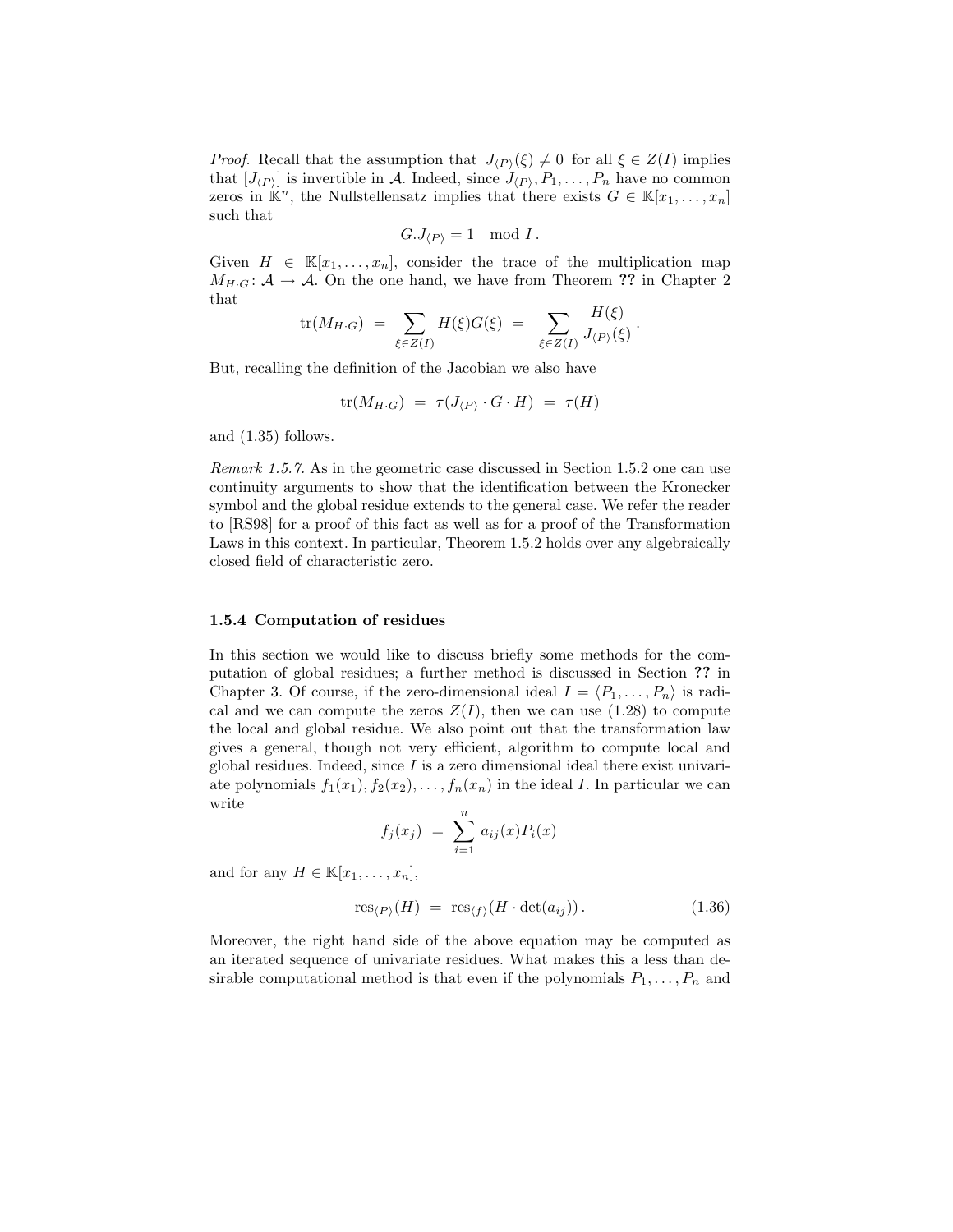$f_1, \ldots, f_n$  are very simple, the coefficients  $a_{ij}(x)$  need not be so. The following example illustrates this.

Consider the polynomials

$$
P_1 = x_1^2 - x_3
$$
  
\n
$$
P_2 = x_2 - x_1 x_3^2
$$
  
\n
$$
P_3 = x_3^2 - x_1^3
$$
\n(1.37)

The ideal  $I = \langle P_1, P_2, P_3 \rangle$  is a zero-dimensional ideal; the algebra A has dimension four, and the zero-locus  $Z(I)$  consists of two points, the origin, which has multiplicity three, and the point  $(1, 1, 1)$ . Gröbner basis computations with respect to lexicographic orders give the following univariate polynomials in the ideal I: 4 3

$$
f_1 = x_1^4 - x_1^3
$$
  
\n
$$
f_2 = x_2^2 - x_2
$$
  
\n
$$
f_3 = x_3^3 - x_3^2.
$$
\n(1.38)

We observe that we could also have used iterated resultants to find univariate polynomials in I. However, this will generally yield higher degree polynomials. For instance, for our example (1.37) a Singular [GPS01] computation gives:

$$
\\ \verb|\resultant(resultant(P_1, P_2, x_3), resultant(P_2, P_3, x_3), x_2); \\ x_1^10-2*x_1^9+x_1^8
$$

Returning to the polynomials (1.38), we can obtain, using the Singular command "division", a coefficient matrix  $A = (a_{ij}(x))$ :

$$
\begin{pmatrix} x_1^2 + x_3 x_3^3 + (x_1^2 + x_1 + 1)x_3^2 + (x_1^2 + x_1 + x_2)x_3 + x_1^2x_2 (x_1 + 1)x_3 + x_1^2\\ 0 & x_1^3 + x_2 - 1 & 0\\ 1 & (x_1 + 1)(x_2 + x_3) + x_3^2 & x_1 + x_3 \end{pmatrix}
$$

So that

$$
det(A) = (x_2 + x_1^3 - 1)x_3^2 + (x_1^2x_2 + x_1^5 - x_1^3 - x_1^2 - x_2 + 1)x_3 +
$$
  
=  $x_1^3x_2 + x_1^6 - x_1^5 - x_1^3 + x_1^2 - x_1^2x_2.$ 

Rather than continuing with the computation of a global residue  $res_{(P)}(H)$ using (1.36) and iterated univariate residues or Bezoutians, we will refer the reader to Chapter 3 where improved versions are presented and discuss instead how we can use the multivariate Bezoutian in computations. The Bezoutian matrix  $(\partial_j P_i)$  is given by

$$
\begin{pmatrix} x_1 + y_1 & -x_3^2 & -(x_1^2 + x_1y_1 + y_1^2) \\ 0 & 1 & 0 \\ -1 & -y_1(x_3 + y_3) & x_3 + y_3 \end{pmatrix}
$$

and therefore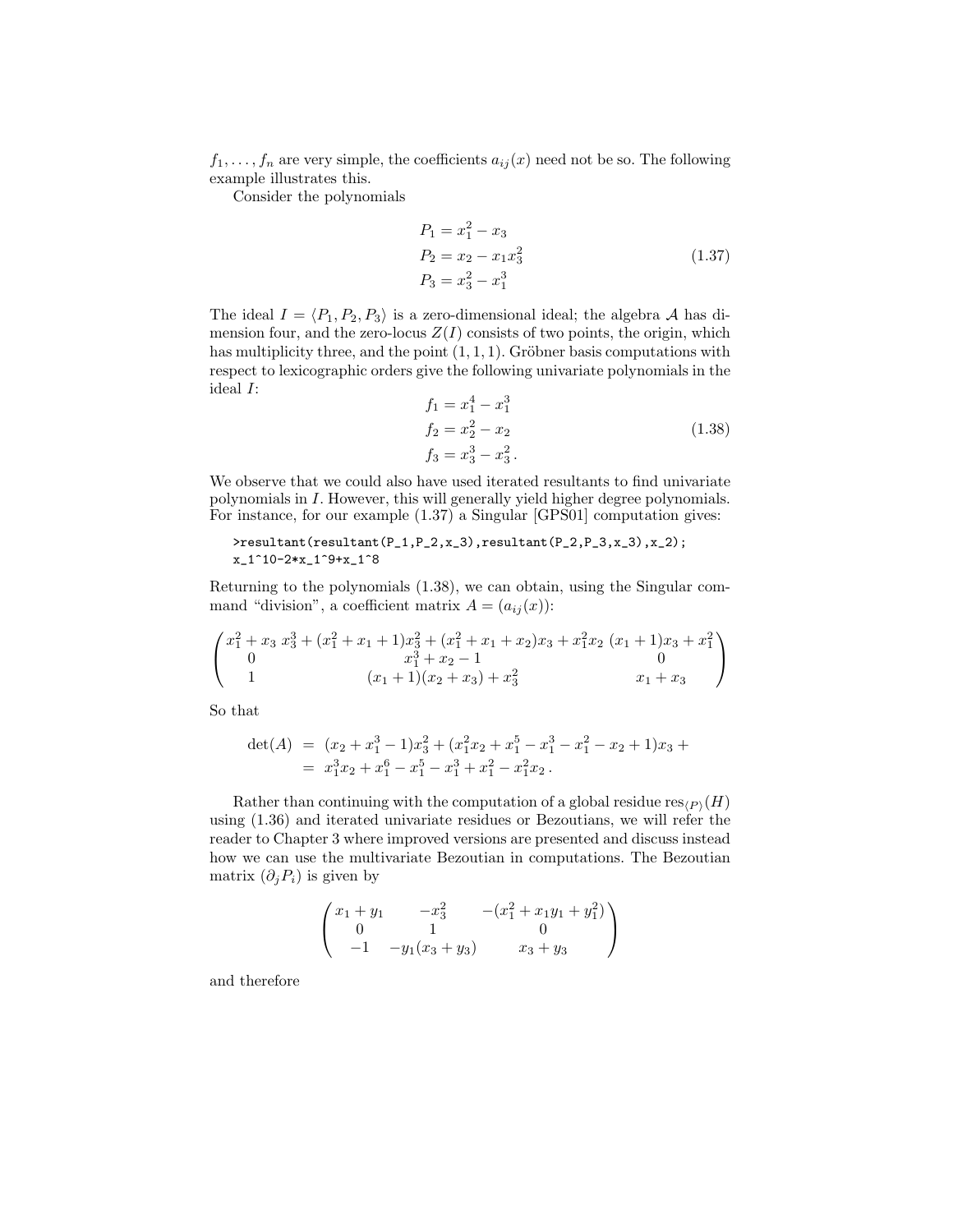$$
\Delta_{\langle P\rangle}(x,y) \;=\; x_1x_3 + x_1y_3 + x_3y_1 + y_1y_3 - x_1^2 - x_1y_1 - y_1^2\,.
$$

Computing a Gröbner basis relative to grevlex gives a monomial basis of  $A$ of the form  $\{1, x_1, x_2, x_3\}$ . Reducing  $\Delta_{(P)}(x, y)$  relative to the corresponding basis of  $\mathcal{A} \otimes \mathcal{A}$  we obtain:

$$
\Delta_{(P)}(x,y) = (y_2 - y_3) + (y_3 - y_1)x_1 + x_2 + (y_1 - 1)x_3.
$$

Hence the dual basis of  $\{1, x_1, x_2, x_3\}$  is the basis  $\{x_2 - x_3, x_3 - x_1, 1, x_1 - 1\}.$ 

We now claim that given  $H \in \mathbb{K}[x_1,\ldots,x_n]$ , if we compute the grevlex normal form:

$$
N(H) = \lambda_0 + \lambda_1[x_1] + \lambda_2[x_2] + \lambda_3[x_3]
$$

then,  $res_{(P)}(H) = \lambda_2$ . More generally, suppose that  $\{ [x^{\alpha}] \}$  is a monomial basis of  $\mathcal{A}$  and that  $\{\big|\Delta_{\alpha}(x)\big|\}$  is the dual basis given by the Bezoutian, then if  $[H] = \sum_{\alpha} \lambda_{\alpha} [x^{\alpha}]$  and  $1 = \sum_{\alpha} \mu_{\alpha} [\Delta_{\alpha}],$ 

$$
\operatorname{res}_{\langle P\rangle}(H) \;=\; \sum_{\alpha} \lambda_{\alpha} \mu_{\alpha} \,. \tag{1.39}
$$

Indeed, we have

$$
\text{res}_{\langle P \rangle}(H) = \text{res}_{\langle P \rangle}(H \cdot 1) = \text{res}_{\langle P \rangle} \left( \sum_{\alpha} \lambda_{\alpha} x^{\alpha} \cdot \sum_{\beta} \mu_{\beta} \Delta_{\beta} \right)
$$

$$
= \sum_{\alpha, \beta} \lambda_{\alpha} \mu_{\beta} \text{res}_{\langle P \rangle}(x^{\alpha} \cdot \Delta_{\beta}) = \sum_{\alpha} \lambda_{\alpha} \mu_{\alpha}.
$$

Although the computational method based on the Bezoutian allows us to compute  $res_{(P)}(H)$  as a linear combination of normal form coefficients of H, it would be nice to have a method that computes the global residue as a single normal form coefficient, generalizing the univariate algorithm based on the identities (1.10). This can be done if we make some further assumptions on the generators of the ideal I. We will discuss here one such case which has been extensively studied both analytically and algebraically, following the treatment in [CDS96]. A more general algorithm will be presented in Section 1.5.6. Assume the generators  $P_1, \ldots, P_n$  satisfy:

**Assumption:**  $P_1, \ldots, P_n$  are a Gröbner basis for some term order  $\prec$ .

Since we can always find a weight  $w \in \mathbb{N}^n$  such that  $\text{in}_w(P_i) = \text{in}_\prec(P_i)$ ,  $i = 1, \ldots, n$ , and given that I is a zero dimensional ideal, it follows that, up to reordering the generators, our assumption is equivalent to the existence of a weight w such that:

$$
\text{in}_{w}(P_i) = c_i x_i^{r_i + 1} \tag{1.40}
$$

It is clear that in this case  $\dim_{\mathbb{K}}(\mathcal{A}) = r_1 \cdots r_n$ , and a monomial basis of A is given by  $\{ [x^{\alpha}] : 0 \leq \alpha_i \leq r_i \}.$ 

We point out that, for appropriately chosen term orders, our assumption leads to interesting examples.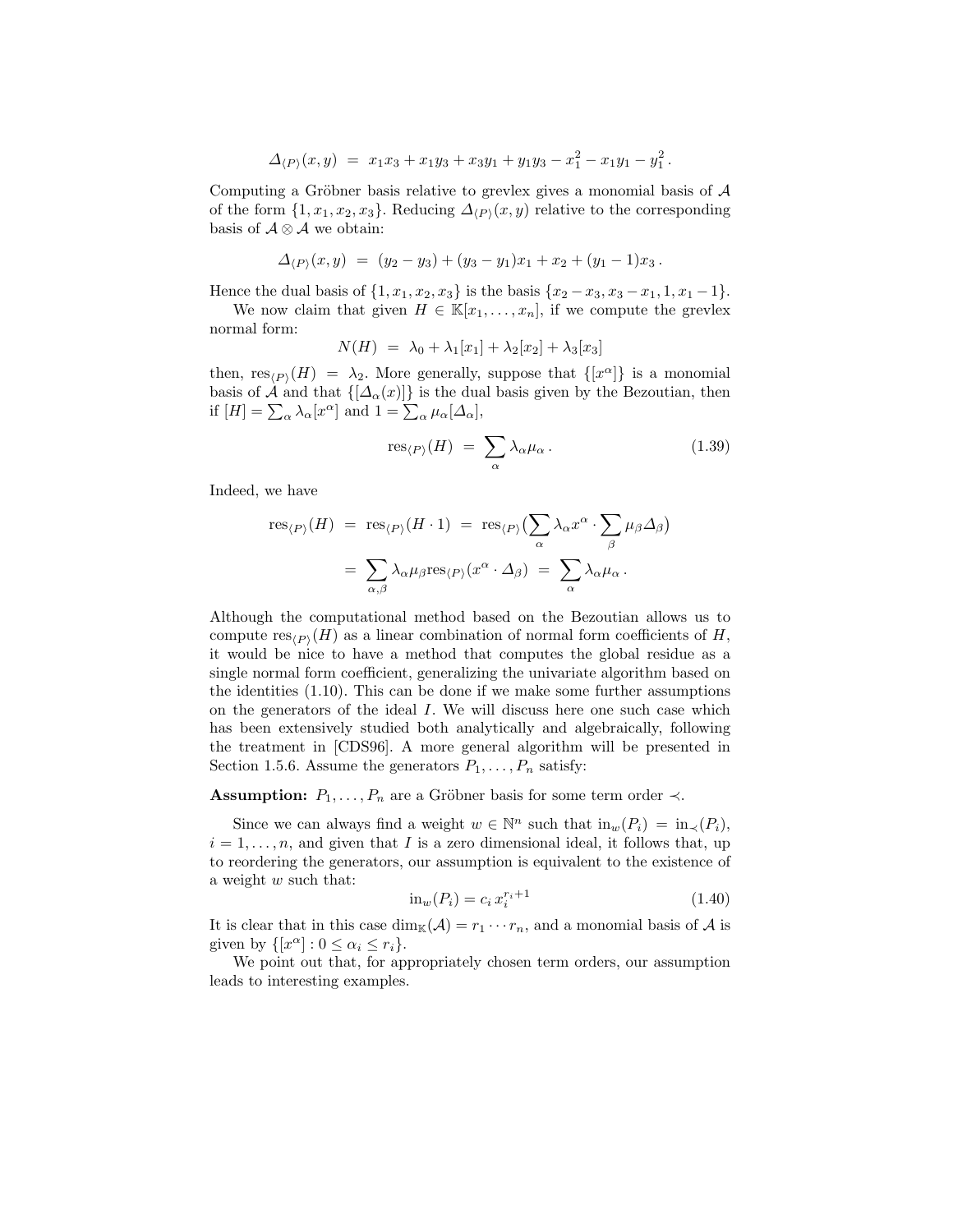• Suppose  $\prec$  is lexicographic order with  $x_n \prec \cdots \prec x_1$ . In this case

$$
P_i = c_i x_i^{r_i+1} + P'_i(x_i, \ldots, x_n)
$$

and  $\deg_{x_i}(P'_i) \leq r$ . This case was considered in [DS91].

Let  $\prec$  be degree lexicographic order with  $x_1 \prec \cdots \prec x_n$ . Then

$$
P_i(x) = c_i x_i^{r_i+1} + \sum_{j=1}^{i-1} z_j \phi_{ij}(x) + \psi_i(x),
$$

where  $\deg(\phi_{ij}) = r_i$  and  $\deg(\psi_i(x)) \leq r_i$ . This case has been extensively studied by the Krasnoyarsk School (see, for example, [AY83, Ch. 21] and [Tsi92, II.8.2]) using integral methods. Some of their results have been transcribed to the algebraic setting in [BGV02] under the name of Pham systems of type II.

Note also that the polynomials in (1.37) satisfy these conditions. Indeed, for  $w = (3, 14, 5)$  we have:

$$
\text{in}_{w}(P_1) = x_1^2 \ , \quad \text{in}_{w}(P_2) = x_2 \ , \quad \text{in}_{w}(P_3) = x_3^2 \tag{1.41}
$$

The following theorem, which may be viewed as a generalization of the basic univariate definition  $(1.1)$ , is due to A $\tilde{i}$ zenberg and Tsikh. Its proof may be found in [AY83, Ch. 21] and [CDS96, Th. 2.3].

**Theorem 1.5.8.** Let  $P_1, \ldots, P_n \in \mathbb{C}[x_1, \ldots, x_n]$  satisfy (1.40). Then for any  $H \in \mathbb{C}[x_1,\ldots,x_n]$  res $\langle P \rangle(H)$  is equal to the  $\frac{1}{x_1 \cdots x_n}$ -coefficient of the Laurent series expansion of:

$$
\frac{H(x)}{\prod_i c_i x_i^{r_i+1}} \prod_i \left( \frac{1}{1 + P'_i(x)/(c_i x_i^{r_i+1})} \right), \qquad (1.42)
$$

obtained through geometric expansions.

The following simple consequence of Theorem 1.5.8 generalizes (1.10) and is the basis for its algorithmic applications.

Corollary 1.5.9. Let  $P_1, \ldots, P_n \in \mathbb{C}[x_1, \ldots, x_n]$  satisfy  $(1.40)$  and let  $\{[x^\alpha] :$  $0 \leq \alpha_i \leq r_i$  be the corresponding monomial basis of A. Let  $\mu = (r_1, \ldots, r_n)$ , then

$$
res_{\langle P \rangle}([x^{\alpha}]) = \begin{cases} 0 & \text{if } \alpha \neq \mu \\ \frac{1}{c_1 \cdots c_n} & \text{if } \alpha = \mu \end{cases}
$$
 (1.43)

Remark 1.5.10. A proof of (1.43) using the Bezoutian approach may be found in [BCRS96]. Hence, Corollary 1.5.9 may be used in the algebraic setting as well.

As in the univariate case, we are led to the following algorithm for computing residues when  $P_1, \ldots, P_n$  satisfy (1.40).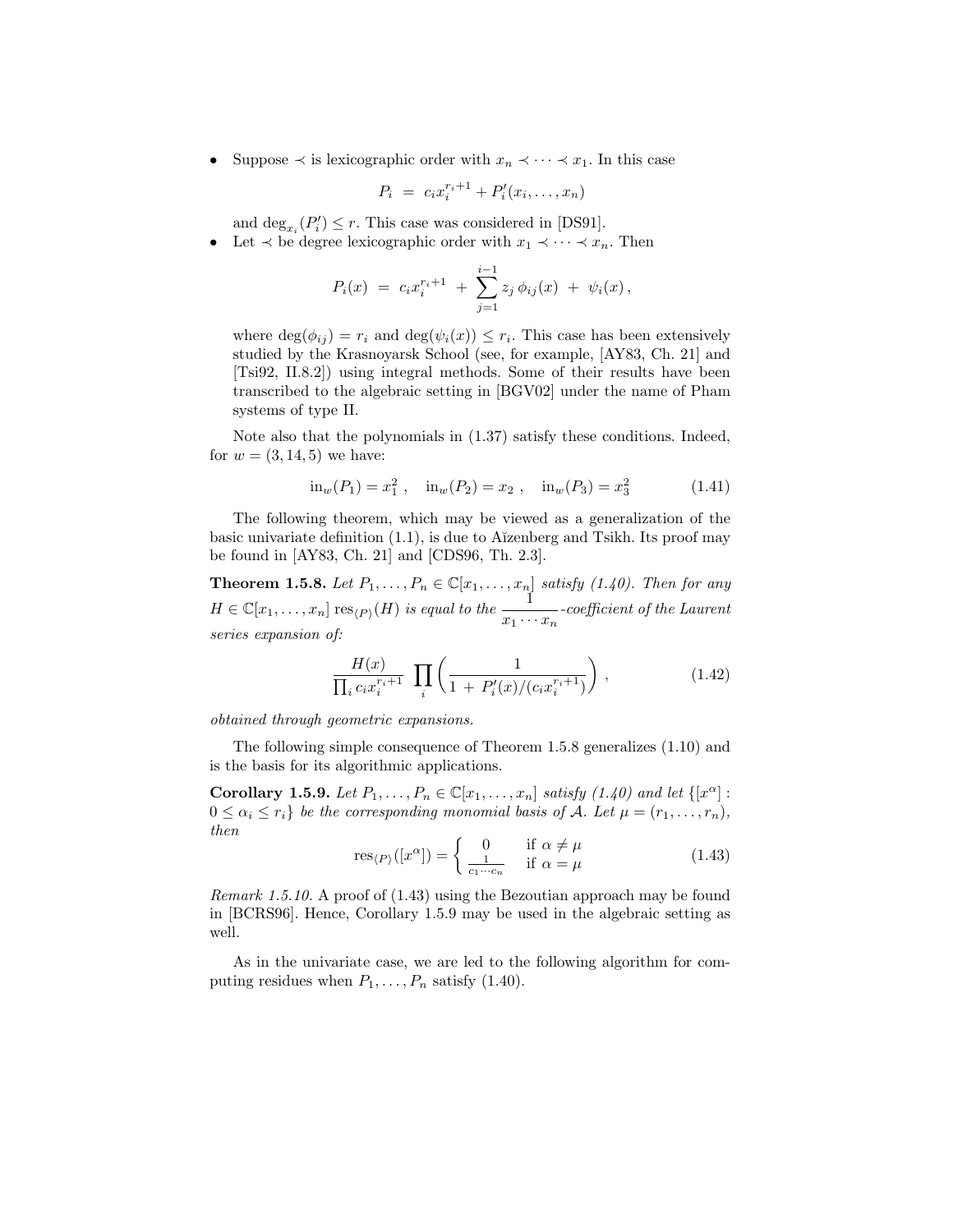**Algorithm 1:** Compute the normal form  $N(H)$  of  $H \in \mathbb{K}[x_1, \ldots, x_n]$  relative to any term order which refines w-degree. Then,

$$
res_{\langle P \rangle}(H) = \frac{a_{\mu}}{c_1 \cdots c_n}, \qquad (1.44)
$$

where  $a_{\mu}$  is the coefficient of  $x^{\mu}$  in  $N(H)$ .

Remark 1.5.11. Given a weight w for which  $(1.40)$  holds it is easy to carry the computations in the above algorithm using the weighted orders wp (weighted grevlex) and  $Wp$  (weighted deglex) in Singular [GPS01]. For example, for the polynomials in (1.37), the Jacobian  $J_{\langle P \rangle}(x) = 4x_1x_3 - 3x_1^2$  and we get:

```
> ring R = 0, (x1, x2, x3), wp(3,14,5);
> ideal I = x1^2-x3, x2-x1*x3^2, x3^2 - x1^3;
> reduce(4*x1*x3 - 3*x1^2,std(I));
                     4*x1*x3-3*x3
```
Thus, the  $x_1x_3$  coefficient of the normal form of  $J_{(P)}(x)$  is 4, i.e. dim<sub>K</sub>(A) as asserted by (1.30).

### 1.5.5 The Euler-Jacobi vanishing theorem

We will now discuss the multivariate extension of Theorem 1.1.8. The basic geometric assumption that we need to make is that if we embed  $\mathbb{C}^n$  in a suitable compactification then the ideal we are considering has all its zeros in  $\mathbb{C}^n$ . Here we will restrict ourselves to the case when the chosen compactification is weighted projective space. The more general vanishing theorems are stated in terms of global residues in the torus and toric compactifications as in [Hov78].

Let  $w \in \mathbb{N}^n$  and denote by  $\deg_w$  the weighted degree defined by w. We set  $|w| = \sum_i w_i$ . Let  $I = \langle P_1, \ldots, P_n \rangle$  be a zero-dimensional complete intersection ideal and write

$$
P_i(x) = Q_i(x) + P'_i(x),
$$

where  $Q_i(x)$  is weighted homogeneous of w-degree  $d_i$  and  $\deg_w(P'_i) < d_i$ . We call  $Q_i$  the *leading form* of  $P_i$ . We say that I has no zeros at infinity in weighted projective space if and only if

$$
Q_1(x) = \cdots = Q_n(x) = 0 \text{ if and only if } x = 0 \tag{1.45}
$$

In the algebraic context an ideal which has a presentation by generators satisfying (1.45) is called a strict complete intersection [KK87].

**Theorem 1.5.12 (Euler-Jacobi vanishing).** Let  $I = \langle P_1, \ldots, P_n \rangle$  be a zero-dimensional complete intersection ideal with no zeros at infinity in weighted projective space. Then,

$$
res_{\langle P\rangle}(H) = 0 \quad \text{if} \quad deg_w(H) < \sum_{i=1}^n deg_w(P_i) - |w|
$$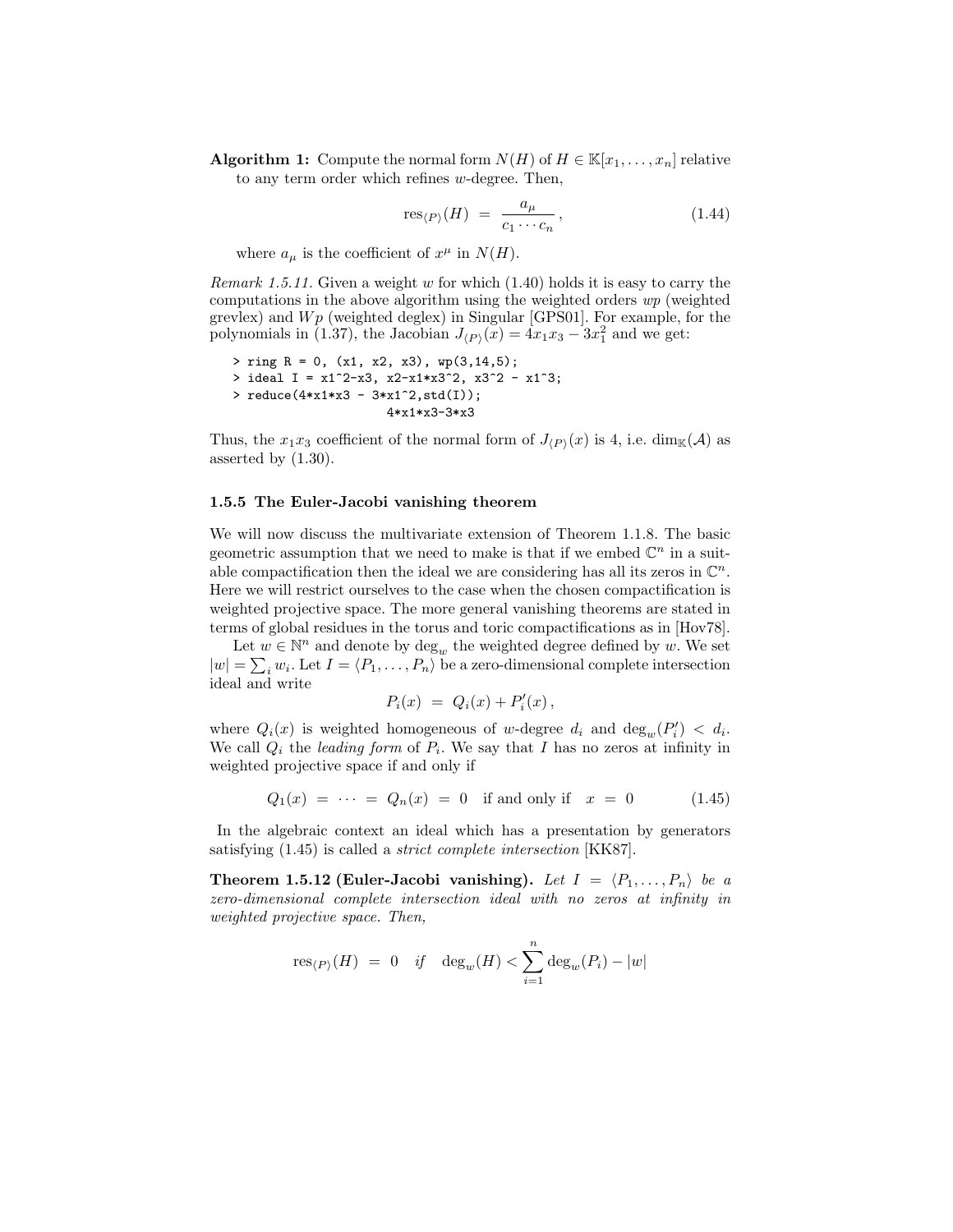*Proof.* We begin by proving the assertion in the particular case when  $Q_i(x)$  =  $x_i^{N+1}$ . By linearity it suffices to prove that if  $x^{\alpha}$  is a monomial with  $\langle w, \alpha \rangle$  <  $N|w|$ , then  $res_{\langle P \rangle}(x^{\alpha}) = 0$ . We prove this by induction on  $\delta = \langle w, \alpha \rangle$ . If  $\delta = 0$ then  $x^{\alpha} = 1$  and the result follows from Corollary 1.5.9. Suppose then that the result holds for any monomial of degree less than  $\delta = \langle w, \alpha \rangle$ , if every  $\alpha_i \leq N$  then the result follows, again, from Corollary 1.5.9. If, on the other hand, some  $\alpha_i > N$  then we can write

$$
x^{\alpha} = x^{\beta} \cdot P_i - x^{\beta} \cdot P'_i,
$$

where  $\beta = \alpha - (N + 1)e_i$ . It then follows that  $res_{\langle P \rangle}(x^{\alpha}) = -res_{\langle P \rangle}(x^{\beta} \cdot P'_i)$ , but all the monomials appearing in the right-hand side have weighted degree less than  $\delta$  and therefore the residue vanishes.

Consider now the general case. In view of (1.45) and the Nullstellensatz there exists  $N$  sufficiently large such that

$$
x_i^{N+1} \ \in \ \langle Q_1(x), \ldots, Q_n(x) \rangle \, .
$$

In particular, we can write

$$
x_j^{N+1} = \sum_{i=1}^n a_{ij}(x) Q_i(x),
$$

where  $a_{ij}(x)$  is w-homogeneous of degree  $(N+1)w_j - d_i$ . Let now

$$
F_j(x) = \sum_{i=1}^n a_{ij}(x) P_i(x) = x_j^{N+1} + F'_j(x),
$$

and  $\deg_w(F'_j) < (N+1)w_j$ . Given now  $H \in \mathbb{K}[x_1,\ldots,x_n]$  with  $\deg_w(H)$  $\sum_i d_i - |w|$ , we have by the Global Transformation Law:

$$
\operatorname{res}_{\langle P\rangle}(H) \,\,=\,\, \operatorname{res}_{\langle F\rangle}(\det(a_{ij})\cdot H)\,.
$$

But,  $\deg_w(\det(a_{ij})) \le (N+1)|w| - \sum_i d_i$  and therefore

$$
\deg_w(det(a_{ij}) \cdot H) \le \deg_w(\det(a_{ij})) + \deg_w(H) < N|w|,
$$

and the result follows from the previous case.

Remark 1.5.13. The Euler-Jacobi vanishing theorem is intimately connected to the continuity of the residue. The following argument from [AGnZV85, Ch. 1, Sect. 5] makes the link evident. Suppose  $P_1, \ldots, P_n$  have only simple zeros and satisfy (1.45). For simplicity we take  $w = (1, \ldots, 1)$ , the general case is completely analogous. Consider the family of polynomials

$$
\tilde{P}_i(x;t) := t^{d_i} P_i(t^{-1}x_1, \dots, t^{-1}x_n).
$$
\n(1.46)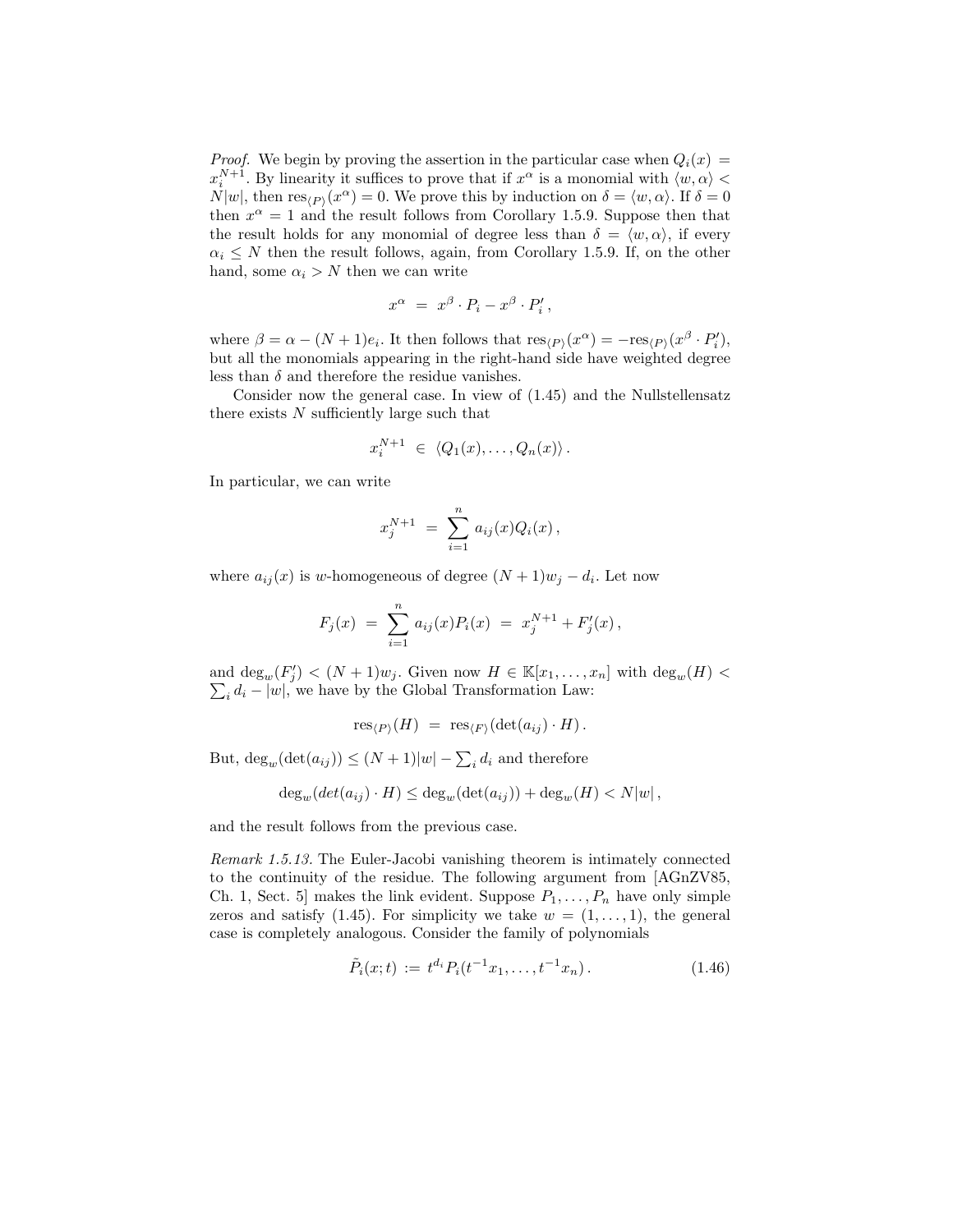Note that  $\tilde{P}_i(t \cdot x,t) = t^{d_i} P_i(x)$ . In particular if  $P_i(\xi) = 0$ ,  $\tilde{P}_i(t\xi;t) = 0$  as well. Suppose now that  $\deg(H) < \sum_i d_i - n$  and let  $H(x; t)$  be defined as in (1.46). Then

$$
\mathrm{res}_{\langle \tilde{P}\rangle}(\tilde{H})\;=\;\sum_{\xi\in Z(I)}\frac{\tilde{H}(t\xi;t)}{\mathrm{Jac}_{\langle \tilde{P}\rangle}(t\xi)}\;=\;t^a\,\sum_{\xi\in Z(I)}\frac{H(\xi)}{\mathrm{Jac}_{\langle P\rangle}(\xi)}\;=\;t^a\mathrm{res}_{\langle P\rangle}(H)\,,
$$

where  $a = \deg(H) - \deg(\operatorname{Jac}_{\langle P \rangle}(x)) = \deg(H) - (\sum_i d_i - n)$ . Hence, if  $a < 0$ , the limit

$$
\lim_{t\to 0} {\rm res}_{\langle \tilde P\rangle}(\tilde H)
$$

may exist only if  $res_{(P)}(H) = 0$  as asserted by the Euler-Jacobi theorem.

We conclude this subsection with some applications of Theorem 1.5.12 to plane projective geometry (cf. [GH78, 5.2]). The following theorem is usually referred to as the Cayley-Bacharach Theorem though, as Eisenbud, Green, and Harris point out in [EGH96], it should be attributed to Chasles.

**Theorem 1.5.14 (Chasles).** Let  $C_1$  and  $C_2$  be curves in  $\mathbb{P}^2$ , of respective degrees  $d_1$  and  $d_2$ , intersecting in  $d_1d_2$  distinct points. Then, any curve of degree  $d = d_1 + d_2 - 3$  that passes through all but one of the points in  $C_1 \cap C_2$ must pass through the remaining point as well.

Proof. After a linear change of coordinates, if necessary, we may assume that no point in  $C_1 \cap C_2$  lies in the line  $x_3 = 0$ . Let  $C_i = {\tilde{P}_i(x_1, x_2, x_3) = 0}$ , deg  $P_i = d_i$ . Set  $P_i(x_1, x_2) = \tilde{P}_i(x_1, x_2, 1)$ . Given  $\tilde{H} \in \mathbb{K}[x_1, x_2, x_3]$ , homogeneous of degree d, let  $H \in \mathbb{K}[x_1, x_2]$  be similarly defined. We can naturally identify the points in  $C_1 \cap C_2$  with the set of common zeros

$$
Z = \{ \xi \in \mathbb{K}^2 \, : \, P_1(\xi) = P_2(\xi) = 0 \} \, .
$$

Since deg  $H <$  deg  $P_1$  + deg  $P_2$  – 2, Theorem 1.5.12 implies that  $res_{(P)}(H) = 0$ , but then

$$
0 = \operatorname{res}_{\langle P \rangle}(H) = \sum_{\xi \in Z} \frac{H(\xi)}{\operatorname{Jac}_{\langle P \rangle}(\xi)}
$$

which implies that if  $H$  vanishes at all but one of the points in  $Z$  it must vanish on the remaining one as well.

Corollary 1.5.15 (Pascal's Mystic Hexagon). Consider a hexagon inscribed in a conic curve of  $\mathbb{P}^2$ . Then, the pairs of opposite sides meet in collinear points.

*Proof.* Let  $L_1 \dots L_6$  denote the hexagon inscribed in the conic  $Q \subset \mathbb{P}^2$ , where  $L_i$  is a line in  $\mathbb{P}^2$ . Let  $\xi_{ij}$  denote the intersection point  $L_i \cap L_j$ . Consider the cubic curves  $C_1 = L_1 + L_3 + L_5$  and  $C_2 = L_2 + L_4 + L_6$ . The intersection  $C_1 \cap C_2$ consists of the nine points  $\xi_{ij}$  with i odd and j even. The cubic  $Q + L(\xi_{14}\xi_{36})$ ,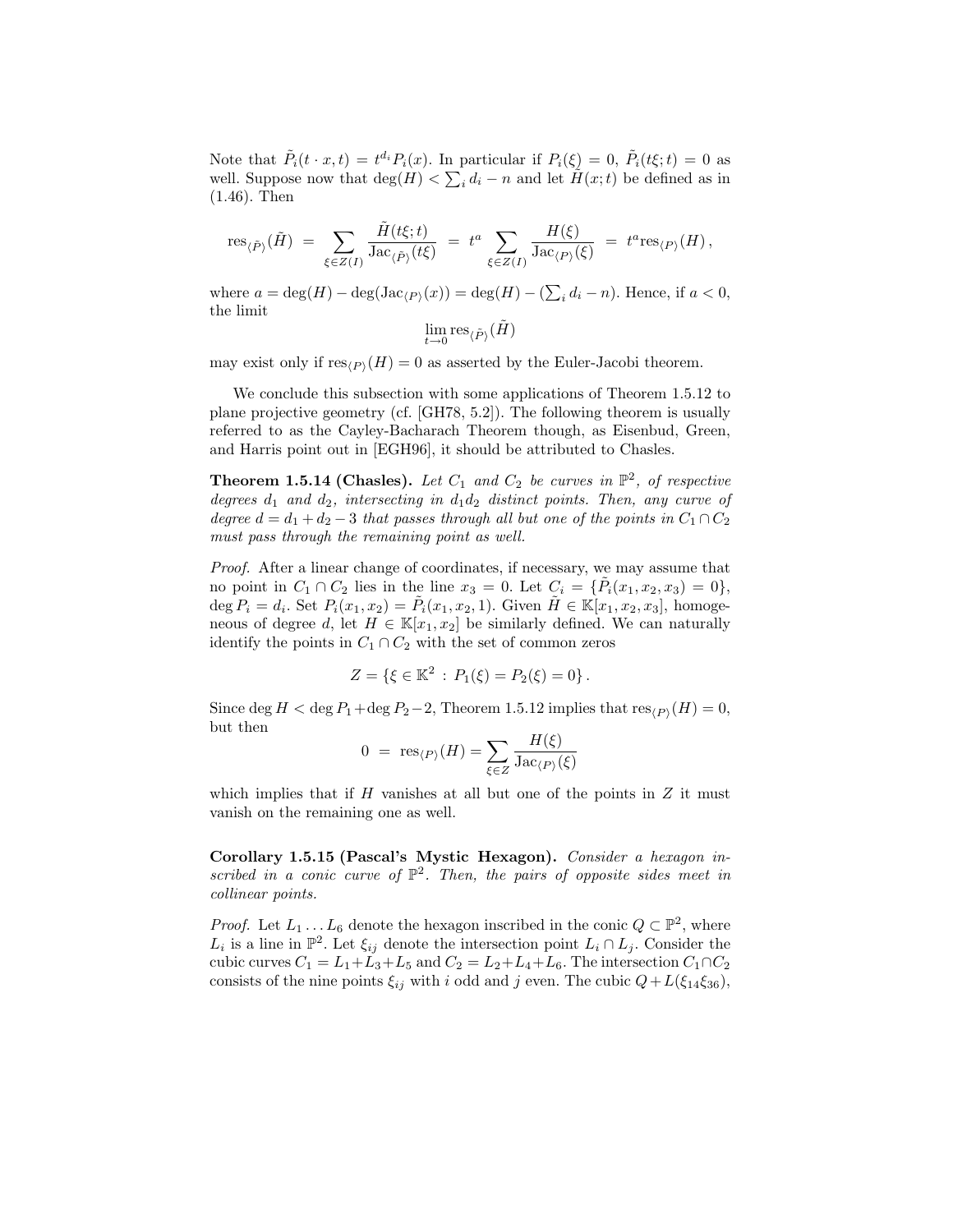where  $L(\xi_{14}\xi_{36})$  denotes the line joining the two points, passes through eight of the points in  $C_1 \cap C_2$  hence must pass through the ninth point  $\xi_{52}$ . For degree reasons this is only possible if  $\xi_{52} \in L(\xi_{14}\xi_{36})$  and therefore the three points are collinear.

#### 1.5.6 Homogeneous (projective) residues

In this section we would like to indicate how the notion or residue may be extended to meromorphic forms in projective space. This is a special instance of a much more general theory of residues in toric varieties. A full discussion of this topic is beyond the scope of these notes so we will restrict ourselves to a presentation of the basic ideas, in the case  $\mathbb{K} = \mathbb{C}$ , and refer the reader to [GH78, TY84, PS83, Cox96, CCD97] for details and proofs.

Suppose  $F_0, \ldots, F_n \in \mathbb{C}[x_0, \ldots, x_n]$  are homogeneous polynomials of degrees  $d_0, \ldots, d_n$ , respectively. Let  $V_i = \{x \in \mathbb{P}^n : F_i(x) = 0\}$  and assume that

$$
V_0 \cap V_1 \cdots \cap V_n = \emptyset. \tag{1.47}
$$

This means that the zero locus of the ideal  $I = \langle F_0, \ldots, F_n \rangle$  is the origin  $0 \in \mathbb{C}^{n+1}$ . Given any homogeneous polynomial  $H \in \mathbb{C}[x_0, \ldots, x_n]$  we can define the projective residue of H relative to the n+1-tuple  $\langle F \rangle = \{F_0, \ldots, F_n\}$ as:

$$
\textup{res}_{\langle F \rangle}^{\mathbb{P}^n}(H) \ := \ \textup{res}_{\langle F \rangle}(H) \ = \ \textup{res}_{\langle F \rangle,0}(H).
$$

It is clear from the integral definition of the Grothendieck residue, that the local residue at 0 is invariant under the change of coordinates  $x_i \mapsto \lambda x_i$ ,  $\lambda \in \mathbb{C}^*$ . On the other hand, if  $\deg(H) = d$  we see that, for

$$
\rho \ := \ \sum_{i=0}^n (d_i - 1) \, ,
$$

 $H(\lambda \cdot x)$  $\frac{H(\lambda \cdot x)}{F_0(\lambda \cdot x) \cdots F_n(\lambda \cdot x)} d(\lambda x_0) \wedge \cdots \wedge d(\lambda x_n) = \frac{\lambda^{d-\rho} \ H(x)}{F_0(x) \cdots F_n(x)}$  $\frac{K}{F_0(x)\cdots F_n(x)}dx_0\wedge\cdots\wedge dx_n.$ Hence, n

$$
\operatorname{res}_{\langle F \rangle}^{\mathbb{P}^n}(H) = 0 \quad \text{if} \quad \deg(H) \neq \rho \, .
$$

Being a global (and local) residue, the projective residue is a dualizing form in the algebra  $\mathcal{A} = \mathbb{C}[x_0, \ldots, x_n]/I$ . Moreover, since I is a homogeneous ideal, A is a graded algebra and the projective residue is compatible with the grading. These dualities properties are summarized in the following theorem.

**Theorem 1.5.16.** The graded algebra  $A = \bigoplus A_d$  satisfies:

a)  $A_d = 0$  for  $d > \rho := d_0 + \cdots + d_n - (n+1)$ . b)  $\mathcal{A}_{\rho} \cong \mathbb{C}.$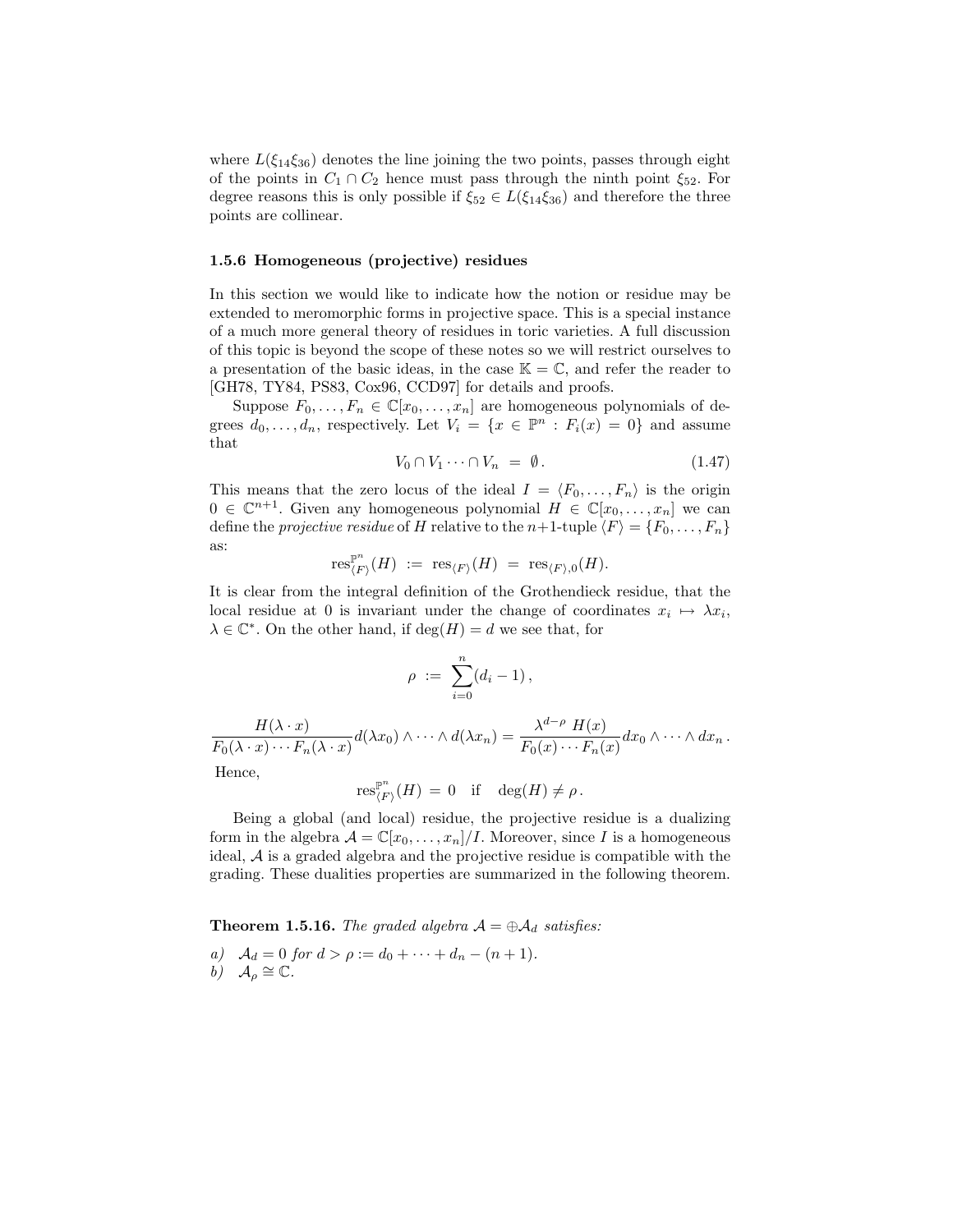c) For  $0 \leq d \leq \rho$ , the bilinear pairing

$$
\mathcal{A}_d \times \mathcal{A}_{\rho-d} \to \mathbb{C} \ ; \quad ([H_1], [H_2]) \mapsto \text{res}_{\langle F \rangle}^{\mathbb{P}^n} (H_1 \cdot H_2)
$$

is non-degenerate.

*Proof.* The assumption (1.47) implies that  $F_0, \ldots, F_n$  are a regular sequence in the ring  $\mathbb{C}[x_0,\ldots,x_n]$ . Computing the Poincaré series for A using the exactness of the Koszul sequence yields the first two assertions. See [PS83, Sect. 12] for details. A proof using residues may be found in [Tsi92, Sect. 20]. The last assertion follows from Theorem 1.5.1.

An important application of Theorem 1.5.16 arises in the study of smooth hypersurfaces  $X_F = \{x \in \mathbb{P}^n : F(x) = 0\}$ , of degree d, in projective space [CG80]. In this case we take  $F_i = \partial F / \partial x_i$ , the smoothness condition means that  $\{F_0, \ldots, F_n\}$  satisfy (1.47), and the Hodge structure of X may be described in terms of the *Jacobian ideal* generated by  $\{\partial F/\partial x_i\}$ . Indeed,  $\rho = (n+1)(d-2)$  and setting, for  $0 \le p \le n-1$ ,  $\delta(p) := d(p+1) - (n+1)$ , we have  $\delta(p) + \delta(n-1-p) = \rho$ , and

$$
H^{p,n-1-p}(X) \ \cong \ A_{\delta(p)} \, .
$$

Moreover, the pairing

$$
\textup{res}_{\langle F \rangle}^{\mathbb{P}^n} \colon A_{\delta(p)} \times A_{\delta(n-1-p)} \to \mathbb{C}
$$

corresponds to the intersection pairing

$$
H^{p,n-1-p}(X) \times H^{n-1-p,p}(X) \to \mathbb{C}.
$$

The projective residue may be related to affine residues in a different way. If we identify  $\mathbb{C}^n \cong \{x \in \mathbb{P}^n : x_0 \neq 0\}$ , then after a linear change of coordinates, if necessary, we may assume that for every  $i = 0, \ldots, n$ ,

$$
Z_i := V_0 \cap \dots \cap \widehat{V}_i \cap \dots \cap V_n \subset \mathbb{C}^n. \tag{1.48}
$$

Let  $P_i \in \mathbb{C}[x_1,\ldots,x_n]$  be the polynomial  $P_i(x_1,\ldots,x_n) = F_i(1,x_1,\ldots,x_n)$ and let us denote by  $\langle P^{\hat{i}} \rangle$  the *n*-tuple of polynomials  $P_0, \ldots, P_{i-1}, P_{i+1}, \ldots, P_n$ .

**Theorem 1.5.17.** For any homogeneous polynomial  $H \in \mathbb{C}[x_0, \ldots, x_n]$  with  $deg(H) \leq \rho$ ,

$$
\operatorname{res}_{\langle F \rangle}^{\mathbb{P}^n}(H) := (-1)^i \operatorname{res}_{\langle P^i \rangle}(h/P_i), \tag{1.49}
$$

where  $h(x_1, ..., x_n) = H(1, x_1, ..., x_n)$ .

Proof. We will only prove the second, implicit, assertion that the right-hand side of  $(1.49)$  is independent of i. This statement, which generalizes the identity (1.11), is essentially Theorem 5 in [TY84]. For the main assertion we refer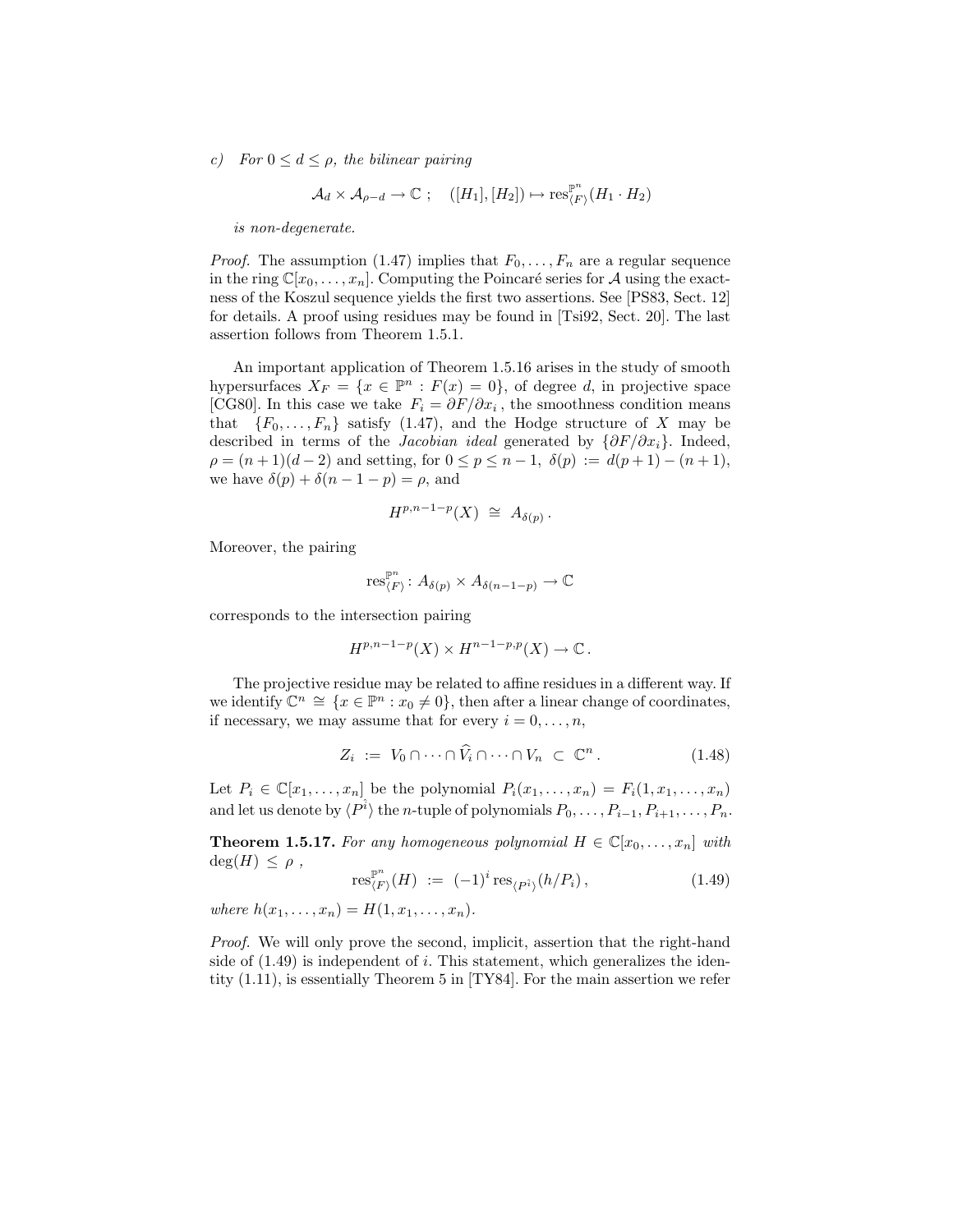to [CCD97, Sect. 4], where it is proved in the more general setting of simplicial toric varieties.

Note that the assumption (1.47) implies that the rational function  $h/P_i$ is regular on  $Z_i$  and hence it makes sense to compute  $\text{res}_{\langle P_i^{\hat{i}} \rangle}(h/P_i)$ . For each  $i = 0, \ldots, n$ , consider the *n*-tuple of polynomials in  $\mathbb{K}[x_1, \ldots, x_n]: \langle Q_i \rangle =$  $\{P_0, \ldots, (P_i \cdot P_{i+1}), \ldots, P_n\},\$ if  $i < n$  and  $\langle Q_n \rangle = \{P_1, \ldots, P_{n-1}, (P_n \cdot P_0)\}.$ The set of common zeros of the polynomials in  $Q_i$  is  $Z(Q_i) = Z_i \cup Z_{i+1}$ . Hence, it follows from  $(1.48)$  that the ideal generated by the *n*-tuple  $Q_i$  is zero-dimensional and has no zeros at infinity. Hence, given that  $\deg(H) \leq \rho$ , the Euler-Jacobi vanishing theorem implies that

$$
0 = \text{res}_{\langle Q_i \rangle}(h) = \sum_{\xi \in Z_i} \text{res}_{\langle Q_i \rangle, \xi}(h) + \sum_{\xi \in Z_{i+1}} \text{res}_{\langle Q_i \rangle, \xi}(h)
$$
  

$$
= \sum_{\xi \in Z_i} \text{res}_{\langle P_i \rangle, \xi}(h/P_i) + \sum_{\xi \in Z_{i+1}} \text{res}_{\langle P_i \rangle, \xi}(h/P_{i+1})
$$
  

$$
= \text{res}_{\langle P_i \rangle}(h/P_i) + \text{res}_{\langle P_i \rangle}(h/P_{i+1})
$$

and, consequently, the theorem follows. We should point out that the equality  $res_{(Q_i),\xi}(h) = res_{(P_i^i),\xi}(h/P_i)$ , which is clear from the integral definition of the local residue, may be obtained in the general case from the Local Transformation Law and the fact that  $res_{\langle P_i \rangle, \xi}(h/P_i)$  was defined as  $res_{\langle P_i \rangle, \xi}(h \cdot Q_i)$ , where  $Q_i$  inverts  $P_i$  in the local algebra  $A_{\xi}^{\hat{i}}$  and, consequently, the statement holds over any algebraically closed field of characteristic zero.

We can use the transformation law to exhibit a polynomial  $\Delta(x)$  of degree  $\rho$  with non-zero residue. Write

$$
F_j = \sum_{i=0}^n a_{ij}(x) x_i ; \quad j = 0, ..., n,
$$

and set  $\Delta(x) = \det(a_{ij}(x))$ . Then,  $\deg(\Delta) = \rho$ , and

$$
\operatorname{res}_{\langle F \rangle}^{\mathbb{P}^n}(\Delta) = 1 \tag{1.50}
$$

Indeed, let  $\langle G \rangle$  denote the  $n + 1$ -tuple  $G = \{x_0, \ldots, x_n\}$ . Then by the transformation law

$$
\text{res}_{\langle G \rangle}^{\mathbb{P}^n}(1) = \text{res}_{\langle F \rangle}^{\mathbb{P}^n}(\Delta)
$$

and a direct computation shows that the left-hand side of the above identity is equal to 1.

Putting together part b) of Theorem 1.5.16 with (1.50) we obtain the following normal form algorithm for computing the projective residue  $\operatorname{res}_{\ell_F}^{\mathbb{P}^n}$  $\frac{\mathbb{P}^n}{\braket{F}}(H)$ :

**Algorithm 2:** 1. Compute a Gröbner basis of the ideal  $\langle F_0, \ldots, F_n \rangle$ .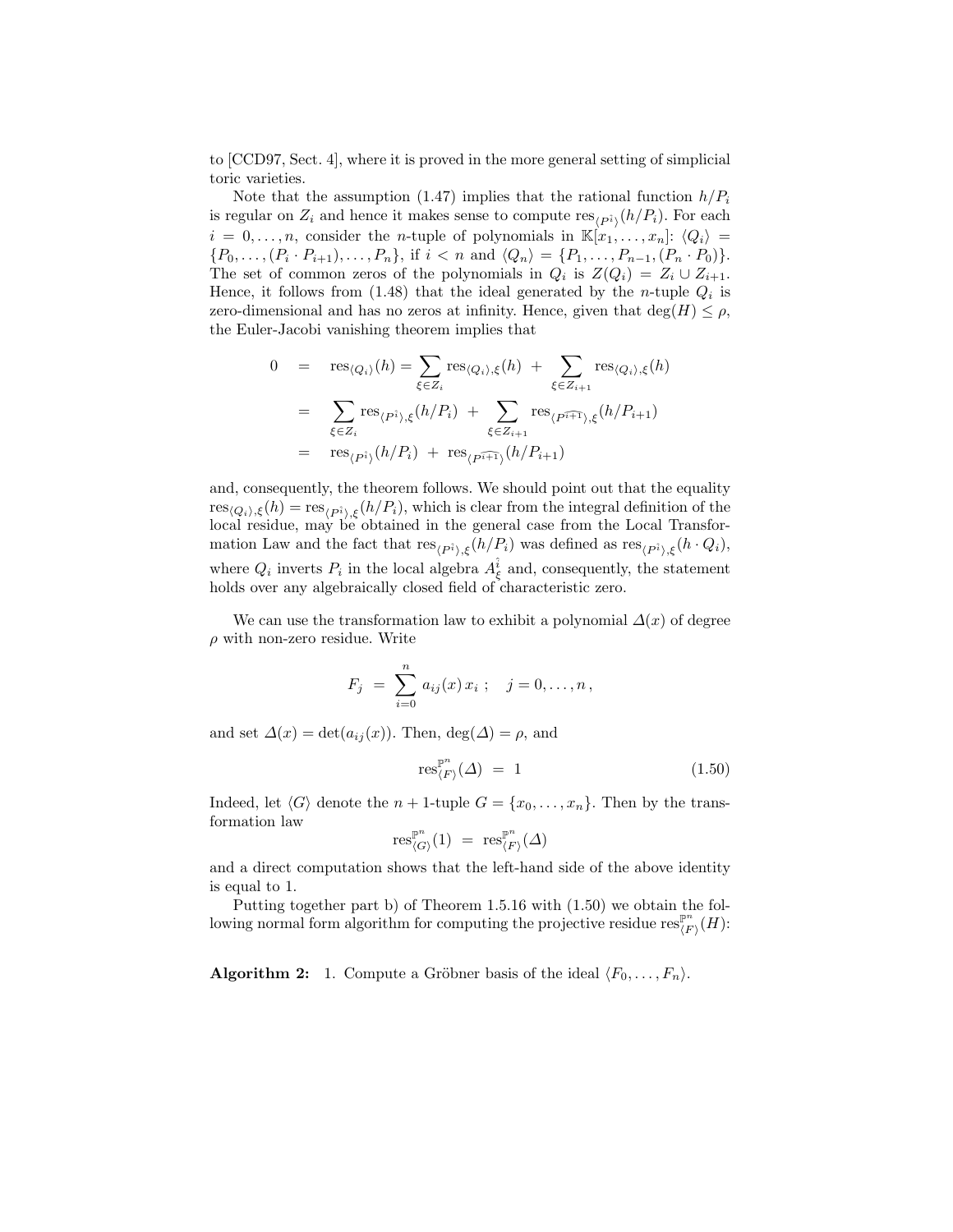- 2. Compute the normal form  $N(H)$  of H and the normal form  $N(\Delta)$  of  $\Delta$ , with respect to the Gröbner basis.
- 3. The projective residue  $\operatorname{res}_{\ell,F}^{\mathbb{P}^n}$  $\frac{\mathbb{P}^n}{\langle F \rangle}(H) = \frac{N(H)}{N(\varDelta)}.$

Remark 1.5.18. There is a straightforward variant of this algorithm valid for weighted homogeneous polynomials. This more general algorithm has been used by Batyrev and Materov [BM02], to compute the Yukawa 3-point function of the generic hypersurface in weighted projective  $\mathbb{P}_w^4$ ,  $w = (1, 1, 2, 2, 2)$ . This function, originally computed in [CdlOF<sup>+</sup>94] has a series expansion whose coefficients have enumerative meaning. We refer to [BM02, 10.3] and [CK99, 5.6.2.1] for more details.

We can combine Theorem 1.5.17 and Algorithm 2 to compute the global (affine) residue with respect to a zero-dimensional complete intersection ideal with no zeros at infinity in projective space. The construction below is a special case of a much more general algorithm described in [CD97] and it applies, in particular, to the weighted case as well. It also holds over any algebraically closed field K of characteristic zero.

Let  $I = \{P_1, \ldots, P_n\} \in \mathbb{K}[x_1, \ldots, x_n]$  be polynomials satisfying (1.45). Let  $d_i = \deg(P_i)$  and denote by

$$
F_i(x_0, x_1, \ldots, x_n) := x_0^{d_i} P(\frac{x_1}{x_0}, \ldots, \frac{x_n}{x_0})
$$

the homogenization of  $P_i$ . Let  $h(x_1, \ldots, x_n) \in \mathbb{K}[x_1, \ldots, x_n]$ . If  $d = \deg(h)$  $\sum_i (d_i - 1)$ , then  $\text{res}_{\langle P \rangle}(h) = 0$  by the Euler-Jacobi theorem. Suppose, then that  $d \geq \sum_i (d_i - 1)$ , let  $H \in \mathbb{K}[x_0, \ldots, x_n]$  be its homogenization, and let

$$
F_0 = x_0^{d_0} ; \quad d_0 = d - \sum_{i=1}^n (d_i - 1) + 1.
$$

Then,  $d = \sum_{i=0}^{n} (\deg(F_i) - 1)$  and it follows from Theorem 1.5.17 that

$$
\textup{res}_{\langle F \rangle}^{\mathbb{P}^n}(H) \;=\; \textup{res}_{\langle P^{\hat{0}}\rangle}(h/P_0) \;=\; \textup{res}_{\langle P \rangle}(h)\,.
$$

### 1.5.7 Residues and elimination

One of the basic applications of residues is to elimination theory. The key idea is very simple (see also Section ?? in Chapter 3). Let  $I = \langle P_1, \ldots, P_n \rangle \subset$  $\mathbb{K}[x_1,\ldots,x_n]$  be a zero-dimensional, complete intersection ideal. Let  $\xi_i =$  $(\xi_{i1},\ldots,\xi_{in})\in\mathbb{K}^n$ ,  $i=1,\ldots,r$ , be the zeros of *I*. Let  $\mu_1,\ldots,\mu_r$  denote their respective multiplicities. Then the power sum

$$
S_j^{(k)} \ := \ \sum_{i=1}^r \, \xi_{ij}^k
$$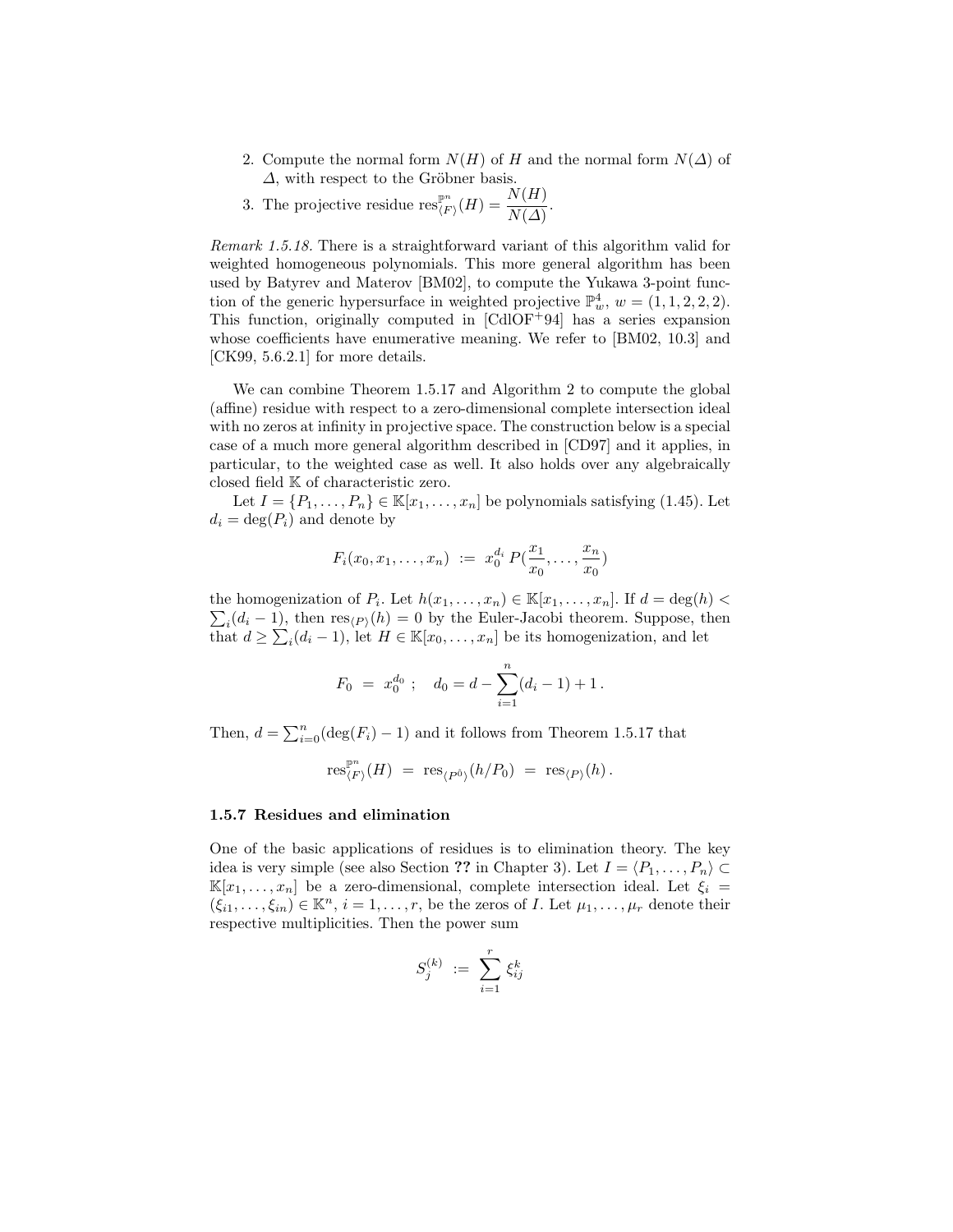is the trace of the multiplication map  $M_{x_j^k}: \mathcal{A} \to \mathcal{A}$  and, therefore, it may be expressed as a global residue:

$$
S_j^{(k)} \,\,=\,\, \text{tr}(M_{x_j^k}) \,\,=\,\, \text{res}_{\langle P \rangle}(x_j^k \cdot J_{\langle P \rangle}(x))
$$

The univariate Newton identities of Section 1.2.5 now allow us to compute inductively the coefficients of a polynomial in the variable  $x_i$  with roots at  $\xi_{1j}, \ldots, \xi_{rj} \in \mathbb{K}$  and respective multiplicities  $\mu_1, \ldots, \mu_r$ .

We illustrate the method with the following example. Let

$$
I = \langle x_1^3 + x_1^2 - x_2, x_1^3 - x_2^2 + x_1 x_2 \rangle.
$$

It is easy to check that the given polynomials are a Gröbner basis for any term order that refines the weight order defined by  $w = (5, 9)$ . The leading terms are  $x_1^3, -x_2^2$ . A normal form computation following Algorithm 1 in Section 1.5.4 yields:

$$
S_1^{(1)} = -2
$$
;  $S_1^{(2)} = 4$ ;  $S_1^{(3)} = -2$ ;  $S_1^{(4)} = 0$ ;  $S_1^{(5)} = 8$ ;  $S_1^{(6)} = -20$ 

For example, the following Singular [GPS01] computation shows how the values  $S_1^{(3)}$  and  $S_1^{(4)}$  were obtained:

```
> ring R = 0, (x1,x2), wp(5,9);
> ideal I = x1^3 + x1^2 - x2, x1^3 - x2^2 + x1*x2;
> poly J = -6*x1^2*x2+3*x1^3-4*x1*x2+5*x1^2+x2;
> reduce(x1^3*J,std(I));
2*x1^2*x2+2*x1*x2+10*x1^2-10*x2
> reduce(x1^4*J,std(I));
-8*x1*x2-12*x1^2+12*x2
```
Now, using the Newton identities (1.16) we may compute the coefficients of a monic polynomial of degree 6 on the variable  $x_1$  lying on the ideal:

$$
a_5 = 2 \; ; \; a_4 = 0 \; ; \; a_3 = -2 \; ; \; a_2 = 0 \; ; \; a_1 = 0 \; ; \; a_0 = 0
$$

Hence,  $f_1(x_1) = x_1^6 + 2x_1^5 - 2x_1^3 \in I$ .

We refer the reader to [AY83, BKL98] for a fuller account of this elimination procedure. Note also that in Section ?? of Chapter 3 there is an application of residues to the implicitization problem.

### 1.6 Multivariate resultants

In this section we will extend the notion of the resultant to multivariate systems. We will begin by defining the resultant of  $n+1$  homogeneous polynomials in  $n + 1$  variables and discussing some formulas to compute it. We will also discuss some special examples of the so-called sparse or toric resultant.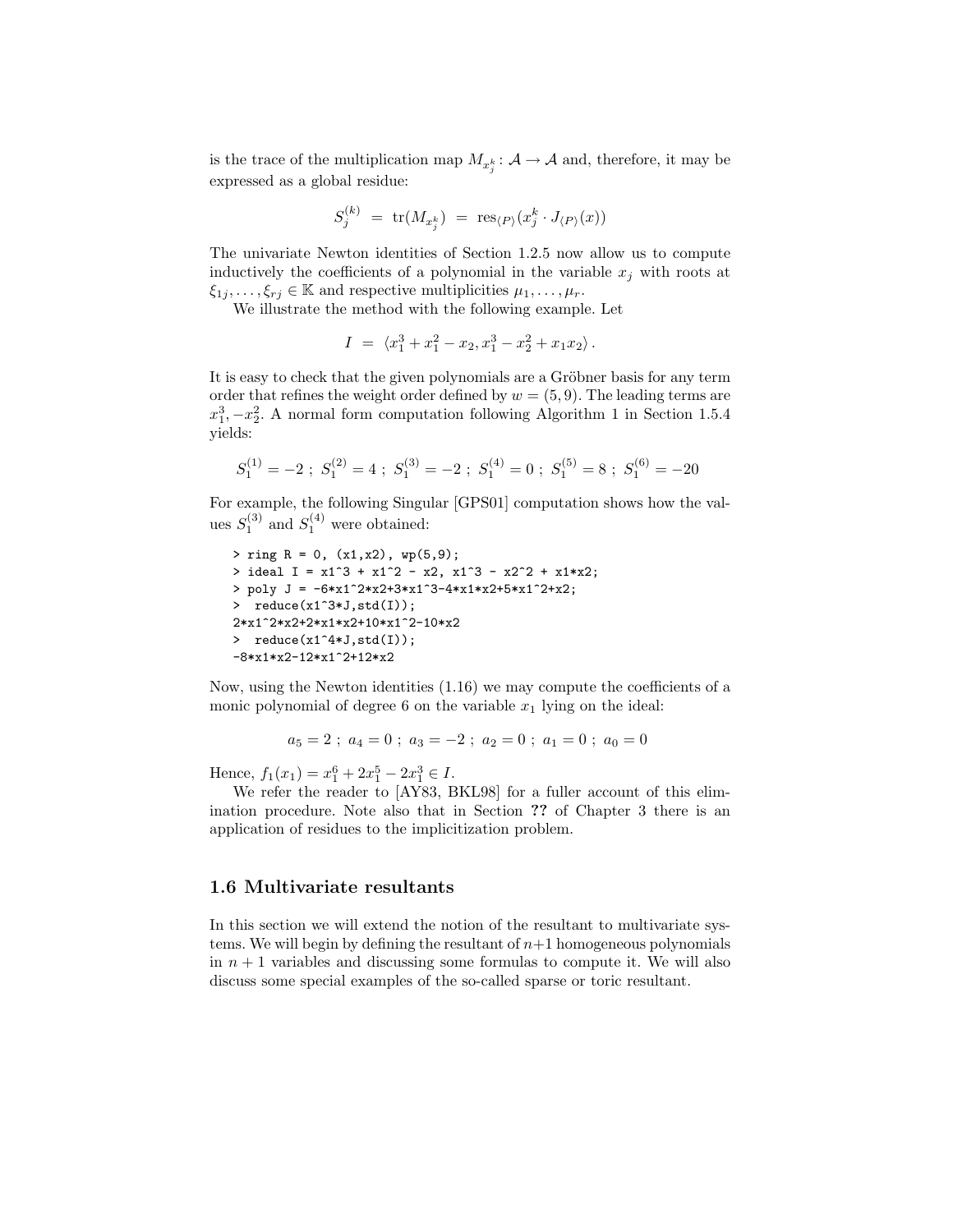#### 1.6.1 Homogeneous resultants

When trying to generalize resultants associated to polynomials in any number of variables, the first problem one faces is which families of polynomials one is going to study, i.e. which will be the variables of the resultant. For example, in the univariate case, fixing the degrees  $d_1, d_2$  amounts to setting  $(a_0, \ldots, a_{d_1}, b_0, \ldots, b_{d_2})$  as the input variables for the resultant  $\text{Res}_{d_1, d_2}$ . One obvious, and classical choice, in the multivariable case is again, to fix the degrees  $d_0, \ldots, d_n$  of  $n+1$  polynomials in n variables, which will generally define an overdetermined system. If one wants the vanishing of the resultant  $\text{Res}_{d_0,\ldots,d_n}$  to be equivalent to the existence of a common root, one realizes that a compactification of affine space naturally comes into the picture, in this case projective n-space.

Consider, for instance, a bivariate linear system

$$
\begin{cases}\nf_0(x,y) = a_{00}x + a_{01}y + a_{02} \\
f_1(x,y) = a_{10}x + a_{11}y + a_{12} \\
f_2(x,y) = a_{20}x + a_{21}y + a_{22}\n\end{cases}
$$
\n(1.51)

We fix the three degrees equal to 1, i.e. we have nine variables  $a_{ij}$  (i, j = 0, 1, 2), and we look for an irreducible polynomial  $\text{Res}_{1,1,1} \in \mathbb{Z}[a_{ij}, i, j]$ 0, 1, 2 which vanishes if and only the system has a solution  $(x, y)$ . If such a solution  $(x, y)$  exists, then  $(x, y, 1)$  would be a non-trivial solution of the augmented  $3 \times 3$ -linear system and consequently the determinant of the matrix  $(a_{ij})$  must vanish. However, as the following example easily shows, the vanishing of the determinant does not imply that (1.51) has a solution. Let

$$
\begin{cases}\nf_0(x,y) = x + 2y + 1 \\
f_1(x,y) = x + 2y + 2 \\
f_2(x,y) = x + 2y + 3\n\end{cases}
$$

The determinant vanishes but the system is incompatible in  $\mathbb{C}^2$ . On the other hand, the lines defined by  $f_i(x, y) = 0$  are parallel and therefore we may view them as having a common point at infinity in projective space. We can make this precise by passing to the homogenized system

$$
\begin{cases}\nF_0(x, y, z) = x + 2y + z \\
F_1(x, y, z) = x + 2y + 2z \\
F_2(x, y, z) = x + 2y + 3z,\n\end{cases}
$$

which has non zero solutions of the form  $(-2y, y, 0)$ , i.e. the homogenized system has a solution in the projective plane  $\mathbb{P}^2(\mathbb{C})$ , a compactification of the affine plane  $\mathbb{C}^2$ .

We denote  $x = (x_0, \ldots, x_n)$  and for any  $\alpha = (\alpha_0, \ldots, \alpha_n) \in \mathbb{N}^{n+1}$ ,  $|\alpha| =$  $\alpha_0 + \cdots + \alpha_n$ ,  $x^{\alpha} = x_0^{\alpha_0} \ldots x_n^{\alpha_n}$ . Recall that  $f = \sum_{\alpha} a_{\alpha} x^{\alpha} \in k[x_0, \ldots, x_n]$  is called homogeneous (of degree  $\deg(f) = d$ ) if  $|\alpha| = d$  for all  $|\alpha|$  with  $a_{\alpha} \neq 0$ , or equivalently, if for all  $\lambda \in \mathbf{k}$ , it holds that  $f(\lambda x) = \lambda^d f(x)$ , for all  $x \in \mathbf{k}^{n+1}$ .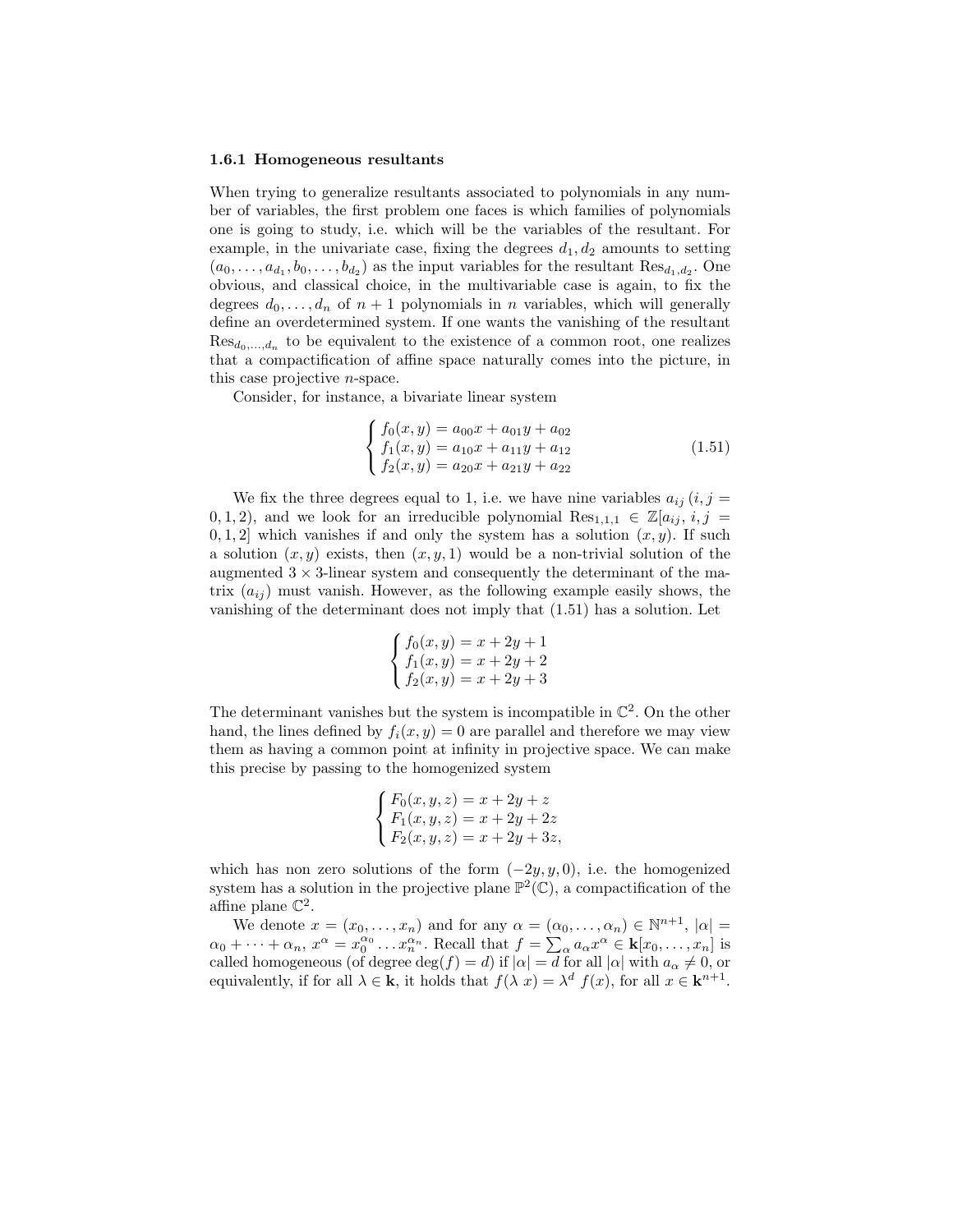As we already remarked in Section 1.3.1, the variety of zeros of a homogeneous polynomial is well defined over  $\mathbb{P}^n(\mathbf{k}) = (\mathbf{k}^{n+1}\setminus\{0\})/\sim$ , where we identify  $x \sim \lambda x$ , for all  $\lambda \in \mathbf{k} \setminus \{0\}$ . As before, K denotes the algebraic closure of k.

The following result is classical.

**Theorem 1.6.1.** Fix  $d_0, \ldots, d_n \in \mathbb{N}$  and write  $F_i = \sum_{|\alpha|=d_i} a_{i\alpha} x^{\alpha}, i =$  $1, \ldots, n$ . There exists a unique irreducible polynomial

$$
\mathrm{Res}_{d_0,\ldots,d_n}(F_0,\ldots,F_n)\in\mathbb{Z}[a_{i\alpha}\,;\,i=0,\ldots,n,|\alpha|=d_i]
$$

which verifies:

(i)  $\text{Res}_{d_0,\ldots,d_n}(F_0,\ldots,F_n) = 0$  for a given specialization of the coefficients in **k** if and only if there exists  $x \in \mathbb{P}^n(\mathbb{K})$  such that  $F_0(x) = \cdots = F_n(x) = 0$ .  $(ii)$ Res $_{d_0,...,d_n}(x_0^{d_0},...,x_n^{d_n})=1.$ 

The resultant  $\text{Res}_{d_0,\dots,d_n}$  depends on N variables, where  $N = \sum_{i=0}^n \binom{n+d_i}{d_i}$ . A geometric proof of this theorem, which is widely generalizable, can be found for instance in [Stu98]. It is based on the consideration of the incidence variety

$$
\mathcal{Z} = \{((a_{i\alpha}), x) \in \mathbb{K}^N \times \mathbb{P}^n(\mathbb{K}) : \sum_{|\alpha|=d_i} a_{i\alpha} x^{\alpha}, i = 1, \dots, n\},\
$$

and its two projections to  $\mathbb{K}^N$  and  $\mathbb{P}^n(\mathbb{K})$ . In fact,  $\mathcal Z$  is an irreducible variety of dimension  $N-1$  and the fibers of the first projection is generically  $1-1$ onto its image.

As we noticed above, in the linear case  $d_0 = \cdots = d_n = 1$ , the resultant is the determinant of the linear system. We now state the main properties of multivariate homogeneous resultants, which generalize the properties of determinants and of the univariate resultant (or bivariate homogeneous resultant) in Section 1.3.2. The proofs require more background, and we will omit them.

#### Main properties

- i) The resultant  $\text{Res}_{d_0,\dots,d_n}$  is homogeneous in the coefficients of  $F_i$  of degree  $d_0 \ldots d_{i-1} d_{i+1} \ldots d_n$ , i.e. by Bézout's theorem, the number of generic common roots of  $F_0 = \cdots = F_{i-1} = F_{i+1} = \cdots = F_n = 0$ .
- ii) The resultants  $\text{Res}_{d_0,\dots,d_i\dots,d_j,\dots,d_n}$  and  $\text{Res}_{d_0,\dots,d_j\dots,d_i,\dots,d_n}$  coincide up to sign.
- iii) For any monomial  $x^{\gamma}$  of degree  $|\gamma|$  greater than the *critical degree*  $\rho$  :=  $\sum_{i=0}^{n} (d_i-1)$ , there exist homogeneous polynomials  $A_0, \ldots, A_n$  in the variables  $x_0, \ldots, x_n$  with coefficients in  $\mathbb{Z}[(a_{i\alpha})]$  and  $\deg(A_i) = |\gamma| - d_i$ , such that

$$
\text{Res}_{d_0,\dots,d_n}(F_0,\dots,F_n) \cdot x^{\gamma} = A_0 F_0 + \dots + A_n F_n. \tag{1.52}
$$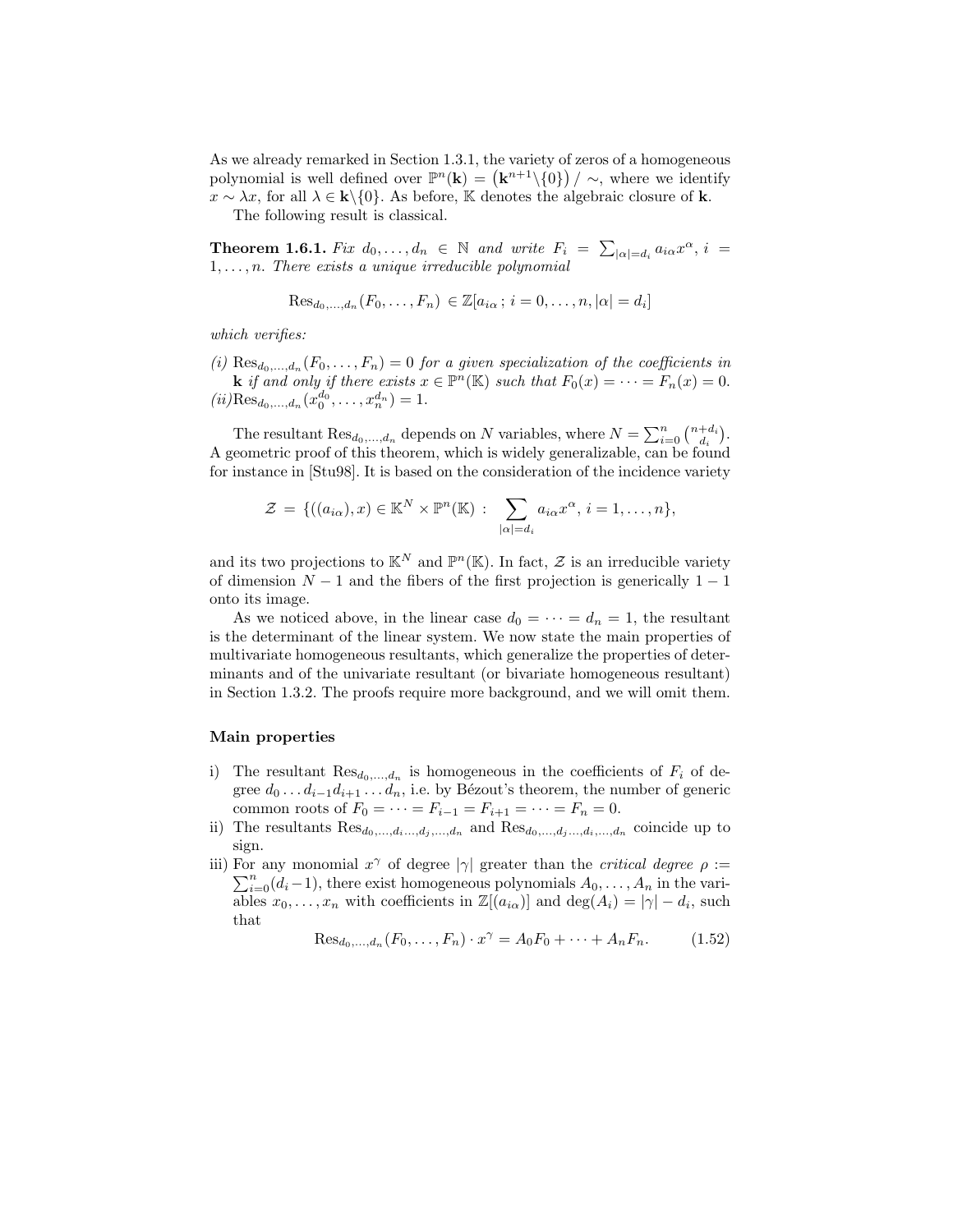Call  $f_i(x_1,\ldots,x_n) = F_i(1,x_1,\ldots,x_n) \in \mathbf{k}[x_1,\ldots,x_n]$  the dehomogenizations of  $F_0, \ldots, F_n$ . One can define the resultant

$$
\text{Res}_{d_0,...,d_n}(f_0,...,f_n) := \text{Res}_{d_0,...,d_n}(F_0,...,F_n)
$$

and try to translate to the affine setting these properties of the homogeneous resultant. We point out the following direct consequence of (1.52). Taking  $\gamma = (\rho + 1, 0, \ldots, 0)$  and then specializing  $x_0 = 1$ , we deduce that there exist polynomials  $A_0, \ldots, A_n \in \mathbb{Z}[(a_{i\alpha})][x_1, \ldots, x_n]$ , with  $\deg(A_i)$  bounded by  $\rho + 1 - d_i = \sum_{j \neq i} d_i - n$ , and such that

$$
\text{Res}_{d_0,\dots,d_n}(f_0,\dots,f_n) = A_0 f_0 + \dots + A_n f_n. \tag{1.53}
$$

As we remarked in the linear case, the resultant  $\text{Res}_{d_0,\ldots,d_n}(f_0,\ldots,f_n)$ can vanish even if  $f_0, \ldots, f_n$  do not have any common root in  $\mathbb{K}^n$  if their homogenizations  $F_0, \ldots, F_n$  have a nonzero common root with  $x_0 = 0$ . Denote by  $f_{i,d_i} = F_i(0, x_1, \ldots, x_n)$  the homogeneous component of top degree of each  $f_i$ . The corresponding version of Proposition 1.3.2 is as follows.

Proposition 1.6.2. (Homogeneous Poisson formula) Let  $F_0, \ldots, F_n$  be homogeneous polynomials with degrees  $d_0, \ldots, d_n$  and let  $f_i(x_1, \ldots, x_n)$  and  $f_{i,d_i}(x_1,\ldots,x_n)$  as above. Then

$$
\text{Res}_{d_0,\dots,d_n}(F_0,\dots,F_n)) = \text{Res}_{d_1,\dots,d_n}(f_{1,d_1},\dots,f_{n,d_n})^{d_0} \prod_{\xi \in V} f_0(\xi)^{m_{\xi}},
$$

where V is the common zero set of  $f_1, \ldots, f_n$ , and  $m_\xi$  denotes the multiplicity of  $\xi \in V$ .

This factorization holds in the field of rational functions over the coefficients  $(a_{i\alpha})$ . Stated differently, the product  $\prod_{\xi \in V} f_0(\xi)^{m_{\xi}}$  is a rational function of the coefficients, whose numerator is the irreducible polynomial  $\text{Res}_{d_0,\ldots,d_n}(F_0,\ldots,F_n)$  and whose denominator is the  $d_0$  power of the irreducible polynomial  $\text{Res}_{d_1,\dots,d_n}(f_{1,d_1},\dots,f_{n,d_n}),$  which only depends on the coefficients of the monomials of highest degree  $d_1, \ldots, d_n$  of  $f_1, \ldots, f_n$ . Note that taking  $F_0 = x_0$  we get, in particular, the expected formula

$$
\text{Res}_{1,d_1,\dots,d_n}(x_0, F_1,\dots, F_n) = \text{Res}_{d_1,\dots,d_n}(f_{1,d_1},\dots, f_{n,d_n}).\tag{1.54}
$$

Another direct consequence of Proposition 1.6.2 is the multiplicative property:

$$
\text{Res}_{d'_0, d''_0, d_1, \dots, d_n}(F'_0 \cdot F''_0, F_1, \dots, F_n) = (1.55)
$$

$$
Res_{d'_0,d_1,...,d_n}(F'_0,F_1,...,F_n)\cdot Res_{d''_0,d_1,...,d_n}(F''_0,F_1,...,F_n),
$$

where  $F'_0, F''_0$  are homogeneous polynomials of respective degrees  $d'_0, d''_0$ . More details and applications of the homogeneous resultant to study  $V$  and the quotient ring by the ideal  $\langle f_1, \ldots, f_n \rangle$  can be found in Chapter 2, Section ??.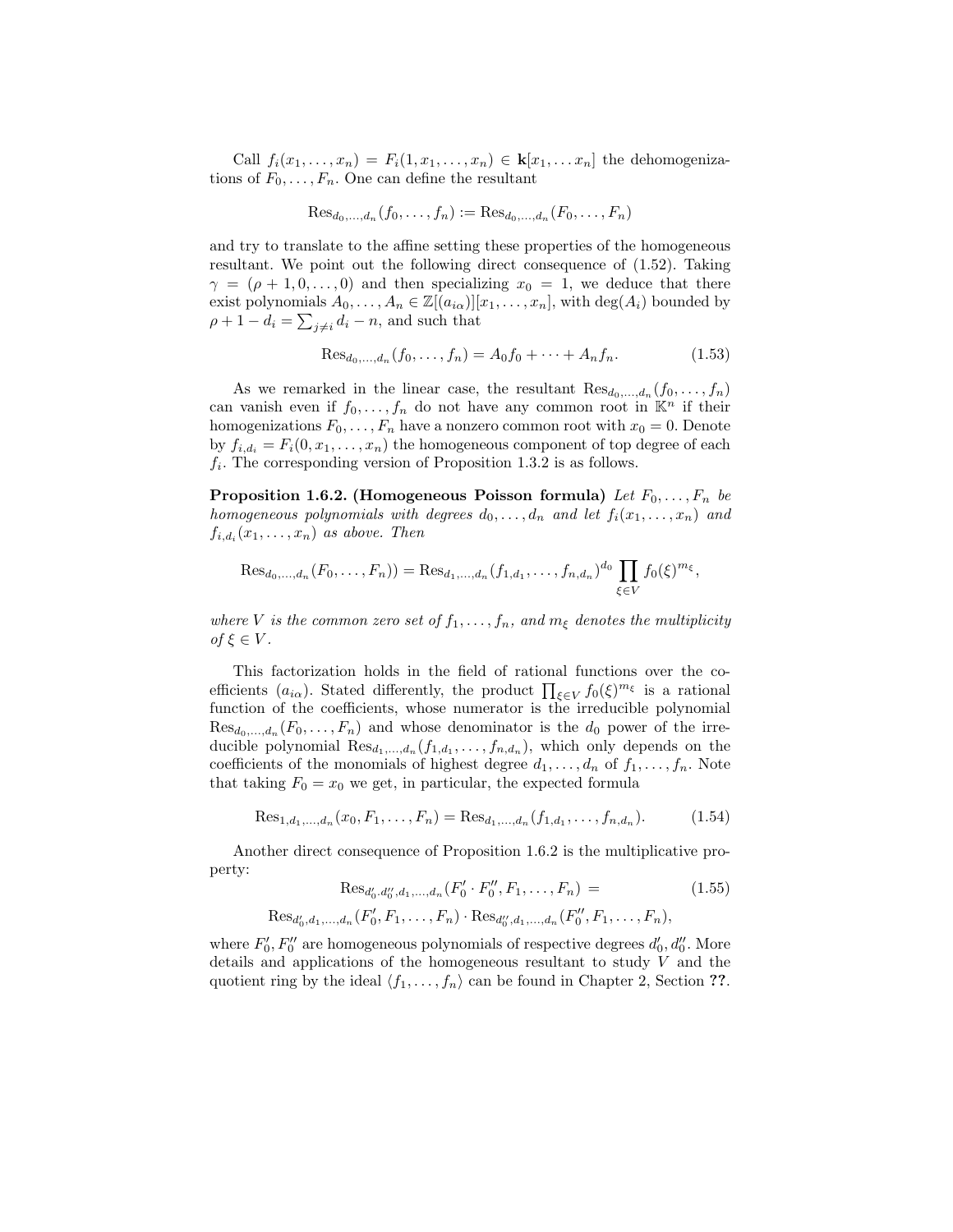#### Some words on the computation of homogeneous resultants

When trying to find explicit formulas for multivariate resultants like the Sylvester or Bézout formulas  $(1.22)$   $(1.25)$ , one starts searching for maps as (1.21) which are an isomorphism if and only if the resultant does not vanish. But this is possible only in very special cases or low dimensions, and higher linear algebra techniques are needed, in particular the notion of the determinant of a complex [GKZ94]. Given  $d_0, \ldots, d_n$ , the first idea to find a linear map whose determinant equals the resultant  $\text{Res}_{d_0,\dots,d_n}(F_0,\dots,F_n)$ , is to consider the application

$$
S_{\rho+1-d_0} \times \cdots \times S_{\rho+1-d_n} \longrightarrow S_{\rho+1}
$$
  
\n
$$
(G_0, \ldots, G_n) \longrightarrow G_0 F_0 + \cdots + G_n F_n,
$$
\n(1.56)

where we denote by  $S_\ell$  the space of homogeneous polynomials of degree  $\ell$  and we recall that  $\rho + 1 = d_0 + \cdots + d_n - n$ .

For any specialization in K of the coefficients of  $F_0, \ldots, F_n$  (with respective degrees  $d_0, \ldots, d_n$ , we get a K-linear map between finite dimensional K-vector spaces which is surjective if and only if  $F_0, \ldots, F_n$  do not have any common root in  $\mathbb{K}^{n+1} \setminus \{0\}$ . But it is easy to realize that the dimensions are not equal, except if  $n = 1$  or  $d_0 = \cdots = d_n = 1$ . Macaulay [Mac02, Mac94] then proposed a choice of a generically non zero maximal minor of the corresponding rectangular matrix in the standard bases of monomials, which exhibits the multivariate resultant not as a determinant but as a quotient of two determinants. More details on this can be found in Chapters 2 and 3; see also [CLO98].

We now recall the multivariate Bezoutian defined in Section 1.5 (cf. also Chapter 3).

Let  $F_0, \ldots, F_n$  polynomials of degrees  $d_0, \ldots, d_n$ . Write  $x = (x_0, \ldots, x_n)$ ,  $y = (y_0, \ldots, y_n)$  and let  $F_i(x) - F_i(y) = \sum_{j=0}^n F_{ij}(x, y)(x_j - y_j)$ , where  $F_{ij}$  are homogeneous polynomials in  $2(n+1)$  variables of degree  $d_i-1$ . The Bezoutian polynomial  $\Delta_{\langle F \rangle}$  is defined as the determinant

$$
\Delta_{\langle F \rangle}(x, y) = \det((F_{ij}(x, y))) = \sum_{|\alpha| \le \rho} \Delta_{\alpha}(x) y^{\alpha}.
$$

For instance, we can take as in (1.32)

$$
F_{ij}(x,y) = (F_i(y_0,\ldots,y_{j-1},x_j,\ldots,x_n) - F_i(y_0,\ldots,y_j,x_{j+1},\ldots,x_n)) / (x_j - y_j).
$$

This polynomial is well defined modulo  $\langle F_0(x) - F_0(y), \ldots, F_n(x) - F_n(y) \rangle$ . Note that the sum of the degrees deg( $\Delta_{\alpha}$ ) + | $\alpha$ | equals the critical degree  $\rho = \sum_i (d_i - i)$ . In fact, for any specialization of the coefficients in **k** such that  $R_{d_0,\dots,d_n}(F_0,\dots,F_n)$  is non zero, the specialized polynomials  $\{\Delta_\alpha,|\alpha|=m\}$ give a system of generators (over  $k$ ) of the classes of homogeneous polynomials of degree m in the quotient  $\mathbf{k}[x_0, \ldots, x_n]/\langle F_0(x), \ldots, F_n(x)\rangle$ , for any  $m \leq \rho$ .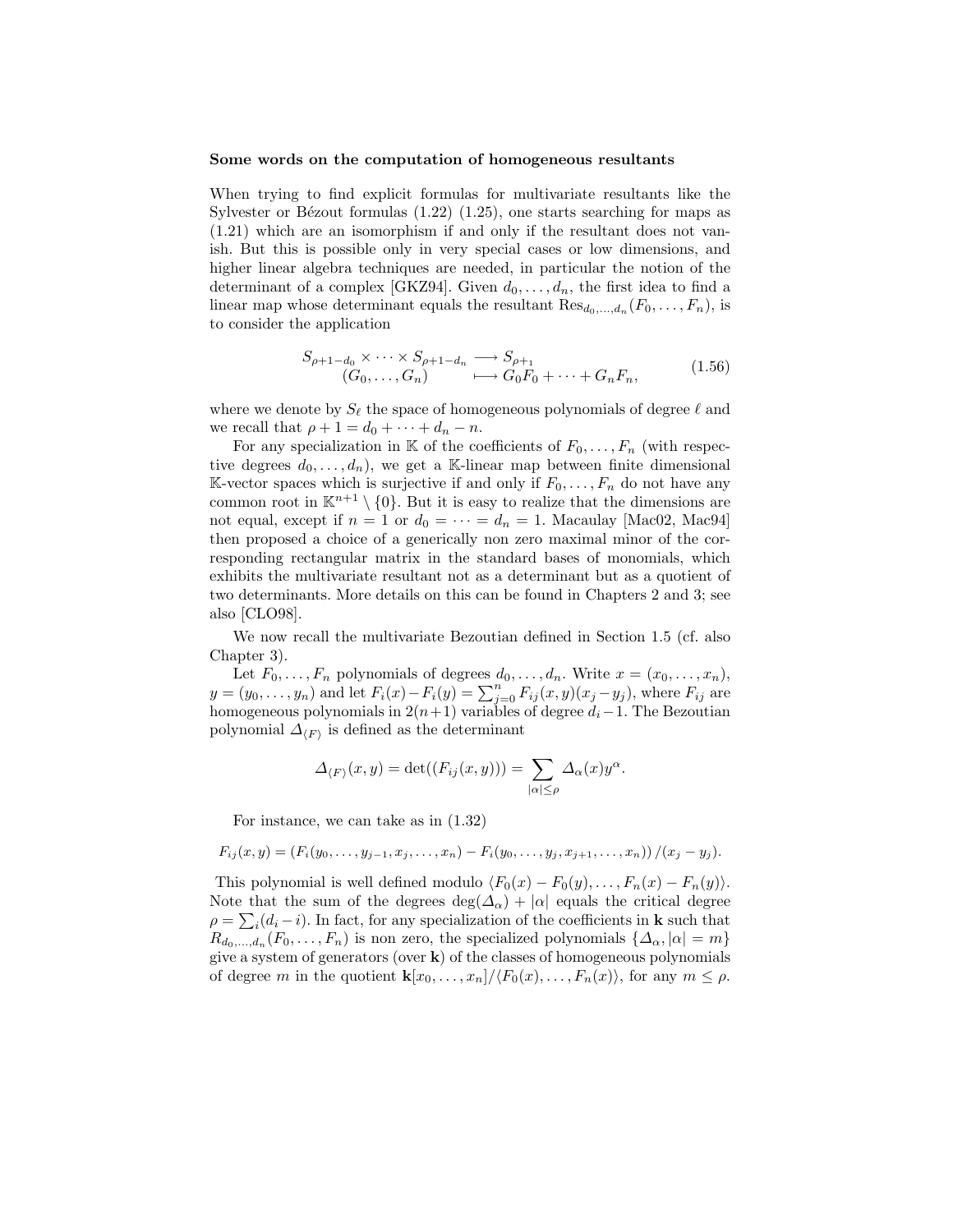In particular, according to Theorem 1.5.16, the graded piece of degree  $\rho$  of the quotient has dimension one and a basis is given by the coefficient

$$
\Delta_0(x) = \Delta_{\langle F \rangle}(x, 0). \tag{1.57}
$$

On the other side, by (1.52), any homogeneous polynomial of degree at least  $\rho + 1$  lies in the ideal  $\langle F_0(x), \ldots, F_n(x)\rangle$ .

There is a determinantal formula for the resultant  $\text{Res}_{d_0,\dots,d_n}$  (as the determinant of a matrix involving coefficients of the given polynomials and coefficients of their Bezoutian  $\Delta_F$  only when  $d_2 + \cdots + d_n < d_0 + d_1 + n$ . In general, it is possible to find smaller Macaulay formulas than those arising from (1.56), as the quotient of the determinants of two such explicit matrices (c.f. [Jou97], [WZ94], [DD01]).

Assume for example that  $n = 2$ ,  $(d_0, d_1, d_2) = (1, 1, 2)$ , and let

$$
F_0 = a_0x_0 + a_1x_1 + a_2x_2
$$
  
\n
$$
F_1 = b_0x_0 + b_1x_1 + b_2x_2
$$
  
\n
$$
F_2 = c_1x_0^2 + c_2x_1^2 + c_3x_2^2 + c_4x_0x_1 + c_5x_0x_2 + c_6x_1x_2
$$

be generic polynomials of respective degrees 1, 1, 2. Macaulay's classical matrix looks as follows:

$$
\begin{pmatrix} a_0 & 0 & 0 & 0 & 0 & c_1 \\ 0 & a_1 & 0 & b_1 & 0 & c_2 \\ 0 & 0 & a_2 & 0 & b_2 & c_3 \\ a_1 & a_0 & 0 & b_0 & 0 & c_4 \\ a_2 & 0 & a_0 & 0 & b_0 & c_5 \\ 0 & a_2 & a_1 & b_2 & b_1 & c_6 \end{pmatrix}
$$

and its determinant equals  $-a_0 Res_{1,1,2}$ . In this case, the extraneous factor  $a_0$ is the  $1 \times 1$  minor formed by the element in the fourth row, second column. On the other hand, we can exhibit a determinantal formula for  $\pm$ Res<sub>1,1,2</sub>, given by the determinant of

$$
\begin{pmatrix} \Delta_{(1,0,0)} & a_0 & b_0 \\ \Delta_{(0,1,0)} & a_1 & b_1 \\ \Delta_{(0,0,1)} & a_2 & b_2 \end{pmatrix},
$$

where the coefficients  $\Delta_{\gamma}$  of the Bezoutian  $\Delta_{\langle F \rangle}$  are given by

$$
\Delta_{(1,0,0)} = c_1(a_1b_2 - a_2b_1) - c_4(a_0b_2 - a_2b_0) + c_5(a_0b_1 - a_1b_0),
$$
  

$$
\Delta_{(0,1,0)} = c_6(a_0b_1 - a_1b_0) - c_2(a_0b_2 - b_0a_2)
$$

and

$$
\Delta_{(0,0,1)} = c_3(a_0b_1 - b_0a_1).
$$

In fact, in this case the resultant can be also computed as follows. The generic space of solutions of the linear system  $f_0 = f_1 = 0$  is generated by the vector of minors  $(a_1b_2 - a_2b_1, -(a_0b_2 - a_2b_0), a_1b_2 - a_2b_1)$ . Then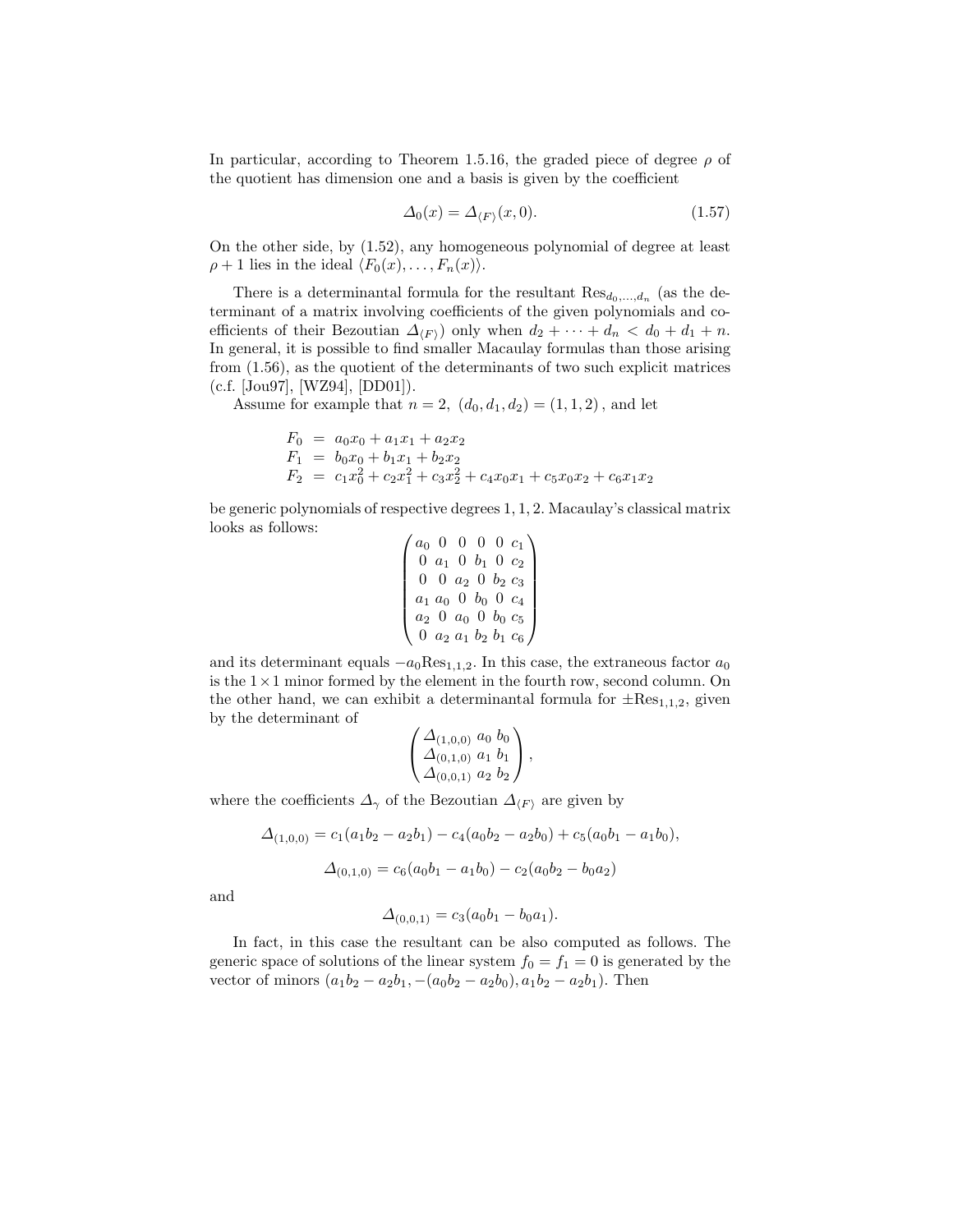$$
Res_{1,1,2}(F_0, F_1, F_2) = F_2(a_1b_2 - a_2b_1, -(a_0b_2 - a_2b_0), a_1b_2 - a_2b_1).
$$

Suppose now that  $F_0 = \sum_{i=0}^n a_i x_i$  is a linear form. As in expression (1.54) one gets, using the homogeneity of the resultant, that

$$
\text{Res}_{1,d_1,\dots,d_n}(F_0, F_1, \dots, F_n) = a_0^{d_1 \dots d_n} \text{Res}_{1,d_1,\dots,d_n}(x_0 + \sum_{i=1}^n \frac{a_i}{a_0} x_i, F_1, \dots, F_n)
$$
\n
$$
= a_0^{d_1 \dots d_n} \text{Res}_{d_1,\dots,d_n}(F_1(-\sum_{i=1}^n \frac{a_i}{a_0} x_i, x_1, \dots, x_n), \dots, F_n(-\sum_{i=1}^n \frac{a_i}{a_0} x_i, x_1, \dots, x_n)).
$$

More generally, let  $\ell_0, \ldots, \ell_{r-1}$  be generic linear forms and  $F_r, \ldots, F_n$  be homogeneous polynomials of degree  $d_r, \ldots, d_n$  on the variables  $x_0, \ldots, x_n$ . Write  $\ell_i = \sum_{j=0}^n a_j^i x_j$  and for any subset J of  $\{0, \ldots, n\}$ ,  $|J| = r$ , denote by  $\delta_J$  the determinant of the square submatrix  $A_J := (a_j^i), j \in J$ . Obviously,  $\delta_J \in \mathbb{Z}[a_j^i, j \in J]$  vanishes if and only if  $\ell_0 = \cdots = \ell_{r-1} = 0$  cannot be parametrized by the variables  $(x_j)_{j \notin J}$ .

Assume for simplicity that  $J = \{0, \ldots, r-1\}$  and let  $\delta_J \neq 0$ . Left multiplying by the inverse matrix of  $A_J$ , the equality  $A.x^t = 0$  is equivalent to  $x_k = k$ -th coordinate of  $-(A_J)^{-1} \cdot (a_j^i)_{j \notin J} (x_r, \ldots, x_n)^t$ , for all  $k \in J$ . Call  $F_j^J(x_r,\ldots,x_n), j = r,\ldots,n$ , the homogeneous polynomials of degrees  $d_r, \ldots, d_n$  respectively gotten from  $F_j, j = r, \ldots, n$  after this substitution. Using standard properties of Chow forms (defined below), we then have

Proposition 1.6.3. Up to sign,

$$
\text{Res}_{1,...,1,d_r,...,d_n}(\ell_0,...,\ell_{r-1},F_r,...,F_n) = \delta_J^{d_r...d_n} \text{Res}_{d_r,...,d_n} (F_r^J,...,F_n^J).
$$

In case  $r = n$  we moreover have

Res<sub>1,...,1,d<sub>n</sub></sub>(
$$
\ell_0
$$
,..., $\ell_{n-1}$ ,  $F_n$ ) =  $F_n(\delta_{\{1,...,n\}}, -\delta_{\{0,2,...,n\}},...,(-1)^n \delta_{\{0,...,n-1\}}).$ 

As we have already remarked in the univariate case, resultants can, in principle, be obtained by a Gröbner basis computation using an elimination order. However, this is often not feasible in practice, while using geometric information contained in the system of equations to build the resultant matrices may make it possible to obtain the result. These matrices may easily become huge (c.f. [DD01] for instance), but they are structured. For some recent implementations of resultant computations in Macaulay2 and Maple, together with examples and applications, we also refer to [Bus03].

#### The unmixed case

Assume we have an unmixed system, i.e. all degrees are equal. Call  $d_0 = \cdots =$  $d_n = d$  and write  $F_i(x) = \sum_{|\gamma|=d} a_{i\gamma} x^{\gamma}$ . Then, the coefficients of each  $\Delta_{\alpha}$  are linear combinations with integer coefficients of the brackets  $[\gamma_0, \ldots, \gamma_n] :=$  $\det(a_{i\gamma_j}, i, j = 0, \ldots, n)$ , for any subset  $\{\gamma_0, \ldots, \gamma_n\}$  of multi-indices of degree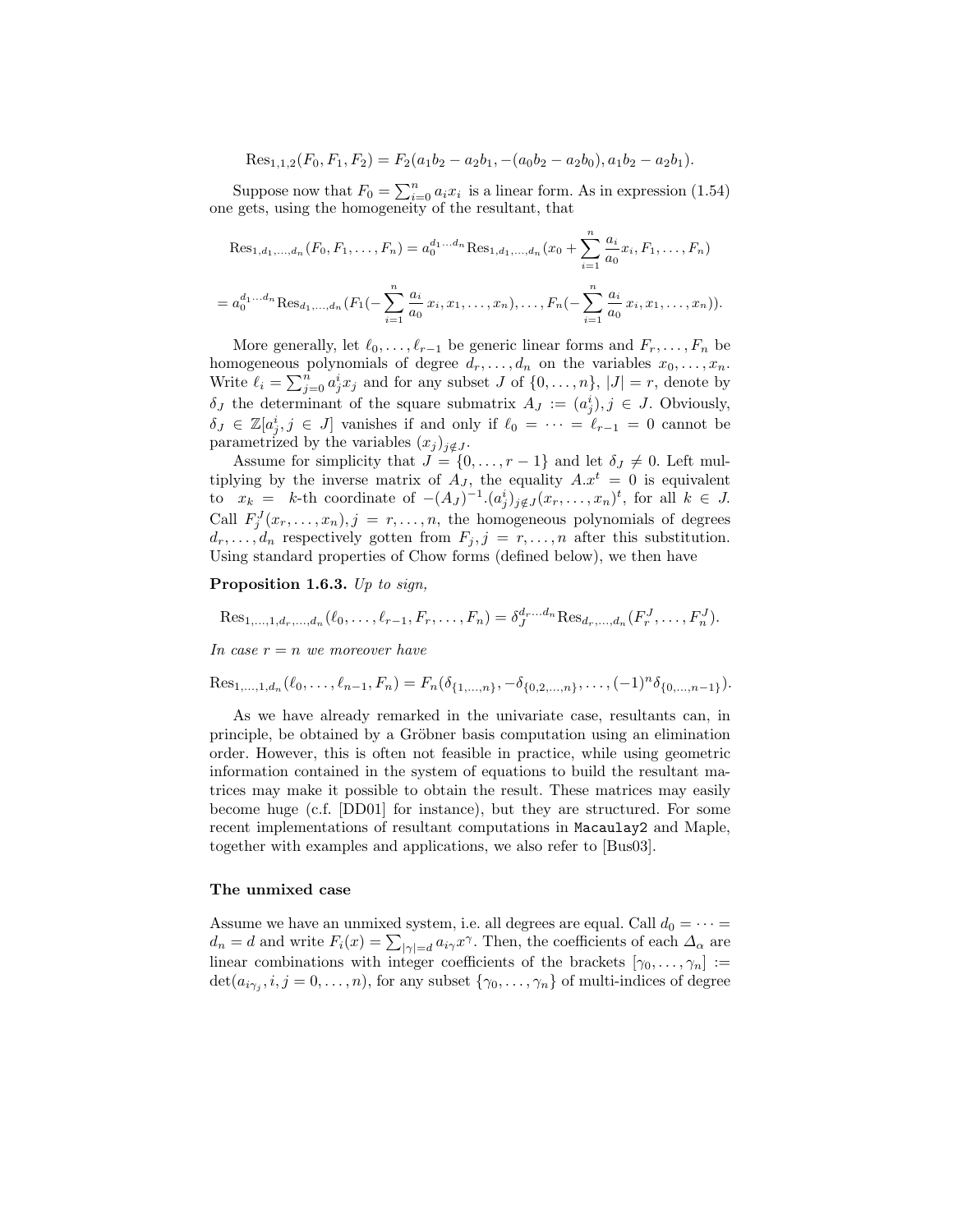d. In fact, in this equal-degree case, if  $F_0, \ldots, F_n$  and  $G_0, \ldots, G_n$  are homogeneous polynomials of degree d, and  $G_i = \sum_{j=0}^n m_{ij} F_j$ ,  $i = 0, \ldots, n$ , where  $M = (m_{ij}) \in \mathbf{k}^{(n+1)\times(n+1)}$ , then,

$$
\text{Res}_{d,...,d}(G_0,...,G_n) = \det(M)^{d^n} \text{Res}_{d,...,d}(F_0,...,F_n).
$$

In particular, the resultant  $\text{Res}_{d,...,d}$  is invariant under the action of the group  $SL(n, \mathbf{k})$  of matrices with determinant 1, and by the Fundamental Theorem of Invariant Theory, there exists a (non unique) polynomial  $P$  in the brackets such that  $\text{Res}_{d,...,d}(F_0,...,F_n) = P([\gamma_0,...,\gamma_n], |\gamma_i| = d)$ . There exists a determinantal formula in terms of the coefficients of the Bezoutian as in (1.24) only if  $n = 1$  or  $d = 1$ . In the "simple" case  $n = 2$ ,  $d = 2$ , Res<sub>2,2,2</sub> is a degree 12 polynomial with more than 20,000 terms in the 18 coefficients of  $F_0, F_1, F_2$ , while it has degree 4 in the 20 brackets with considerably fewer terms.

Given a projective variety  $X \in \mathbb{P}^N(\mathbb{K})$ , of dimension n, and n generic linear forms  $\ell_1, \ldots, \ell_n$ , the intersection  $X \cap (\ell_1 = 0) \cap \cdots \cap (\ell_n = 0)$  is finite of cardinal equal to the degree of the variety  $deg(X)$ . If we take instead  $(n + 1)$ generic linear forms  $\ell_0, \ldots, \ell_n$  in  $\mathbb{P}^N(\mathbb{K})$ , the intersection  $X_\ell := X \cap (\ell_0 = 0) \cap$  $\cdots \cap (\ell_n = 0)$  is empty. The Chow form  $\mathcal{C}_X$  of X is an irreducible polynomial in the coefficients of  $\ell_0, \ldots, \ell_n$  verifying

$$
\mathcal{C}_X(\ell_0,\ldots,\ell_n)=0 \iff X_{\ell} \neq \emptyset.
$$

Consider for example the twisted cubic, i.e the curve  $V$  defined as the closure in  $\mathbb{P}^3(\mathbb{K})$  of the points parametrized by  $(1 : t : t^2 : t^3)$ ,  $t \in \mathbb{K}$ . It can also be presented as

$$
V = \{(\xi_0 : \xi_1 : \xi_2 : \xi_3) \in \mathbb{P}^3(\mathbb{K}) : : \xi_1^2 - \xi_0 \xi_2 = \xi_2^2 - \xi_1 \xi_3 = \xi_0 \xi_3 - \xi_1 \xi_2 = 0\}.
$$

Given a linear form  $\ell_0 = a_0 \xi_0 + a_1 \xi_1 + a_2 \xi_2 + a_3 \xi_3$  (resp.  $\ell_1 = b_0 \xi_0 + b_1 \xi_1 + b_2 \xi_2 + a_3 \xi_3$  $b_2 \xi_2 + b_3 \xi_3$ ), a point in V of the form  $(1 : t : t^2 : t^3)$  is annihilated by  $\ell_0$  (resp.  $\ell_1$ ) if and only if t is a root of the cubic polynomial  $f_0 = a_0 + a_1t + a_2t^2 + a_3t^3$ (resp.  $f_1 = b_0 + b_1t + b_2t^2 + b_3t^3$ ). It follows that

$$
\mathcal{C}_V(\ell_0, \ell_1) = \text{Res}_{3,3}(f_0, f_1).
$$

In general, given *n* and *d*, denote  $N = \binom{n+d}{d}$  and consider the Veronese variety  $V_{n,d}$  in  $\mathbb{P}^{N-1}(\mathbb{K})$  defined as the image of the Veronese map

$$
\mathbb{P}^n(\mathbb{K}) \longrightarrow \mathbb{P}^{N-1}(\mathbb{K})
$$

$$
(t_0 : \dots : t_n) \longmapsto (t^{\alpha})_{|\alpha|=d}.
$$

Given coefficients  $(a_{i\alpha}, i = 0, \ldots, n, |\alpha| = d)$ , denote by  $\ell_i = \sum_{|\alpha|=d} a_{i\alpha} \xi_\alpha$ and  $f_i = \sum_{|\alpha|=d} a_{i\alpha} t^{\alpha}, i = 0, \ldots, n$ , the corresponding linear forms in the N variables  $\xi_{\alpha}$  and degree d polynomials in the *n* variables  $t_i$ . Then,

$$
\mathcal{C}_{V_{n,d}}(\ell_0,\ldots,\ell_n)=\mathrm{Res}_{d,\ldots,d}(f_0,\ldots,f_n).
$$

For the use of exterior algebra methods to compute Chow forms, and a fortiori unmixed resultants, we refer to [ESW03].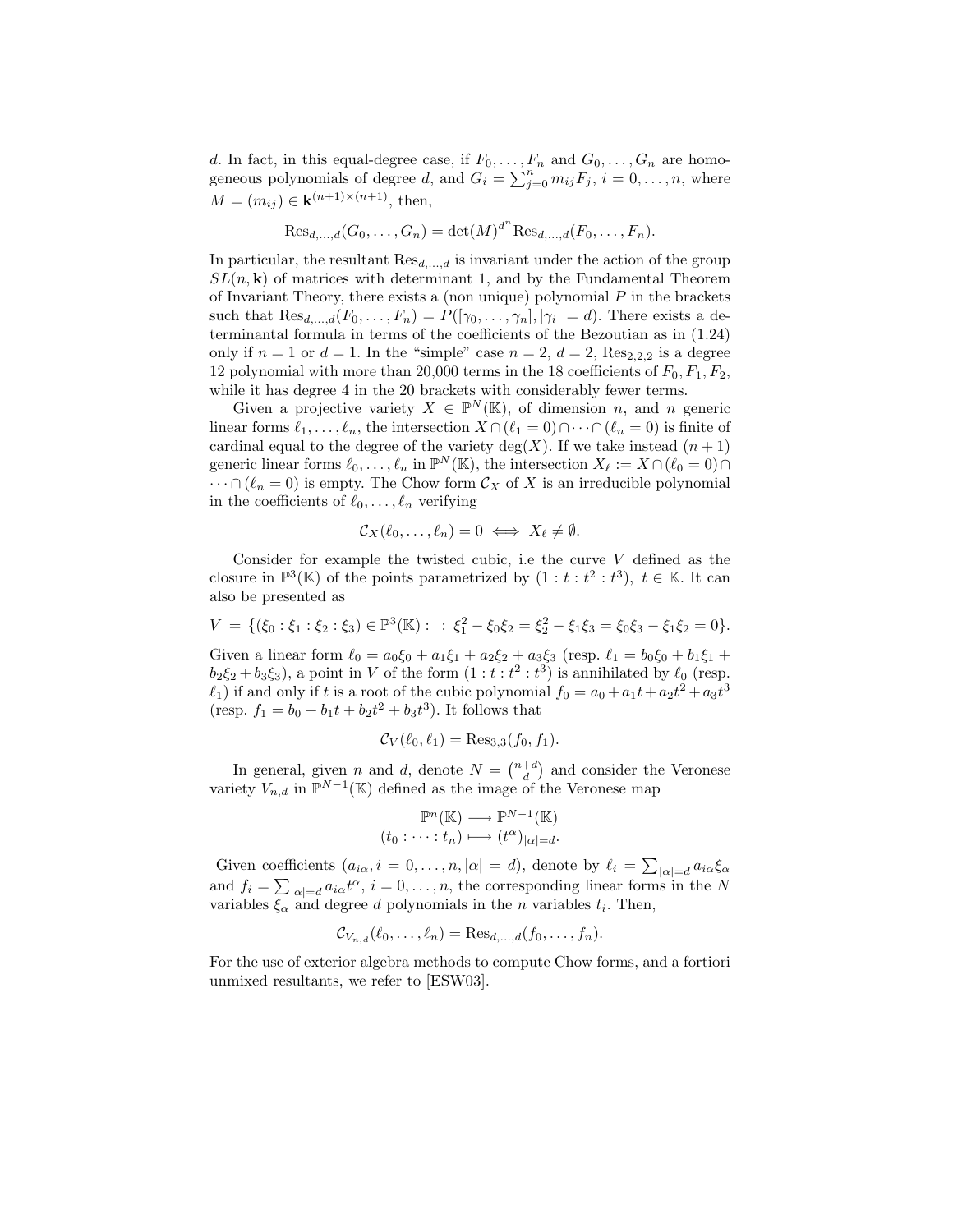#### 1.6.2 A glimpse of other multivariate resultants

Resultants behave quite badly with respect to specializations or give no information, and so different notions of resultants tailored for special families of polynomials are needed, together with appropriate different algebraic compactifications.

Suppose we want to define a resultant which describes the existence of a common root of three degree 2 polynomials of the form

$$
f_i(x_1, x_2) = a_i x_1 x_2 + b_i x_1 + c_i x_2 + d_i; \ a_i, b_i, c_i, d_i \in \mathbb{K}, i = 0, 1, 2, (1.58)
$$

i.e. ranging in the subvariety of the degree 2 polynomials with zero coefficients in the monomials  $x_1^2, x_2^2$ . Note that the homogenized polynomials

$$
F_i(x_0, x_1, x_2) = a_i x_1 x_2 + b_i x_0 x_1 + c_i x_0 x_2 + d_i x_0^2, \quad i = 0, 1, 2,
$$

vanish at  $(0, 1, 0)$  and  $(0, 0, 1)$  for any choice of coefficients  $a_i, b_i, c_i, d_i$ . Therefore the homogeneous resultant  $\text{Res}_{2,2,2}(f_0, f_1, f_2)$  is meaningless because it is identically zero. Nevertheless, the closure in the 12 dimensional parameter space  $\mathbb{K}^{12}$  with coordinates  $(a_0, \ldots, d_2)$  of the vectors of coefficients for which  $f_0, f_1, f_2$  have a common root in  $\mathbb{K}^2$ , is an irreducible hypersurface, whose equation is the following polynomial with 66 terms:

$$
\text{Res}_{(1,1),(1,1),(1,1)}(f_0,f_1,f_2) = -c_2 a_0 d_1^2 a_2 b_0 - a_1 c_2^2 b_0^2 d_1 - a_1 c_0^2 b_2^2 d_1 + a_2^2 c_1 d_0^2 b_1
$$

 $+2a_0c_1b_2c_2b_1d_0 - a_1c_2b_0c_0b_1d_2 - a_0c_1^2b_2^2d_0 + c_2a_0^2d_1^2b_2 - c_2^2a_0b_1^2d_0 + a_1c_2d_0a_0b_1d_2$  $+c_0a_2^2d_1^2b_0+2c_0a_2b_1c_1b_0d_2-2c_2a_0d_1b_2a_1d_0+a_2c_1^2b_0b_2d_0+a_1c_2d_0a_2b_0d_1+a_1^2c_2d_0^2b_2$  $+a_2c_1d_0a_0b_2d_1-a_2^2c_1d_0b_0d_1+a_2c_1d_0a_1b_0d_2-a_2c_1d_0^2b_2a_1+c_0a_2d_1b_2a_1d_0-a_1c_2d_0^2b_1a_2$  $+c_2a_0d_1b_1a_2d_0+c_2a_0d_1a_1b_0d_2-a_1c_0d_2^2a_0b_1-c_0a_2b_1b_0c_2d_1-a_2c_1b_0b_2c_0d_1-c_0^2a_2b_1^2d_2$  $-a_1c_2b_0c_1b_2d_0+c_2^2a_0b_1b_0d_1+a_1c_2b_0^2c_1d_2-a_0c_1b_2c_0b_1d_2+a_0c_1b_2^2c_0d_1-2a_1c_0d_2a_2b_0d_1$  $+a_1c_0d_2a_0b_2d_1-c_0a_2d_1^2a_0b_2-a_0^2c_1d_2b_2d_1-a_1^2c_2d_0b_0d_2-2a_0c_1d_2b_1a_2d_0+c_0a_2d_1a_0b_1d_2$  $-c_0a_2^2d_1b_1d_0 + c_0^2a_2b_1b_2d_1 + a_1c_0^2b_2b_1d_2 + a_0c_1d_2a_2b_0d_1 - a_0c_1d_2^2a_1b_0 + a_2c_1b_0^2c_2d_1$  $+c_0a_2b_1^2c_2d_0+a_1c_0d_2b_1a_2d_0+a_0c_1d_2b_2a_1d_0+c_2a_0b_1^2c_0d_2-c_2a_0b_1b_2c_0d_1-c_0a_2b_1c_1b_2d_0$  $-a_1c_0b_2c_1b_0d_2+2a_1c_0b_2b_0c_2d_1-a_2c_1b_0c_2b_1d_0-a_1c_0b_2c_2b_1d_0+a_1c_0b_2^2c_1d_0+a_0c_1^2b_2b_0d_2$  $-a_0c_1b_2b_0c_2d_1 - c_2a_0b_1c_1b_0d_2 - c_2a_0^2d_1b_1d_2 - a_1^2c_0d_2b_2d_0 + a_1^2c_0d_2^2b_0 + a_1c_2^2b_0b_1d_0$  $-a_2c_1^2b_0^2d_2 + a_0^2c_1d_2^2$  $(1.59)$ 

This polynomial is called the multihomogeneous resultant (associated to bidegrees  $(1, 1)$ ). In Section 1.7 we will describe a method to compute it.

There are also determinantal formulas to compute this resultant, i.e. formulas that present  $\text{Res}_{(1,1),(1,1),(1,1)}(f_0, f_1, f_2)$  as the determinant of a matrix whose entries are coefficients of the given polynomials or of an adequate version of their Bezoutian. The smallest such formula gives the resultant as the determinant of a  $2\times 2$  matrix, as follows. Given  $f_0, f_1, f_2$ , as in (1.58) introduce two new variables  $y_1, y_2$  and let B be the matrix: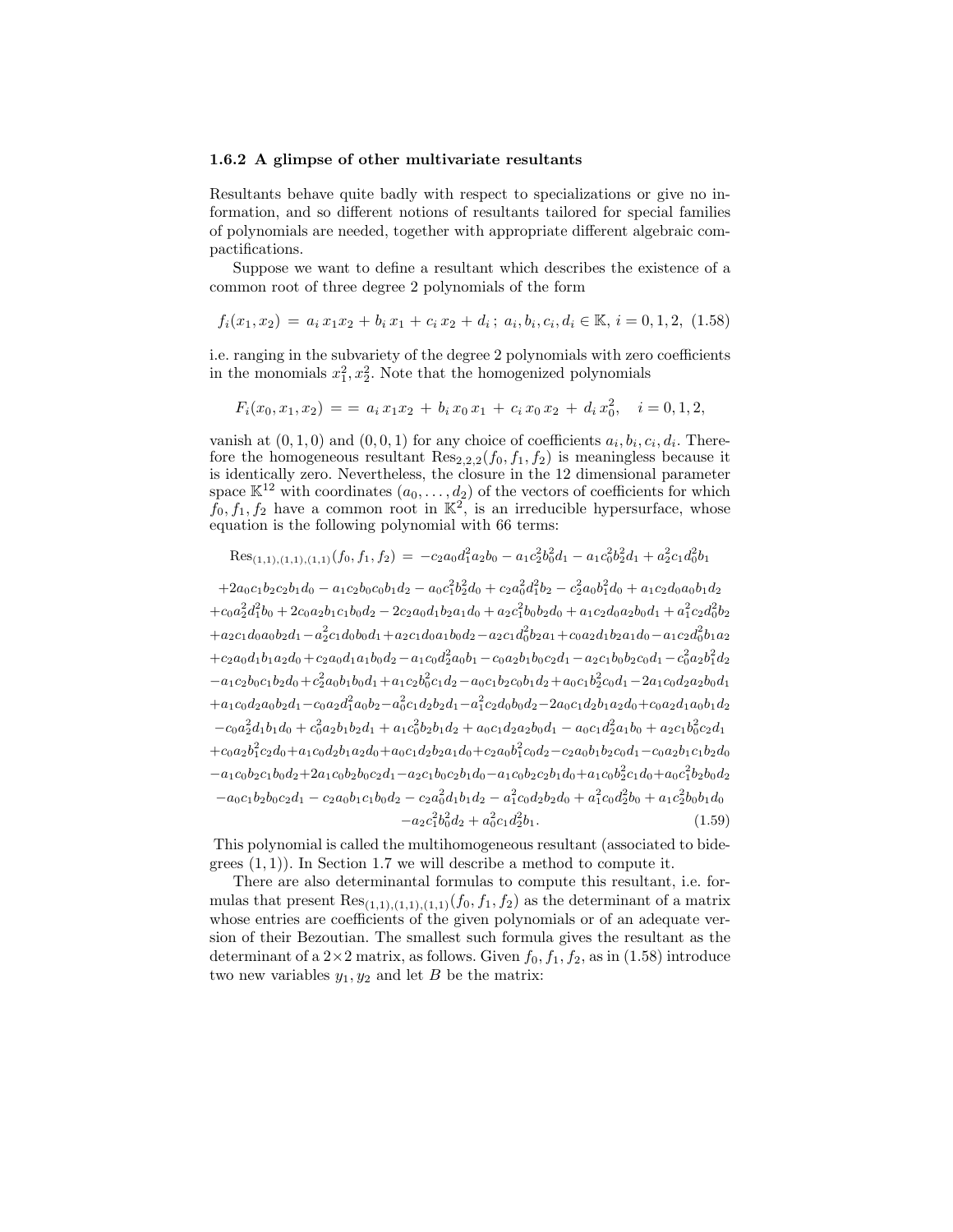$$
B = \begin{pmatrix} f_0(x_1, x_2) & f_1(x_1, x_2) & f_2(x_1, x_2) \\ f_0(y_1, x_2) & f_1(y_1, x_2) & f_2(y_1, x_2) \\ f_0(y_1, y_2) & f_1(y_1, x_2) & f_2(y_1, x_2) \end{pmatrix}
$$

Compute the Bezoutian polynomial

$$
\frac{1}{(x_1-y_1)(x_2-y_2)} \det(B) = B_{11} + B_{12}x_2 + B_{21}y_1 + B_{22}x_2y_1,
$$

where the coefficients  $B_{ij}$  are homogeneous polynomials of degree 3 in the coefficients  $(a_0, \ldots, b_2)$  with tridegree  $(1, 1, 1)$  with respect to the coefficients of  $f_0, f_1$  and  $f_2$ . Moreover, they are brackets in the coefficient vectors; for instance,  $B_{11} = c_1b_0d_2 - b_0c_2d_1 - c_0b_1d_2 + c_2b_1d_0 + b_2c_0d_1 - c_1b_2d_0$  is the determinant of the matrix with rows  $(b_0, c_0, d_0), (b_1, c_1, d_1), (b_2, c_2, d_2)$ . Finally,

$$
Res_{(1,1),(1,1),(1,1)}(f_0, f_1, f_2) = det(B_{ij}).
$$

These formulas go back to the pioneering work of Dixon [Dix08]. For a modern account of determinantal formulas for multihomogeneous resultants see [DE03].

Multihomogeneous resultants are special instances of sparse (or toric) resultants. We refer to Chapter 7 for the computation and applications of sparse resultants. The setting is as follows (cf. [GKZ94, Stu93]). We fix  $n + 1$  finite subsets  $A_0, \ldots, A_n$  of  $\mathbb{Z}^n$ . To each  $\alpha \in \mathbb{Z}^n$  we associate the Laurent monomial  $x_1^{\alpha_1} \dots x_n^{\alpha_n}$  and consider consider

$$
f_i = \sum_{\alpha \in A_i} a_{i\alpha} x^{\alpha}, \quad i = 0, \dots, n.
$$

For instance, one could fix lattice polytopes  $P_0, \ldots, P_n$  and take  $A_i = P_i \cap \mathbb{Z}^n$ . In general  $A_i$  is a subset of the lattice points in its convex hull  $P_i$ . For generic choices of the coefficients  $a_{i\alpha}$ , the polynomials  $f_0, \ldots, f_n$  have no common root. We consider then, the closure  $H_A$  of the set of coefficients for which  $f_0, \ldots, f_n$  have a common root in the torus  $(\mathbb{K}\setminus\{0\})^n$ . If  $H_A$  is a hypersurface, it is irreducible, and its defining equation, which has integer coefficients (defined up to sign by the requirement that its content be 1), is called the sparse resultant  $\text{Res}_{A_0,\ldots,A_n}$ . The hypersurface condition is fulfilled if the family of polytopes  $P_0, \ldots, P_n$  is essential, i.e. if for any proper subset I of  $\{0, \ldots, n\}$ , the dimension of the Minkowski sum  $\sum_{i\in I} P_i$  is at least |I|. In this case, the sparse resultant depends on the coefficients of all the polytopes; this is the case of the homogeneous resultant. When the codimension of  $H_A$  is greater than 1, the sparse resultant is defined to be the constant 1. For example, set  $n = 4$  and consider polynomials of the form

$$
\begin{cases}\nf_0 = a_1x_1 + a_2x_2 + a_3x_3 + a_4x_4 + a_5 \\
f_1 = b_1x_1 + b_2x_2 \\
f_2 = c_1x_1 + c_2x_2 \\
f_3 = b_3x_3 + b_4x_4 \\
f_4 = c_3x_3 + c_4x_4.\n\end{cases}
$$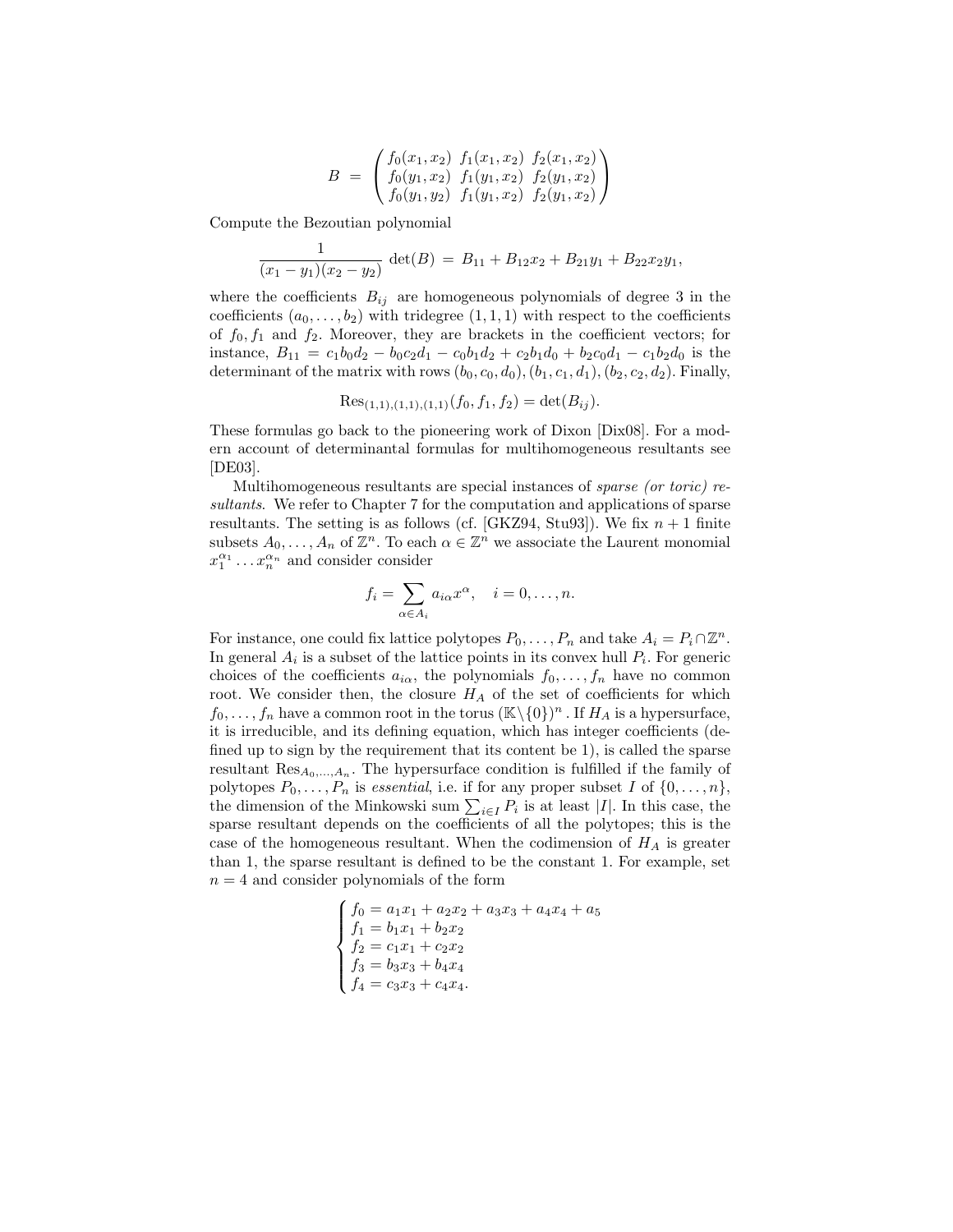Then, the existence of a common root in the torus implies the vanishing of both determinants  $b_1c_2 - b_2c_1$  and  $b_3c_4 - b_4c_3$ , i.e. the variety  $H_A$  has codimension two. In this case, the sparse resultant is defined to be 1 and it does not vanish for those vectors of coefficients for which there is a common root. Another unexpected example is the following, which corresponds to a non essential family. Set  $n = 2$  and let

$$
\begin{cases}\nf_0 = a_1x_1 + a_2x_2 + a_3 \\
f_1 = b_1x_1 + b_2x_2 \\
f_2 = c_1x_1 + c_2x_2.\n\end{cases}
$$

In this case, the sparse resultant equals the determinant  $b_1c_2 - b_2c_1$  which does not depend on the coefficients of  $f_0$ .

There are also arithmetic issues that come into the picture, as in the following simple example. Set  $n = 1$  and consider two univariate polynomials of degree 2 of the form  $f_0 = a_0 + b_0 x^2$ ,  $f_1 = a_1 + b_1 x^2$ . In this case, the sparse resultant equals the determinant  $D := a_0b_1 - b_0a_1$ . But if we think of  $f_0, f_1$  as being degree 2 polynomials with vanishing x-coefficient, and we compute its univariate resultant  $\text{Res}_{2,2}(f_0, f_1)$ , the answer is  $D^2$ . The exponent 2 is precisely the rank of the quotient of the lattice  $\mathbb Z$  by the lattice  $2\mathbb{Z}$  generated by the exponents in  $f_0, f_1$ . As in the case of the projective resultant, there is an associated algebraic compactification  $X_{A_n,\ldots,A_n}$  of the n-torus, called the toric variety associated to the family of supports, which contains  $(\mathbb{K} \setminus \{0\})^n$  as a dense open set. For essential families, the sparse resultant vanishes at a vector of coefficients if and only if the closures of the hypersurfaces  $(f_i = 0), i = 0, \ldots, n$ , have a common point of intersection in  $X_{A_n,\dots,A_n}$ . In the bihomogeneous example (1.58) that we considered,  $A_i = \{(0, 0), (1, 0), (0, 1), (1, 1)\}\$ are the vertices of the unit square in the plane for  $i = 0, 1, 2$ , and the corresponding toric variety is the product variety  $\mathbb{P}^1(\mathbb{K}) \times \mathbb{P}^1(\mathbb{K}).$ 

Sparse resultants are in turn a special case of residual resultants. Roughly speaking, we have families of polynomials which generically have some fixed common points of intersection, and we want to find the condition under which these are the only common roots. Look for instance at the homogeneous case: for any choice of positive degrees  $d_0, \ldots, d_n$ , generic polynomials  $F_0, \ldots, F_n$ with these degrees will all vanish at the origin  $0 \in \mathbb{K}^{n+1}$ , and the homogeneous resultant  $\text{Res}_{d_0,\ldots,d_n}(F_0,\ldots,F_n)$  is non zero if and only if the origin is the only common solution. This problem arises naturally when trying to find implicit equations for families of parametric surfaces with base points of codimension greater than 1. We refer to Chapter 7 and to [Bus03, BEM03] for more background and applications.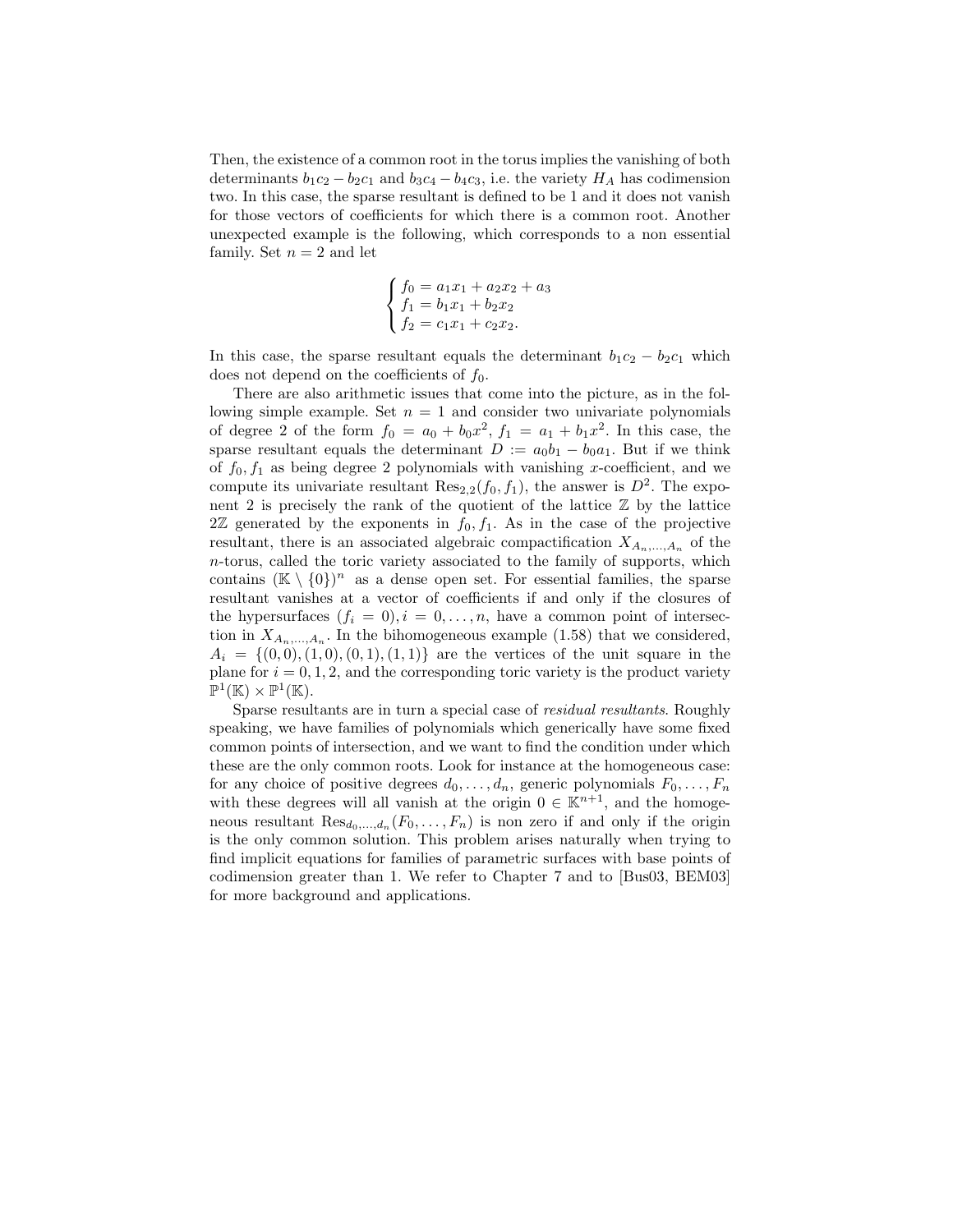# 1.7 Residues and resultants

In this section we would like to discuss some of the connections between residues and resultants. We will also sketch a method, based on residues, to compute multidimensional resultants which, as far as we know, has not been made explicit before.

Suppose  $P(z)$ ,  $Q(z)$  are univariate polynomials of respective degrees  $d_1, d_2$ as in (1.19) and let  $Z_P = \{\xi_1, \ldots, \xi_r\}$  be the zero locus of P. If Q is regular on  $Z_P$ , equivalently  $\text{Res}_{d_1,d_2}(P,Q) \neq 0$ , then the global residue  $\text{res}_P(1/Q)$  is defined and the result will be a rational function on the coefficients  $(a, b)$  of P and Q. Thus, it is reasonable to expect that the denominator of this rational function (in a minimal expression) will be the resultant. This is the content of the following proposition:

**Proposition 1.7.1.** For any  $k = 0, \ldots, d_1+d_2-2$ , the residue  $\operatorname{res}_P(z^k/Q)$  is a rational function of the coefficients  $(a, b)$  of  $P, Q$ , and there exists a polynomial  $C_k \in \mathbb{Z}[a, b]$  such that

$$
\operatorname{res}_P(z^k/Q) = \frac{C_k(a,b)}{\operatorname{Res}_{d_1,d_2}(P,Q)}.
$$

Proof. We have from (1.26) that

$$
1 = \frac{A_1}{\text{Res}_{d_1, d_2}(P, Q)} P + \frac{A_2}{\text{Res}_{d_1, d_2}(P, Q)} Q,
$$

with  $A_1, A_2 \in \mathbb{Z}[a, b][z], \deg(A_1) = d_2 - 1$ , and  $\deg(A_2) = d_1 - 1$ . Then,

$$
\text{res}_P(z^k/Q) = \text{res}_P\left(z^k \frac{A_2}{\text{Res}_{d_1, d_2}(P, Q)}\right),
$$

and we deduce from Corollary 1.1.7 that there exists a polynomial  $C'_{k}(a, b) \in$  $\mathbb{Z}[a, b][z]$  such that

$$
res_P(z^k/Q) = \frac{C'_k(a,b)}{\text{Res}_{d_1,d_2}(P,Q) a_{d_1}^{k+1}}
$$

.

Thus, it suffices to show that  $a_{d_1}^{k+1}$  divides  $C'_k(a, b)$ . But, since  $k \leq d_1 + d_2 - 2$ we know from (1.11) that

$$
\text{res}_P(z^k/Q) = -\text{res}_Q(z^k/P) = \frac{C''_k(a,b)}{\text{Res}_{d_1,d_2}(P,Q) b_{d_2}^{k+1}},
$$

for a suitable polynomial  $C_k'' \in \mathbb{Z}[a, b][z]$ . Since  $\text{Res}_{d_1, d_2}(P, Q)$  is irreducible, the result follows.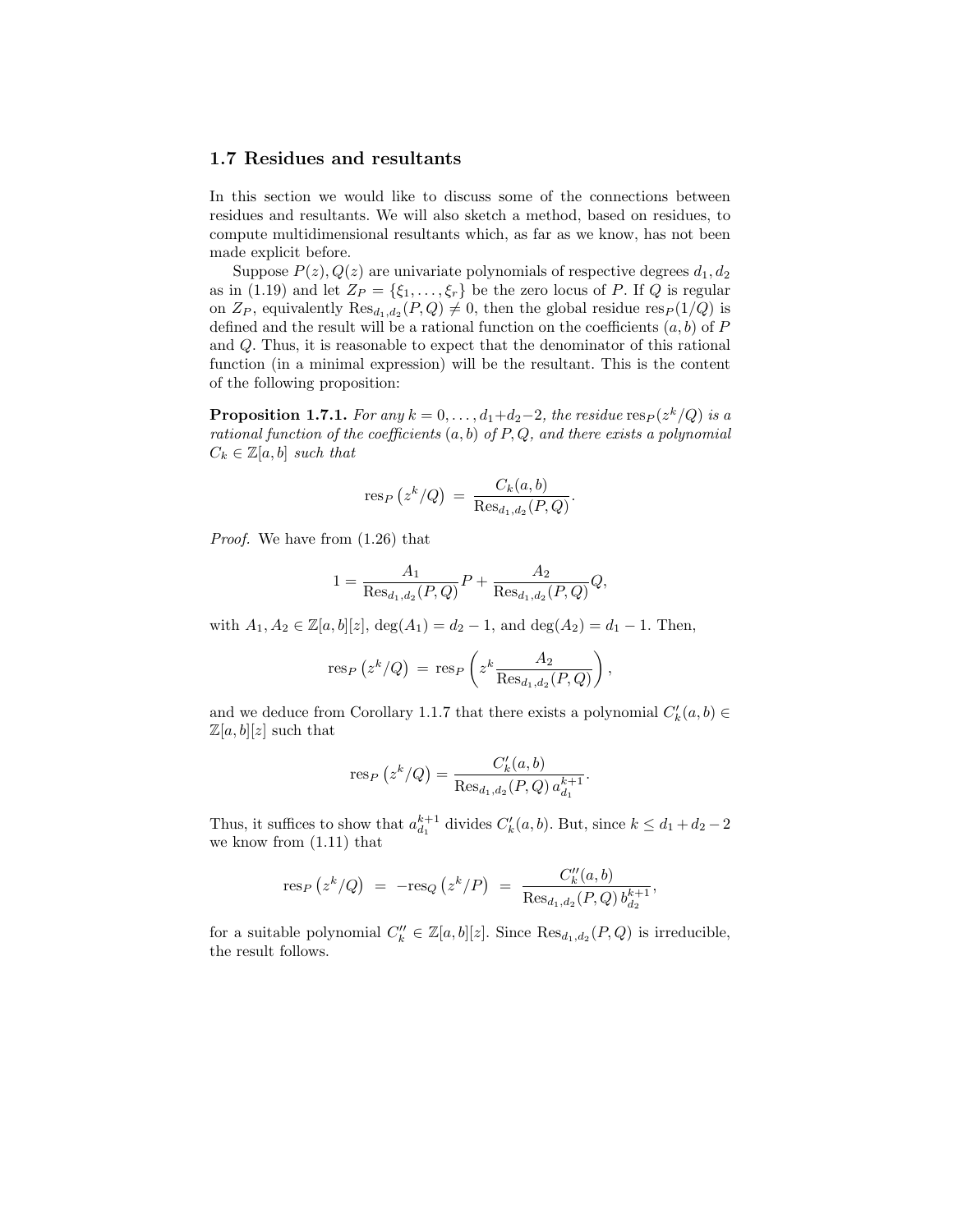Note that according to Theorem 1.5.17, we have

$$
\text{res}_{\tilde{P},\tilde{Q}}^{\mathbb{P}^1}(z^k) \;=\; \text{res}_P\left(z^k/Q\right) \;=\; -\text{res}_Q\left(z^k/P\right),
$$

where  $\tilde{P}, \tilde{Q}$  denote the homogenization of P and Q, respectively. This is the basis for the generalization of Proposition 1.7.1 to the multidimensional case. The following is a special case of Theorem 1.4 in [CDS98].

**Theorem 1.7.2.** Let  $F_i(x) = \sum_{|\alpha|=d_i} a_{i\alpha} x^{\alpha} \in \mathbb{C}[x_0, \ldots, x_n], i = 0, \ldots, n$ , be homogeneous polynomials of degrees  $d_0, \ldots, d_n$ . Then, for any monomial  $x^{\beta}$ with  $|\beta| = \rho = \sum_{i} (d_i - 1)$ , the homogeneous residue  $\operatorname{res}_{\langle F}^{\mathbb{P}^n}$  $\int_{\langle F \rangle}^{\mathbb{P}^n}(x^\beta)$  is a rational function on the coefficients  $\{a_{i\alpha}\}\$  which can be written as

$$
\text{res}_{\langle F \rangle}^{\mathbb{P}^n}(x^\beta) = \frac{C_\beta(a_{i\alpha})}{\text{Res}_{d_0,\dots,d_n}(F_0,\dots,F_n)}
$$

for a suitable polynomial  $C_{\beta} \in \mathbb{Z}[a_{i\alpha}].$ 

We sketch a proof of this result, based on [Jou97, CDS98] and the notion of the determinant of a complex [GKZ94].

Proof. We retrieve the notations in (1.56), but we consider now the application "at level  $\rho$ "

$$
S_{\rho-d_0} \times \cdots \times S_{\rho-d_n} \times S_0 \longrightarrow S_{\rho}
$$
  
\n
$$
(G_0, \ldots, G_n, \lambda) \longrightarrow G_0 F_0 + \cdots + G_n F_n + \lambda \Delta_0,
$$
\n(1.60)

where  $\Delta_0$  is defined in (1.57). For any specialization in K of the coefficients of  $F_0, \ldots, F_n$  (with respective degrees  $d_0, \ldots, d_n$ ), we get a K-linear map between finite dimensional K-vector spaces which is surjective if and only if  $F_0, \ldots, F_n$ do not have a common root in  $\mathbb{K}^{n+1} \setminus \{0\}$ , or equivalently, if and only if the resultant  $\text{Res}_{d_0,\dots,d_n}(F_0,\dots,F_n)$  is non zero. Moreover, it holds that the resultant equals the greatest common divisor of all maximal minors of the above map. Let  $U$  be the intersection of Zariski open set in the space of coefficients  $a = (a_{i\alpha})$  of the given polynomials where all (non identically zero) maximal minors do not vanish. For  $a \in \mathcal{U}$ , the specialized K-linear map is surjective and for any monomial  $x^{\beta}$  of degree  $\rho$  we can write

$$
x^{\beta} = \sum_{i=0}^{n} A_i(a; x) F_i(a; x) + \lambda(a) \Delta_0(a; x),
$$

where  $\lambda$  depends rationally on a. Since the residue vanishes on the first sum and takes the value 1 on  $\Delta_0$ , we have that

$$
\operatorname{res}_{\langle F \rangle}^{\mathbb{P}^n}(x^\beta) \,\, = \,\, \lambda(a) \, ,
$$

This implies that every maximal minor which is not identically zero must involve the last column and that  $\lambda(a)$  is unique. Thus, it follows from Cramer's rule that  $\operatorname{res}_{\ell}^{\mathbb{P}^n}$  $\int_{\langle F \rangle}^{\mathbb{P}^n}(x^{\beta})$  may be written as a rational function with denominator  $M$  for all non-identically zero maximal minors  $M$ . Consequently it may also be written as a rational function with denominator  $\text{Res}_{d_0,\dots,d_n}(F_0,\dots,F_n)$ .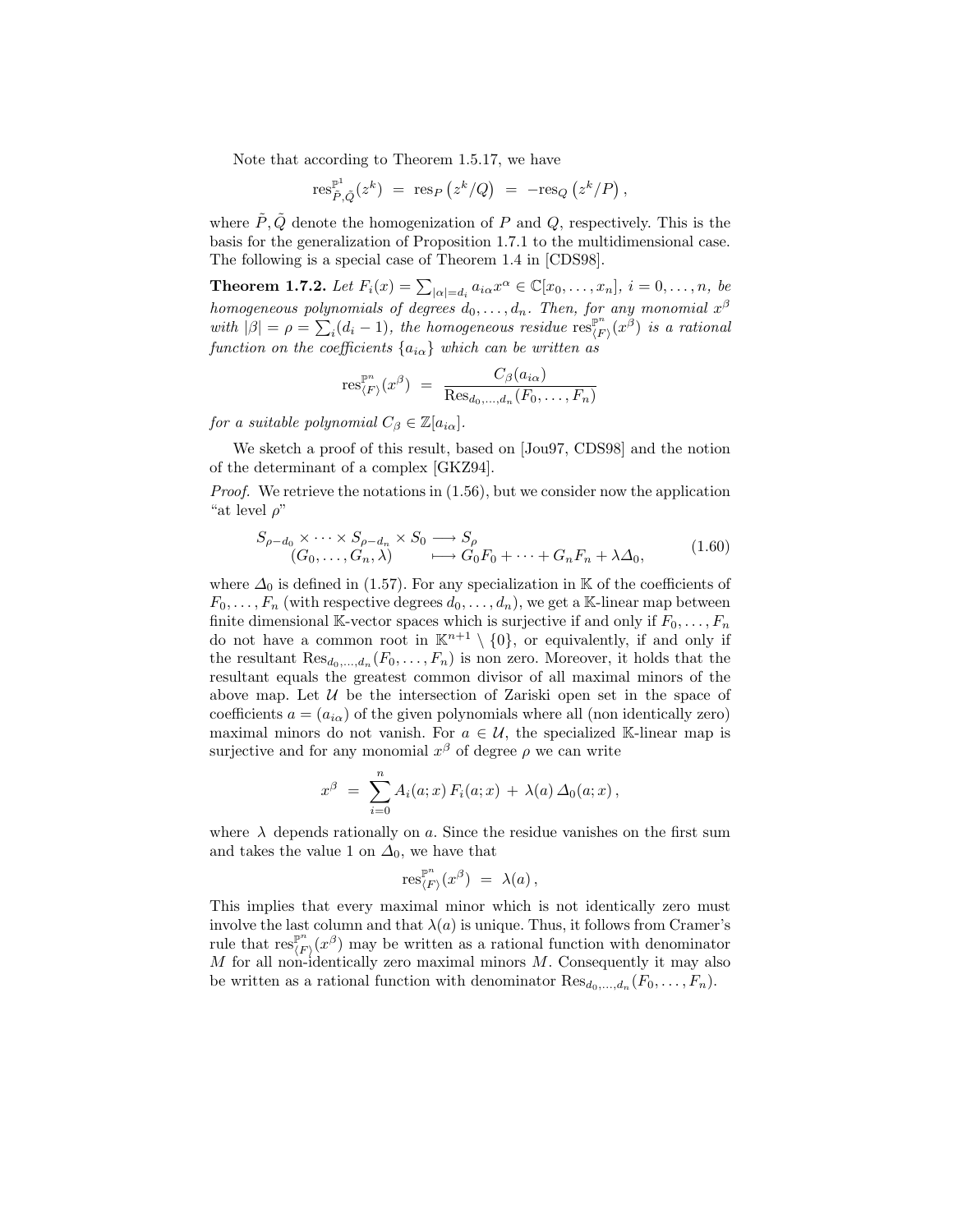In fact, (1.60) can be extended to a generically exact complex

$$
0 \to S_{d_0-(n+1)} \times \cdots \times S_{d_n-(n+1)} \to \cdots \to S_{\rho-d_0} \times \cdots \times S_{\rho-d_n} \times S_0 \to S_{\rho} \to 0,
$$

which is a graded piece of the Koszul complex associated to  $F_0, \ldots, F_n$ , which is exact if and only if  $\text{Res}_{d_0,\dots,d_n}(F_0,\dots,F_n) \neq 0$ . Moreover, the resultant equals (once we index appropriately the terms and choose monomial bases for them) the determinant of the complex. This concept goes back to Cayley [Cay48] and generalizes the determinant of a linear map between two vector spaces of the same dimension with chosen bases. For short exact sequences of finitely dimensional vector spaces  $V_{-1}$ ,  $V_0$ ,  $V_1$  with respective chosen bases, the determinant of the based complex is defined as follows [GKZ94, Appendix A]. Call  $d_{-1}$  and  $d_0$  the linear maps

$$
0 \longrightarrow V_{-1} \stackrel{d_{-1}}{\longrightarrow} V_0 \stackrel{d_0}{\longrightarrow} V_1 \longrightarrow 0,
$$

and let  $\ell_i = \dim V_i$ ,  $i = -1, 0, 1$ . Thus,  $\ell_0 = \ell_{-1} + \ell_1$ . Denote by  $M_{-1}$  and  $M_0$ the respective matrices of  $d_{-1}$  and  $d_0$  in the chosen bases. Choose any subset I of  $\{0, \ldots, \ell_0\}$  with  $|I| = \ell_{-1}$  and let  $M_{-1}$  be the submatrix of  $M_{-1}$  given by all the  $\ell_{-1}$  rows and the  $\ell_{-1}$  columns corresponding to the index set I. Similarly, denote by  $M_0^I$  the submatrix of  $M_0$  given by the  $\ell_1$  rows indexed by the complement of I and all the  $\ell_1$  columns. Then, it can be easily checked that  $\det(M_{-1}^I) \neq 0 \iff \det(M_0^I) \neq 0$ . Moreover, up to (an explicit) sign, it holds that whenever they are non zero, the quotient of determinants

$$
\frac{\det(M^I_{-1})}{\det(M^I_0)}
$$

is independent of the choice of I. The determinant of the based complex is then defined to be this common value. In the case of the complex given by a graded piece of the Koszul complex we are considering, the hypotheses of [GKZ94, Appendix A, Th. 34] are fulfilled, and its determinant equals the greatest common divisor of the rightmost map (1.60) we considered in the proof of Theorem 1.7.2.

We recall that, by b) in Theorem 1.5.16, the graded piece of degree  $\rho$ in the graded algebra  $\mathcal{A} = \mathbb{C}[x_0, \ldots, x_n]/\langle F_0, \ldots, F_n \rangle$ , is one-dimensional. We can exploit this fact together with the relation between residues and resultants to propose a new algorithm for the computation of resultants. Given a term order  $\prec$ , there will be a unique standard monomial of degree  $\rho$ , the smallest monomial  $x^{\beta_0}$ , relative to  $\prec$ , not in the ideal  $\langle F_0, \ldots, F_n \rangle$ . Consequently, for any  $H \in \mathbb{C}[x_0, \ldots, x_n]_\rho$ , its normal form  $N(H)$  relative to the reduced Gröbner basis for  $\prec$ , will be a multiple of  $x^{\beta_0}$ .

In particular, let  $\Delta \in \mathbb{C}[x_0,\ldots,x_n]$  be the element of degree  $\rho$  and homogeneous residue 1 constructed in Section 1.5.6. We can write

$$
N(\varDelta) = \frac{P(a_{i\alpha})}{Q(a_{i\alpha})} \cdot x^{\beta_0}.
$$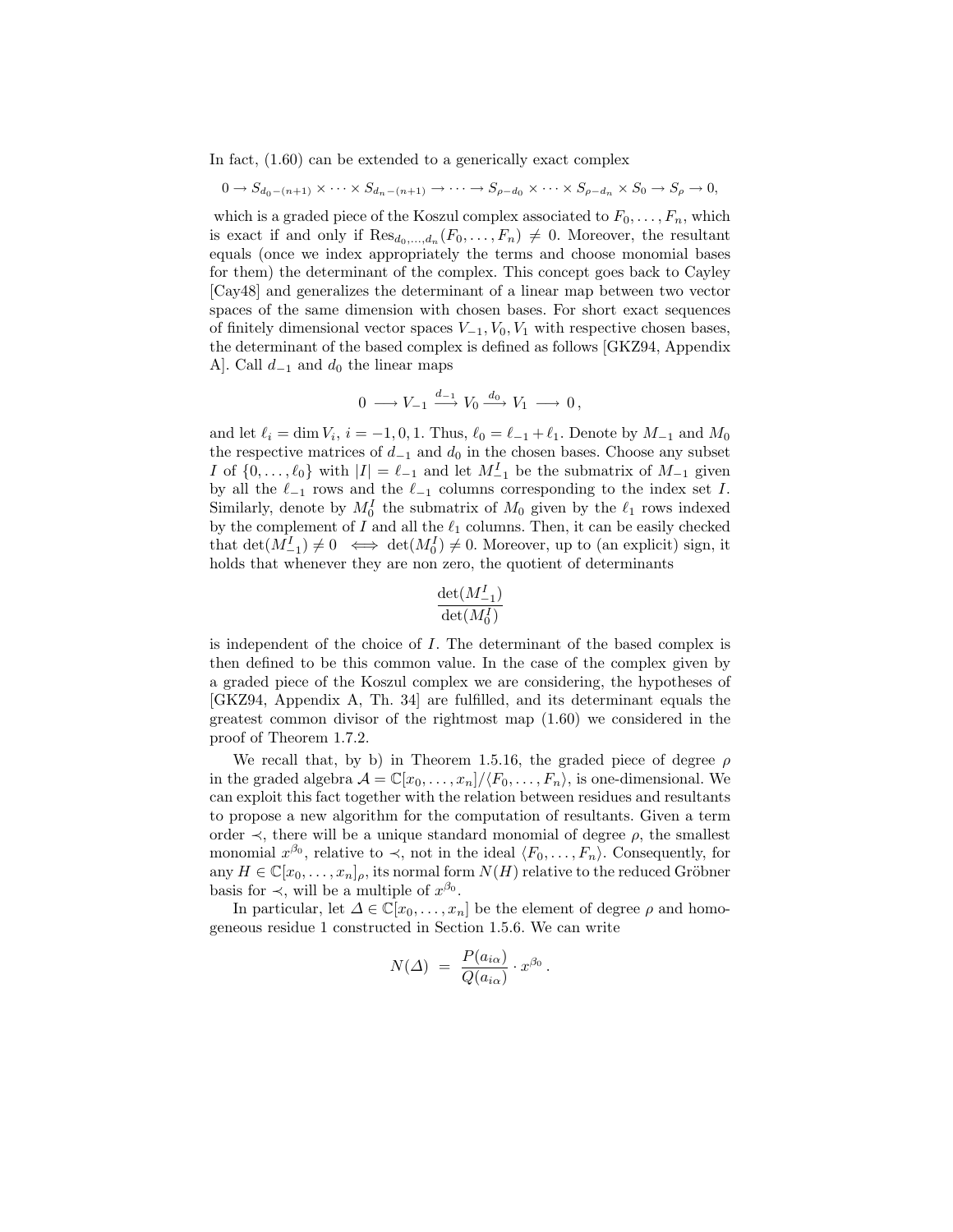**Theorem 1.7.3.** With notation as above, if  $P(a_{i\alpha})$ , and  $Q(a_{i\alpha})$  are relatively prime

$$
\text{Res}_{d_0,\dots,d_n}(F_0,\dots,F_n) = P(a_{i\alpha})
$$

Proof. We have:

$$
1 = \operatorname{res}_{\langle F \rangle}^{\mathbb{P}^n}(\Delta) = \operatorname{res}_{\langle F \rangle}^{\mathbb{P}^n} \left( \frac{P(a_{i\alpha})}{Q(a_{i\alpha})} \cdot x^{\beta_0} \right) = \frac{P(a_{i\alpha})}{Q(a_{i\alpha})} \frac{C_{\beta_0}(a_{i\alpha})}{\operatorname{Res}_{d_0, \dots, d_n}(F_0, \dots, F_n)}.
$$

Therefore

.

$$
\text{Res}_{d_0,\ldots,d_n}(F_0,\ldots,F_n)Q(a_{i\alpha}) = P(a_{i\alpha})C_{\beta_0}(a_{i\alpha}),
$$

but since  $\text{Res}_{d_0,\dots,d_n}(F_0,\dots,F_n)$  is irreducible and coprime with  $C_{\beta_0}(a_{i\alpha})$  this implies the assertion.

Remark 1.7.4. Note that Theorem 1.7.3 holds even if the polynomials  $F_i$  are not densely supported as long as the resultant  $\text{Res}_{d_0,\ldots,d_n}(F_0,\ldots,F_n)$  is not identically zero.

Consider the example from Section 1.6.1:

$$
F_0 = a_0x_0 + a_1x_1 + a_2x_2
$$
  
\n
$$
F_1 = b_0x_0 + b_1x_1 + b_2x_2
$$
  
\n
$$
F_2 = c_1x_0^2 + c_2x_1^2 + c_3x_2^2 + c_4x_0x_1 + c_5x_0x_2 + c_6x_1x_2
$$

Then  $\rho = 1$  and

$$
\Delta = \det \begin{pmatrix} a_0 & a_1 & a_2 \\ b_0 & b_1 & b_2 \\ c_1x_0 + c_4x_1 + c_5x_2 & c_2x_1 + c_6x_2 & c_3x_2 \end{pmatrix}.
$$

We can now read off the resultant  $\text{Res}_{1,1,2}(F_0, F_1, F_2)$  from the normal form of  $\Delta$  relative to any Gröbner basis of  $I = \langle F_0, F_1, F_2 \rangle$ . For example computing relative to grevlex with  $x_0 > x_1 > x_2$ , we have:

$$
N(\Delta) = ((a_0^2 b_1^2 c_3 - a_0^2 b_1 b_2 c_6 + a_0^2 b_2^2 c_2 + a_0 a_1 b_0 b_2 c_6 - a_0 a_2 b_1^2 c_5 + a_0 a_1 b_1 b_2 c_5 - a_0 a_1 b_2^2 c_4 + a_0 a_2 b_0 b_1 c_6 - a_0 a_2 b_1 b_2 c_4 - 2 a_0 a_1 b_0 b_1 c_3 + a_1^2 b_0^2 c_3 - a_1^2 b_0 b_2 c_5 + a_1^2 b_2^2 c_1 - a_1 a_2 b_0^2 c_6 + a_1 a_2 b_0 b_1 c_5 + a_1 a_2 b_0 b_2 c_4 + 2 a_0 a_2 b_0 b_2 c_2 - 2 a_1 a_2 b_1 b_2 c_1 + a_2^2 b_0^2 c_2 - a_2^2 b_0 b_1 c_4 + a_2^2 b_1^2 c_1)/(a_0 b_1 - a_1 b_0)) x_2
$$

and the numerator of the coefficient of  $x_2$  in this expression is the resultant. Its denominator is the subresultant polynomial in the sense of [Cha95], whose vanishing is equivalent to the condition  $x_2 \in I$ 

Theorem 1.7.3 is a special case of a more general result which holds in the context of toric varieties [CD]. We will not delve into this general setup here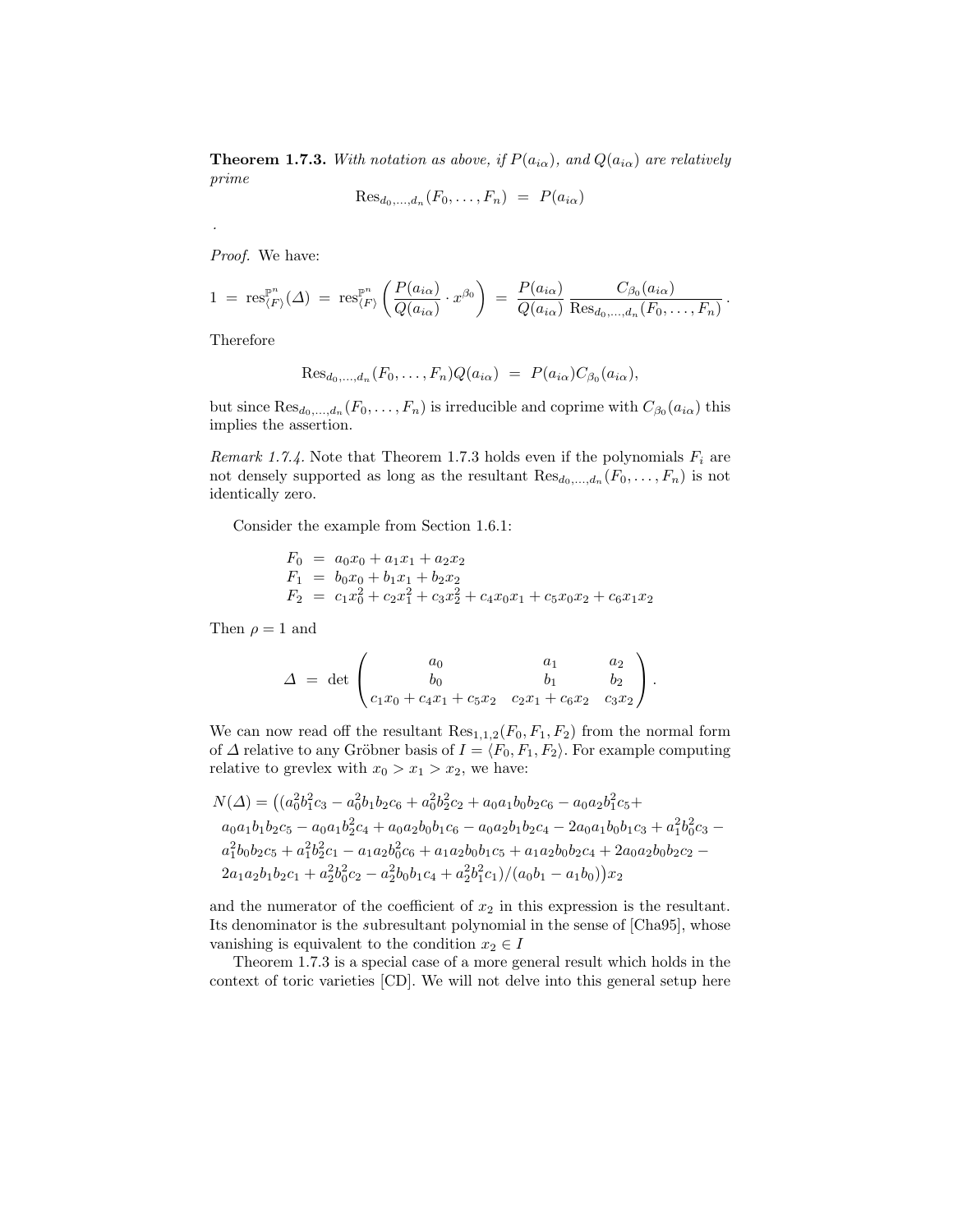but will conclude this section by illustrating this computational method in the case of the sparse polynomials described in (1.58). As noted in Section 1.6.2, the homogeneous resultant of these three polynomials is identically zero. We may however view them as three polynomials with support in the unit square  $\mathcal{P} \subset \mathbb{R}^2$  and consider their homogenization relative to  $\mathcal{P}$ . This is equivalent to compactifying the torus  $(\mathbb{C}^*)^2$  as  $\mathbb{P}^1 \times \mathbb{P}^1$  and considering the natural homogenizations of our polynomials in the homogeneous coordinate ring of  $\mathbb{P}^1 \times \mathbb{P}^1$ , i.e. the ring of polynomials  $\mathbb{C}[x_1, y_1, x_2, y_2]$  bigraded by  $(\deg_{x_1,y_1}, \deg_{x_2,y_2})$ . We have:

$$
F_i(x_1, x_2, y_1, y_2) = a_i x_1 x_2 + b_i x_1 y_2 + c_i x_2 y_1 + d_i y_1 y_2, \quad a_i, b_i, c_i, d_i \in \mathbb{K}.
$$

These polynomials have the property that

$$
F_i(\lambda_1 x_1, \lambda_1 y_1, \lambda_2 x_2, \lambda_2 y_2) = \lambda_1 \lambda_2 F_i(x_1, x_2, y_1, y_2),
$$

for all non zero  $\lambda_1, \lambda_2$ .

Notice that  $\langle F_0, F_1, F_2 \rangle \subset \langle x_1, x_2, y_1y_2 \rangle$  and we can take as  $\Delta$  the determinant of any matrix that expresses the  $F_i$  in terms of those monomials. For example

$$
\Delta = \det \begin{pmatrix} a_0x_2 + b_0y_2 & c_0y_1 & d_0 \\ a_1x_2 + b_1y_2 & c_1y_1 & d_1 \\ a_2x_2 + b_2y_2 & c_2y_1 & d_2 \end{pmatrix}
$$

We point out that in this case  $\rho = (1, 1) = 3(1, 1) - (2, 2)$ , which is the bidegree of ∆. If we consider for instance the reverse lexicographic term order with  $y_2 \prec y_1 \prec x_2 \prec x_1$ , the least monomial of degree  $\rho$  is  $y_1y_2$ . The normal form of  $\Delta$  modulo a Gröbner basis of the bi-homogeneous ideal  $\langle F_0, F_1, F_2 \rangle$  equals a coefficient times  $y_1y_2$ . This coefficient is a rational function of  $(a_0, \ldots, d_2)$ whose numerator is the  $\mathbb{P}^1 \times \mathbb{P}^1$  resultant of  $F_0, F_1, F_2$  displayed in (1.59). We invite the reader to check that its denominator equals the determinant of the  $3 \times 3$  square submatrix of the matrix of coefficients of the given polynomials

$$
\left(\begin{array}{l}a_0 & b_0 & c_0 \ a_1 & b_1 & c_1 \ a_2 & b_2 & c_2\end{array}\right).
$$

Again, this is precisely the subresultant polynomial whose vanishing is equivalent to  $y_1y_2 \in \langle F_0, F_1, F_2 \rangle$  (c.f. also [DK]).

As a final remark, we mention briefly the relation between residues, resultants and rational A-hypergeometric functions in the sense of Gel'fand, Kapranov and Zelevinsky [GZK89]. Recall that given a configuration

$$
A = \{a_1, \ldots, a_n\} \subset \mathbb{Z}^p
$$

or, equivalently an integral  $p \times n$  matrix A, a function F, holomorphic in an open set  $\mathcal{U} \subset \mathbb{C}^n$ , is said to be A-hypergeometric of degree  $\beta \in \mathbb{C}^p$  if and only if it satisfies the differential equations: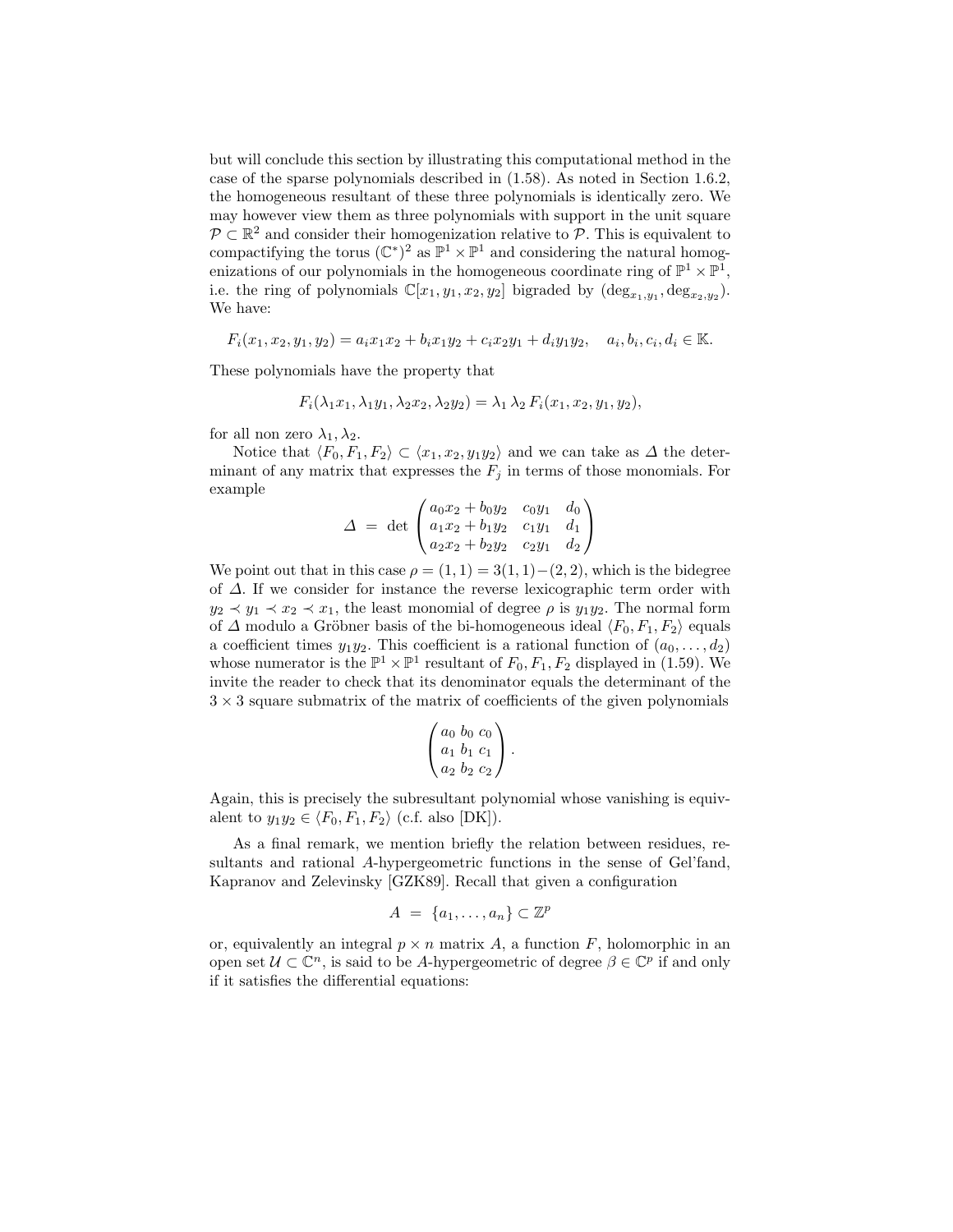$$
\partial^u F - \partial^v F = 0,
$$
  
for all  $u, v \in \mathbb{N}^n$  such that  $A \cdot u = A \cdot v$ , where  $\partial^u = \frac{\partial^{|u|}}{\partial z_1^{u_1} \dots z_n^{u_n}}$ , and  

$$
\sum_{i=1}^n a_{ij} z_j \frac{\partial F}{\partial z_j} = \beta_i F
$$

for all  $i = 1, \ldots, p$ . The study of A-hypergeometric functions is a very active area of current research with many connections to computational and commutative algebra. We refer the reader to [SST00] for a comprehensive introduction and restrict ourselves to the discussion of a simple example.

Let  $\Sigma(d)$  denote the set of integer points in the m-simplex

$$
\{u \in \mathbb{R}^m_{\geq 0} \colon \sum_{j=1}^m u_j \leq d\}.
$$

Let  $A \subset \mathbb{Z}^{2m+1}$  be the Cayley configuration

$$
A = (\{e_0\} \times \Sigma(d)) \cup \cdots \cup (\{e_m\} \times \Sigma(d)).
$$

Let  $f_i(t) = \sum_{\alpha \in \Sigma(d)} z_{i\alpha} t^{\alpha}, i = 0, \ldots, d$  be an  $m + 1$ -tuple of generic polynomials supported in  $\Sigma(d)$ . Denote by  $F_i(x_0, \ldots, x_d)$  the homogenization of  $f_i$ . Given an  $m + 1$ -tuple of positive integers  $a = (a_0, \ldots, a_m)$  let  $\langle F^a \rangle$  be the collection  $\langle F_0^{a_0}, \ldots, F_m^{a_m} \rangle$ . The following result is a special case of a more general result (see [AS96, CD97, CDS01]) involving the Cayley product of a general family of configurations  $A_i \subset \mathbb{Z}^m$ ,  $i = 0, \ldots, m$ .

**Theorem 1.7.5.** For any  $b \in \mathbb{N}^{m+1}$  with  $|b| = d|a| - (n+1)$ , the homogeneous residue  $\operatorname{res}_{(F^a)}^{\mathbb{P}^2}(x^b)$ , viewed as a function of the coefficients  $x_{i\alpha}$ , is a rational A-hypergeometric function of degree  $\beta = (-a_0, \ldots, -a_m, -b_1-1, \ldots, -b_m-1)$ .

Suppose, for example, that  $m = 2$  and  $d = 1$ . Then, we have

$$
A = \begin{pmatrix} 1 & 1 & 1 & 0 & 0 & 0 & 0 & 0 & 0 \\ 0 & 0 & 0 & 1 & 1 & 1 & 0 & 0 & 0 \\ 0 & 0 & 0 & 0 & 0 & 0 & 1 & 1 & 1 \\ 0 & 1 & 0 & 0 & 1 & 0 & 0 & 1 & 0 \\ 0 & 0 & 1 & 0 & 0 & 1 & 0 & 0 & 1 \end{pmatrix}
$$

and  $F_i(x_0, x_1, x_2) = a_{i0}x_0 + a_{i1}x_1 + a_{i2}x_2$ . Let  $a = (2, 1, 1)$  and  $b = (0, 1, 0)$ . Then the residue  $\operatorname{res}_{(F^a)}^{\mathbb{P}^2}(x_1)$  might be computed using Algorithm 2 in Section 1.5.6 to obtain the following rational function

$$
(a_{20}a_{12}-a_{10}a_{22})/\det(a_{ij})^2
$$
.

Note that, according to Theorem 1.7.2 and (1.55), the denominator of the above expression is the homogeneous resultant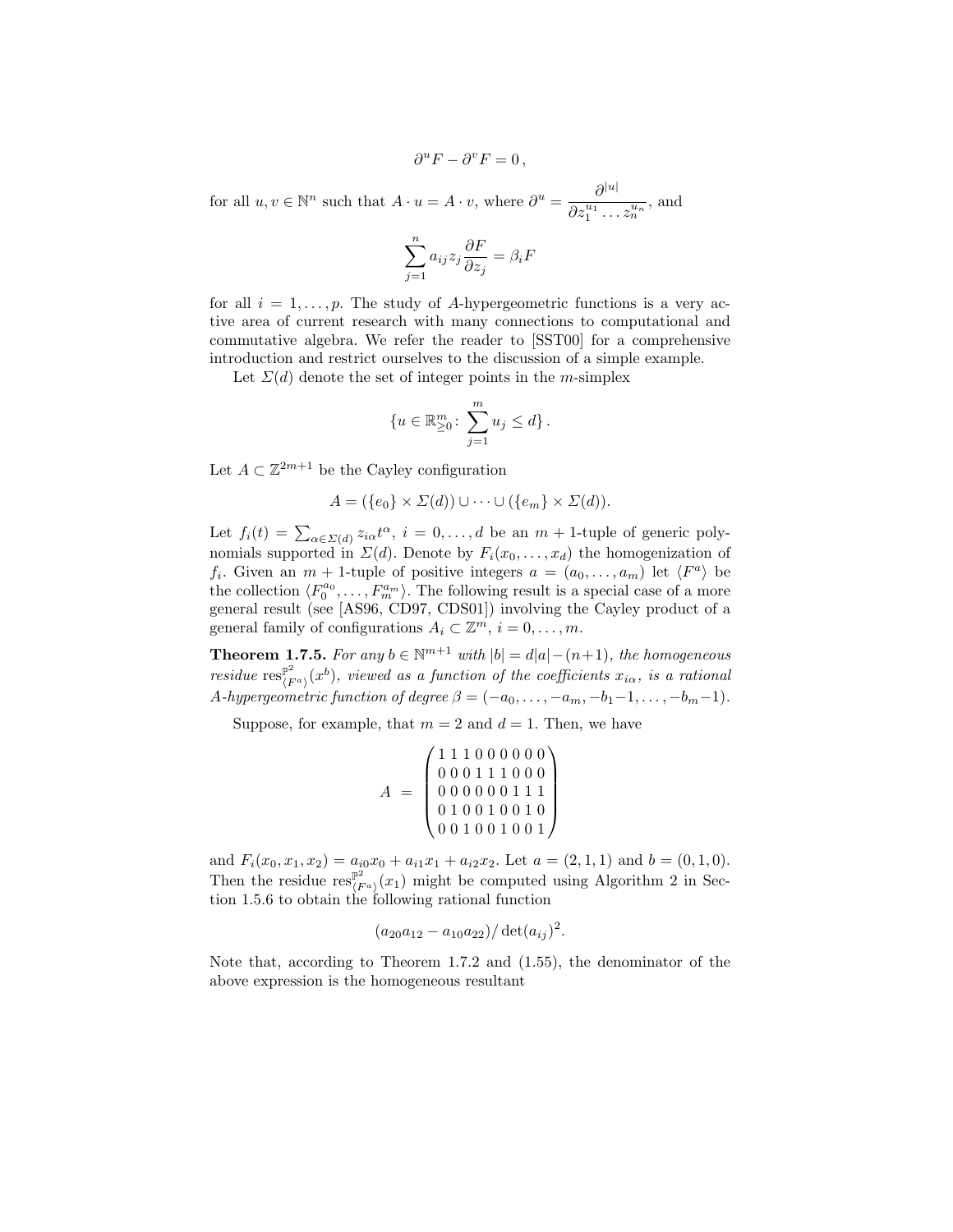$$
\operatorname{Res}_{2,1,1}(F_0^2, F_1, F_2) = \operatorname{Res}_{1,1,1}(F_0, F_1, F_2)^2
$$

.

Indeed, as

$$
\frac{x_1}{F_0^2 F_1 F_2} = -\frac{\partial}{\partial a_{01}} \left( \frac{1}{F_0 F_1, F_2} \right),
$$

differentiation "under the integral sign" gives the equality

$$
\operatorname{res}_{\langle F^a \rangle}^{\mathbb{P}^2}(x_1) = -\frac{\partial}{\partial a_{01}} \left( \frac{1}{\det(a_{ij})} \right).
$$

One can also show that the determinant  $\det(a_{ij})$  agrees with the discriminant of the configuration A. We should point out that Gel'fand, Kapranov and Zelevinsky have shown that the irreducible components of the singular locus of the A-hypergeometric system for any degree  $\beta$  have as defining equations the discriminant of A and of its facial subsets, which in this case correspond to all minors of  $(a_{ij})$ .

In [CDS01] it is conjectured that essentially all rational A-hypergeometric functions whose denominators are a multiple of the A-discriminant arise as the toric residues of Cayley configurations. We refer to [CDS02, CD04] for further discussion of this conjecture.

# Acknowledgment

We thank David Cox for his thorough reading of a preliminary version of this manuscript.

# References

- [AGnZV85] V.I. Arnol'd, S.M. Guseĭ n Zade, and A.N. Varchenko. Singularities of differentiable maps. Vol. I, volume 82 of Monographs in Mathematics. Birkhäuser, Boston, 1985.
- [AK81] L.A. Aĭzenberg and A.M. Kytmanov. Multidimensional analogues of Newton's formulas for systems of nonlinear algebraic equations and some of their applications. Sibirsk. Mat. Zh., 22(2):19-30, 1981.
- [AS96] A. Adolphson and S. Sperber. Differential modules defined by systems of equations. Rend. Sem. Mat. Univ. Padova, 95:37–57, 1996.
- [AY83] L.A. Aĭzenberg and A.P. Yuzhakov. Integral representations and residues in multidimensional complex analysis, volume 58 of Translations of Mathematical Monographs. AMS, Providence, R.I., 1983.
- [Bar94] A.I. Barvinok. Computing the Ehrhart polynomial of a convex lattice polytope. Discr. and Comput. Geometry, 12(1):35–48, 1994.
- [BCRS96] E. Becker, J.P. Cardinal, M.-F. Roy, and Z. Szafraniec. Multivariate Bezoutians, Kronecker symbol and Eisenbud-Levine formula. In L. González-Vega and T. Recio, editors, Algorithms in algebraic geometry and applications (Proc. MEGA'94), Santander, Spain, number 143 in Progress in Math., pages 79–104. Birkhäuser, Basel, 1996.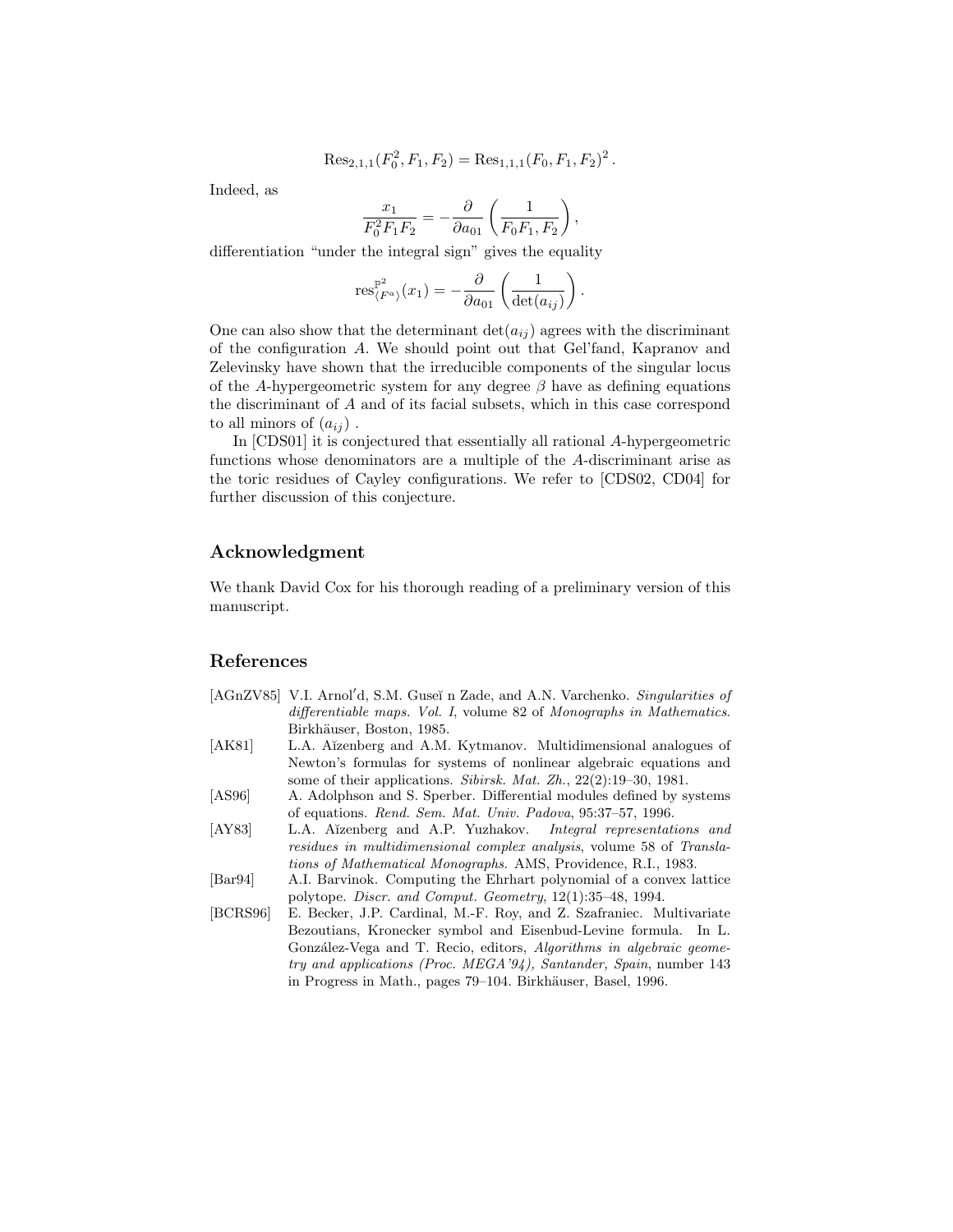- [Bec00] M. Beck. Counting lattice points by means of the residue theorem. Ramanujan J., 4(3):299–310, 2000.
- [BEM03] L. Busé, M. Elkadi, and B. Mourrain. Using projection operators in computer aided geometric design. In Topics in Algebraic Geometry and Geometric Modeling,, pages 321–342. Contemporary Mathematics 334, 2003.
- [BGV02] E. Briand and L. Gonzalez-Vega. Multivariate Newton sums: identities and generating functions. Comm. Algebra, 30(9):4527–4547, 2002.
- [BKL98] V. Bykov, A. Kytmanov, and M. Lazman. Elimination methods in polynomial computer algebra, volume 448 of Mathematics and its Applications. Kluwer Academic Publishers, Dordrecht, 1998.
- [BM02] V.V. Batyrev and E.N. Materov. Toric residues and mirror symmetry. Mosc. Math. J., 2(3):435–475, 2002.
- [Bus03] L. Busé. Computing resultant matrices with Macaulay2 and Maple. Rapport de recherche 0280, INRIA, Sophia Antipolis, 2003.
- [Cay48] A. Cayley. On the theory of elimination. Dublin Math. J., II:116–120, 1848.
- [CCD97] E. Cattani, D. Cox, and A. Dickenstein. Residues in toric varieties. Compositio Math., 108(1):35–76, 1997.
- [CD] E. Cattani and A. Dickenstein. A normal form algorithm for the computation of unmixed resultants. Manuscript, 2004.
- [CD97] E. Cattani and A. Dickenstein. A global view of residues in the torus. J. Pure & Applied Algebra, 117-118:119–144, 1997. Special Issue on Algorithms for algebra (Proc. MEGA'96).
- [CD04] E. Cattani and A. Dickenstein. Planar configurations of lattice vectors and GKZ-rational toric fourfolds in  $P^6$ . J. Algebr. Combinatorics, 19(1):47–65, 2004.
- $\lceil \text{Cd} \rceil$  Philip Candelas, Xenia de la Ossa, Anamaría Font, Sheldon Katz, and David R. Morrison. Mirror symmetry for two-parameter models. I. Nuclear Phys. B, 416(2):481–538, 1994.
- [CDS96] E. Cattani, A. Dickenstein, and B. Sturmfels. Computing multidimensional residues. In L. González-Vega and T. Recio, editors, *Algorithms* in algebraic geometry and applications (Proc. MEGA'94), Santander,  $Spain$ , number 143 in Progress in Math., pages 135–164. Birkhäuser, Basel, 1996.
- [CDS98] E. Cattani, A. Dickenstein, and B. Sturmfels. Residues and resultants. J. Math. Sci. Univ. Tokyo, 5(1):119–148, 1998.
- [CDS01] E. Cattani, A. Dickenstein, and B. Sturmfels. Rational hypergeometric functions. Compositio Math., 128(2):217–239, 2001.
- [CDS02] E. Cattani, A. Dickenstein, and B. Sturmfels. Binomial residues. Ann. Inst. Fourier (Grenoble), 52(3):687–708, 2002.
- [CG80] J.A. Carlson and P.A. Griffiths. Infinitesimal variations of Hodge structure and the global Torelli problem. In Journées de Géometrie Alg´ebrique d'Angers, 1979 / Algebraic Geometry, Angers, 1979, pages 51–76. Sijthoff & Noordhoff, Alphen aan den Rijn, 1980.
- [CH78] N.R. Coleff and M.E. Herrera. Les courants résiduels associés à une forme méromorphe, volume 633 of Lect. Notes in Math. Springer-Verlag, Berlin, 1978.
- [Cha95] M. Chardin. Multivariate subresultants. J. Pure & Applied Algebra, 101(2):129–138, 1995.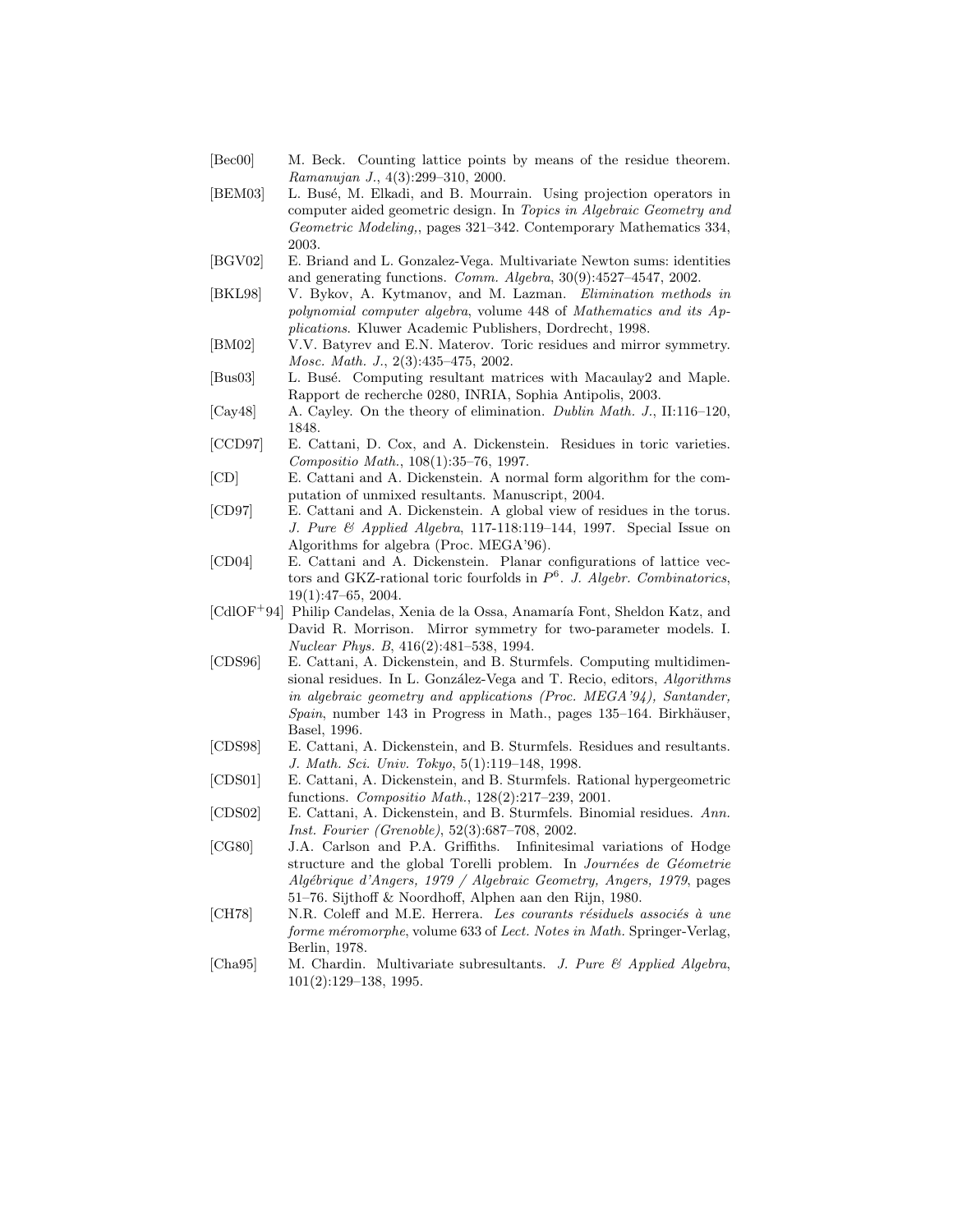- [CK99] D.A. Cox and S. Katz. Mirror symmetry and algebraic geometry, volume 68 of Mathematical Surveys and Monographs. AMS, Providence, RI, 1999.
- [CLO97] D. Cox, J. Little, and D. O'Shea. Ideals, varieties, and algorithms. Undergraduate Texts in Mathematics. Springer-Verlag, New York, 2 edition, 1997.
- [CLO98] D. Cox, J. Little, and D. O'Shea. Using algebraic geometry, volume 185 of Graduate Texts in Mathematics. Springer-Verlag, New York, 1998.
- [Col67] G.E. Collins. Subresultants and reduced polynomial remainder sequences. J. Assoc. Comput. Mach., 14:128–142, 1967.
- [Cox96] D.A. Cox. Toric residues. Ark. Mat., 34(1):73–96, 1996.
- [DD01] C. D'Andrea and A. Dickenstein. Explicit formulas for the multivariate resultant. J. Pure & Applied Algebra,  $164(1-2):59-86$ , 2001. Effective methods in algebraic geometry (Proc. MEGA'00).
- [DE03] A. Dickenstein and I.Z. Emiris. Multihomogeneous resultant formulae by means of complexes. J. Symbolic Computation, 36(3-4):317–342, 2003.
- [Dix08] A.L. Dixon. The eliminant of three quantics in two independent variables. Proc. London Math. Soc, 6:49–69, 1908.
- [DK] C. D'Andrea and A. Khetan. Macaulay style formulas for toric residues. Compositio Math. to appear.
- [DS91] A. Dickenstein and C. Sessa. An effective residual criterion for the membership problem in  $\mathbf{C}[z_1, \cdots, z_n]$ . J. Pure & Applied Algebra, 74(2):149– 158, 1991.
- [EGH96] D. Eisenbud, M. Green, and J. Harris. Cayley-Bacharach theorems and conjectures. Bull. AMS (N.S.), 33(3):295–324, 1996.
- [Ehr67] E. Ehrhart. Sur un problème de géométrie diophantienne linéaire ii. J. reine angewandte Math., 227:25–49, 1967.
- [EM04] M. Elkadi and B. Mourrain. *Introduction à la Résolution des Systémes*  $d'Equations Polynomials. 2004. To appear.$
- [ESW03] D. Eisenbud, F.-O. Schreyer, and J. Weyman. Resultants and Chow forms via exterior syzygies. J. AMS, 16(3):537–579, 2003.
- [GH78] P. Griffiths and J. Harris. Principles of algebraic geometry. Pure and Applied Mathematics. Wiley-Interscience, New York, 1978.
- [GKZ94] I.M. Gelfand, M.M. Kapranov, and A.V. Zelevinsky. Discriminants, Resultants and Multidimensional Determinants. Birkhäuser, Boston, 1994.
- [GPS01] G.-M. Greuel, G. Pfister, and H. Schönemann. SINGULAR 2.0. A Computer Algebra System for Polynomial Computations, Centre for Computer Algebra, University of Kaiserslautern, 2001. http://www.singular.uni-kl.de.
- [GZK89] I. M. Gel'fand, A. V. Zelevinskiı̆, and M. M. Kapranov. Hypergeometric functions and toric varieties. Funktsional. Anal. i Prilozhen., 23, 1989.
- [Har66] R. Hartshorne. Residues and duality. Lecture notes of a seminar on the work of A. Grothendieck, given at Harvard 1963/64. With an appendix by P. Deligne., volume 20 of Lect. Notes in Math. Springer-Verlag, Berlin, 1966.
- [Hov78] A. G. Hovanskiı̆. Newton polyhedra and the Euler-Jacobi formula. Uspekhi Mat. Nauk, 33(6(204)):237–238, 1978.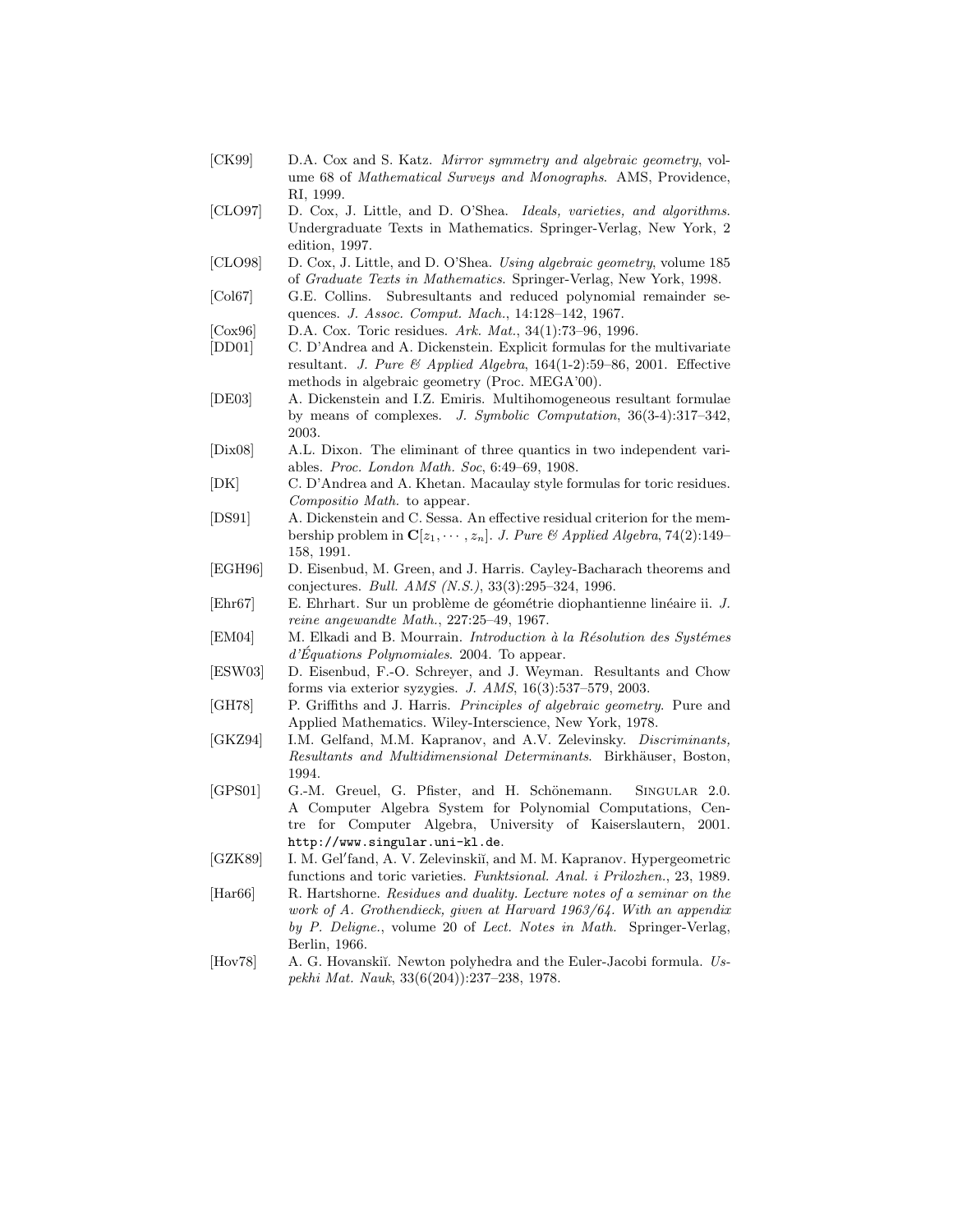[Jac30] C. G. J. Jacobi. De resolutione aequationum per series infinitas. J. Reine Angew. Math, 6:257–286, 1830. [Jou79] J. P. Jouanolou. Singularités rationnelles du résultant. In Algebraic geometry (Proc. Summer Meeting, Univ. Copenhagen, Copenhagen, 1978), volume 732 of Lect. Notes in Math., pages 183–213. Springer-Verlag, Berlin, 1979. [Jou91] J.-P. Jouanolou. Le formalisme du résultant. Adv. Math.,  $90(2):117-$ 263, 1991. [Jou97] J. P. Jouanolou. Formes d'inertie et résultant: un formulaire. Adv. Math., 126(2):119–250, 1997. [Khe] A. Khetan. Exact matrix formula for the unmixed resultant in three variables. Journal of Pure and Applied Algebra. to appear. [Khe03] A. Khetan. The resultant of an unmixed bivariate system. J. Symbolic Computation, 36(3-4):425–442, 2003. [KK87] M. Kreuzer and E. Kunz. Traces in strict Frobenius algebras and strict complete intersections. J. reine angewandte Math., 381:181–204, 1987. [KK93] J.M. Kantor and A.G. Khovanskii. Une application du Théorème de Riemann-Roch combinatoire au polynôme d'Ehrhart des polytopes entier de  $\mathbb{R}^n$ . C. R. Acad. Sci. Paries, Series I, 317:501-507, 1993. [Kun86] E. Kunz. Kähler differentials. Advanced Lectures in Mathematics. Friedr. Vieweg & Sohn, Braunschweig, 1986. [Lip87] J. Lipman. Residues and traces of differential forms via Hochschild homology, volume 61 of *Contemporary Math.* AMS, Providence, R.I., 1987. [LRD00] H. Lombardi, M.-F. Roy, and M. Safey El Din. New structure theorem for subresultants. J. Symbolic Computation, 29(4-5):663–690, 2000. [Mac02] F.S. Macaulay. Some formulae in elimination. Proc. London Math. Soc., 1(33):3–27, 1902. [Mac94] F.S. Macaulay. The Algebraic Theory of Modular Systems, volume 19 of Cambridge tracts in Math. & Math. Physics. Cambridge University Press, 1994. Reprint, original edition: 1916. [Poi87] H. Poincaré. Sur les résidus des intégrales doubles. Acta Math., 9:321– 380, 1887. [Pom93] J.E. Pommersheim. Toric varieties, lattice points and Dedekind sums. Math. Ann., 295(1):1–24, 1993. [PS83] C. Peters and J. Steenbrink. Infinitesimal variations of Hodge structure and the generic Torelli problem for projective hypersurfaces (after Carlson, Donagi, Green, Griffiths, Harris). In Classification of algebraic and analytic manifolds (Katata, 1982), volume 39 of Progrress in Math., pages 399–463. Birkhäuser, Boston, Mass., 1983. [RS98] M.-F. Roy and A. Szpirglas. Bezoutiens et résidus, affines, projectifs et dans le tore. Prépublication IRMAR, 1998. [SS75] G. Scheja and U. Storch. Uber Spurfunktionen bei vollständigen Durchschnitten. J. Reine Angew. Math., 278:174–190, 1975. [SS79] G. Scheja and U. Storch. Residuen bei vollständigen durchschnitten. Math. Nachr., 91:157–170, 1979. [SST00] M. Saito, B. Sturmfels, and N. Takayama. Gröbner deformations of hypergeometric differential equations, volume 6 of Algorithms and Computation in Mathematics. Springer-Verlag, Berlin, 2000.